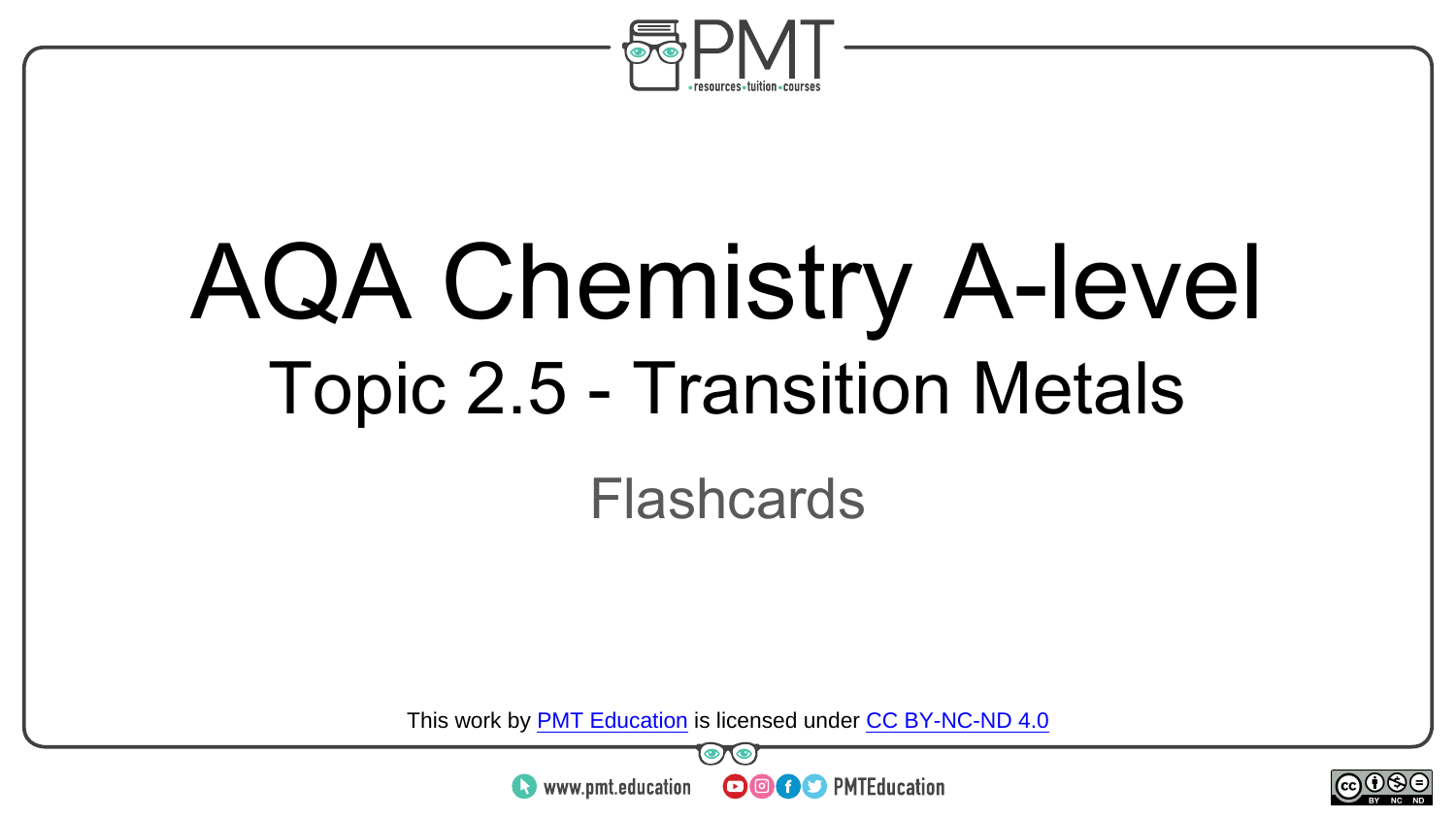

### Define a transition element



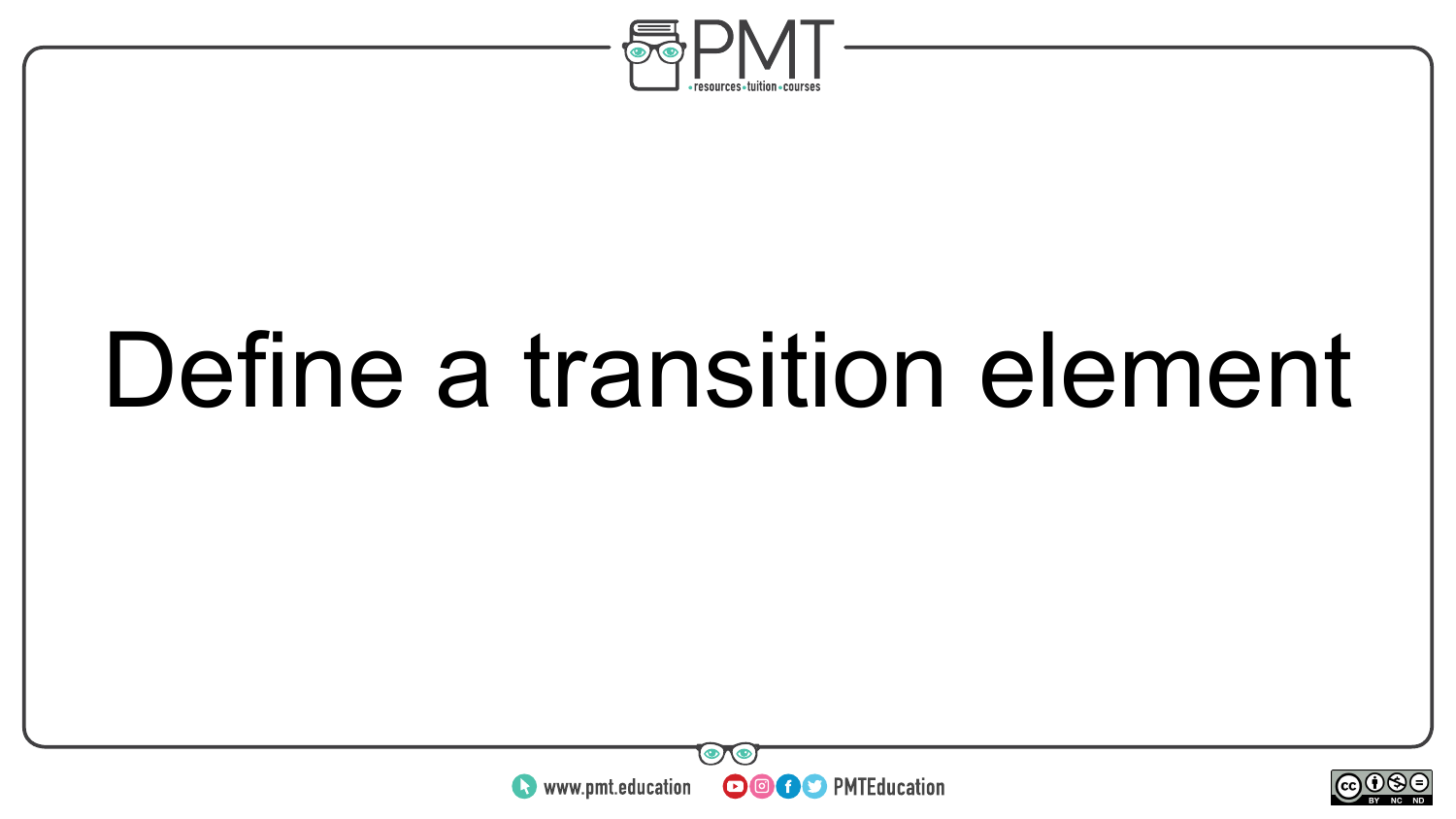

#### Define a transition element

### An element which forms at least one stable ion with a partially full d-shell of electrons



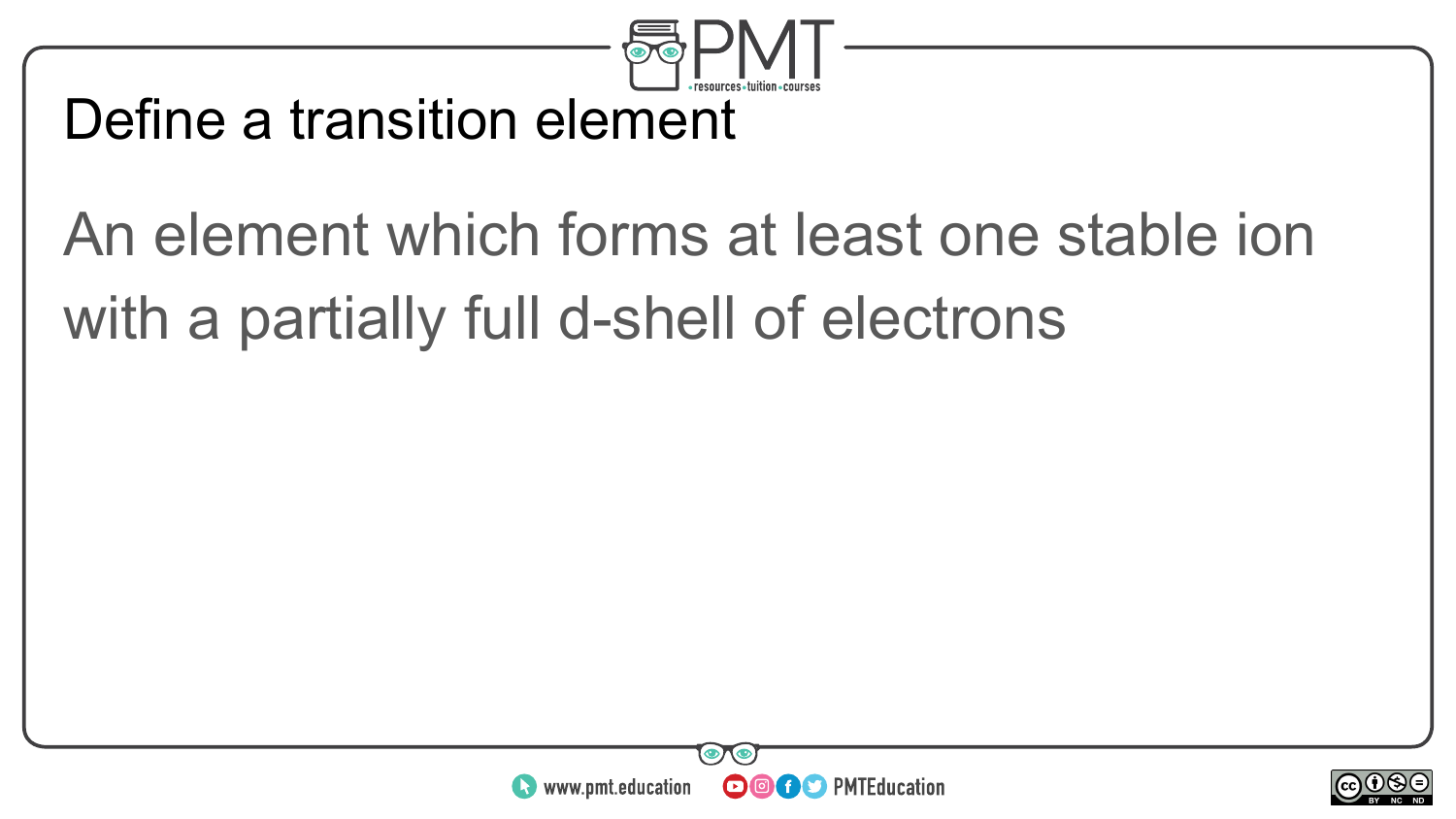

## Where are the transition metals located in the periodic table?



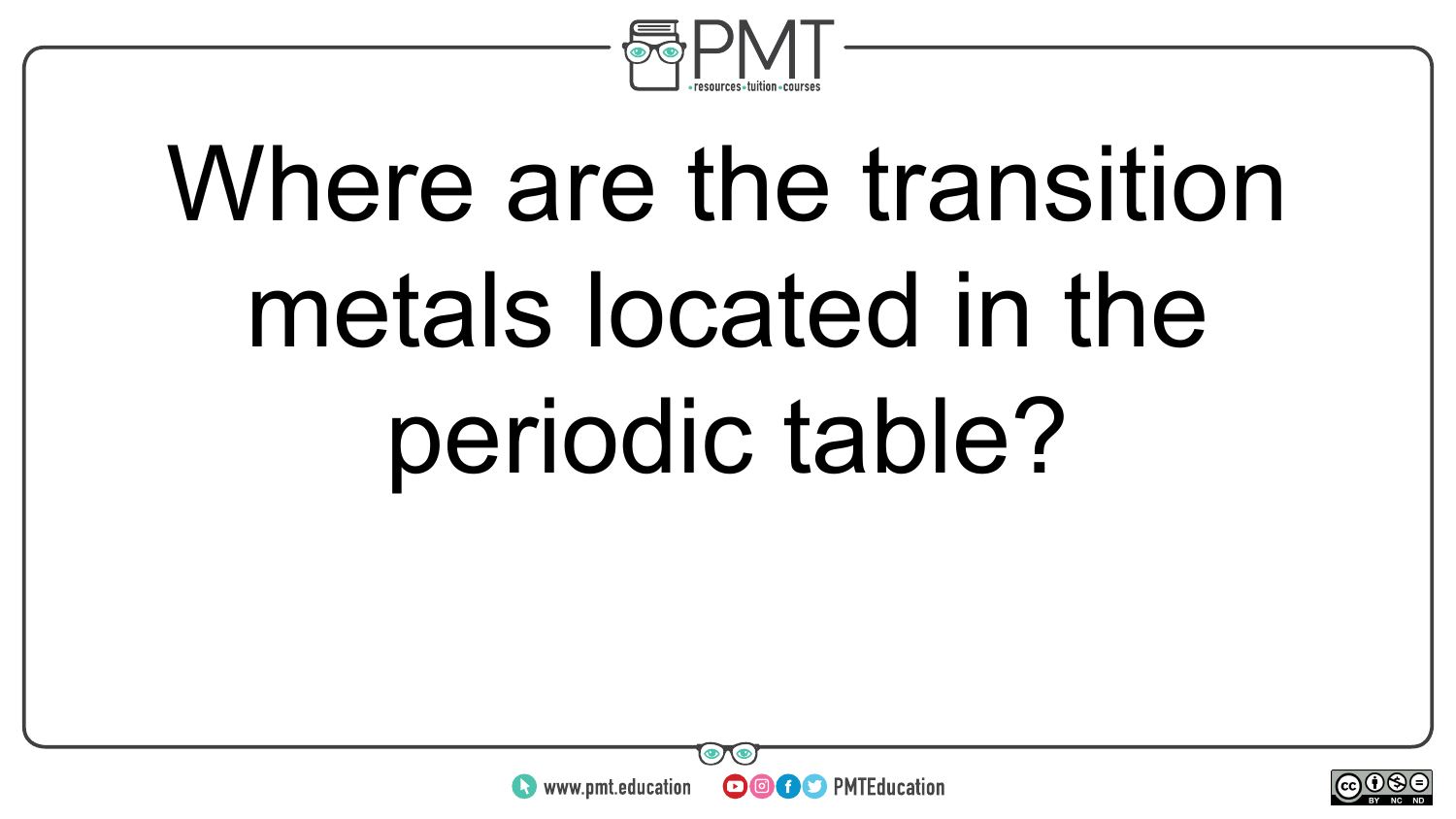

#### Where are the transition metals located in the periodic table?

### In the middle (block from Ti to Cu) - part of the d-block



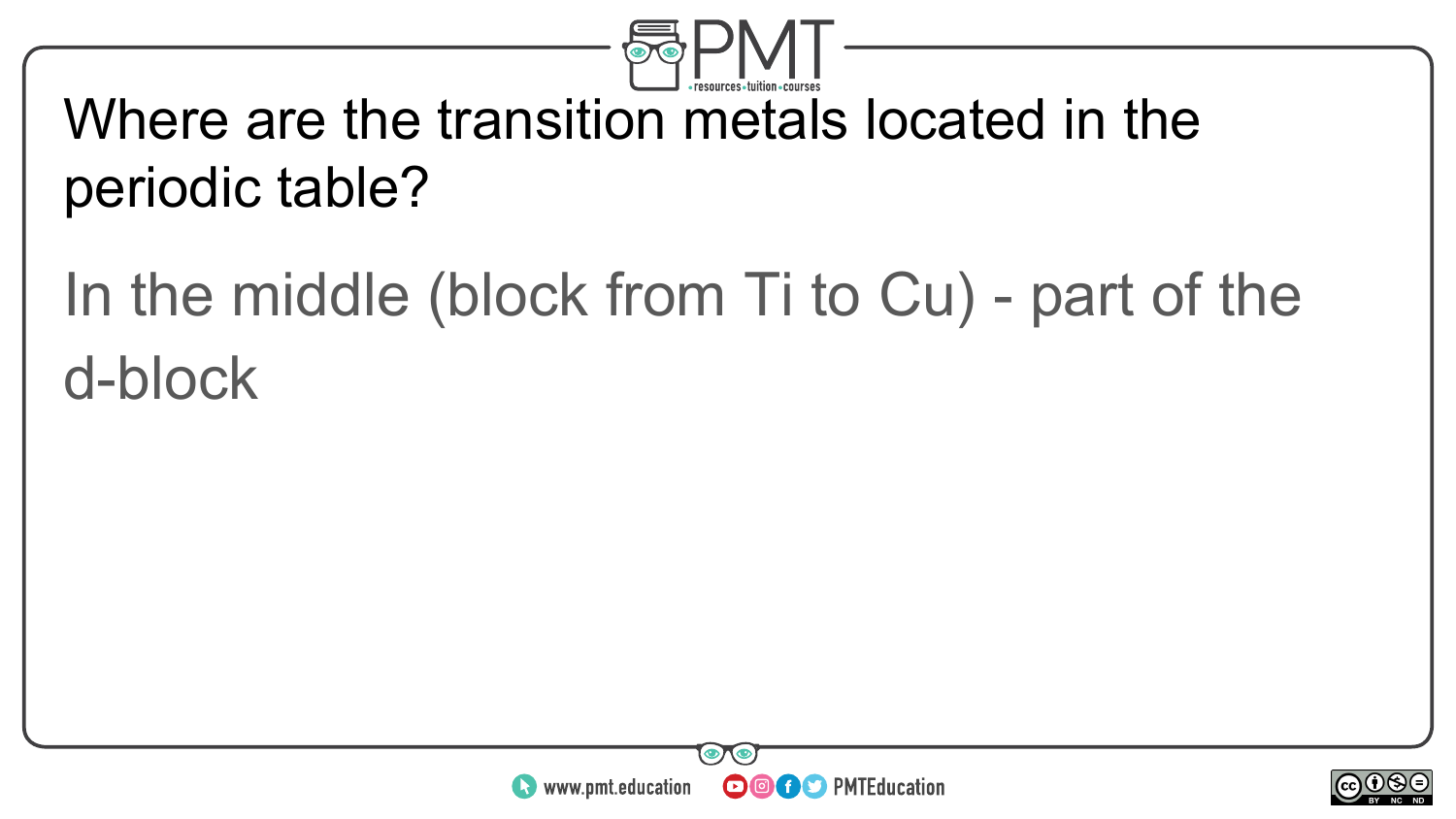

## What are some characteristic physical properties of transition metals?



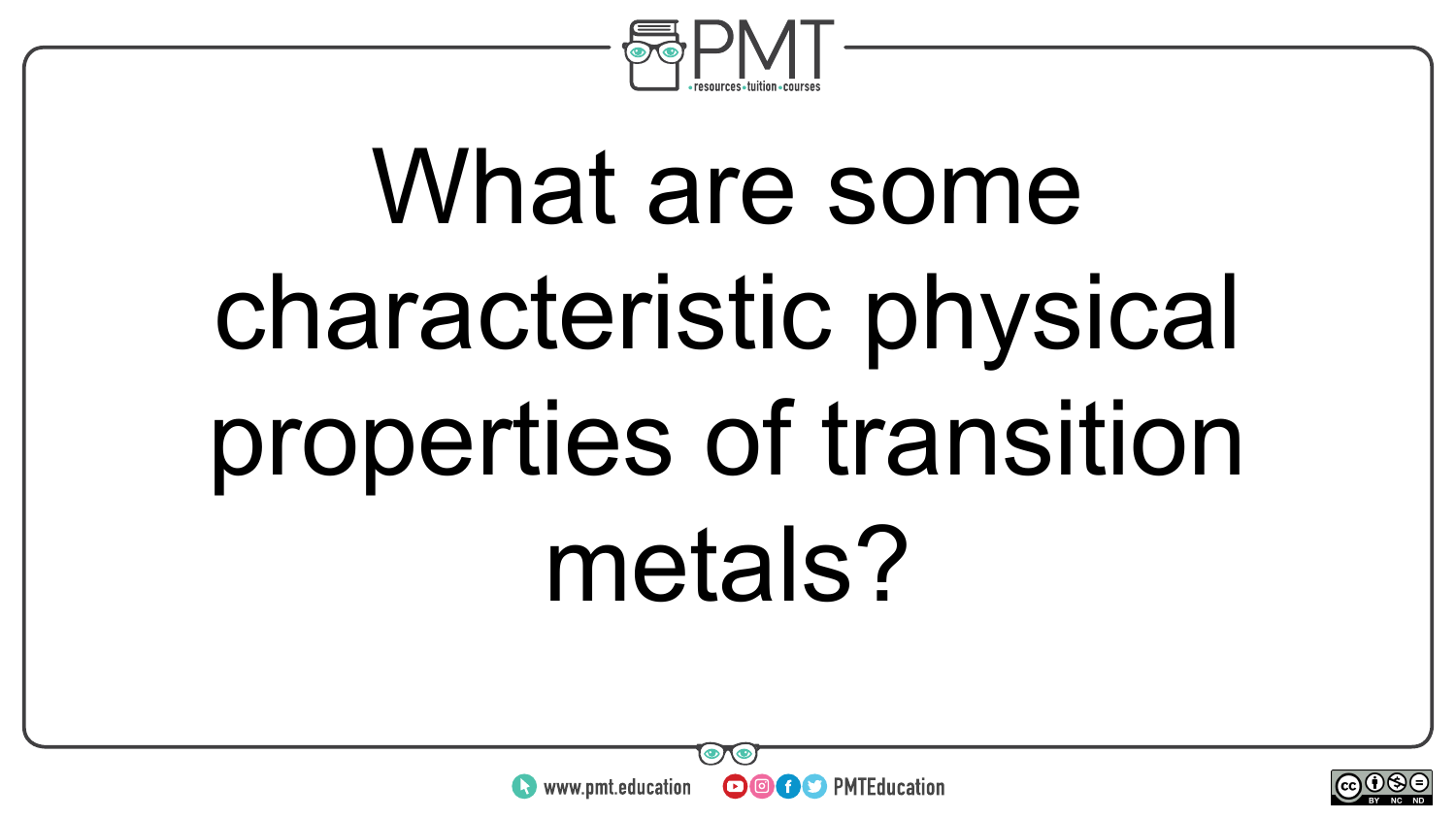

#### What are some characteristic physical properties of transition metals?

Metallic, good conductors of heat and electricity, hard, strong, shiny, high m.p., high b.p., low reactivity.



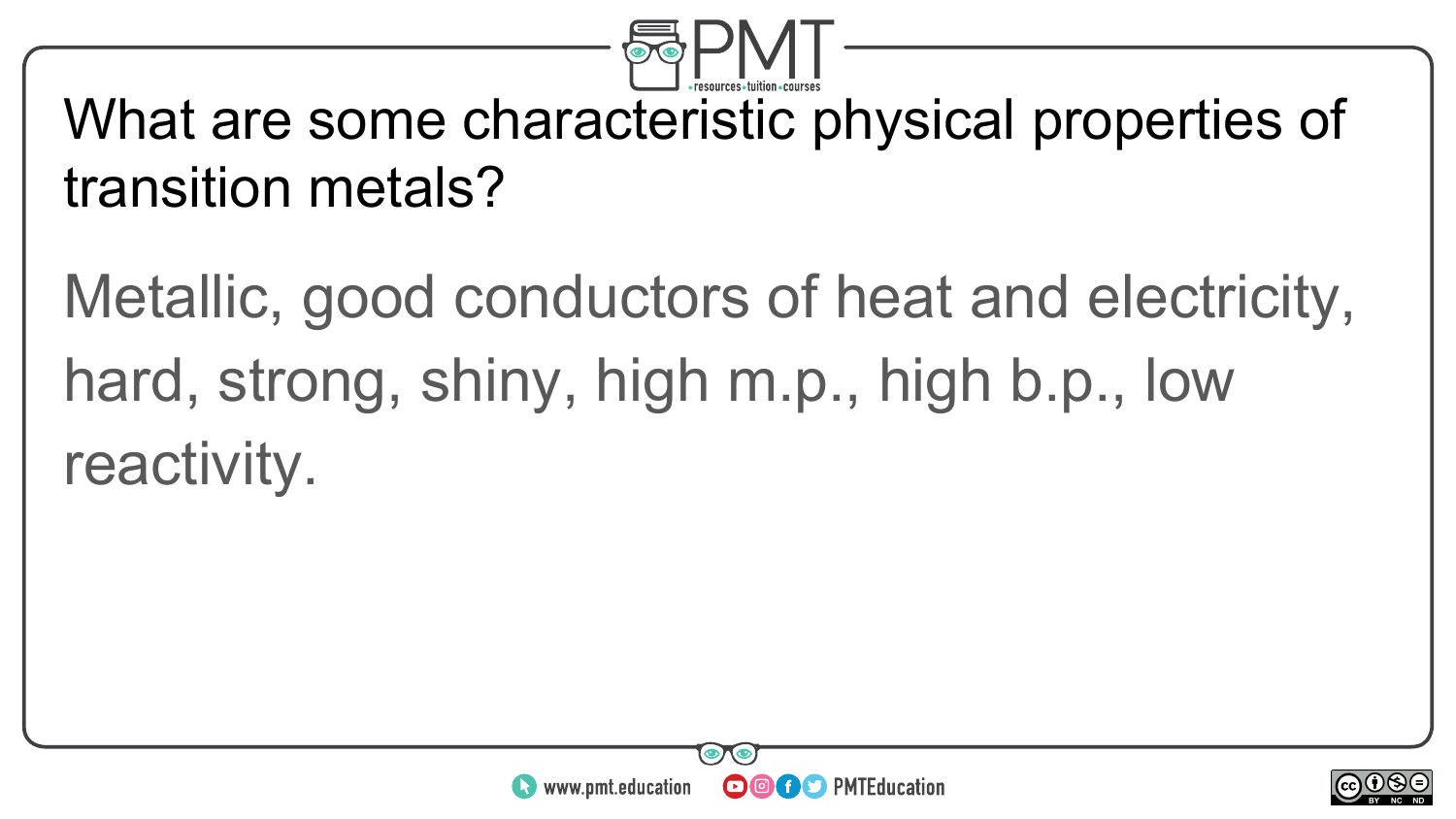

### Some uses of iron?



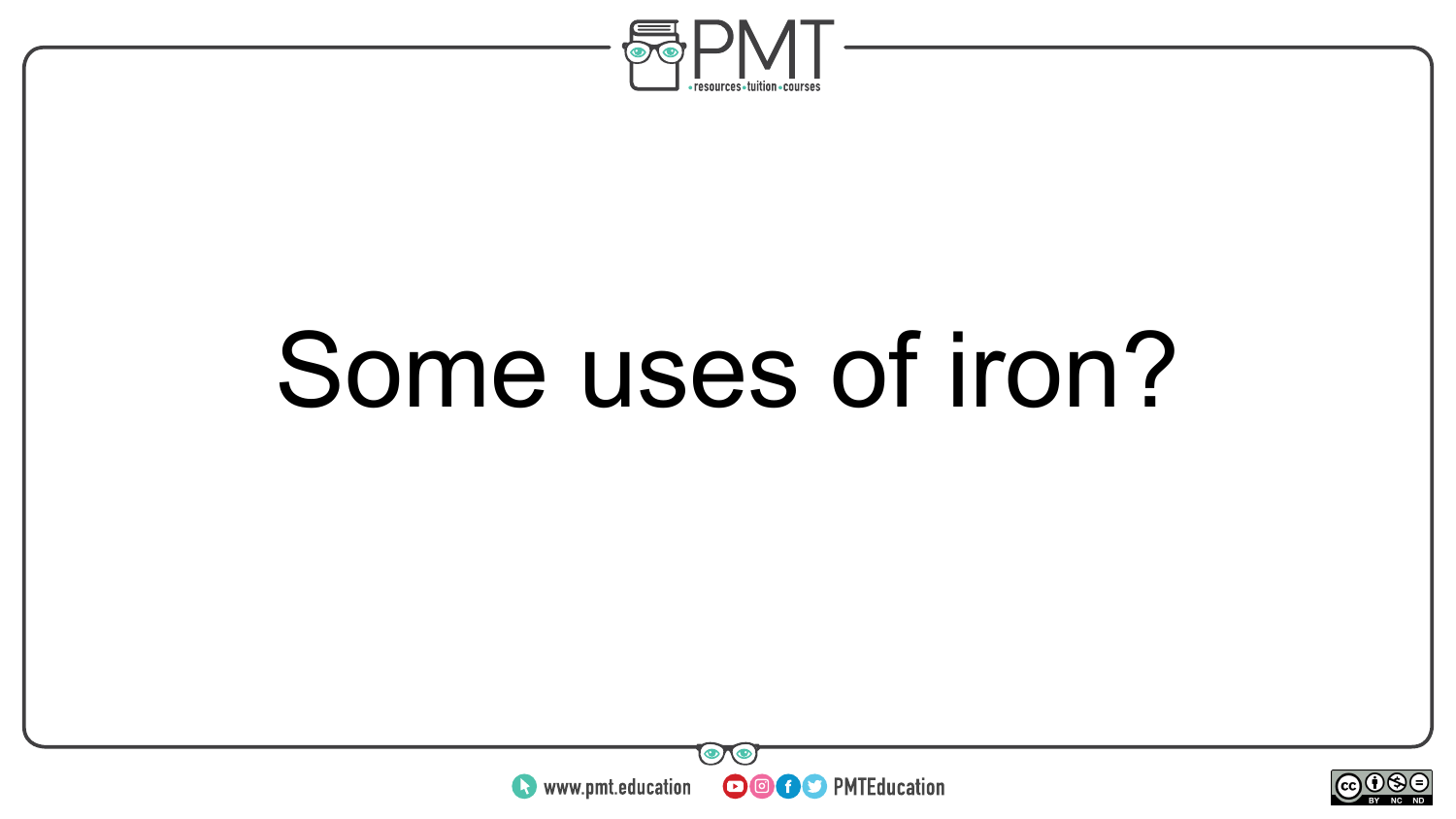

#### Some uses of iron?

### Vehicle bodies, to reinforce concrete



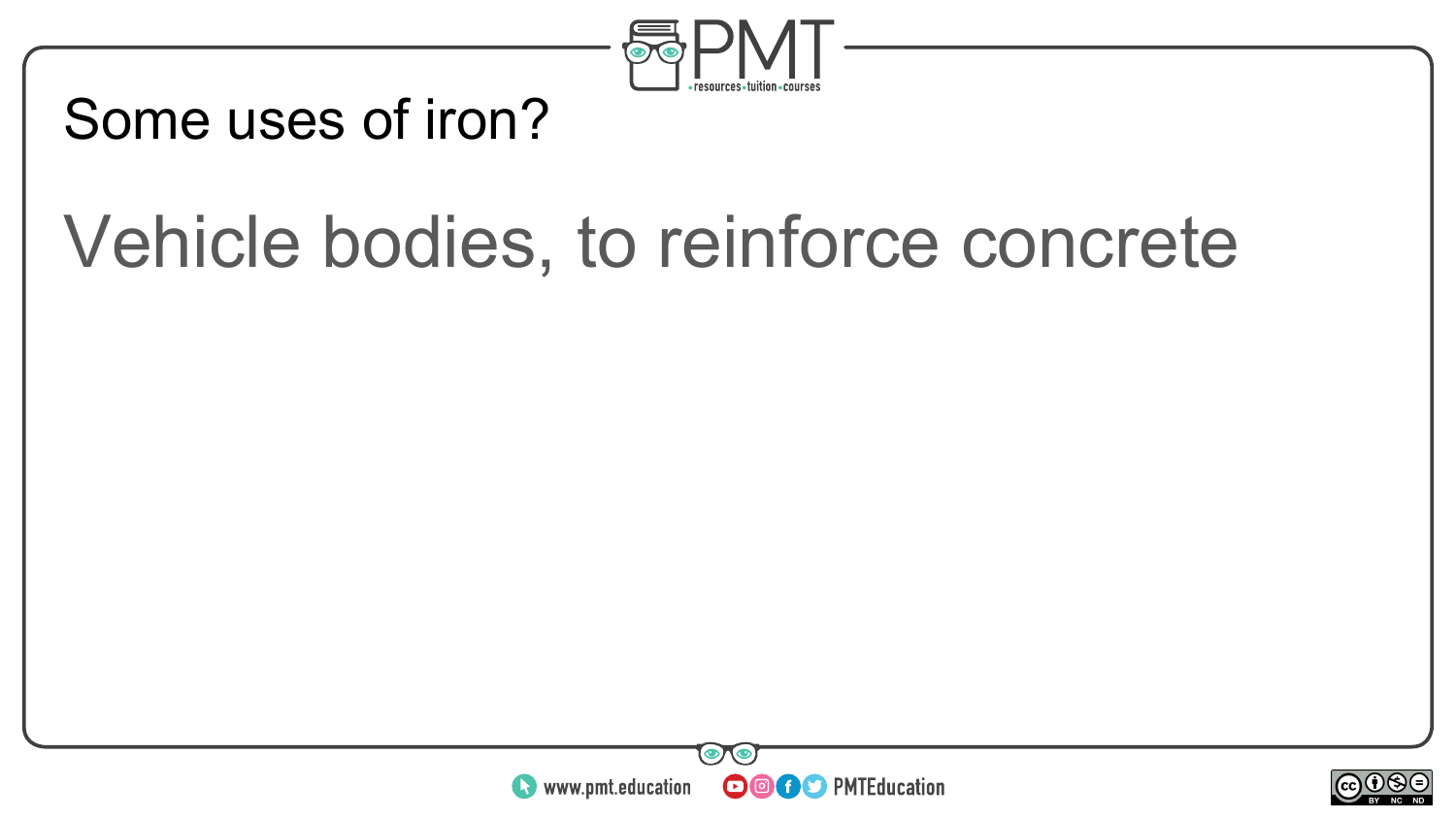

### Some uses of titanium?



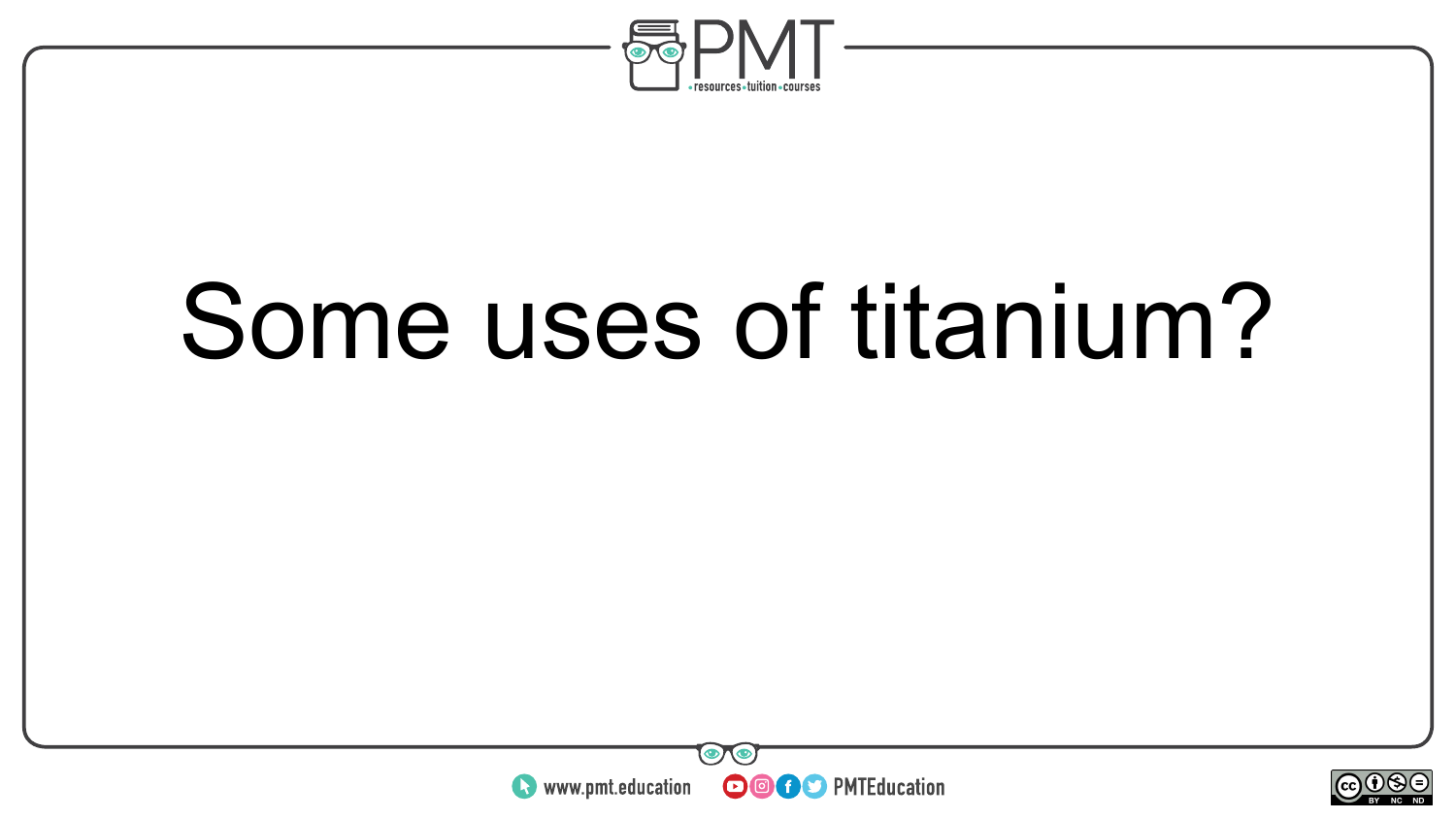

#### Some uses of titanium?

### Jet engine parts



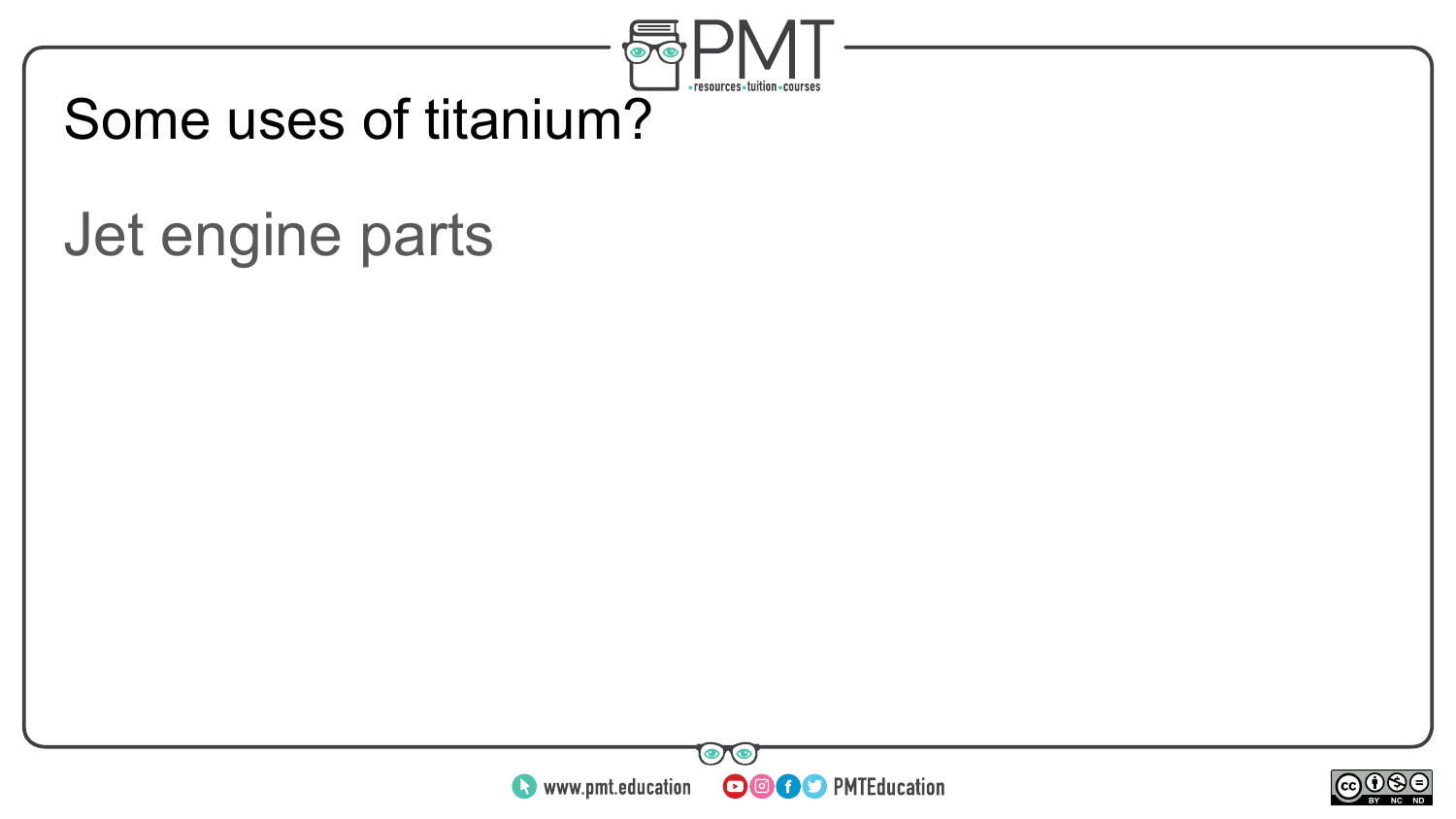

### Some uses of copper?



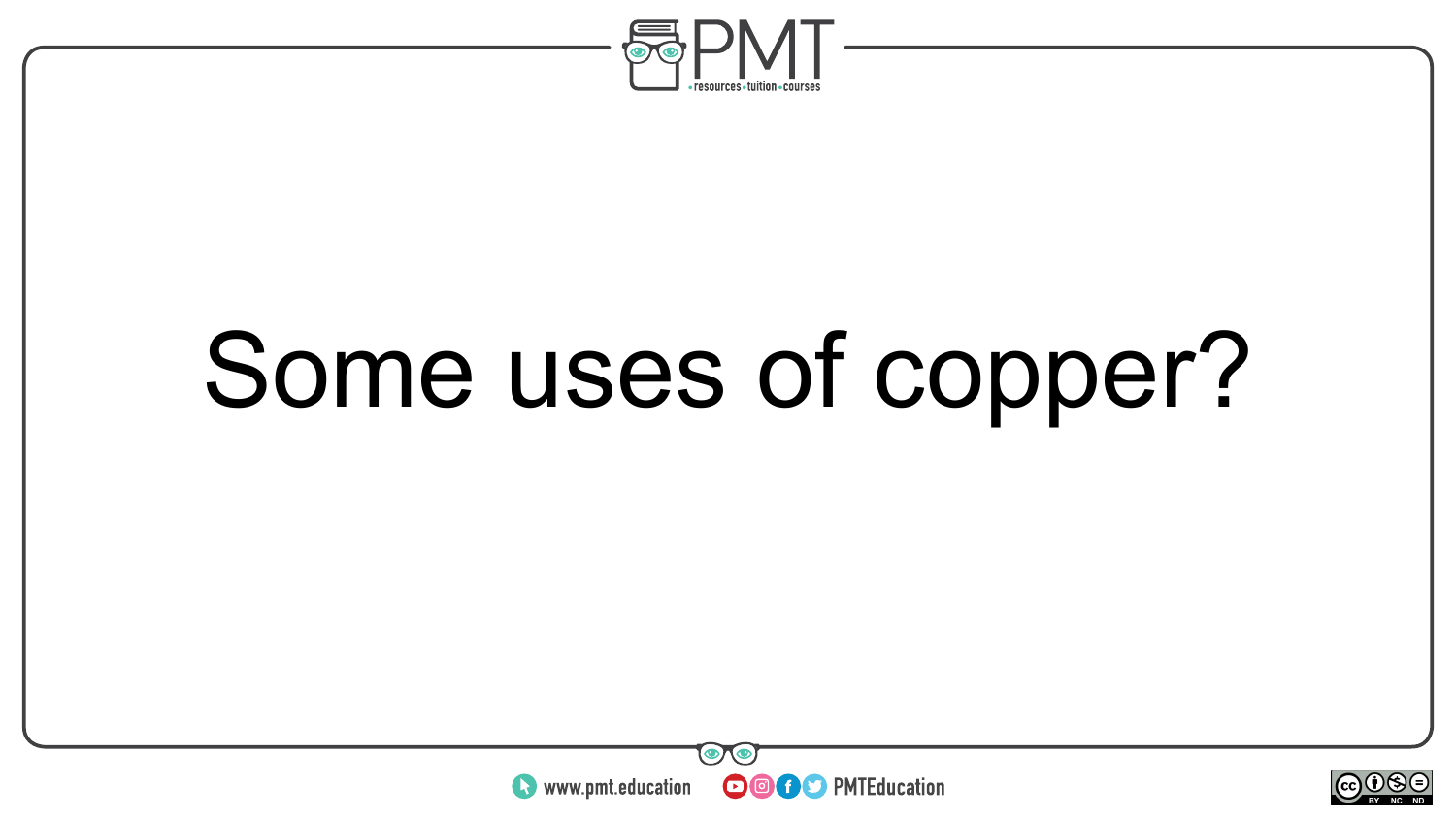

#### Some uses of copper?

### Water pipes



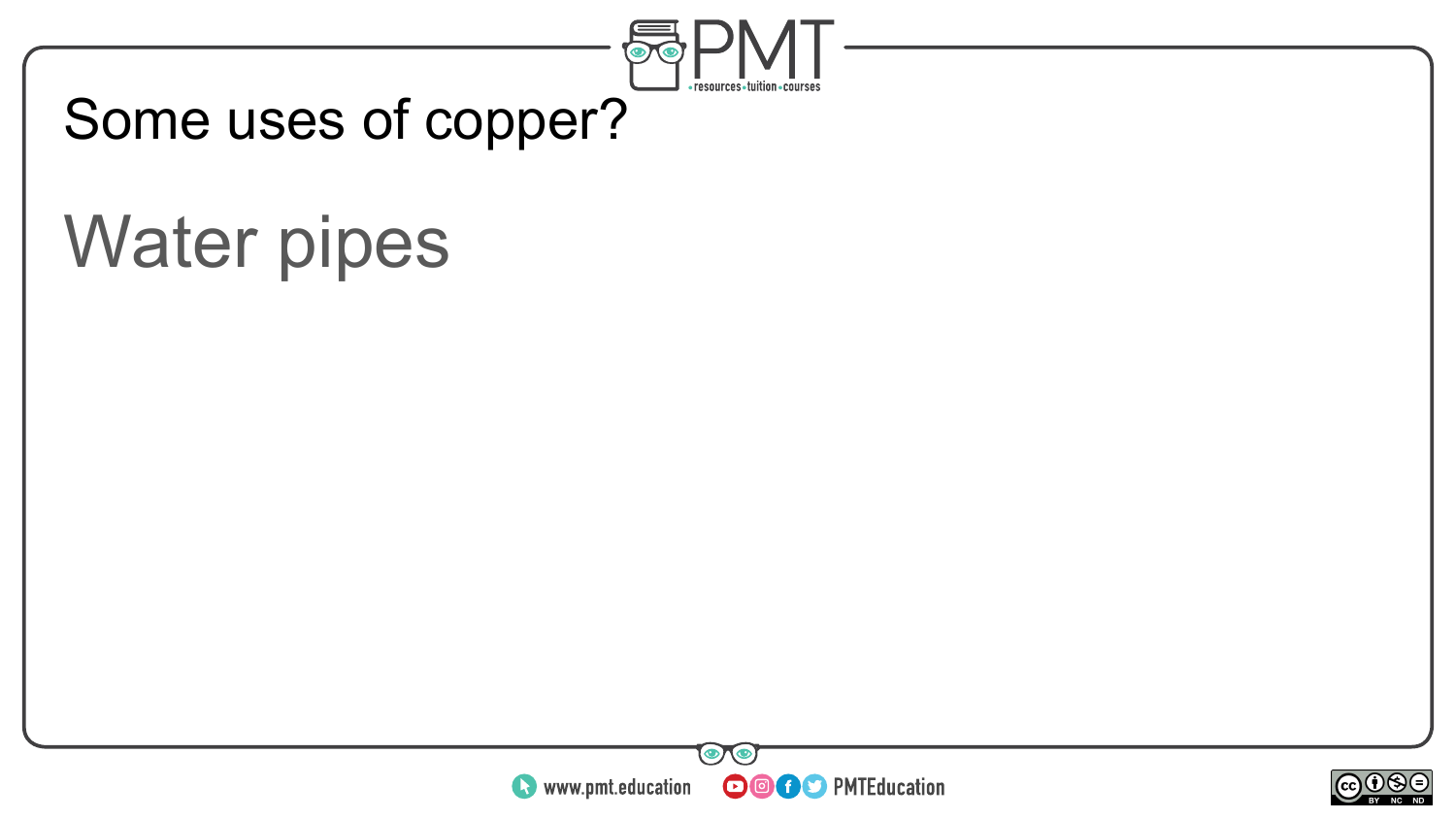

# What are the characteristic chemical properties of transition metals (4)?



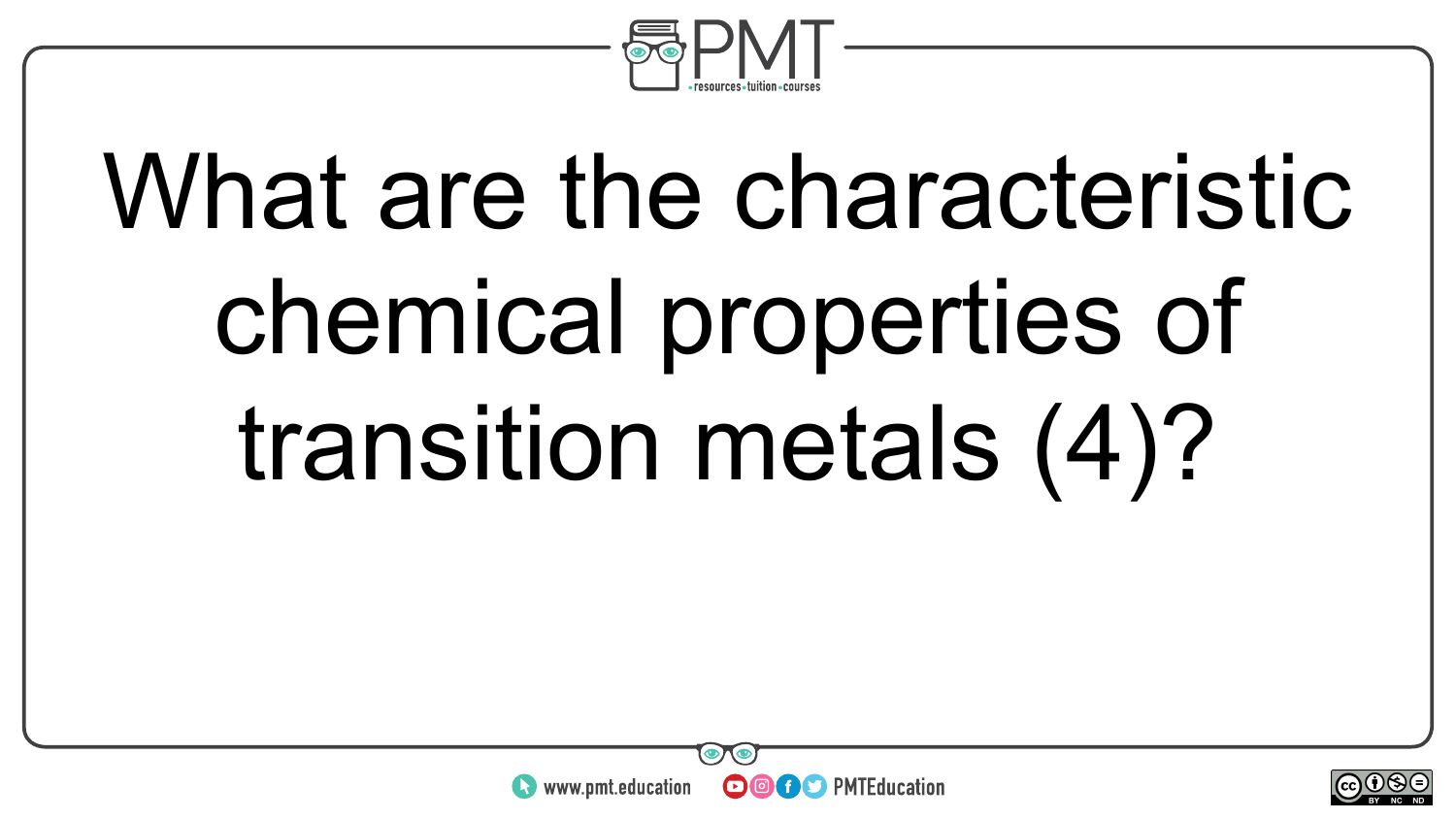

### What are the characteristic chemical properties of transition metals (4)?

- Variable oxidation states  $\rightarrow$  take part in many redox reactions
- Coloured compounds/ions in solution
- Good catalysts
- Form complex ions



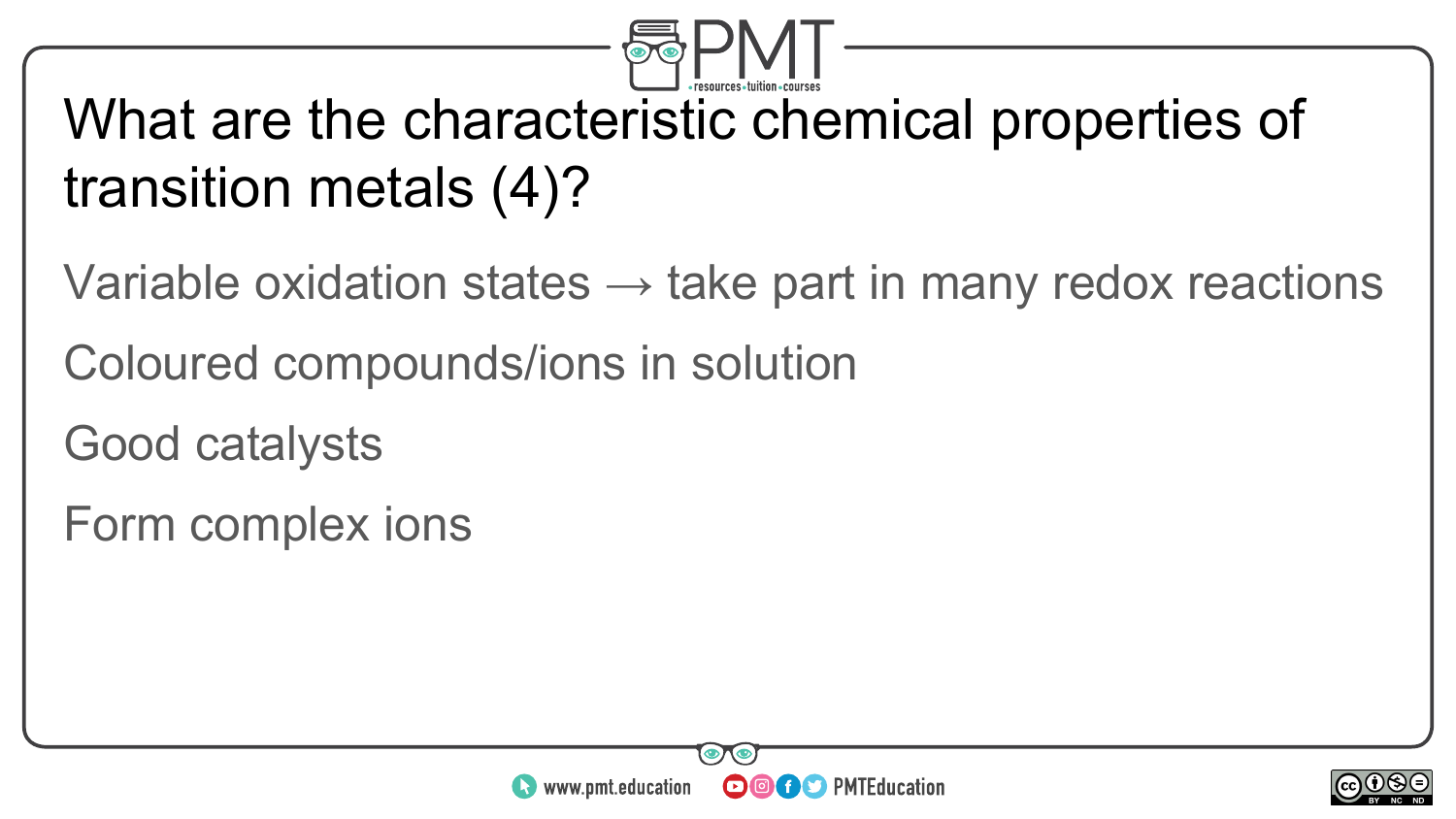

### Define the term complex ion



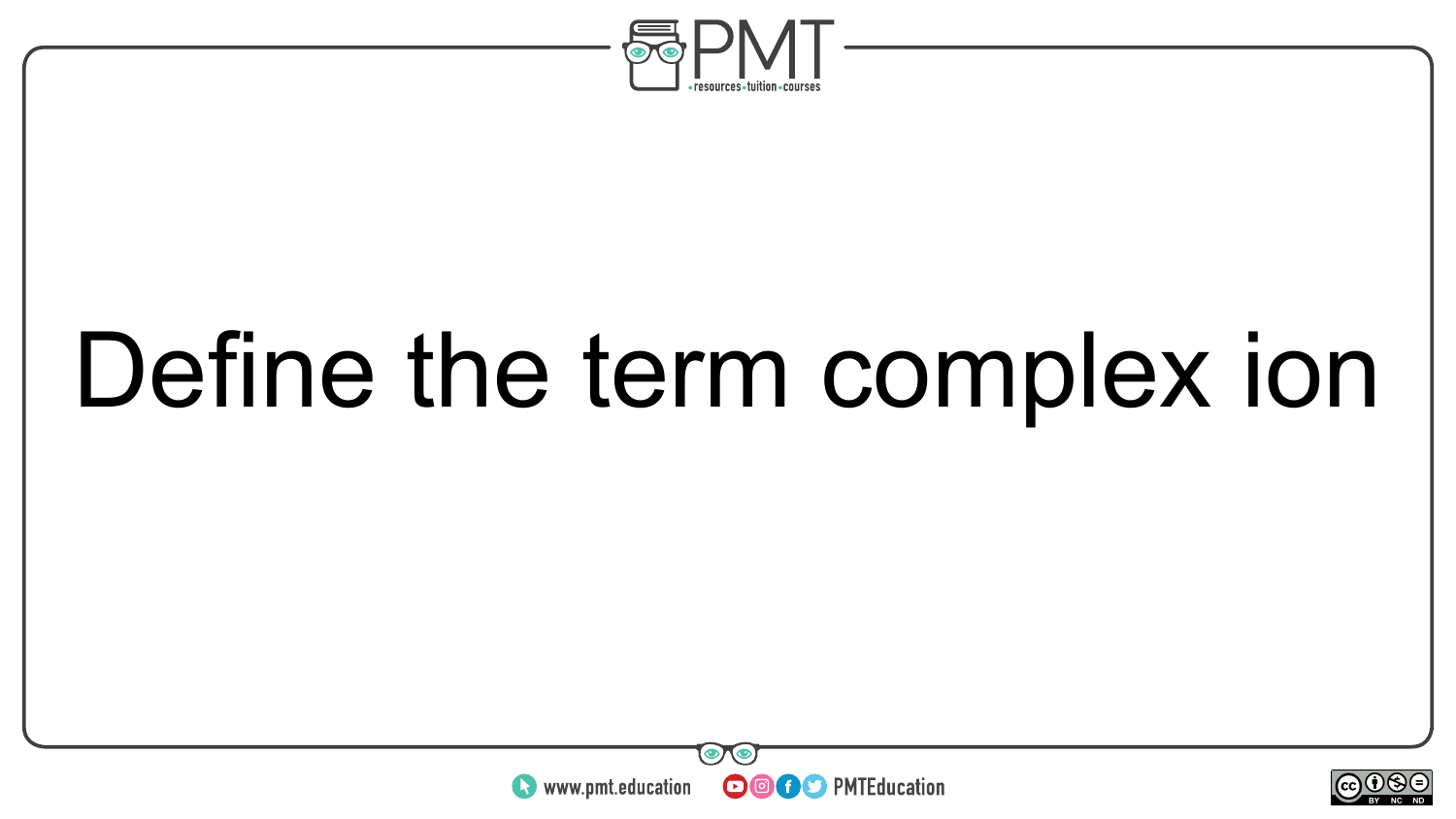

#### Define the term complex ion

Central transition metal ion surrounded by ligands (other ions/molecules) that are co-ordinated bonded to it.



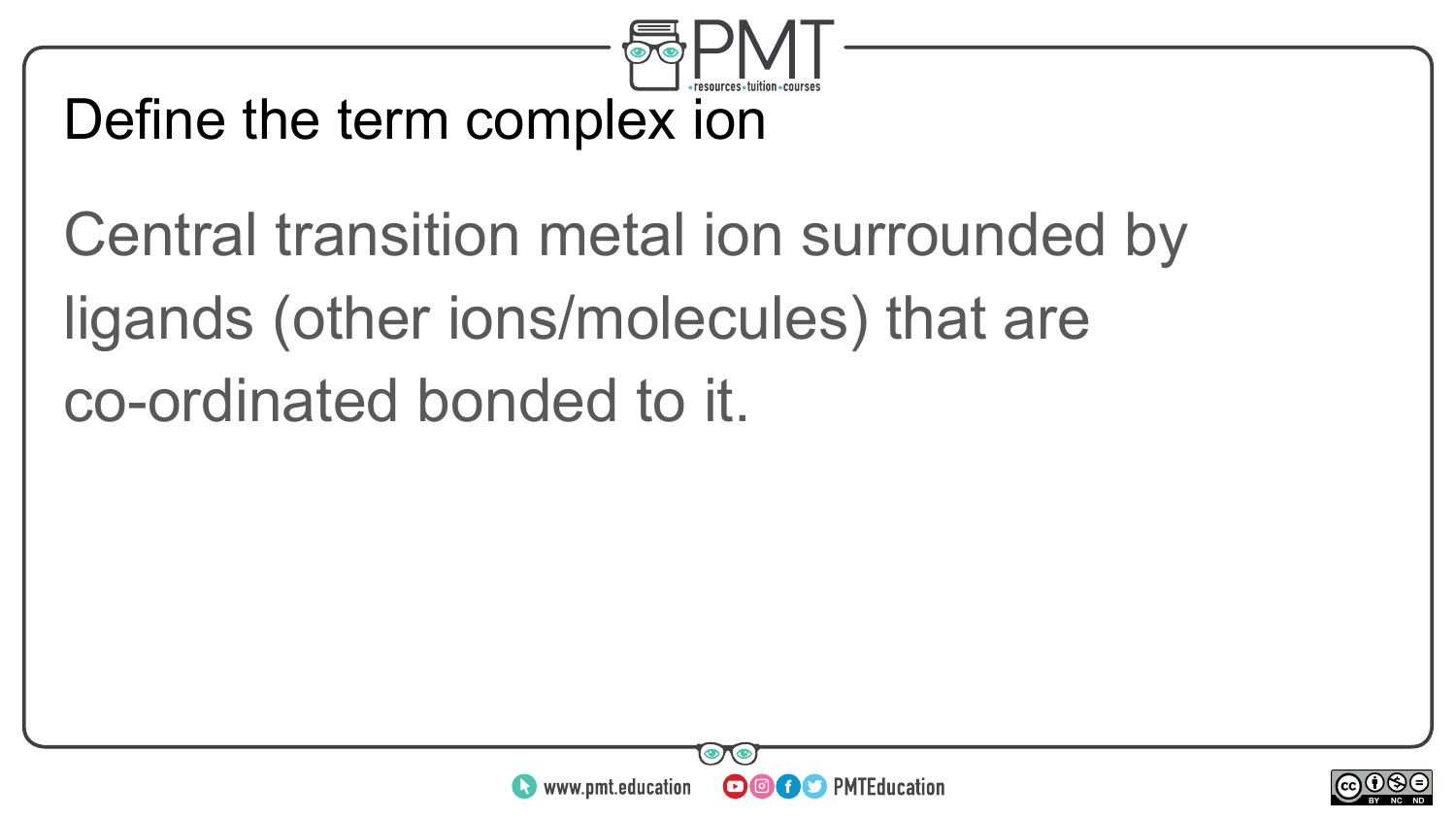

# Give some example of transition metals catalysts and the processes/reactions they catalyse (3)?



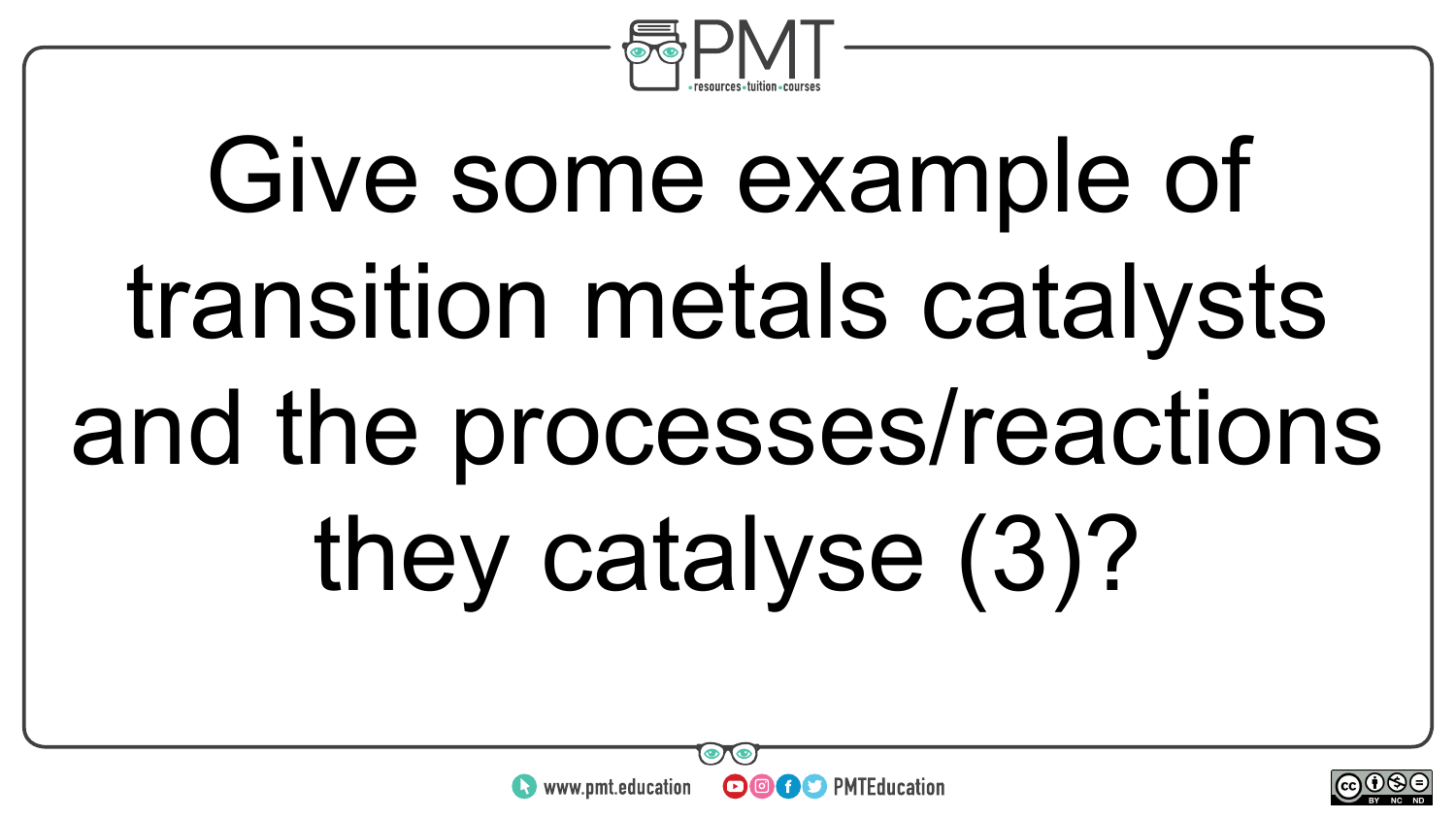

Give some example of transition metals catalysts and the processes/reactions they catalyse (3)?

### Iron - Haber process

Vanadium (V) oxide - Contact process

MnO<sub>2</sub> - decomposition of  $H_2O_2$ 



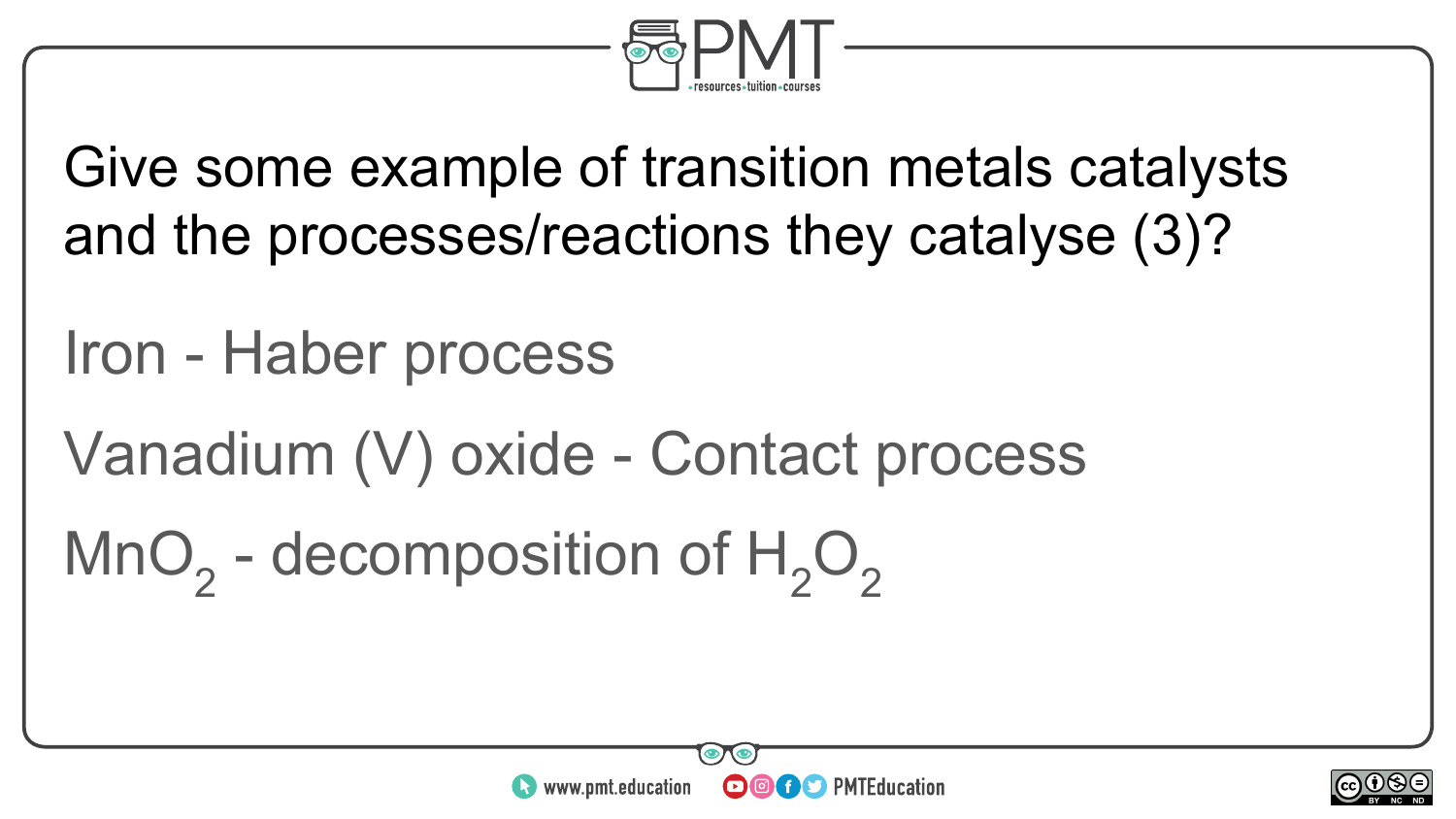

# Which electrons do transition metals lose first when forming ions?



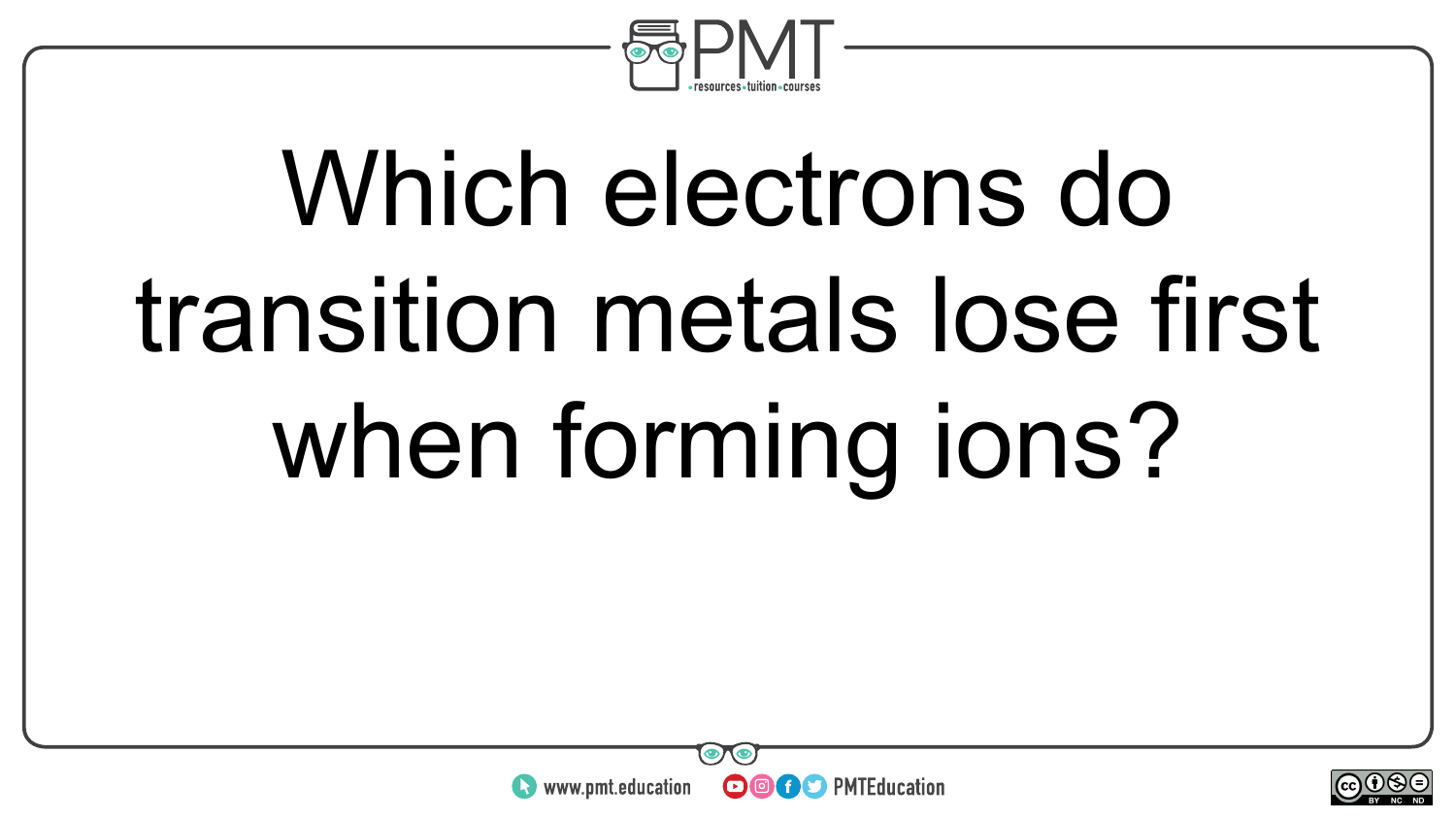

### Which electrons do transition metals lose first when forming ions?





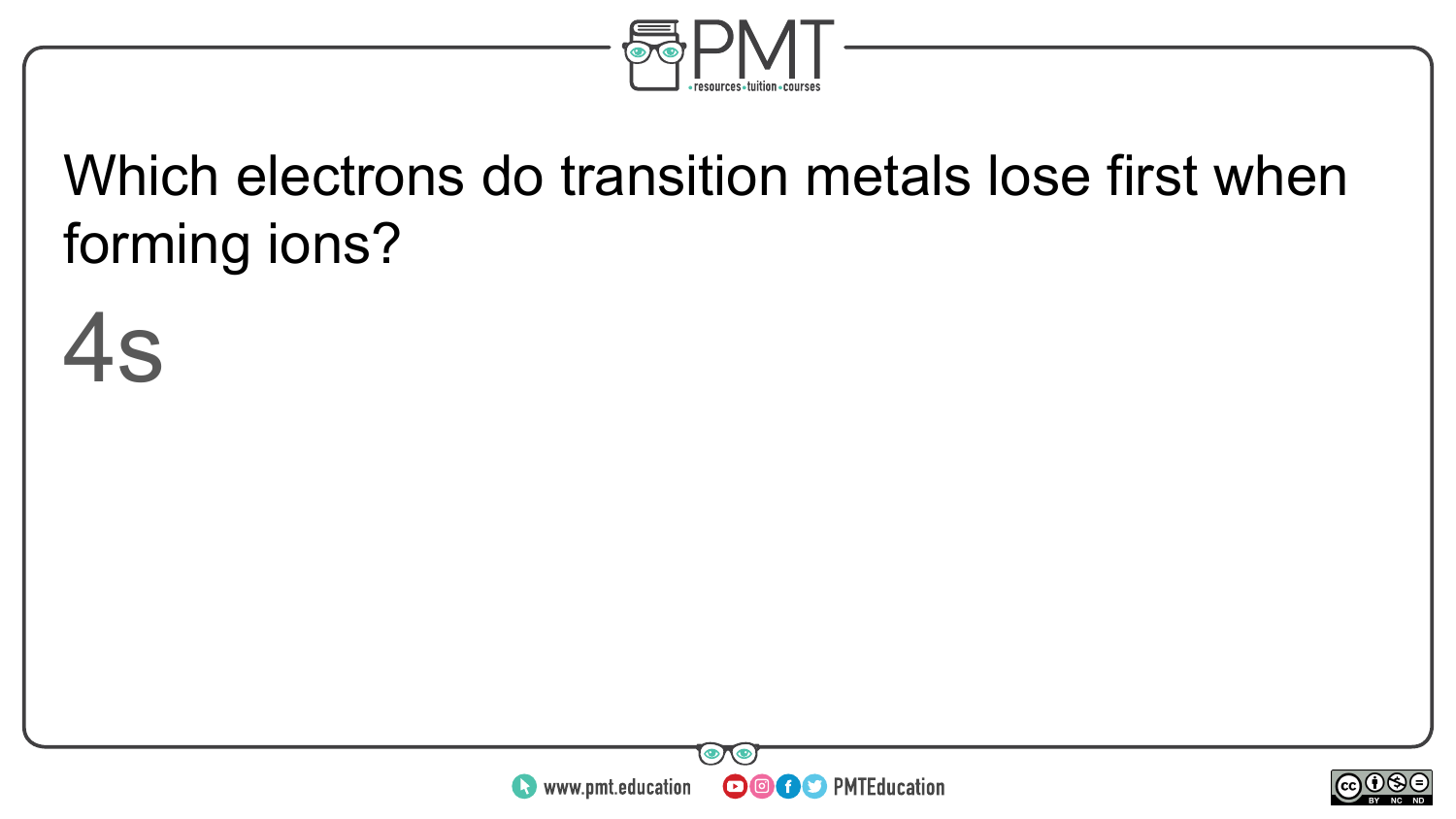

### Define the term ligand



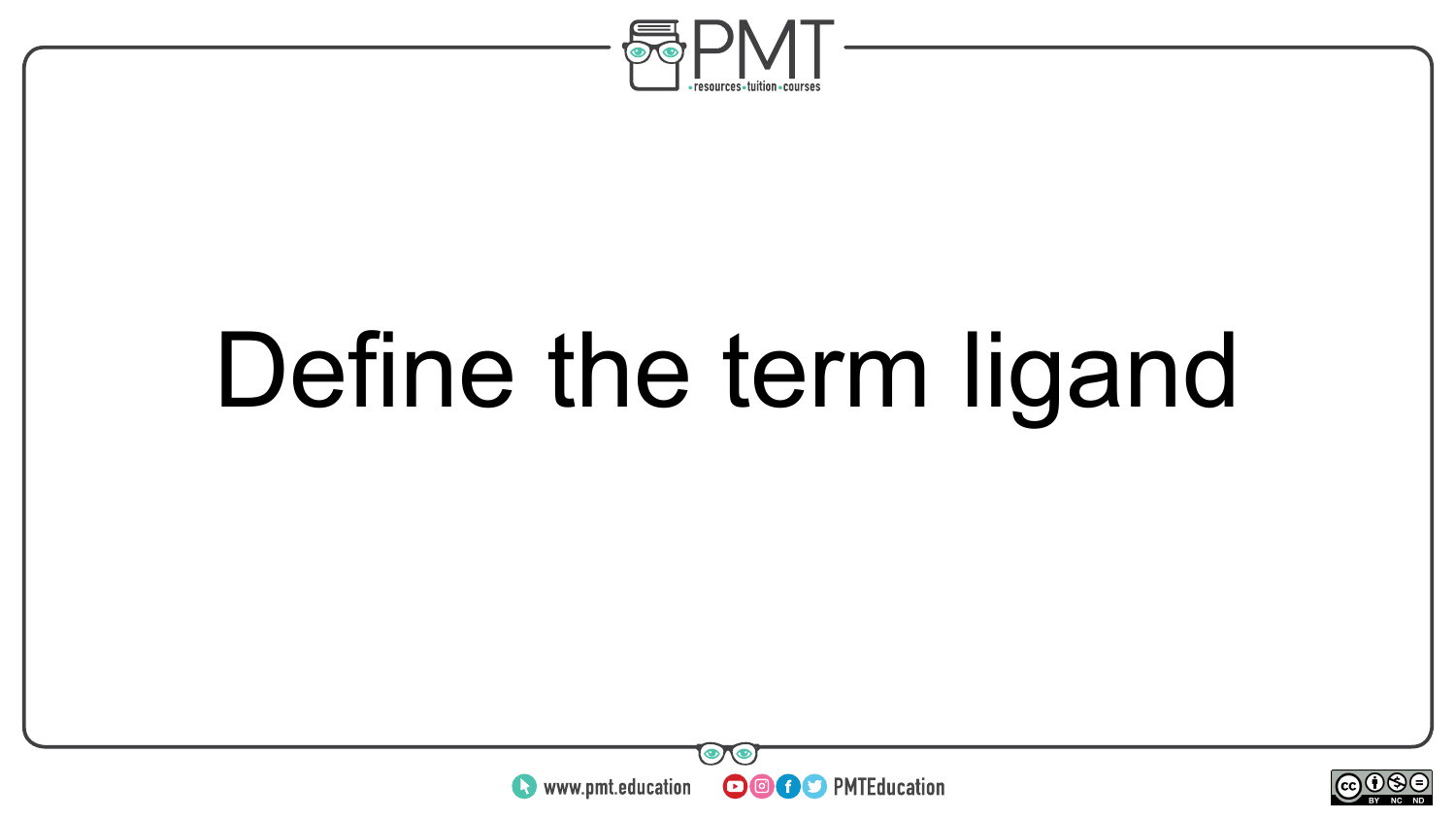

#### Define the term ligand

An ion or molecule with at least one lone pair of electrons, that donates them to a transition metal ion to form a co-ordinate bond and thus a complex ion.



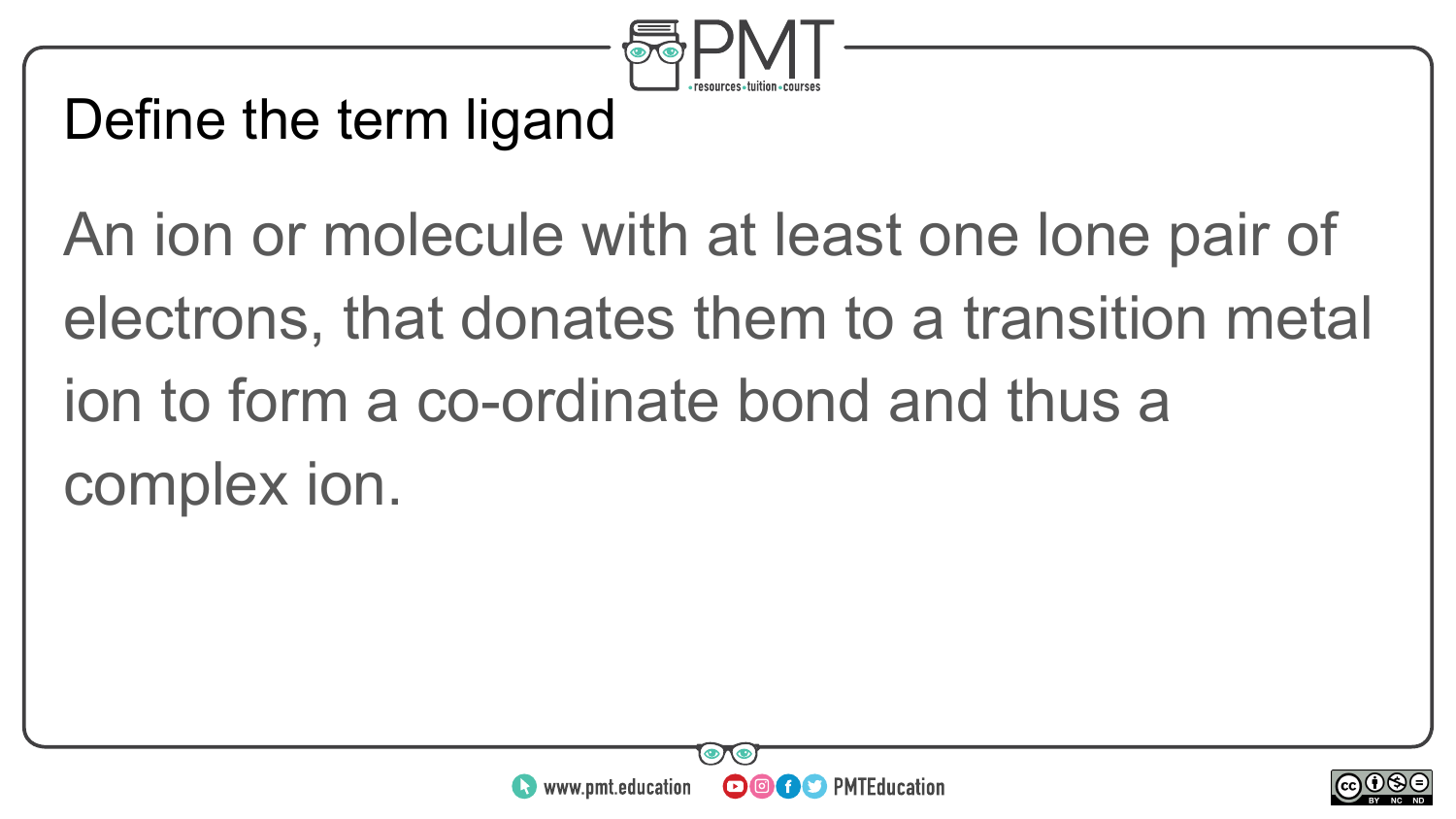

## Define the term mono/unidentate ligands



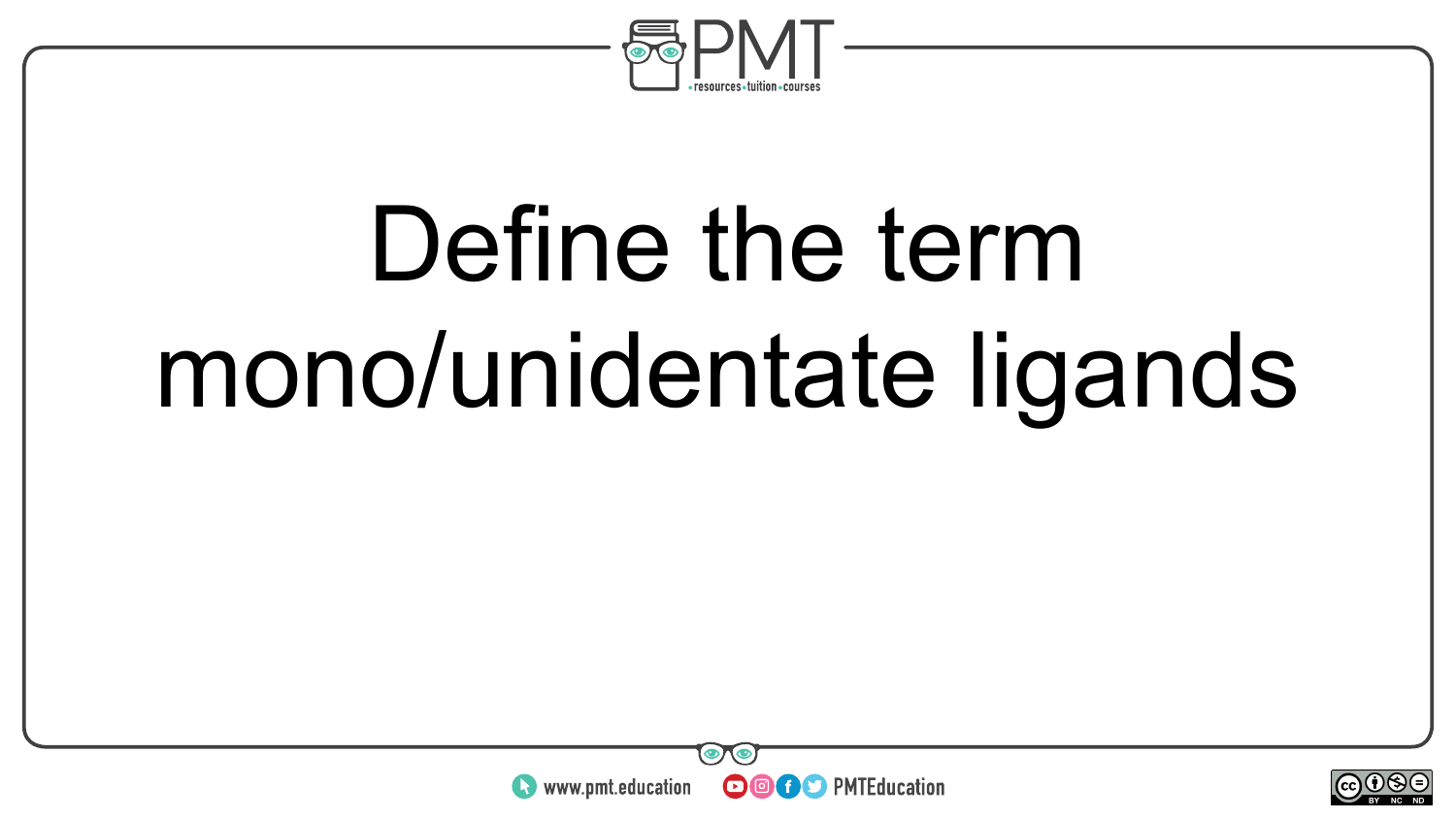

#### Define the term mono/unidentate ligands

### A ligand that forms one co-ordinate bond to the central metal ion (one lone pair to donate)



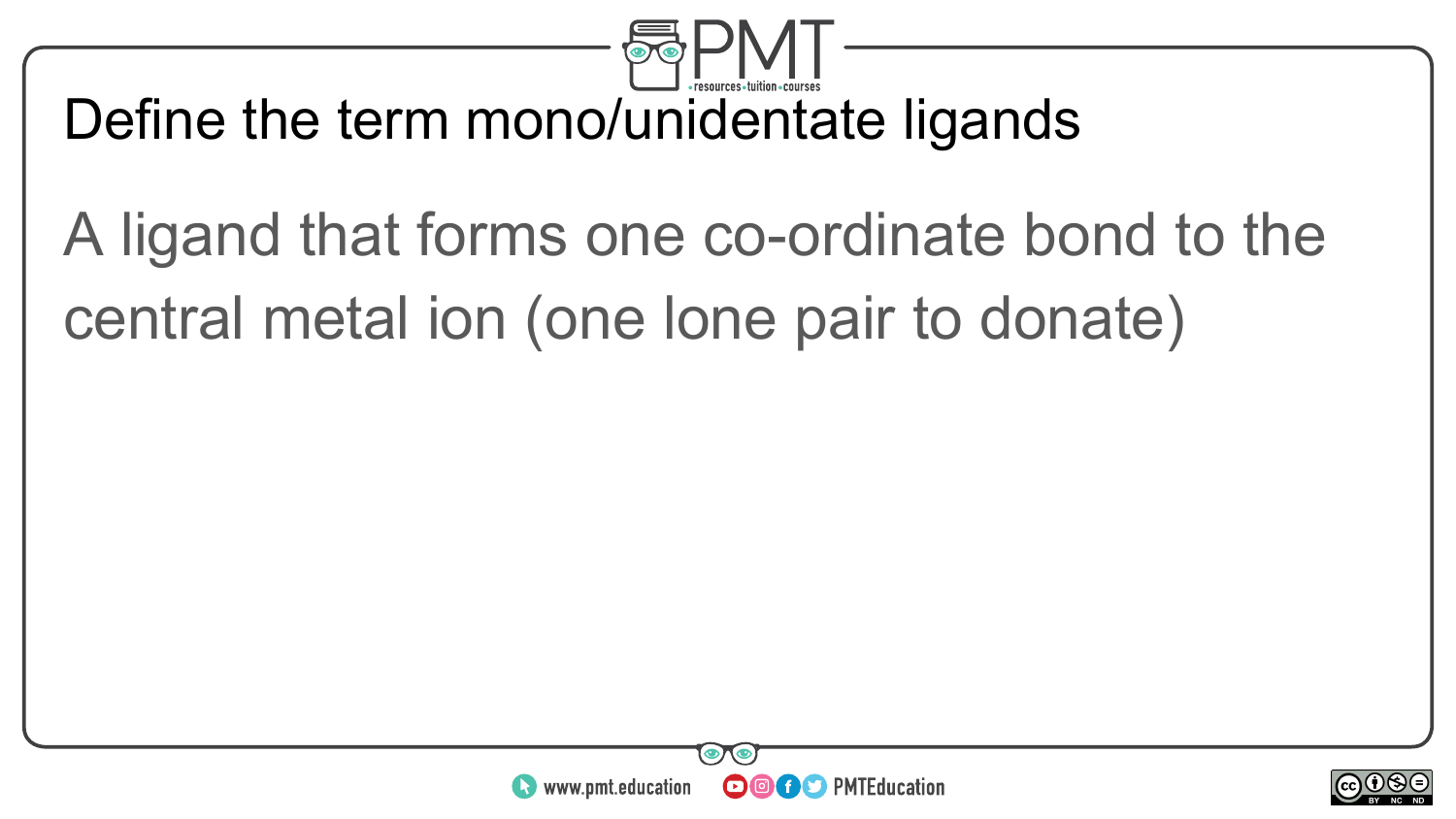

# Define the term bidentate ligand.



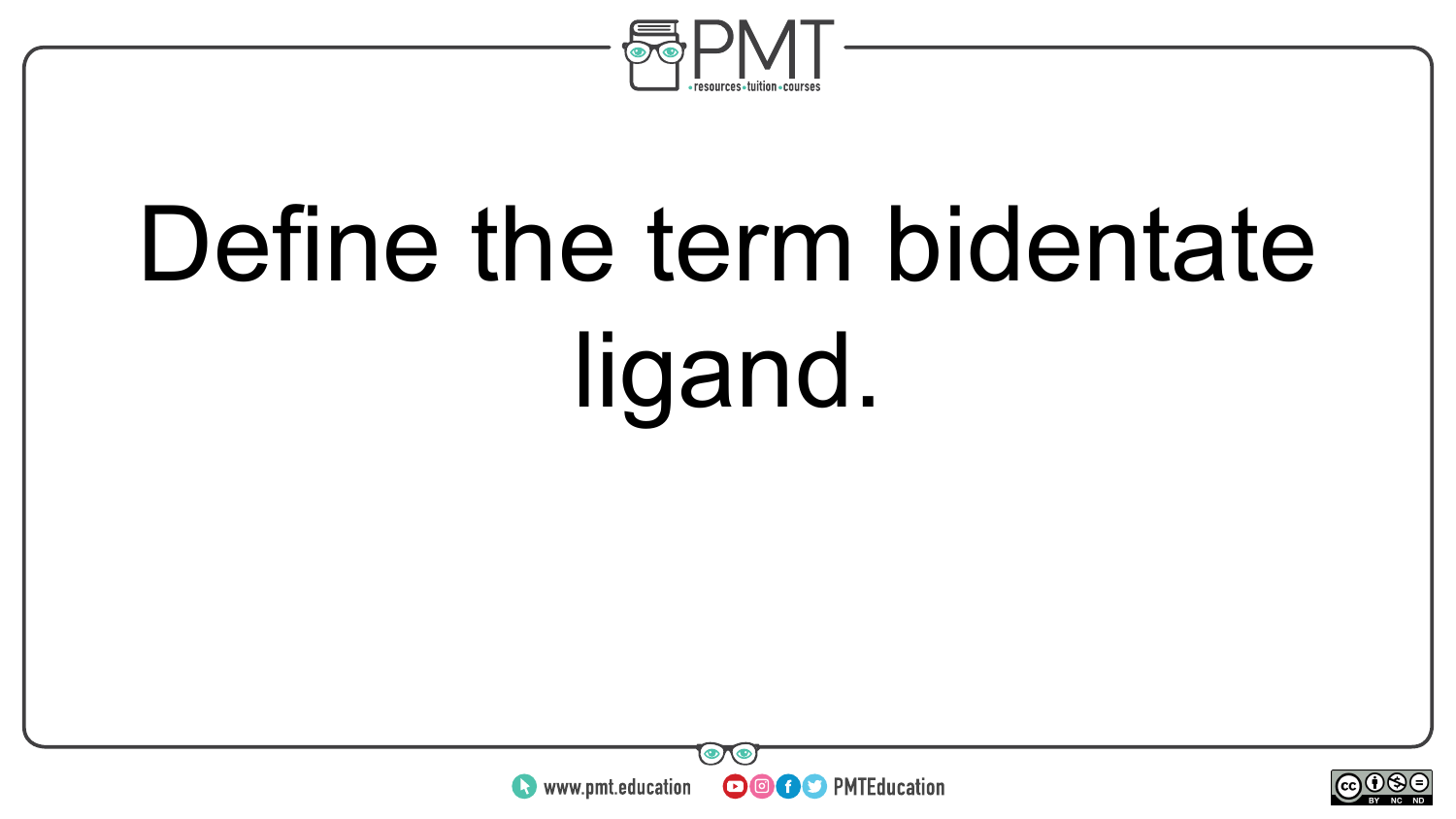

#### Define the term bidentate ligand.

### A ligand that forms two co-ordinate bonds to the central metal ion (2 lone pairs to donate)



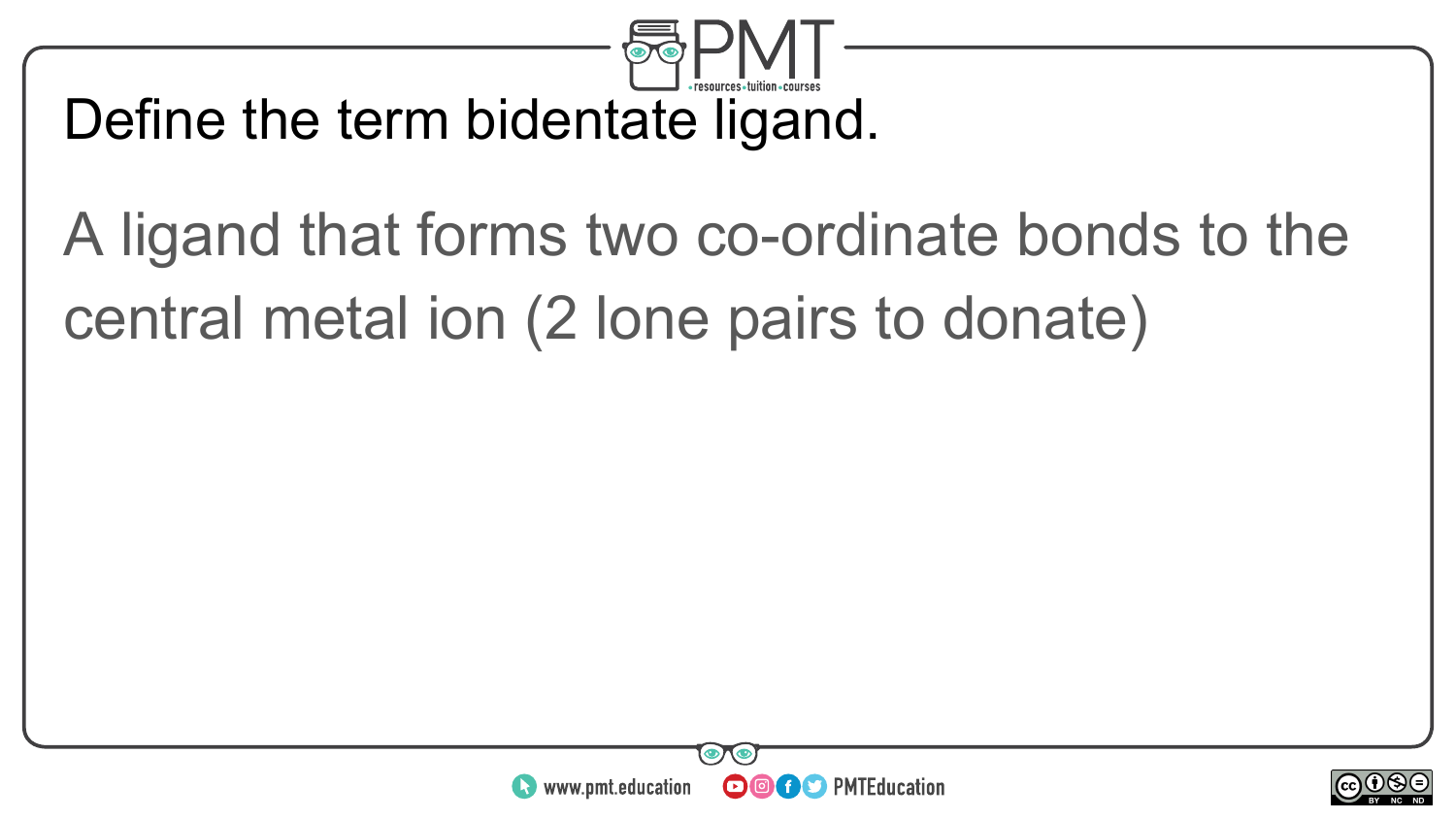

# Define the term multidentate ligand.



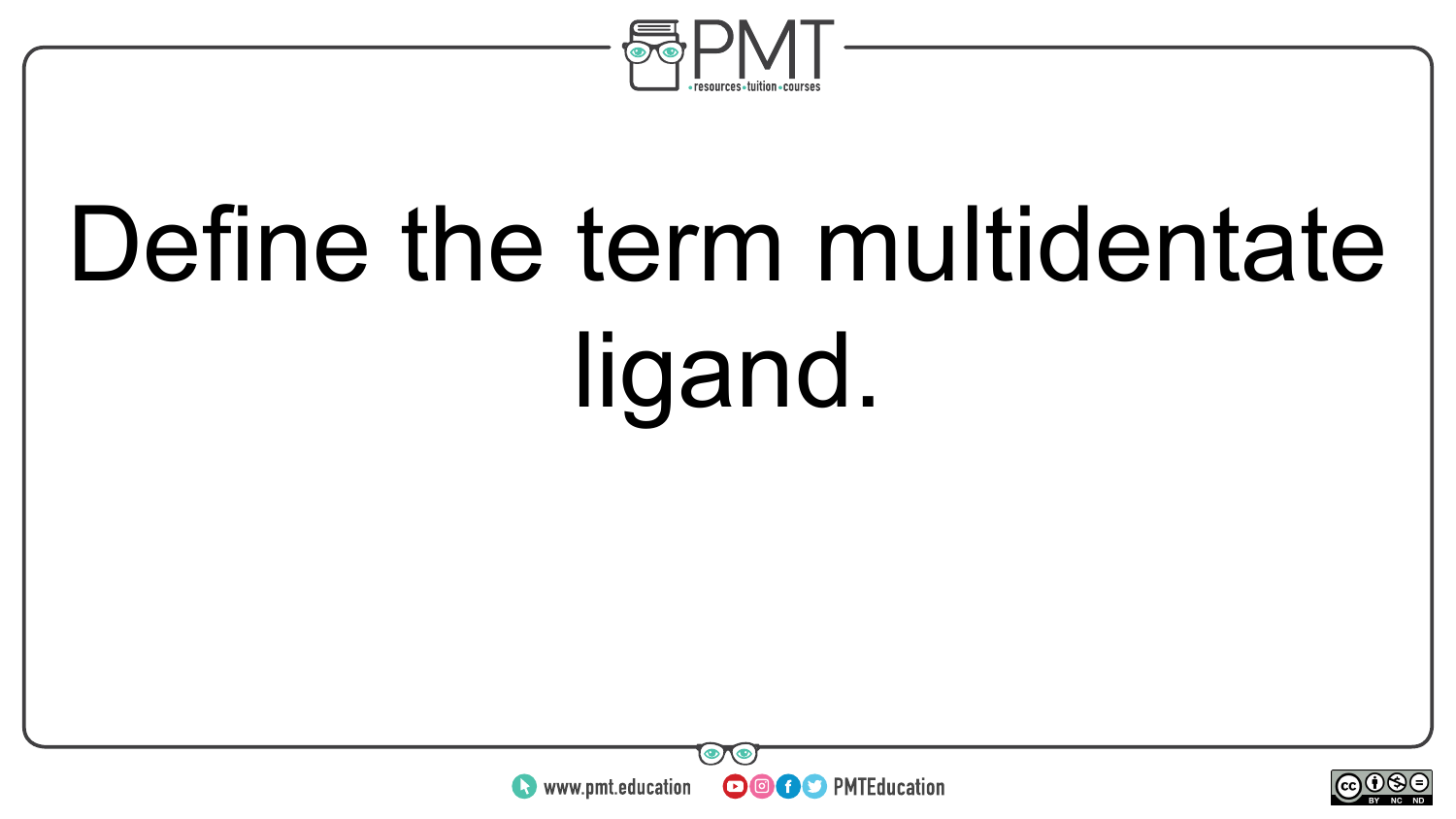

#### Define the term multidentate ligand.

### A ligand that forms three or more co-ordinate bonds to the central metal ion



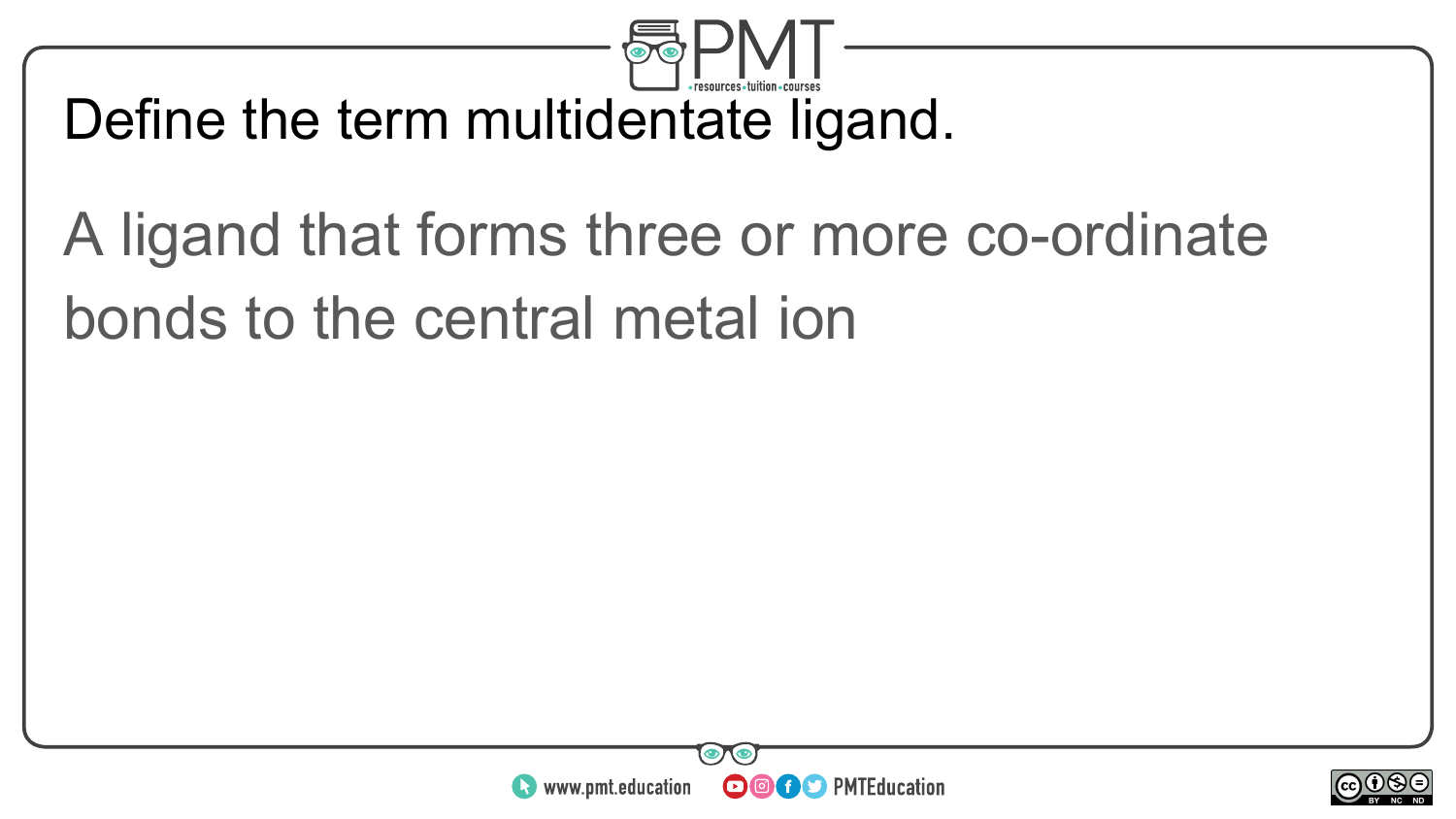

# Give some examples of common monodentate ligands (4).



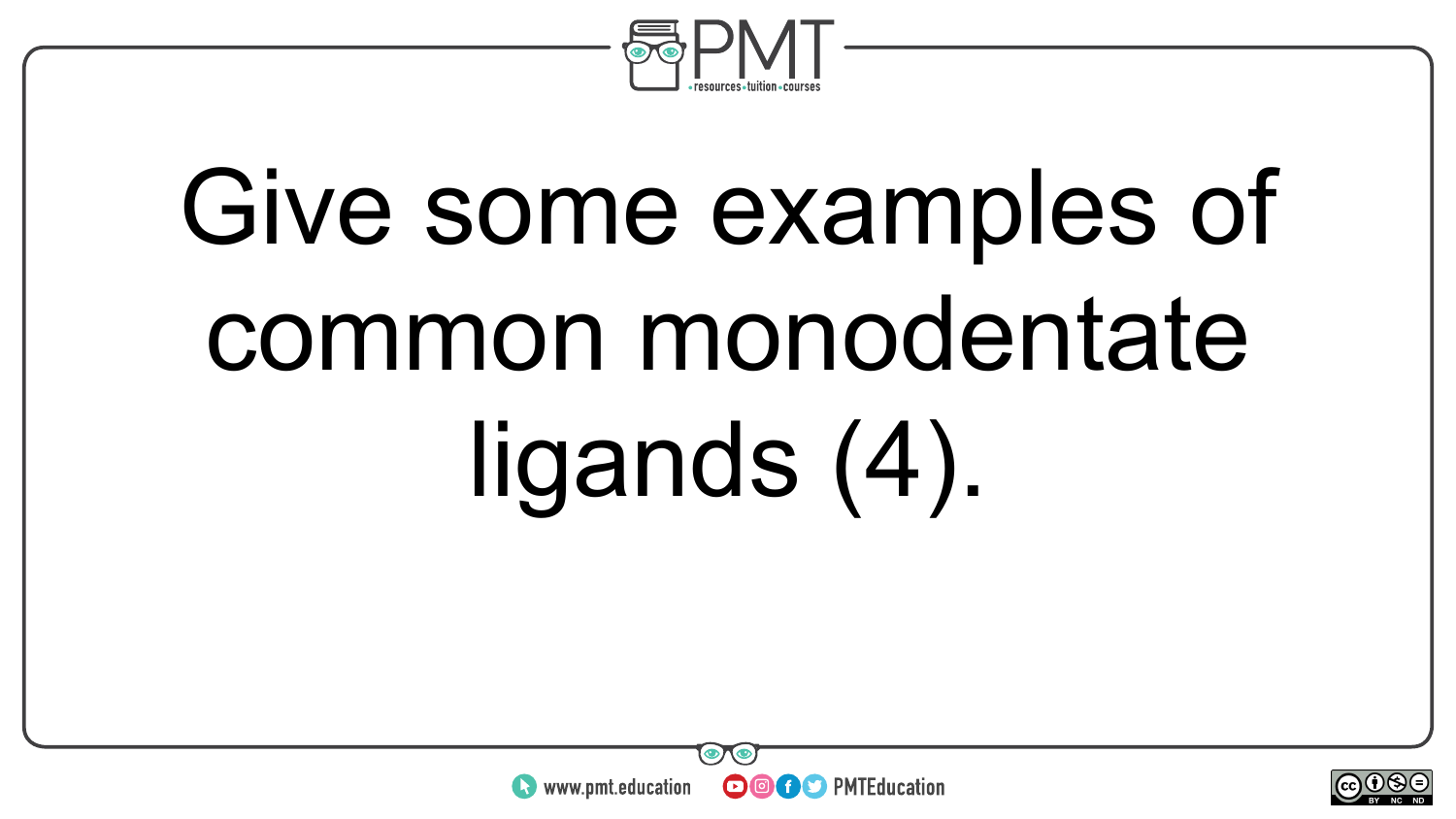

#### Give some examples of common monodentate ligands (4).

CI<sup>-</sup>,  $H_2O$ , NH<sub>3</sub>, CN<sup>-</sup>



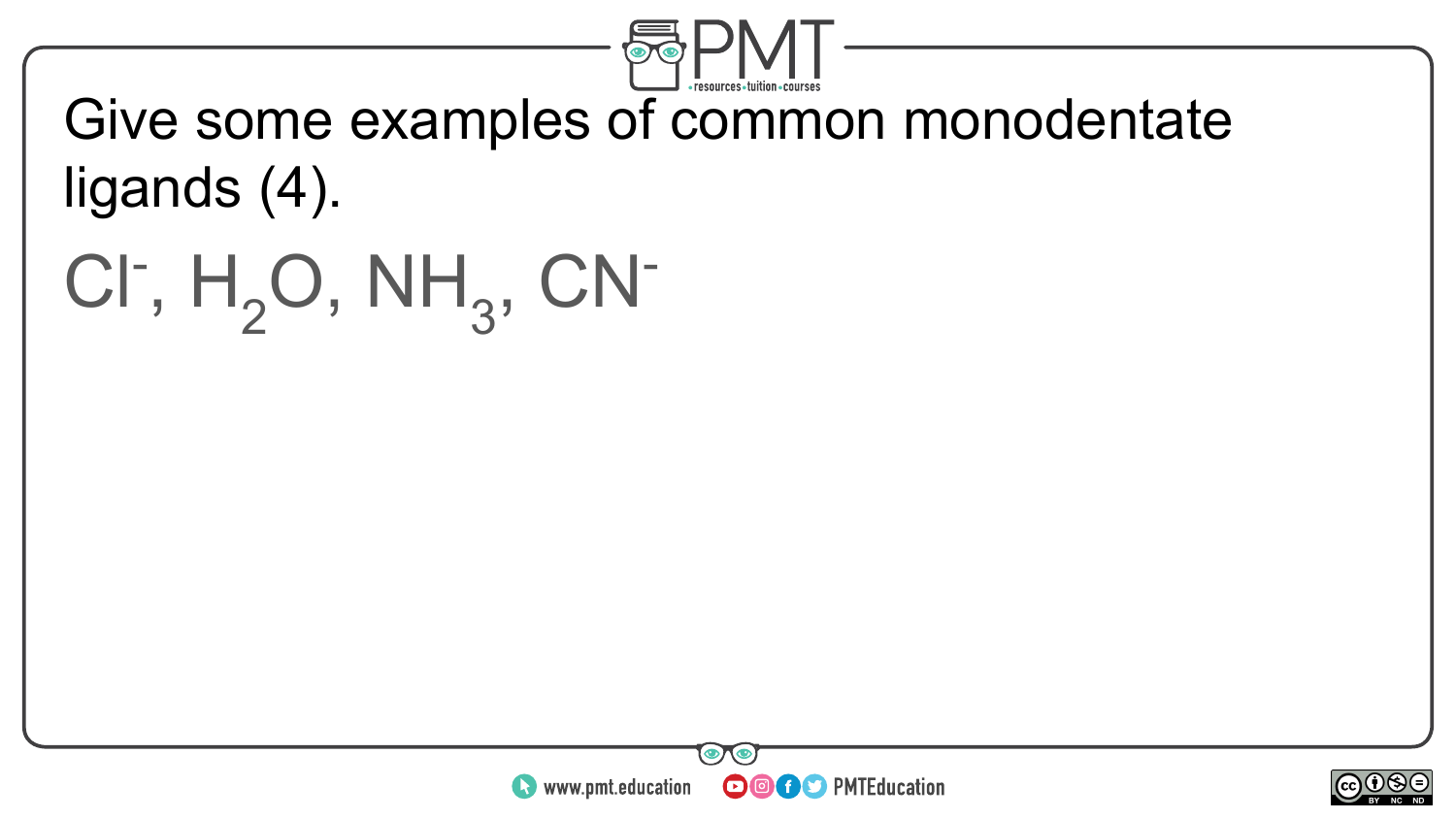

# Draw ethanedioate; how many co-ordinate bonds can it form to a transition metal ion?

**OOOO D** PMTEducation

www.pmt.education

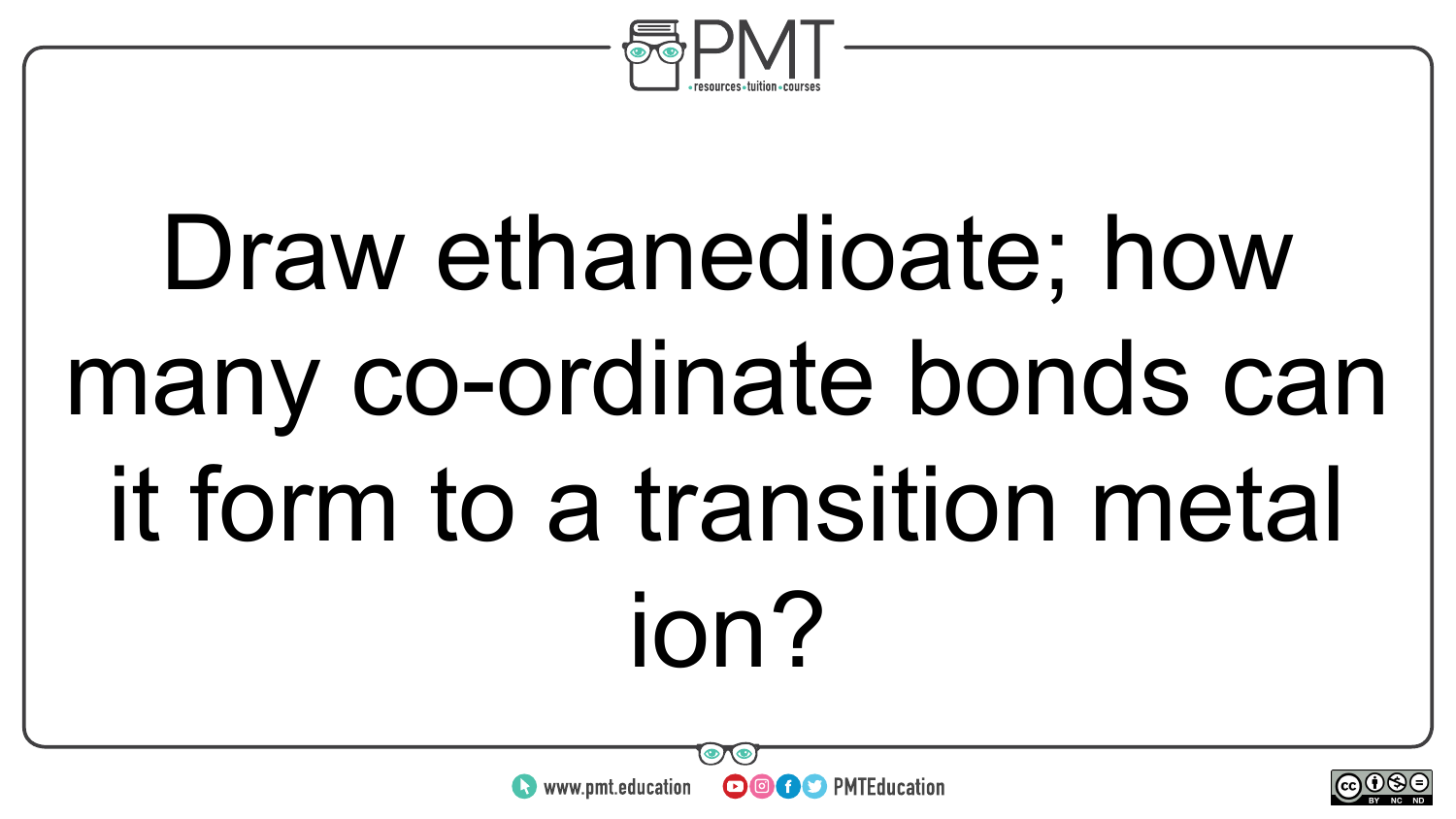

Draw ethanedioate; how many co-ordinate bonds can it form to a transition metal ion?

2 co-ordinate bonds



**OOOO** PMTEducation

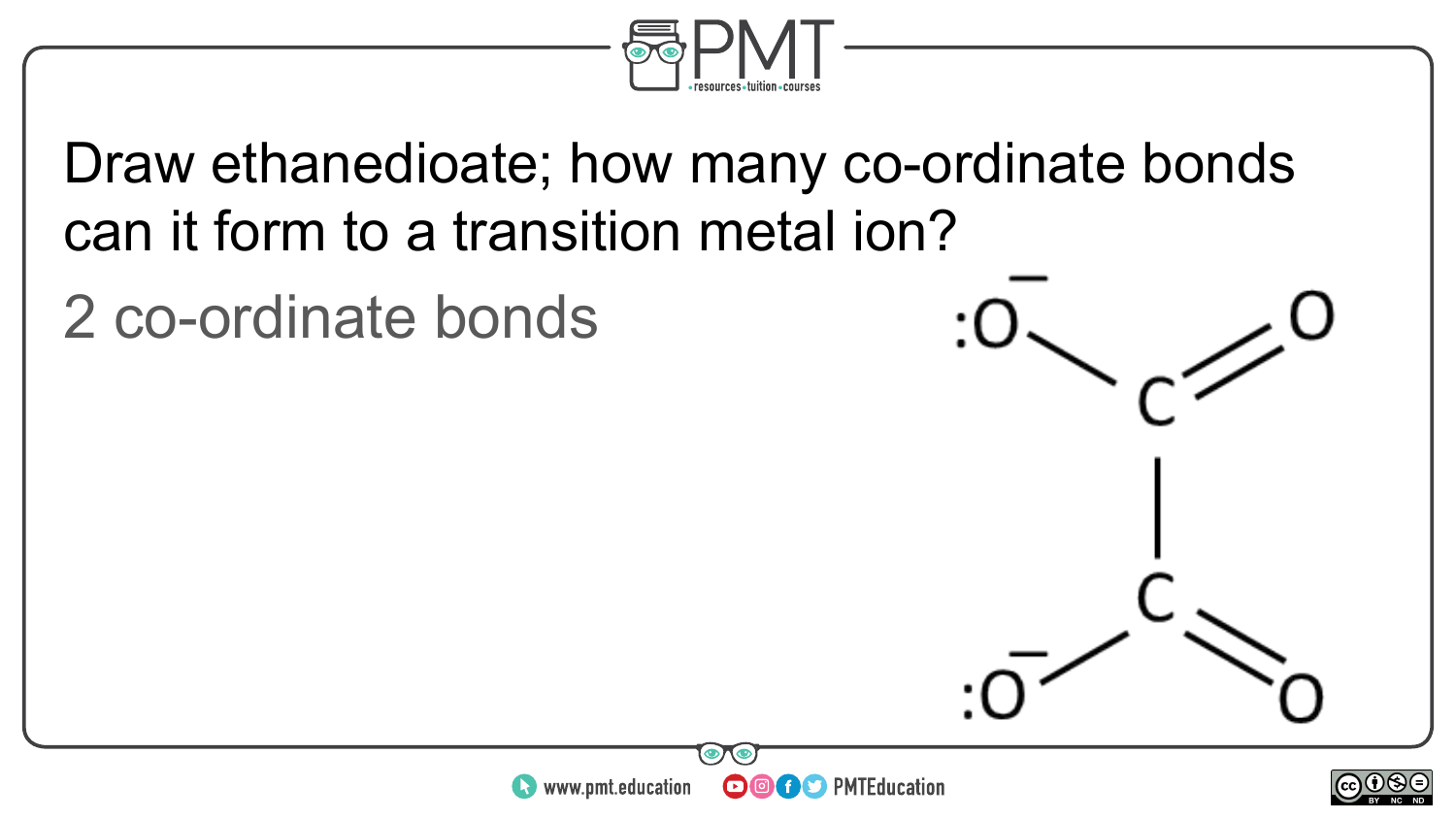

# Draw benzene-1,2-diol; how many co-ordinate bonds can it form to a transition metal ion?



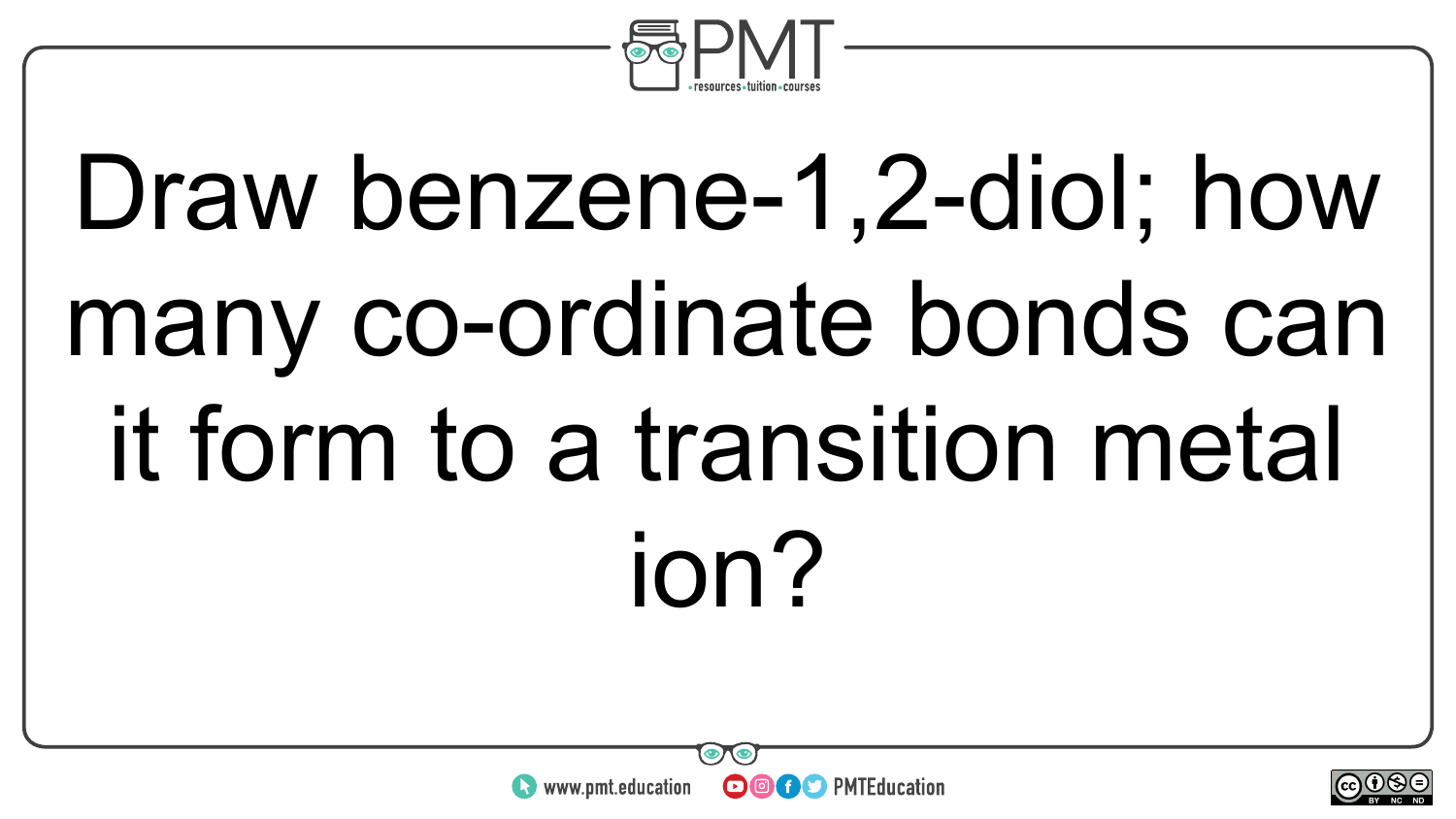

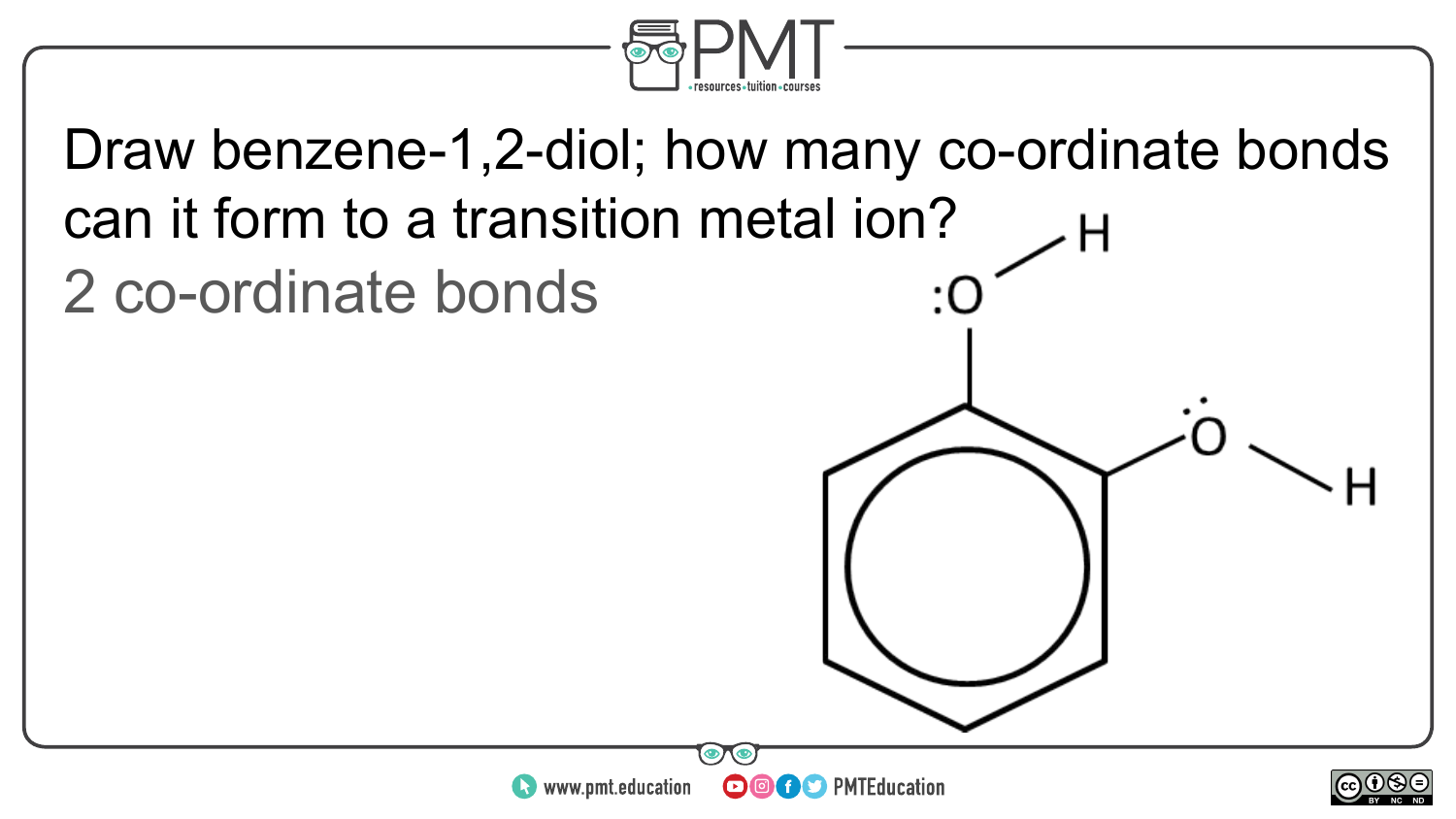

# Draw ethane-1,2-diamine. What is its shortened name? How many co-ordinate bonds does it form?



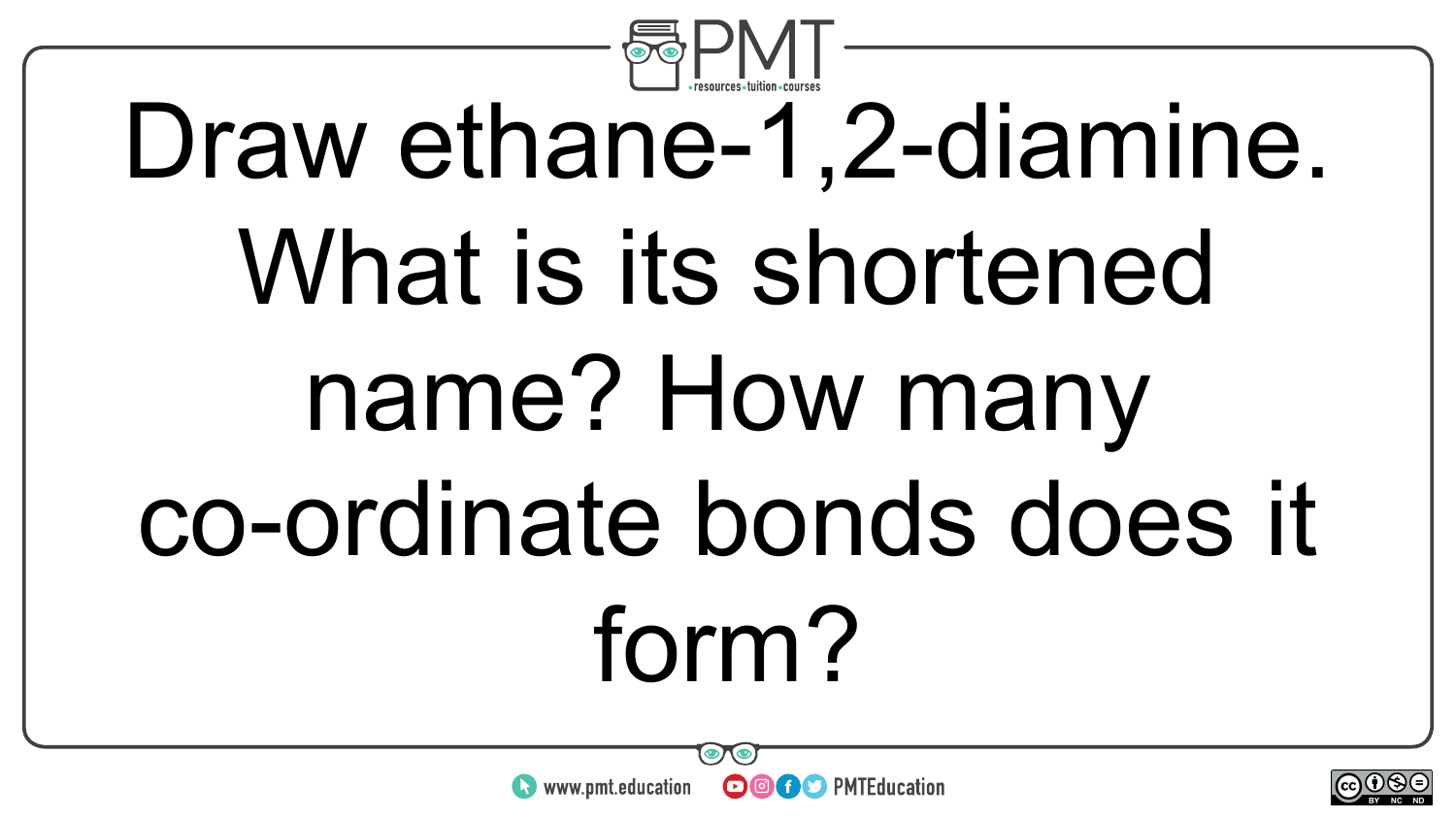

#### Draw ethane-1,2-diamine. What is its shortened name? How many co-ordinate bonds does it form? : $NH<sub>2</sub>$

2 co-ordinate bonds, shortened name = en





 $CH<sub>2</sub>$ 

CH<sub>2</sub>

:NH<sub>2</sub>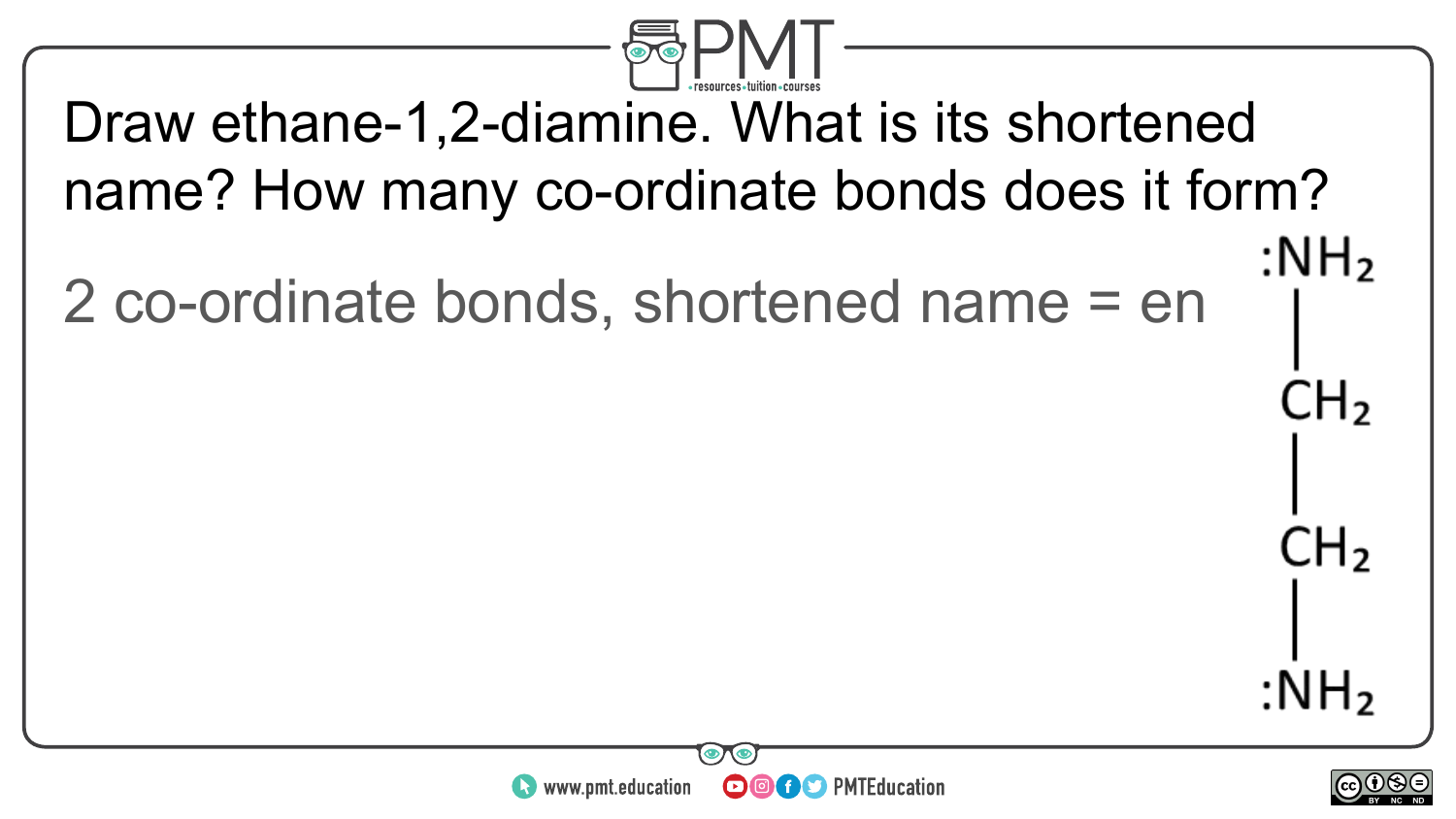

### How many co-ordinate bonds does EDTA4- form?



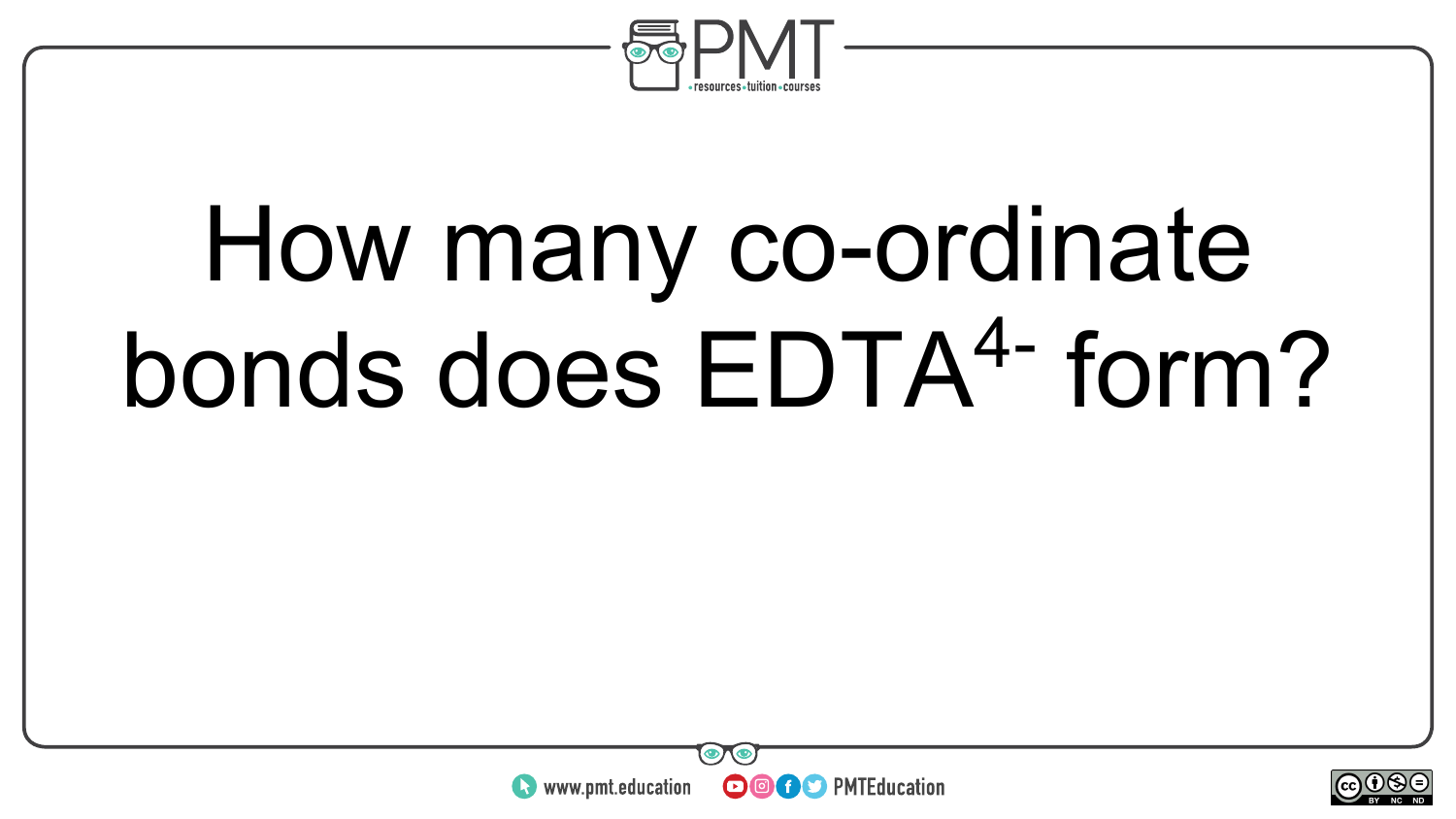

#### How many co-ordinate bonds does EDTA<sup>4-</sup> form?

six



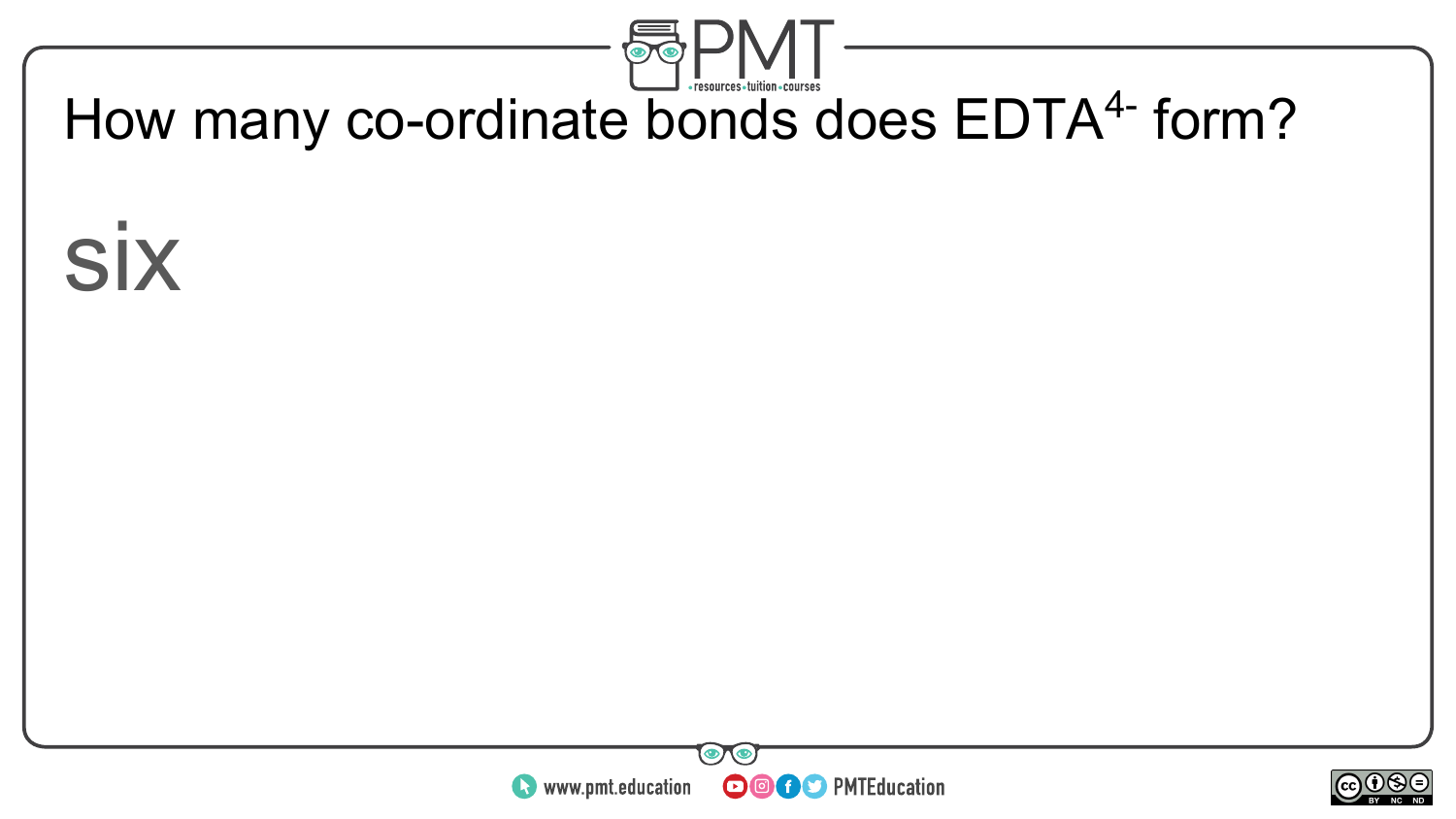

### Define the term coordination number



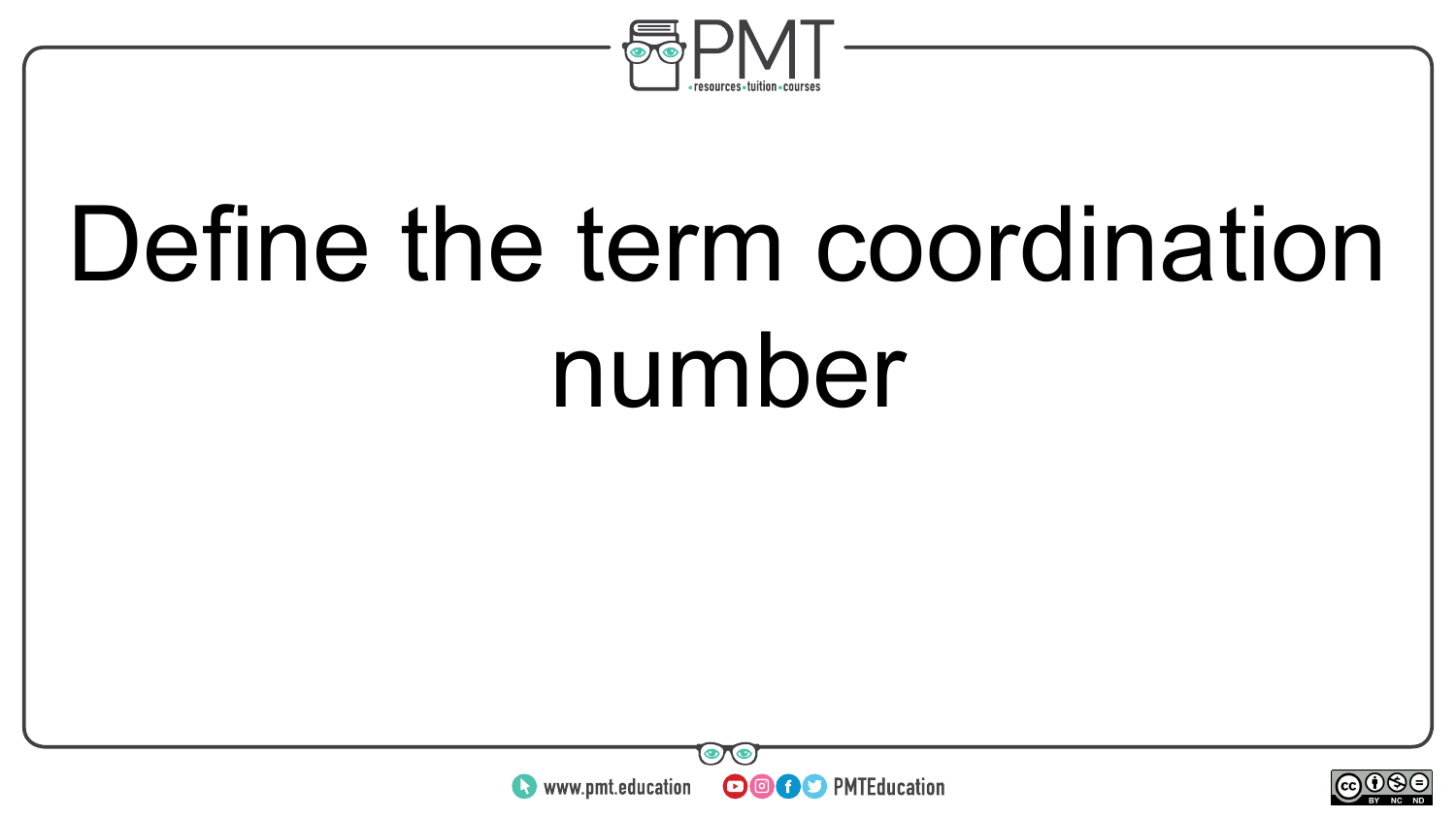

#### Define the term coordination number

### The number of co-ordinate bonds the metal ion has formed to surrounding ligands



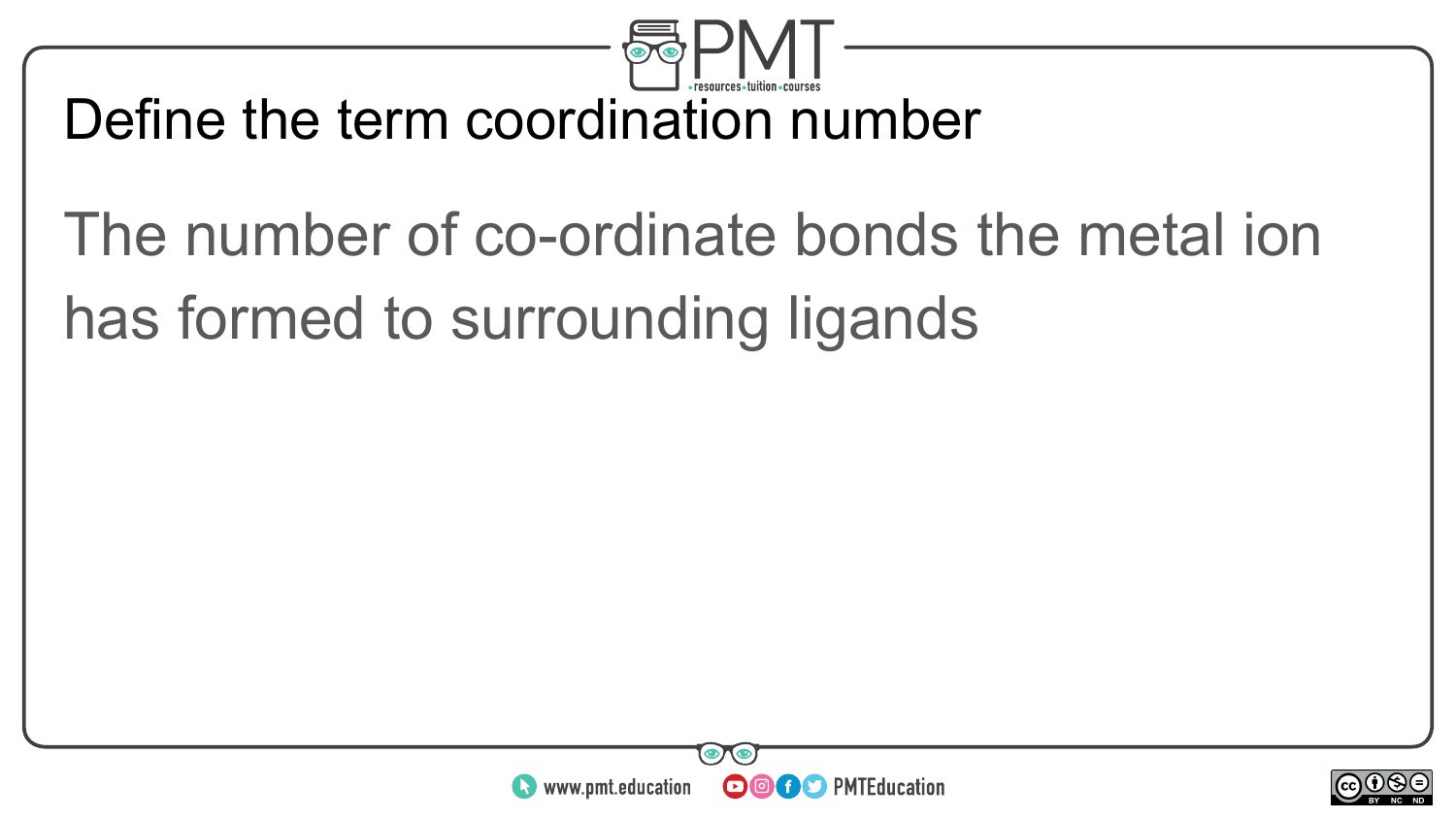

### What is the Chelate effect?



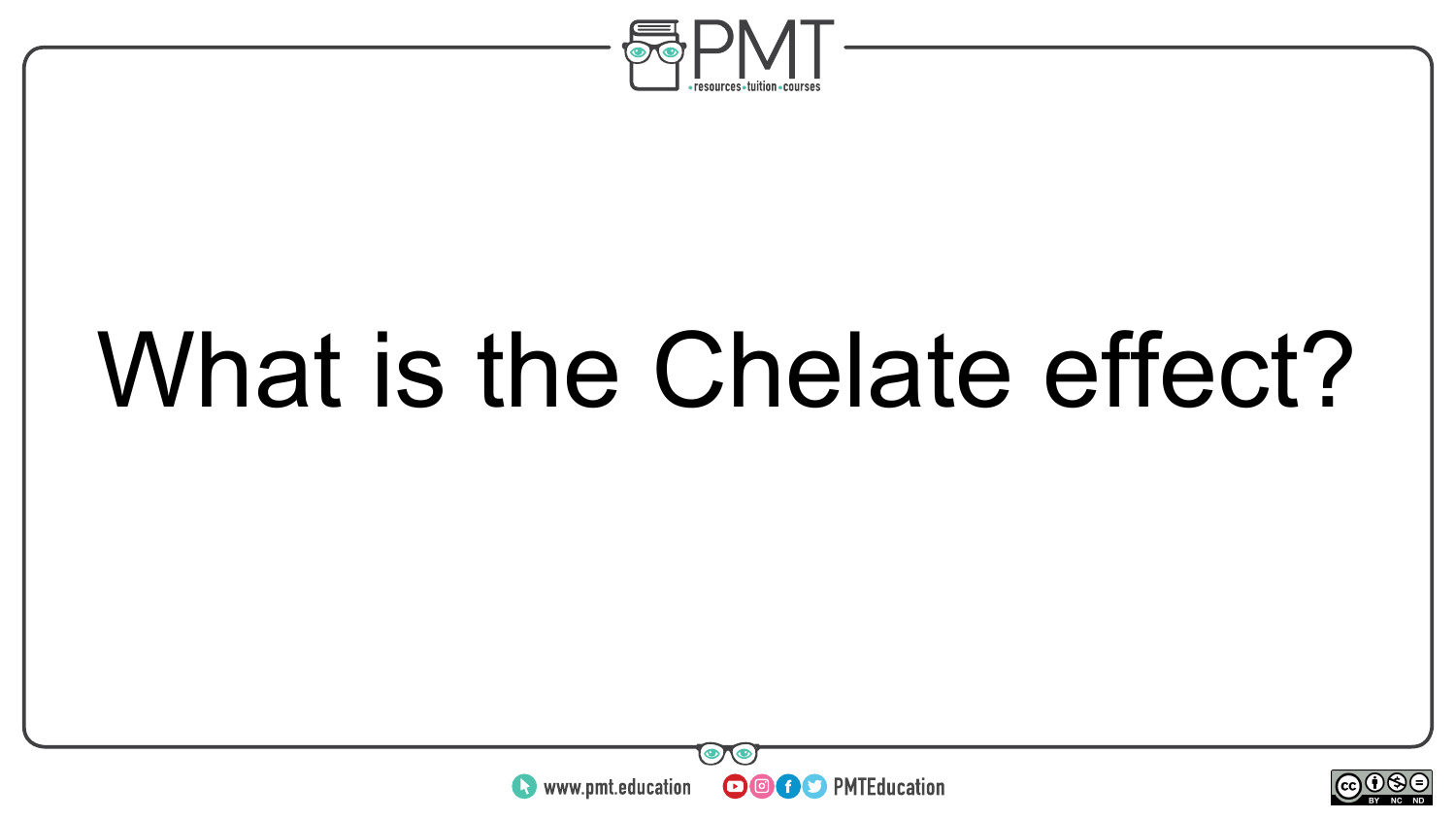

#### What is the Chelate effect?

Chelate complexes with multidentate ligands are favoured over monodentate ligands or ligands that form fewer co-ordinate bonds per molecule



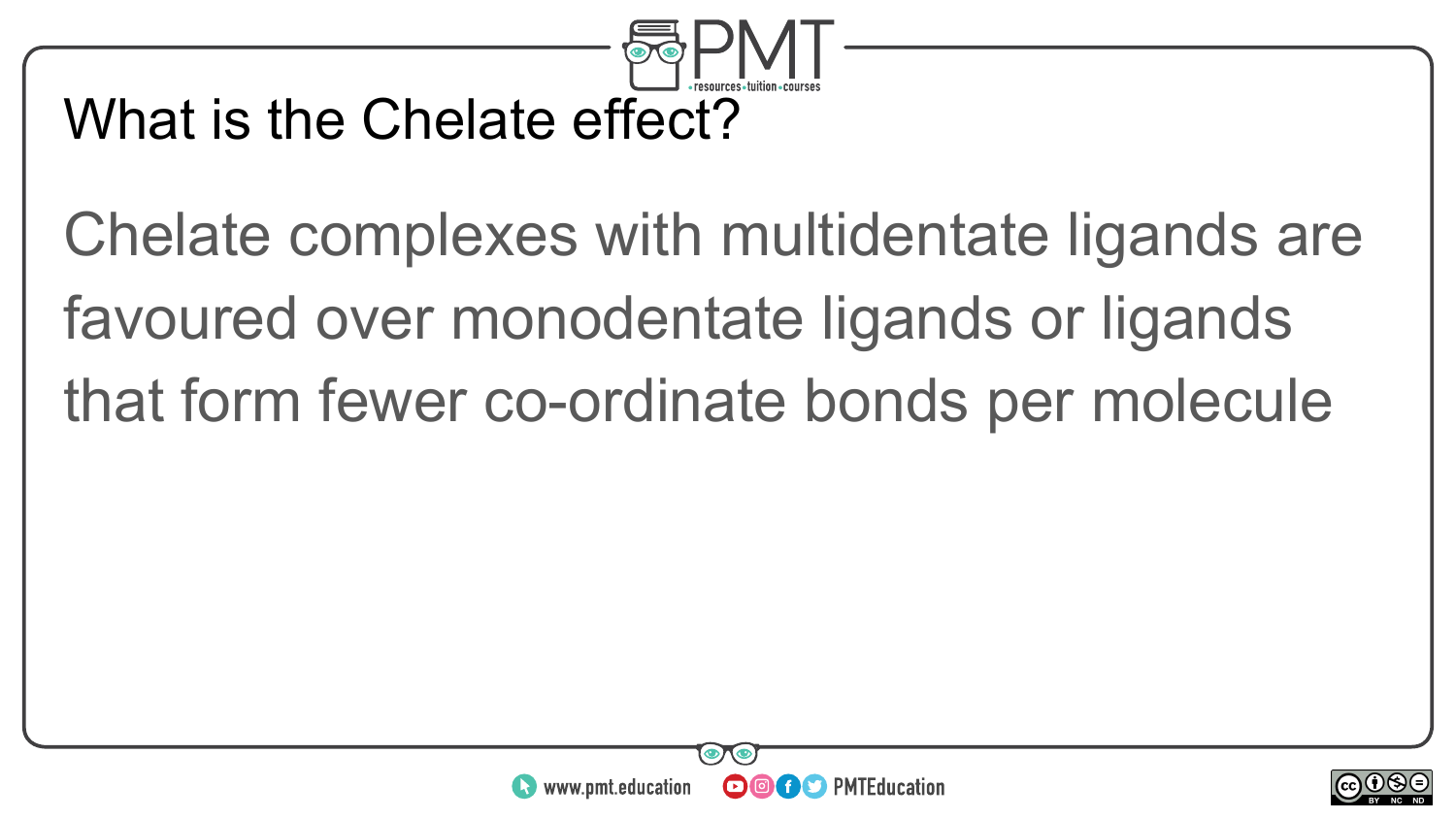

## Explain the Chelate effect in terms of entropy and the reaction that is occurring



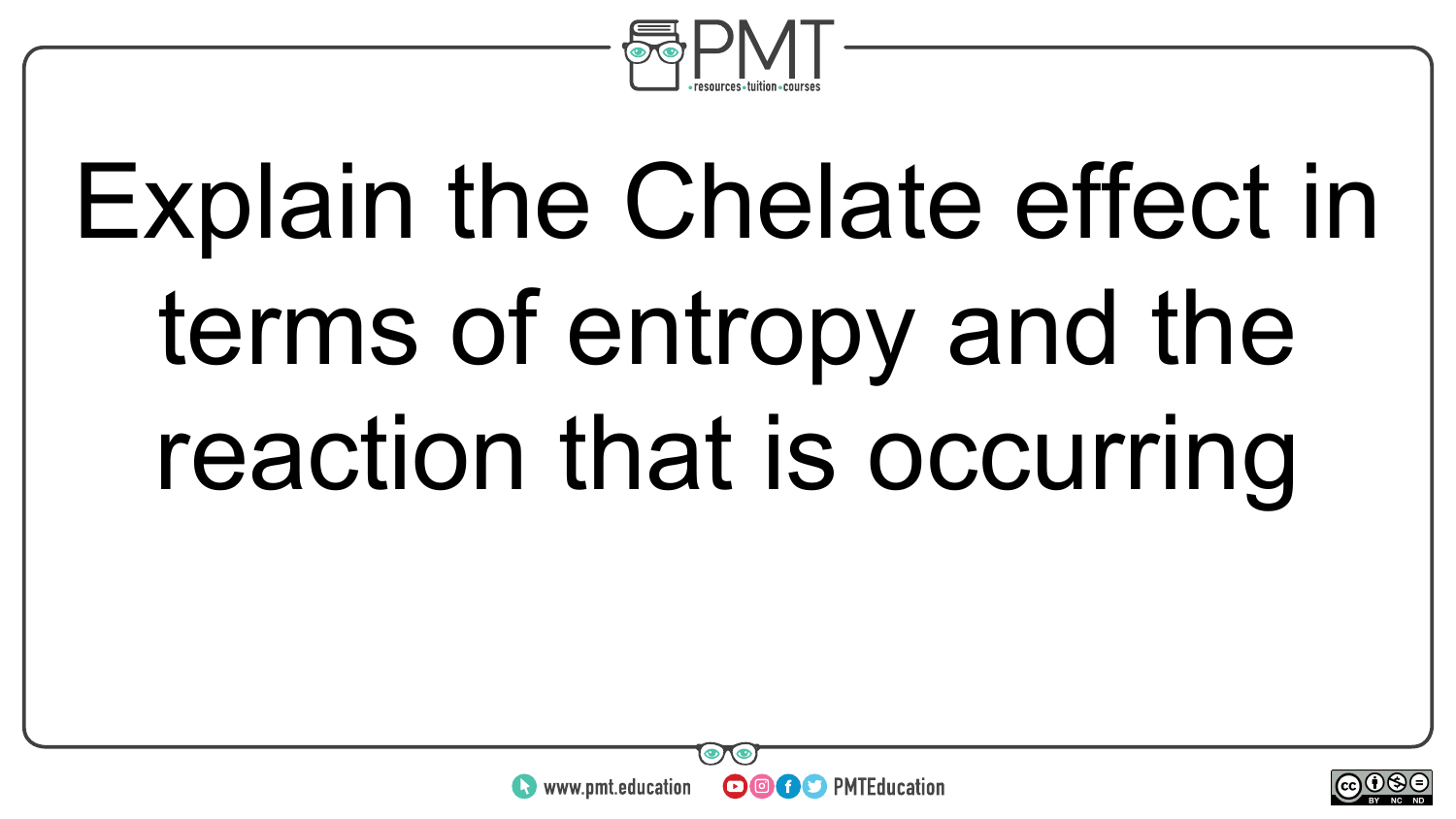

### Explain the Chelate effect in terms of entropy and the reaction that is occurring

Number of molecules increases when multidentate ligands,

e.g. EDTA, displacee ligands that form fewer co-ordinate bonds per molecule

Significant increase in entropy  $\rightarrow$  Gibbs' free energy change

 $\leq 0 \rightarrow$  feasible reaction

A more stable complex ion is formed

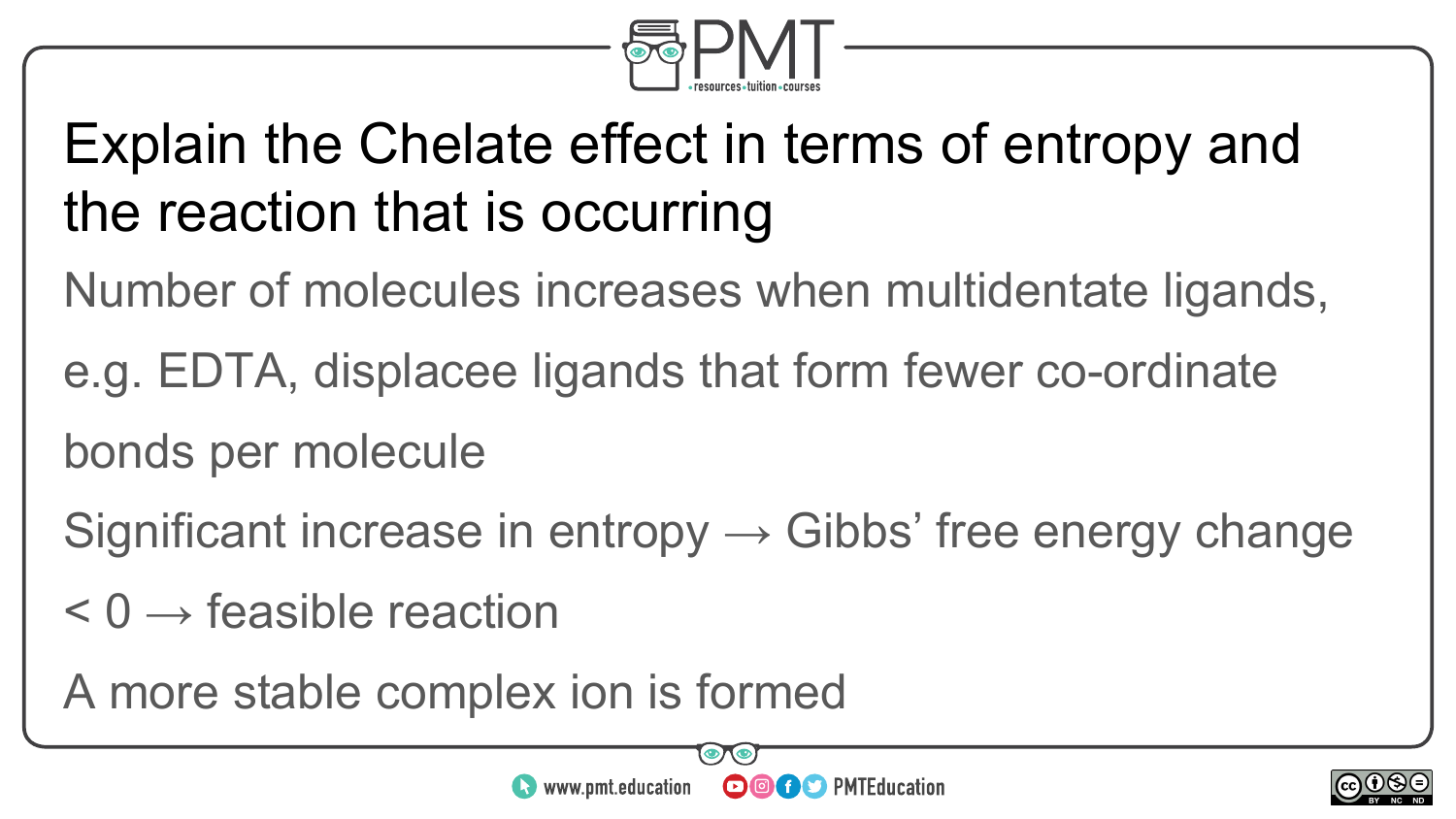

## What ion is usually formed when a transition metal compound is dissolved in water? What shape is it? Draw an example





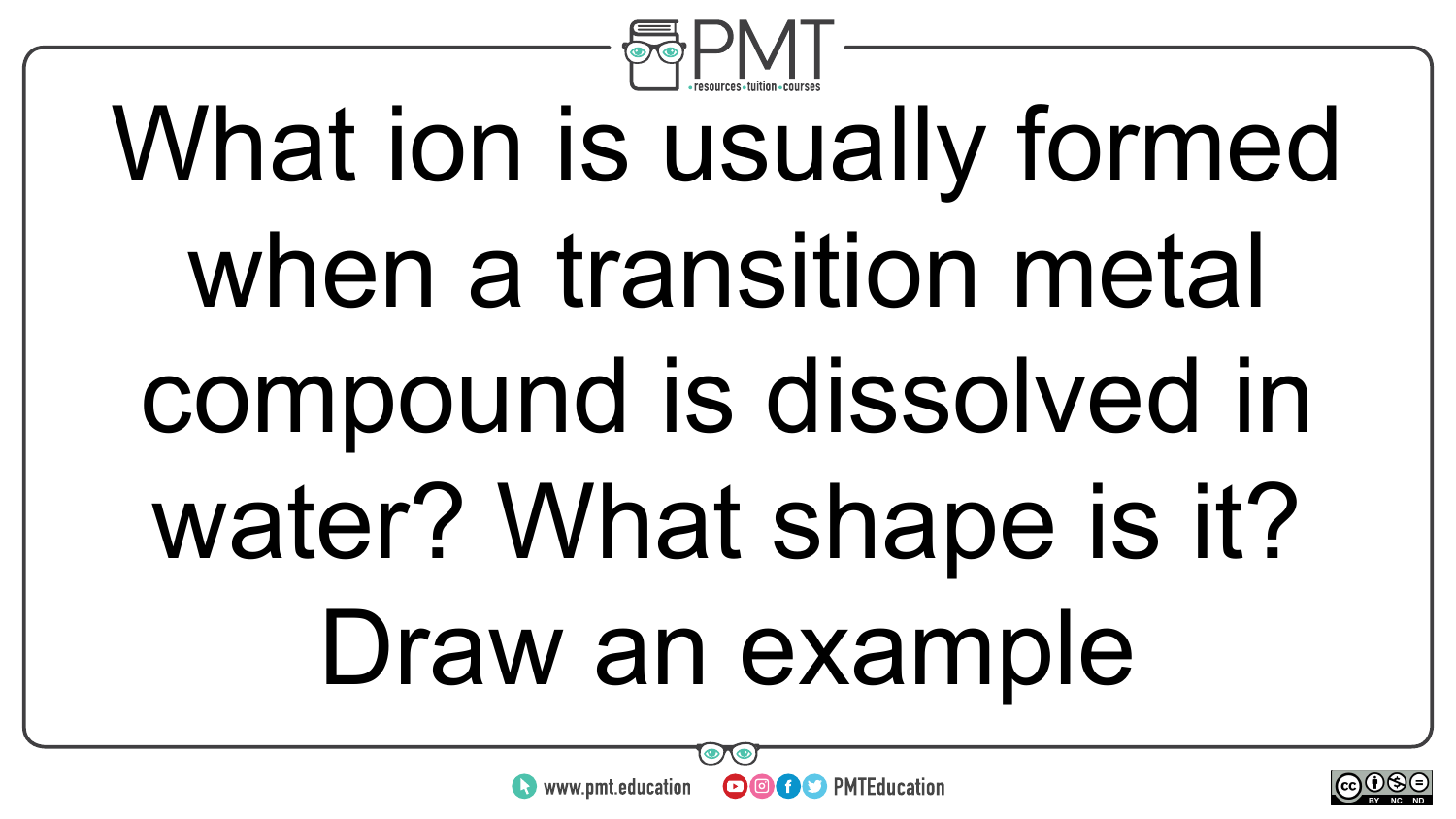

What ion is usually formed when a transition metal compound is dissolved in water? What shape is it? Draw an example

www.pmt.education

 $\boldsymbol{\Theta}$ 

Aqua ion, 6  $H$ <sub>2</sub>O ligands around the central metal ion. Octahedral complex ion is formed



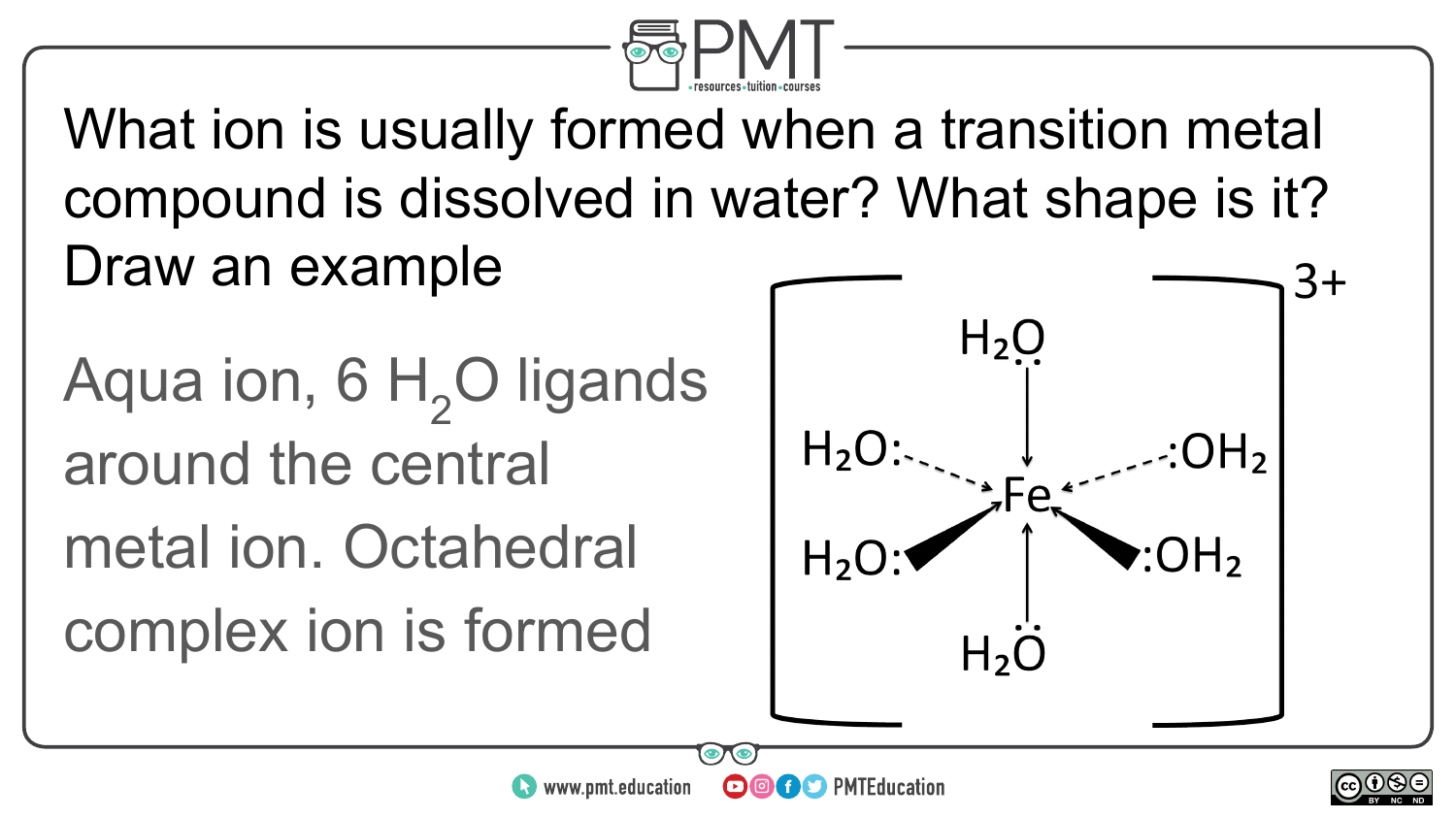

## If a transition metal ion has 2 ligands, what shape is it usually?



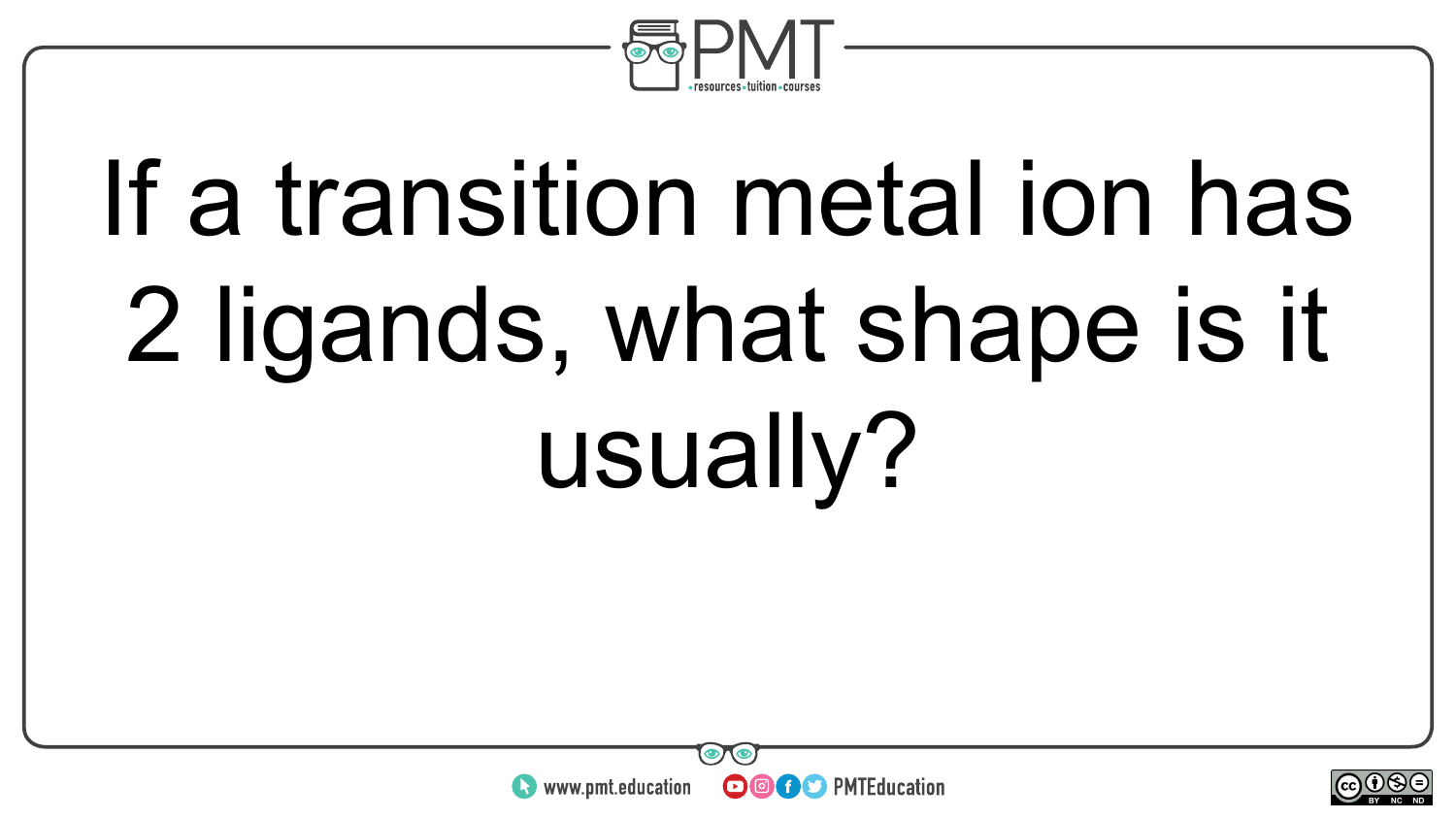

### If a transition metal ion has 2 ligands, what shape is it usually?

#### Linear



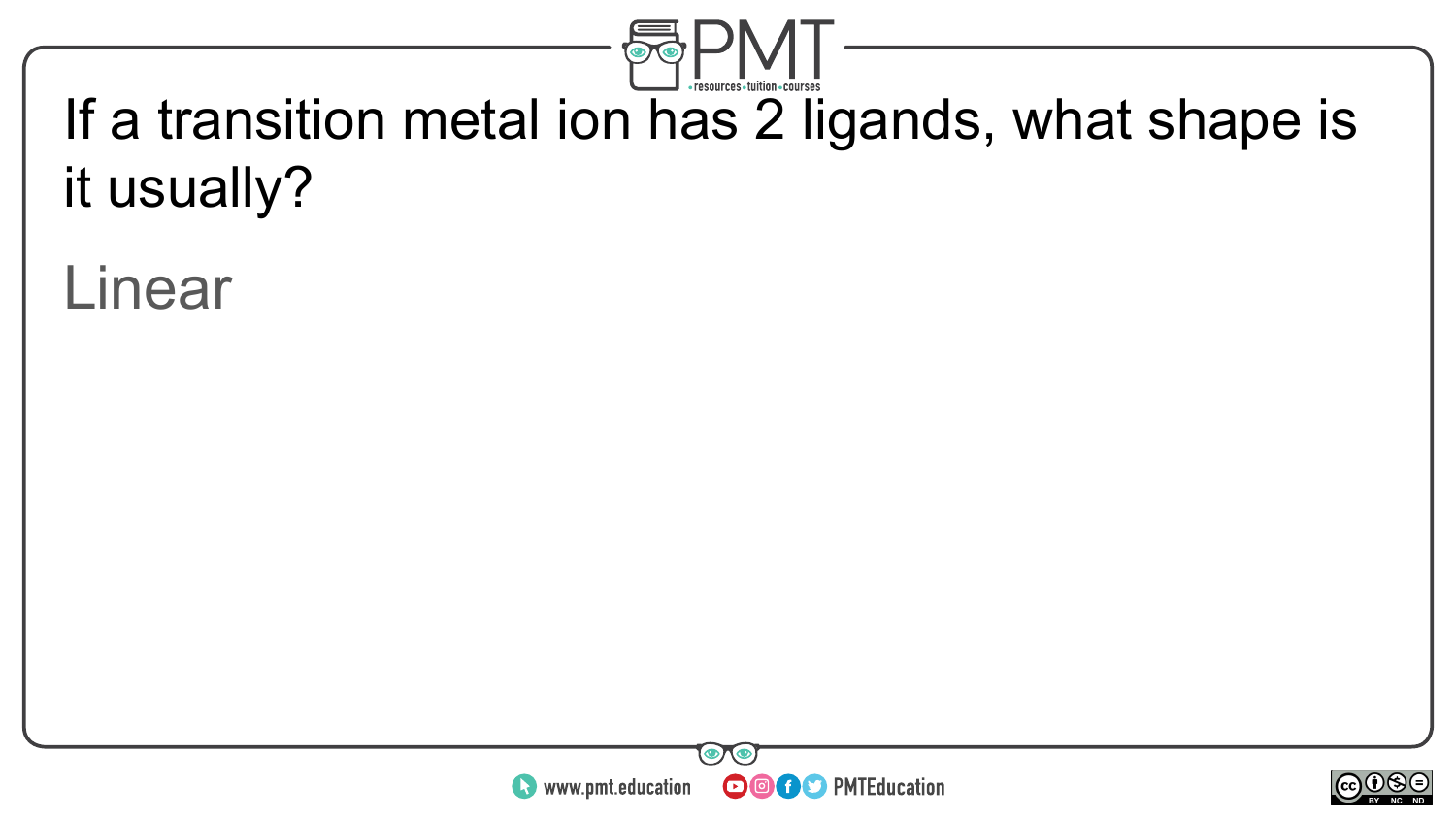

## If a transition metal ion has 4 ligands, what shape is it usually?



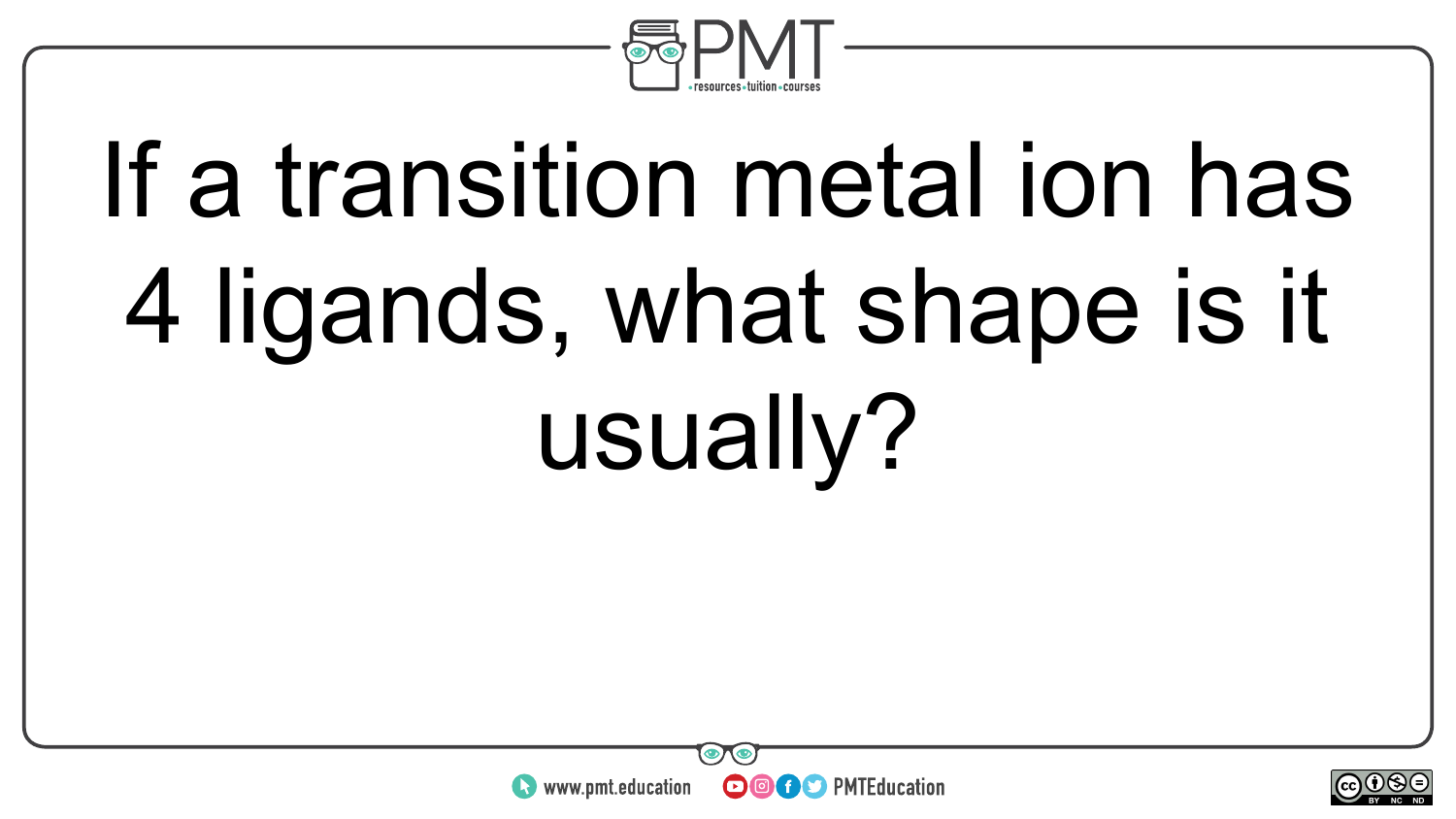

#### If a transition metal ion has 4 ligands, what shape is it usually?

### **Tetrahedral**



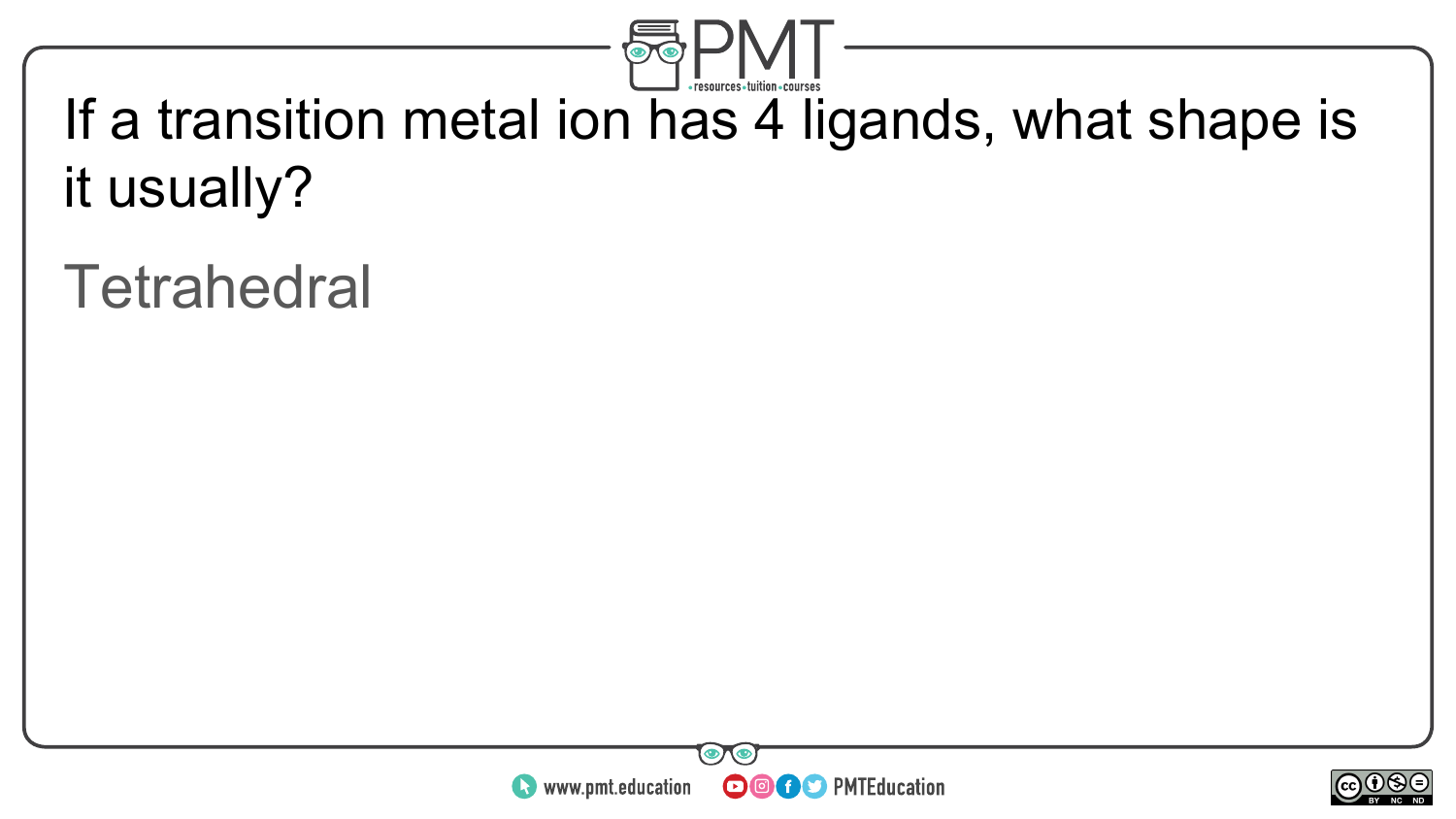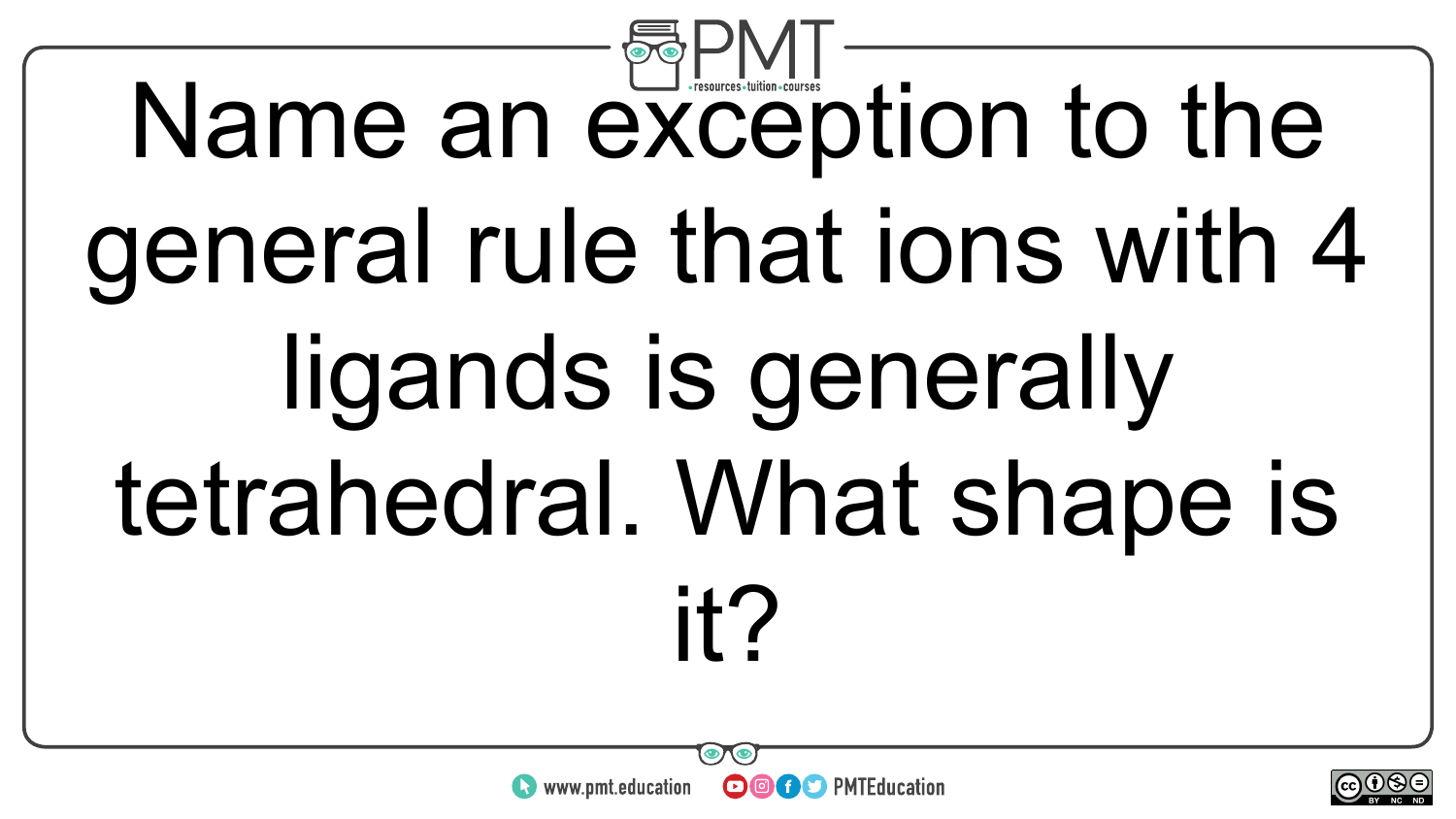

Name an exception to the general rule that ions with 4 ligands is generally tetrahedral. What shape is it?

Platin is square planar  $\rightarrow$  forms cisplatin



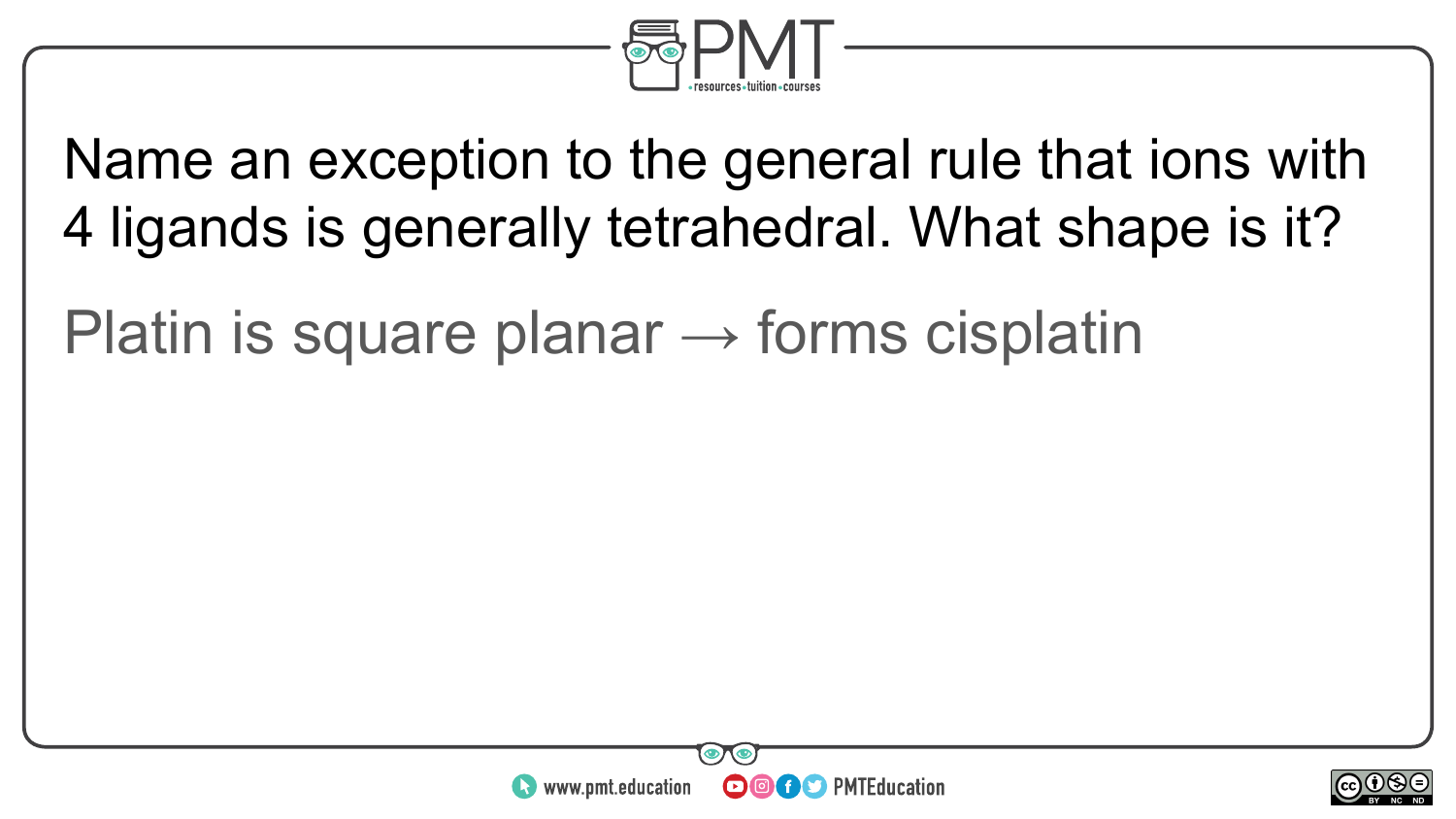

### What shape is a complex ion if it has 6 ligands?



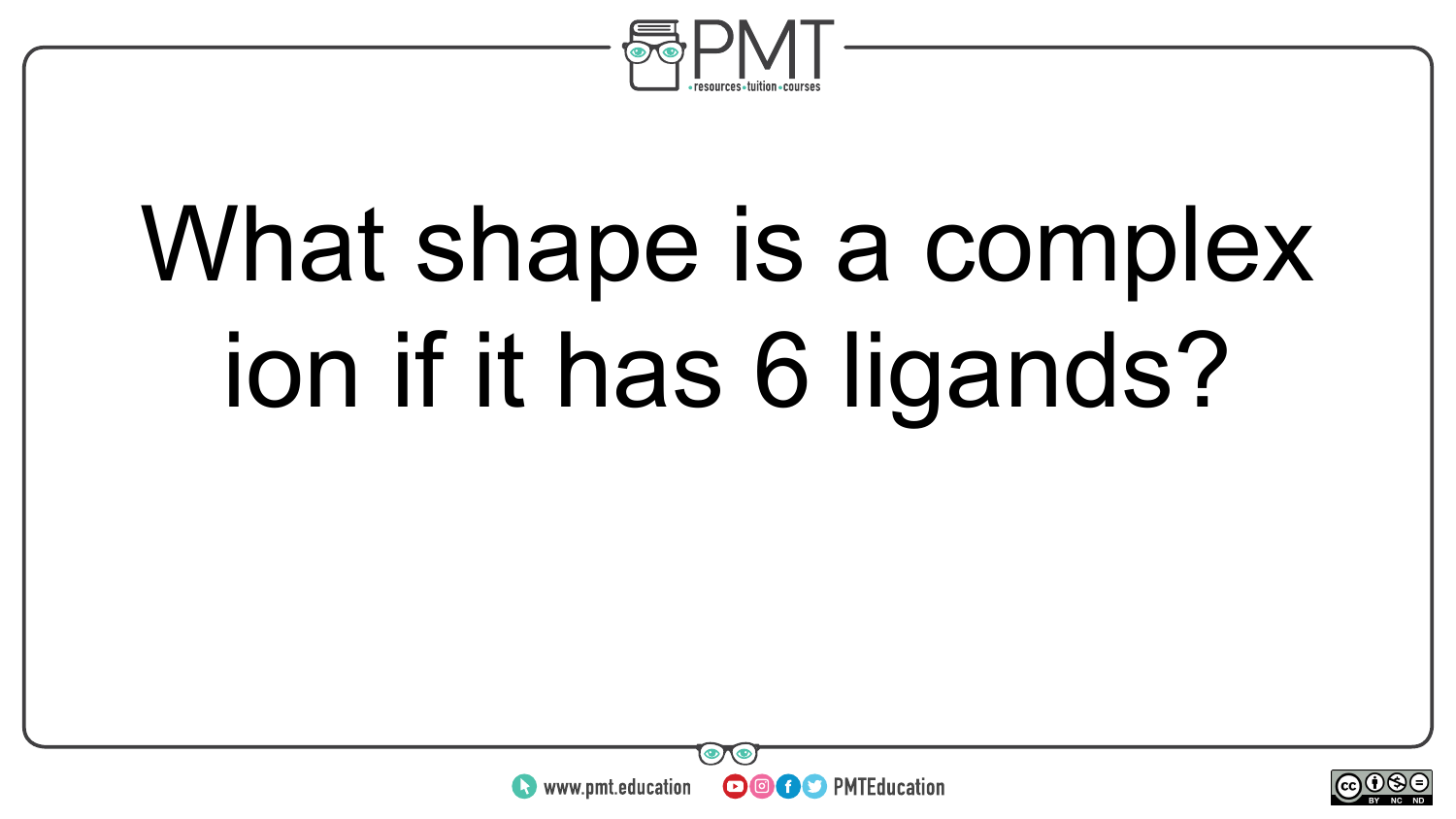

#### What shape is a complex ion if it has 6 ligands?

### **Octahedral**



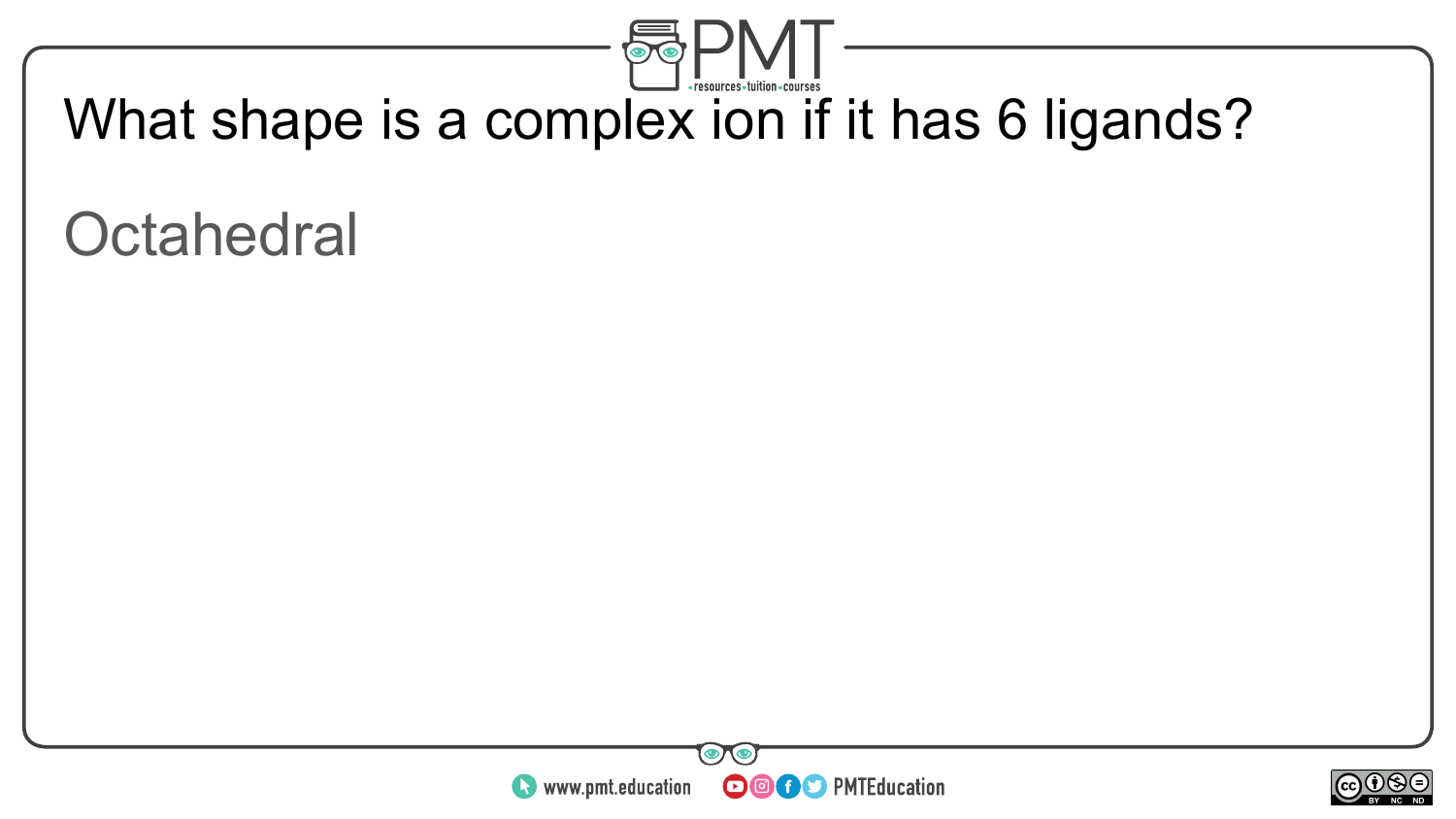

# How can complex ions display E-Z or cis-trans isomerism? What shapes of ion does this apply to?

**OOOO** PMTEducation



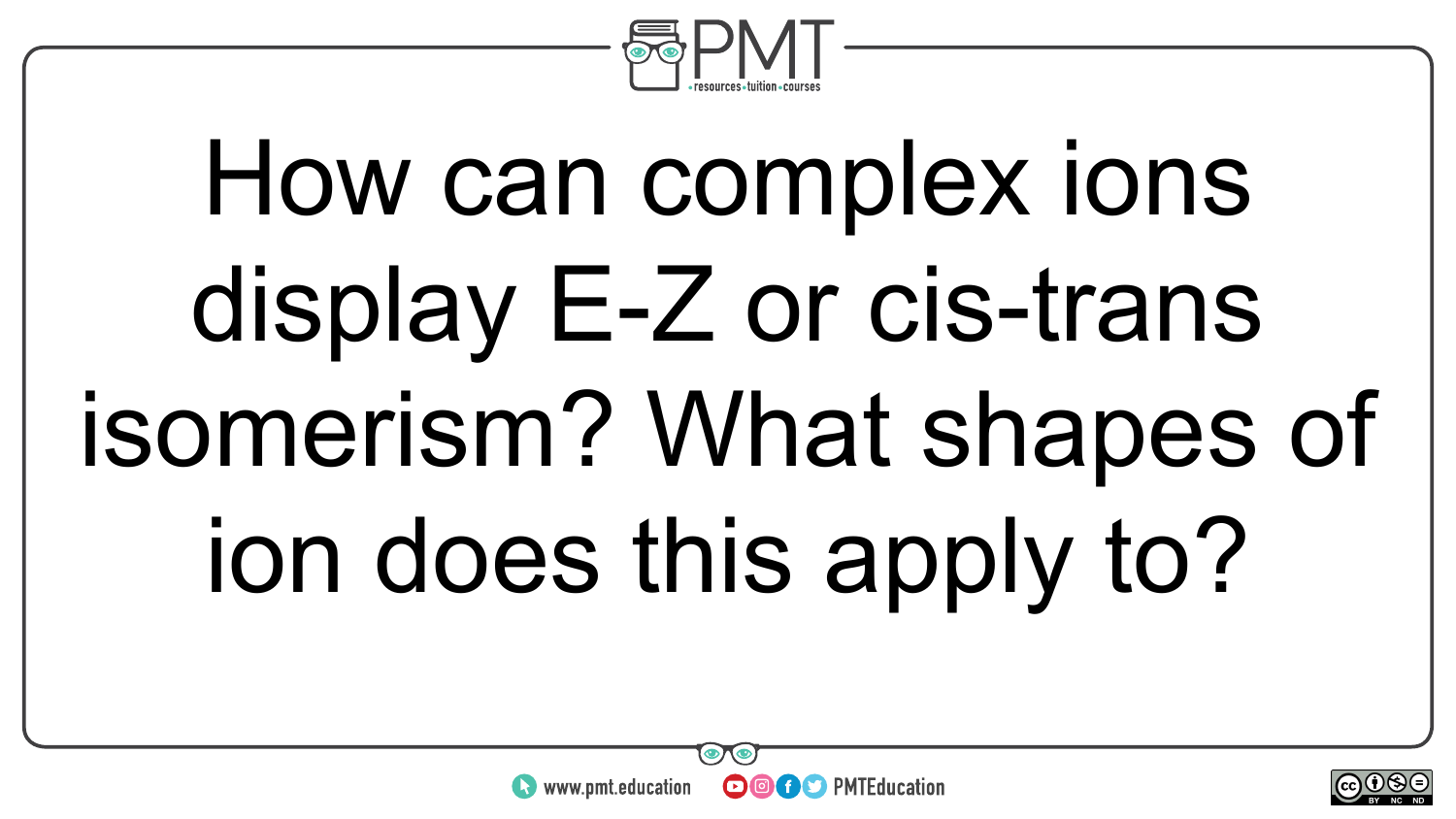

#### How can complex ions display E-Z or cis-trans isomerism? What shapes of ion does this apply to?

Ligands differ in the way in which they are arranged in space

- 2 ligands of the same type can be on the same side of the metal ion (next to each other), which forms the E or cis isomer
- 2 ligands of the same type can be on opposite sides of the metal ion (not next to
- each other), which forms the Z or trans isomer
- Applies to square planar and octahedral complex ions



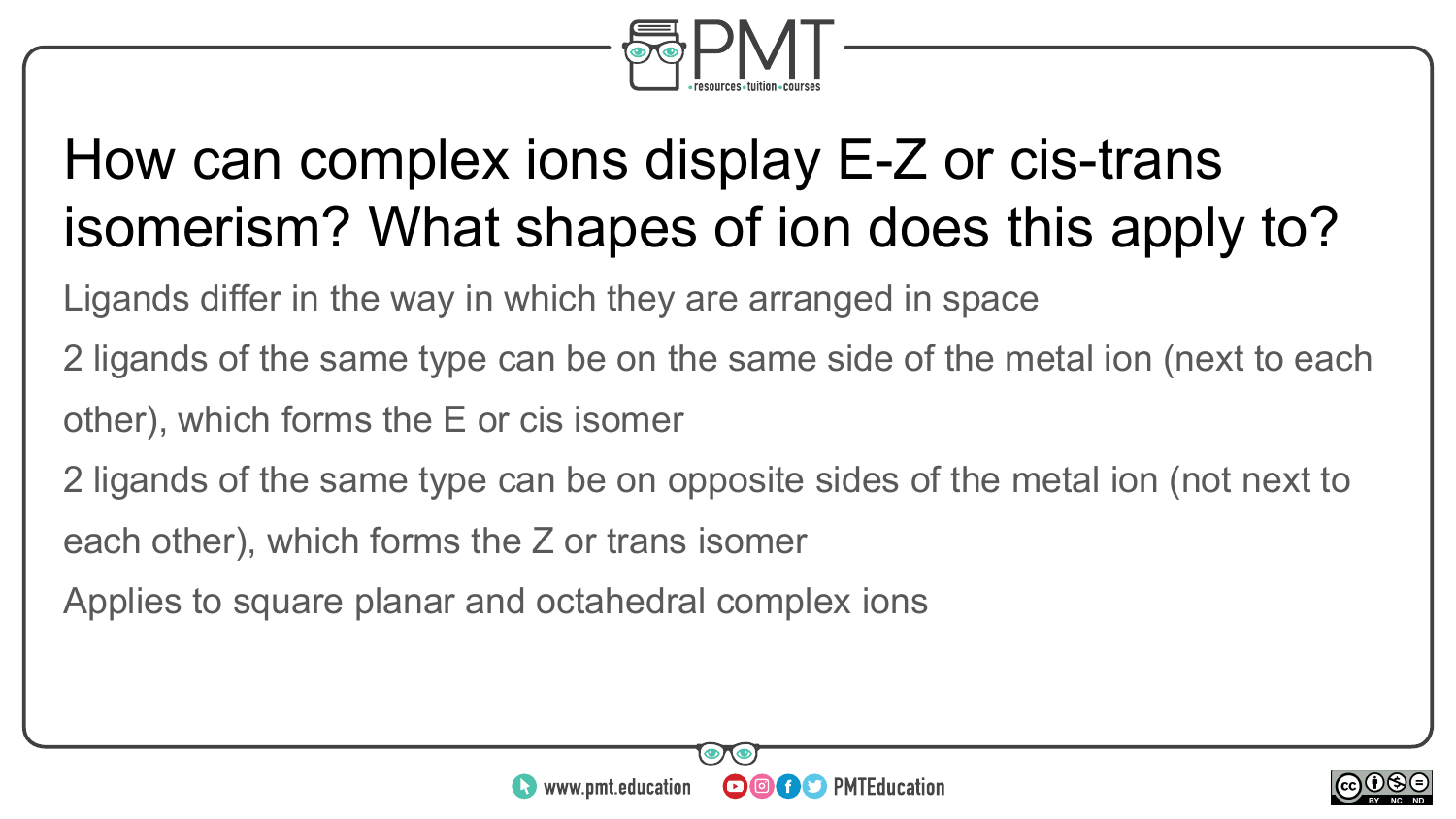

## What conditions are needed for a complex ion to display optical isomerism?

**OOOO D** PMTEducation



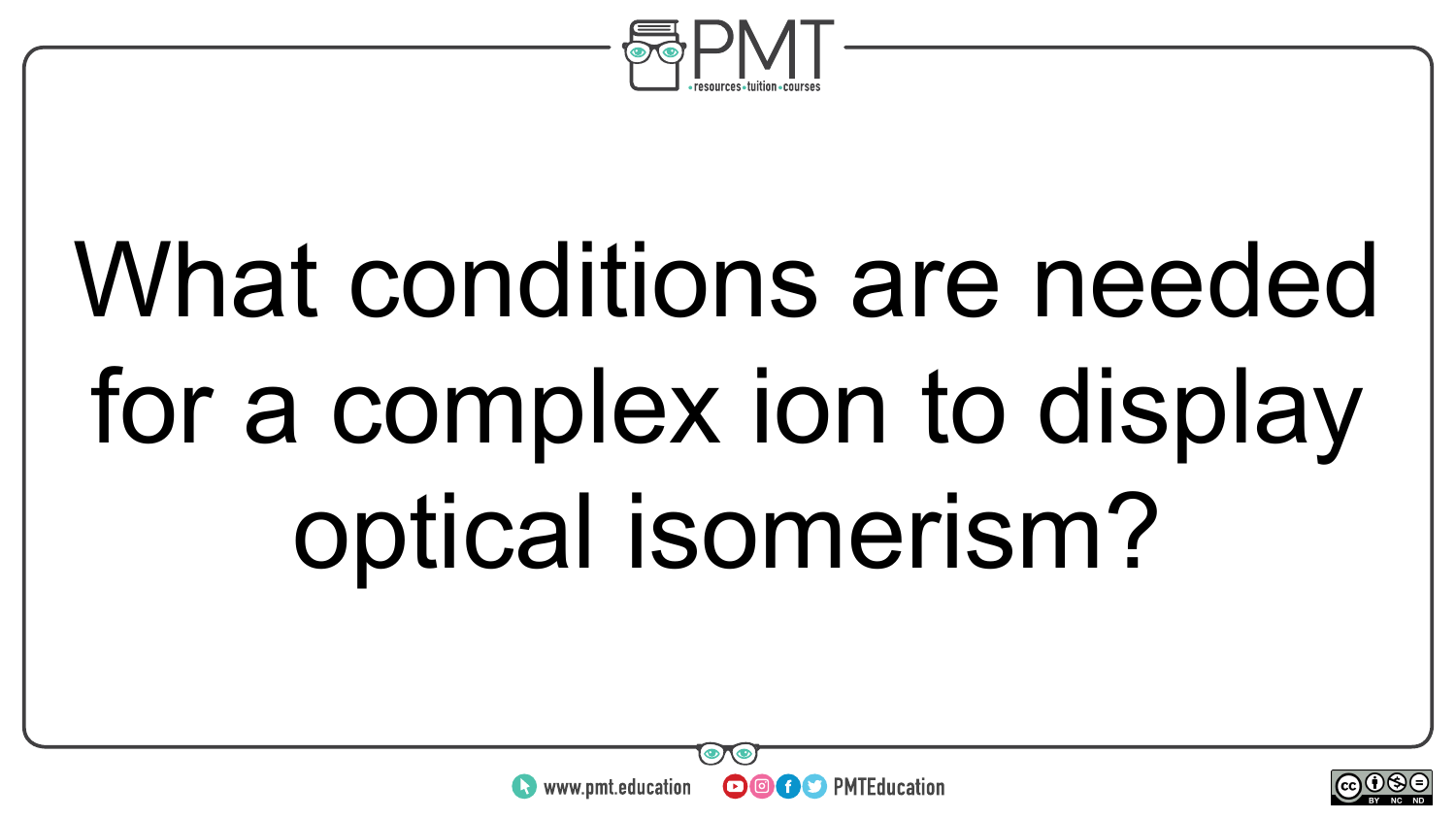

#### What conditions are needed for a complex ion display to optical isomerism?

Usually applies to octahedral molecules with 2 or more bidentate ligands, so that the mirror images are non-superimposable



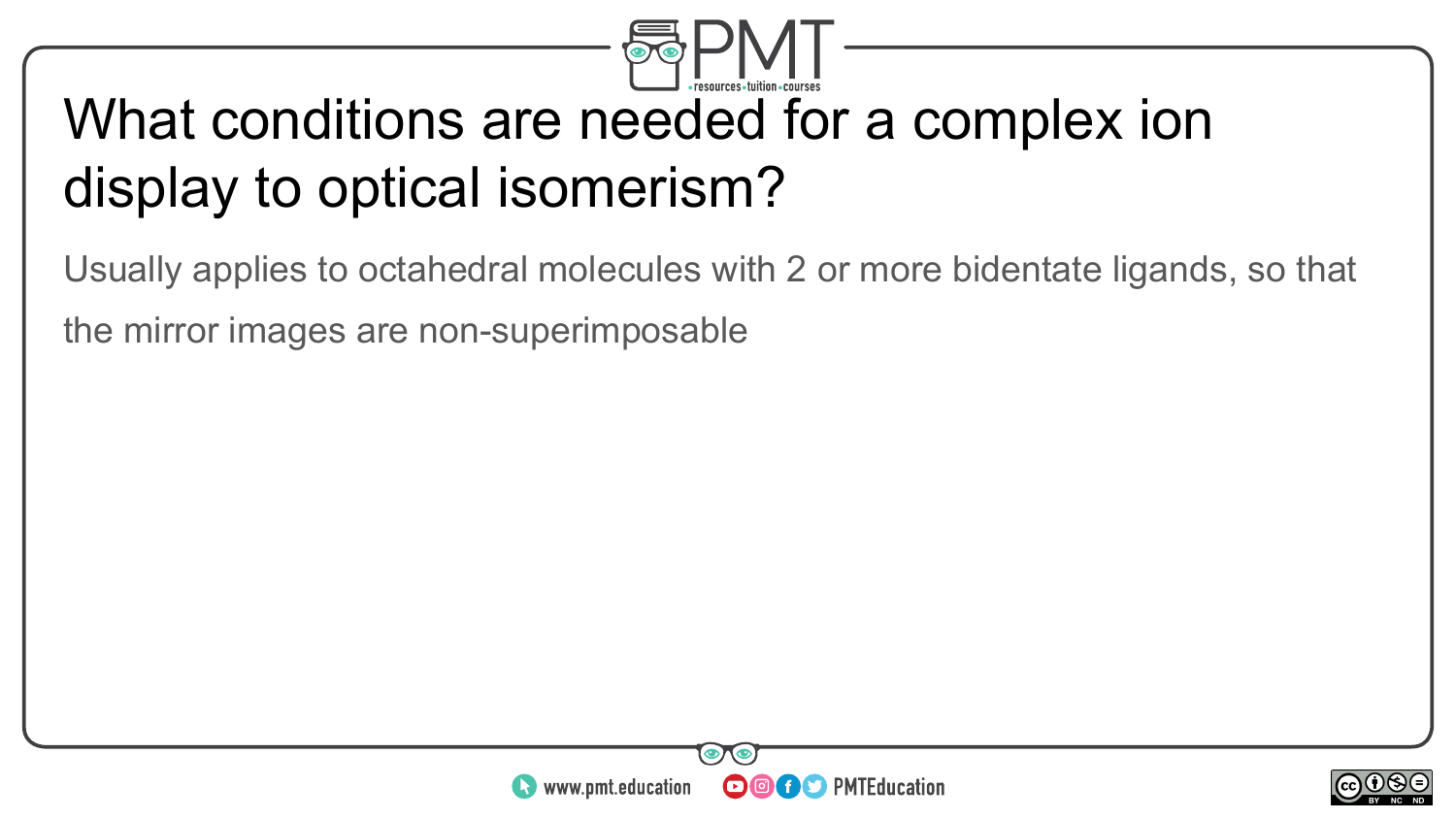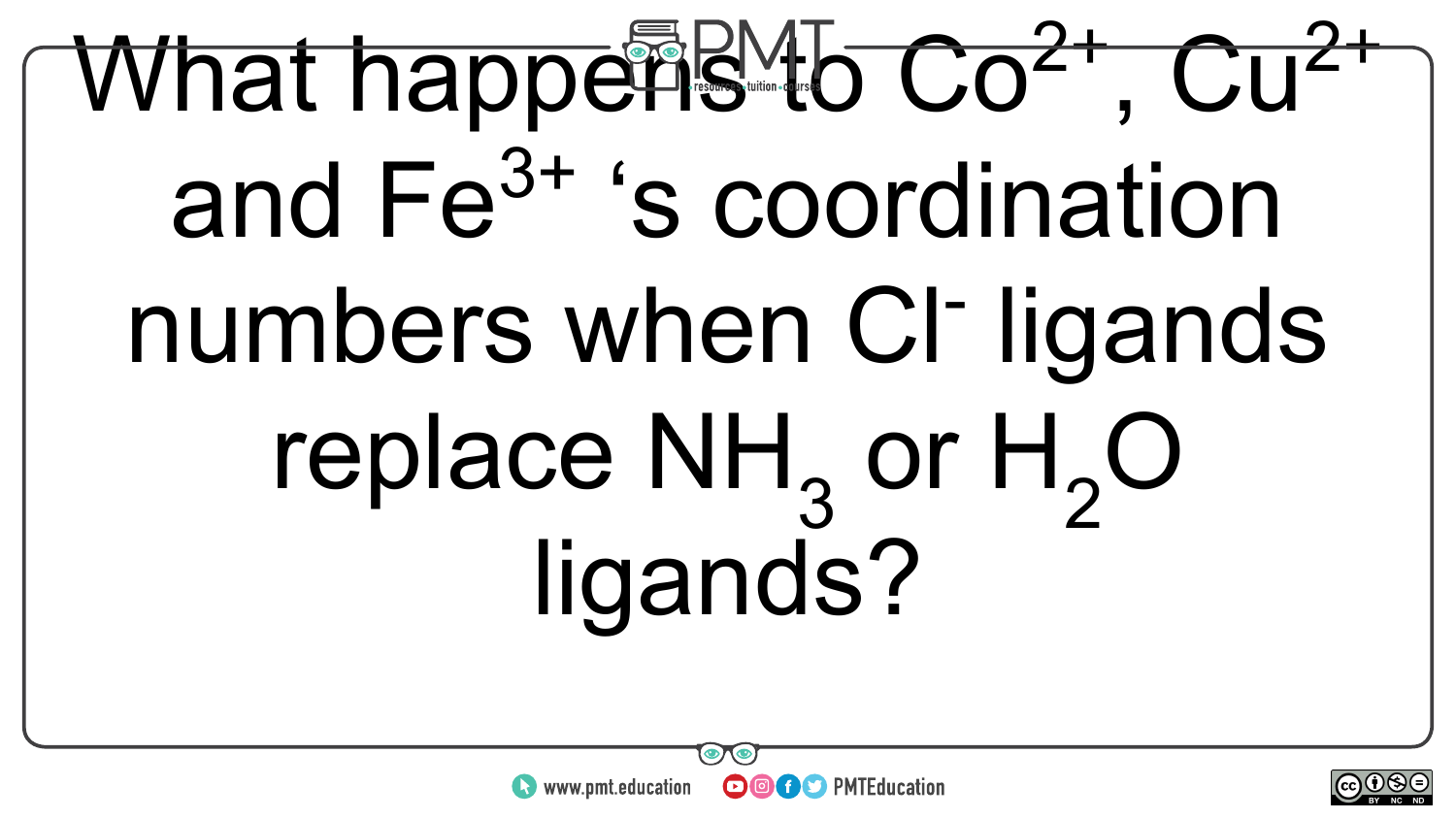

### What happens to  $Co^{2+}$ ,  $Cu^{2+}$  and  $Fe^{3+}$  's coordination numbers when CI<sup>-</sup> ligands replace  $NH<sub>3</sub>$  or  $H<sub>2</sub>O$ ligands?

Decreases from 4 to 6 as CI<sup>-</sup> is a much larger ligand than  $H_2O$  and NH<sub>3</sub>



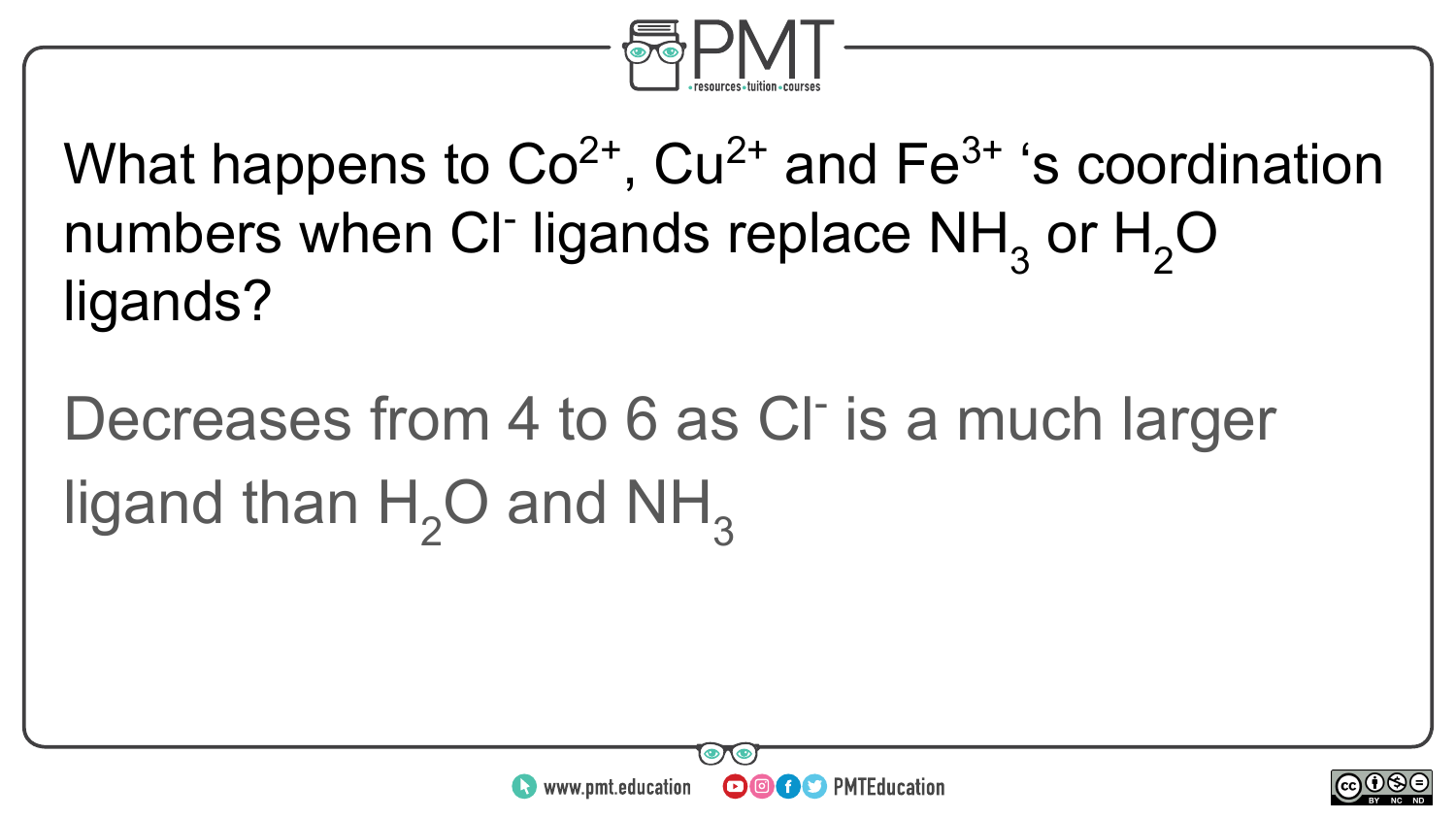

# What is haem - its metal ion, coordination number and ligands?



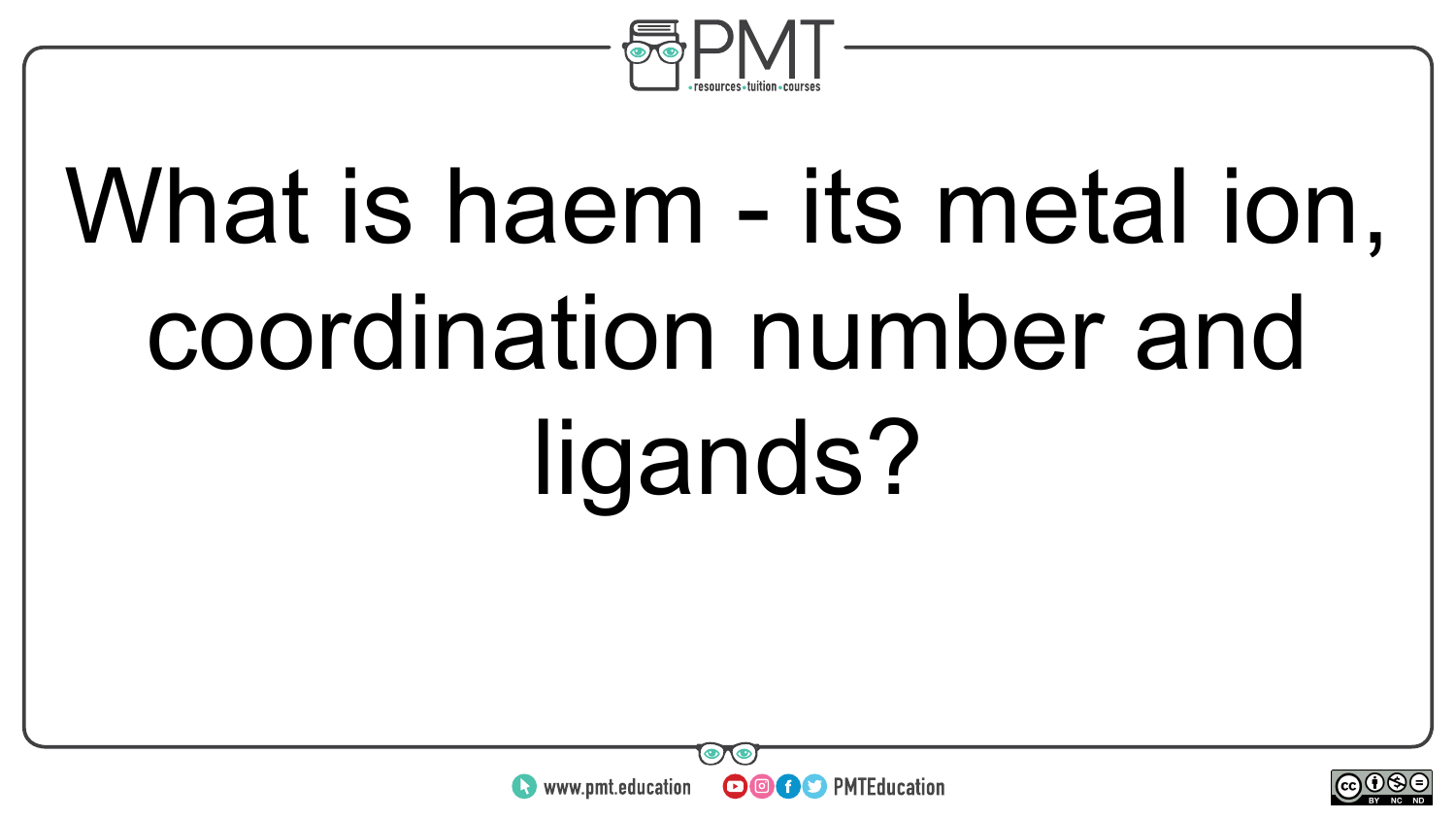

### What is haem - its metal ion, coordination number and ligands?

A molecule which makes up protein chains, with an  $Fe<sup>2+</sup>$ central metal ion, which has a coordination number of 6. 4 of these bonds are to a ring system called porphyrin. 1 is to the nitrogen of a globin (protein) molecule and one is to an oxygen in an  $\mathrm{O}_2^{}$  molecule



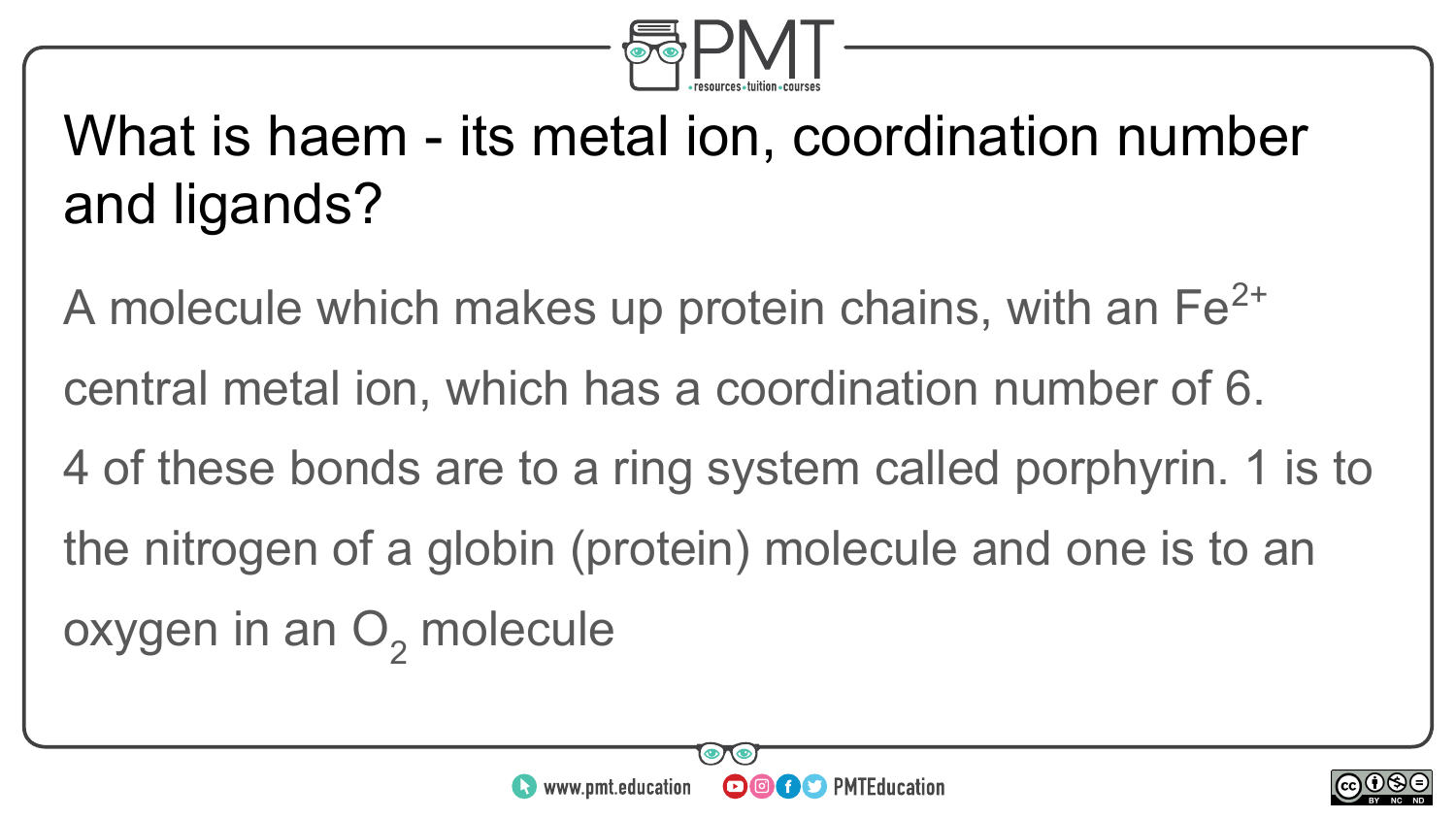

## How does haemoglobin transport oxygen?



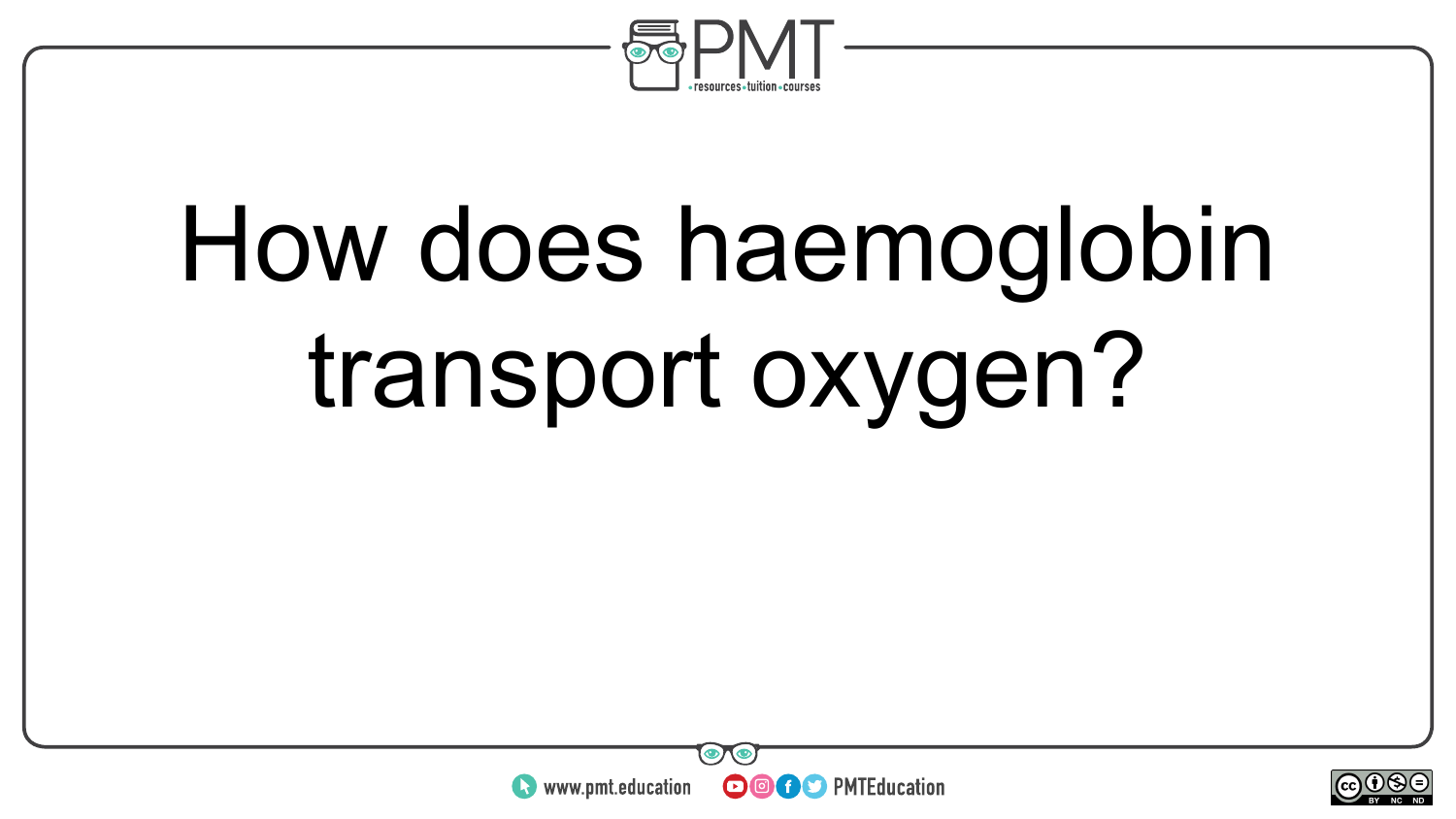

How does haemoglobin transport oxygen?

 $O<sub>2</sub>$  forms a weak coordinate bond to the metal ion, then is transported around the body. The bond breaks when haemoglobin reaches cells and oxygen is released



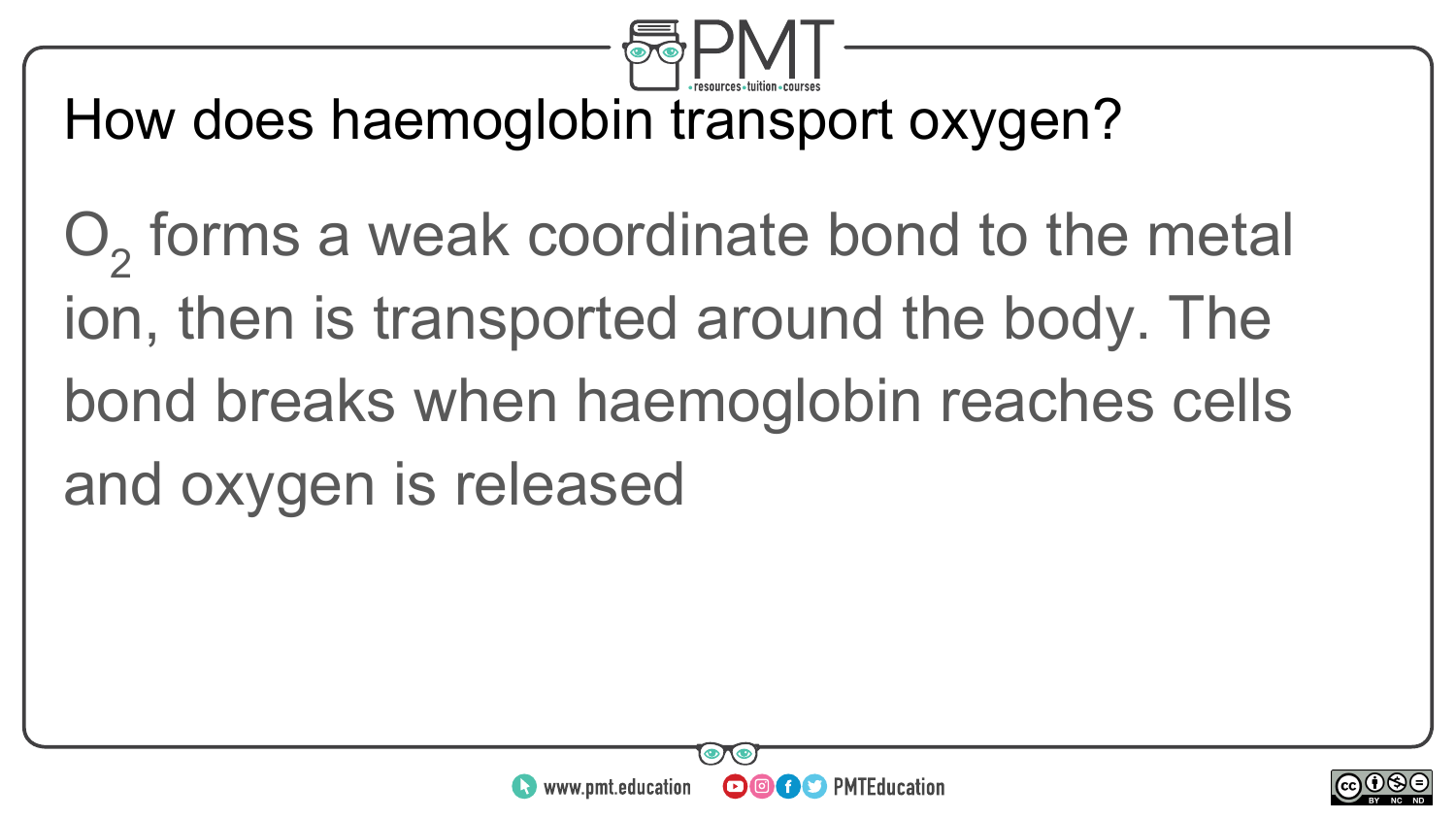

### Why is CO toxic?



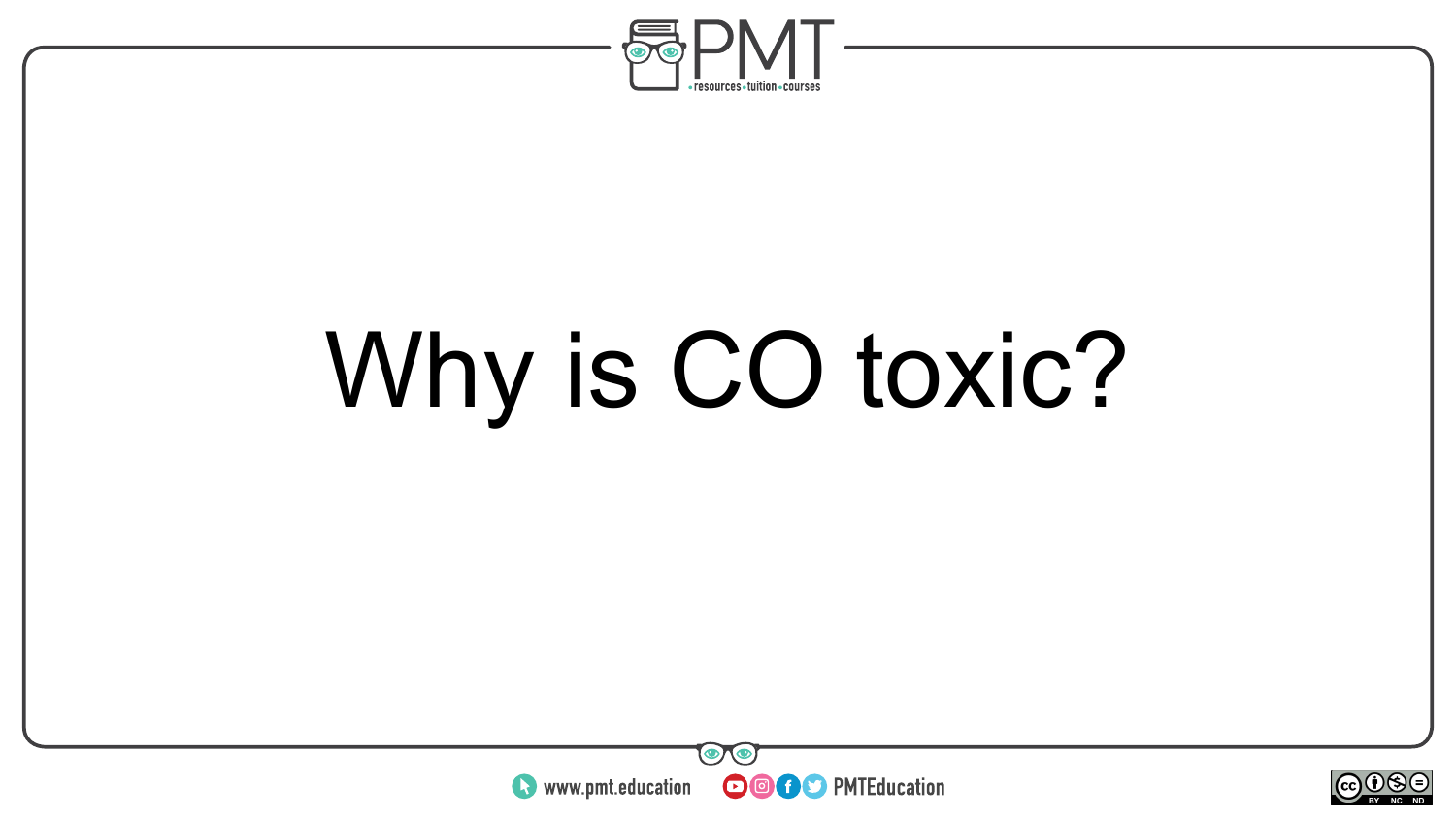

### Why is CO toxic?

CO also coordinately bonds to the  $Fe<sup>2+</sup>$ , and is a better ligand, so bonds more strongly than  $O_2$ . Stops  $O_2$  from bonding to haemoglobin, so  $O_2$ cannot be transported around the body



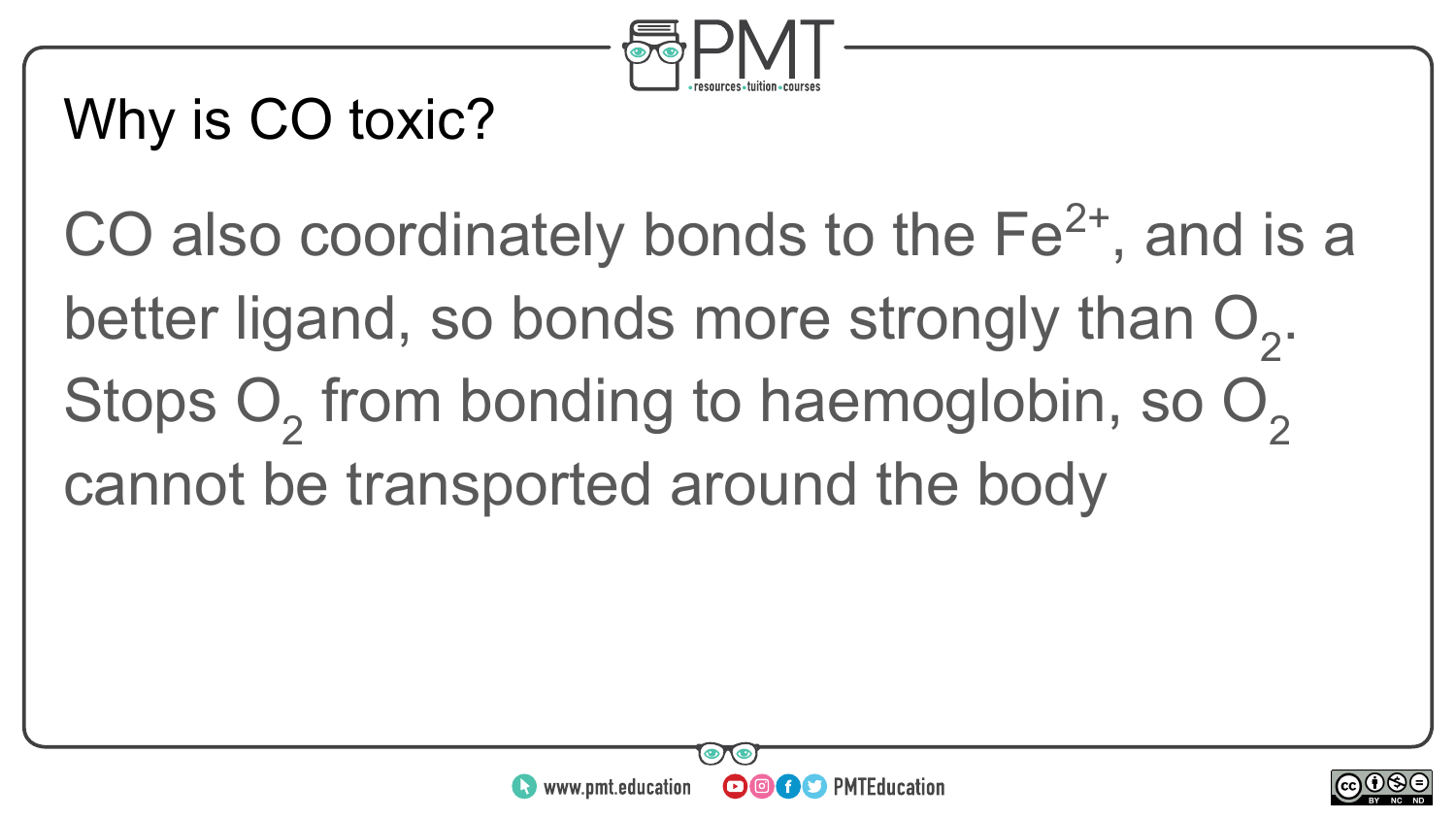

### Why are transition metal compounds coloured?



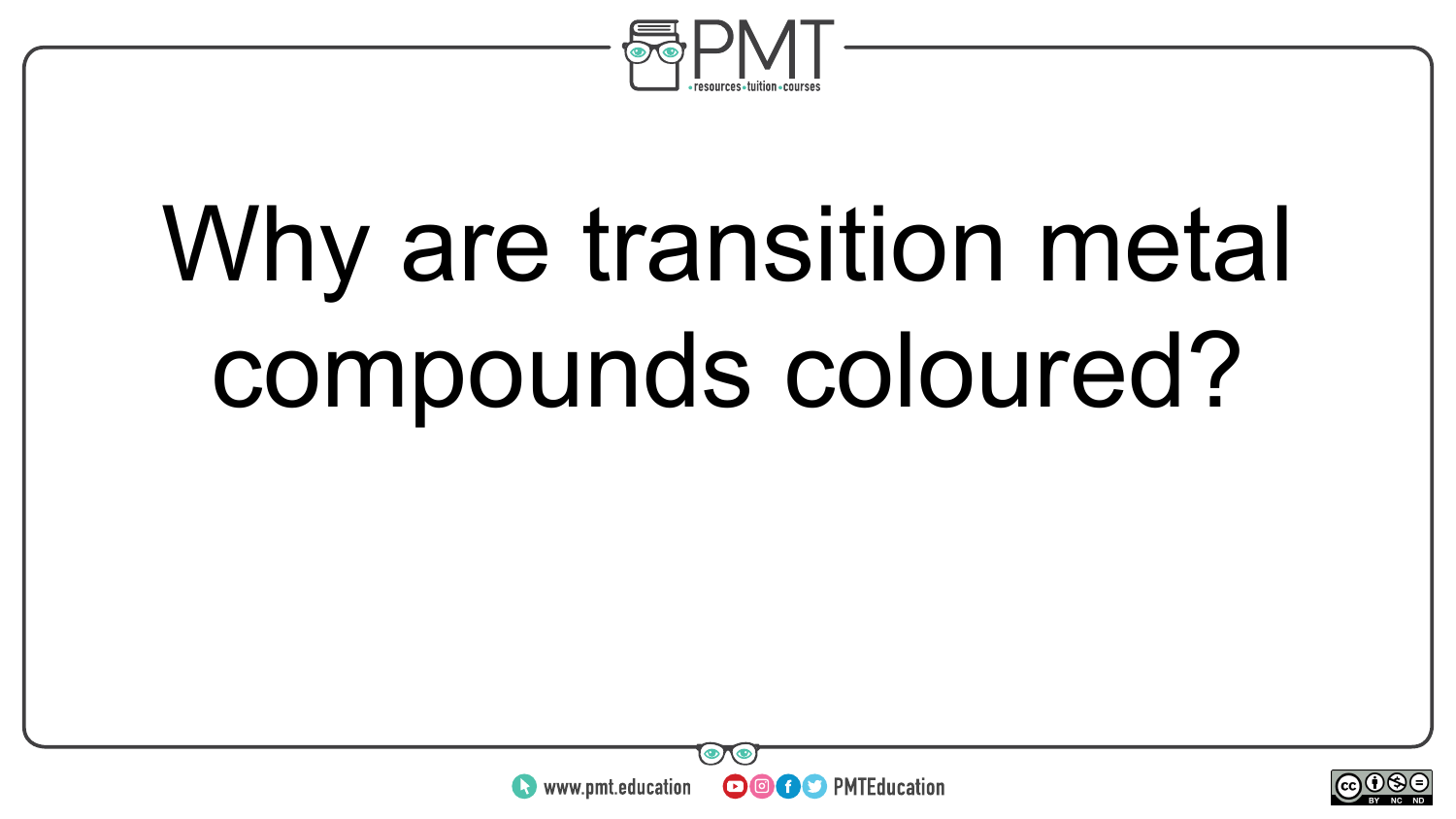

#### Why are transition metal compounds coloured?

They have partially filled d-orbitals and electrons are able to move between the d-orbitals.

In compounds (when ligands coordinately bond to the ion), the d-orbitals split into different energy levels.

Electrons can absorb energy in the form of photons to become excited and move to a higher energy level (excited state). Energy of photon = energy difference between levels Energy of photon is related to frequency of light by  $E = hf$ 

The colour corresponding to the frequency of the energy change is missing from the spectrum, so we see a combination of all the colours that aren't absorbed



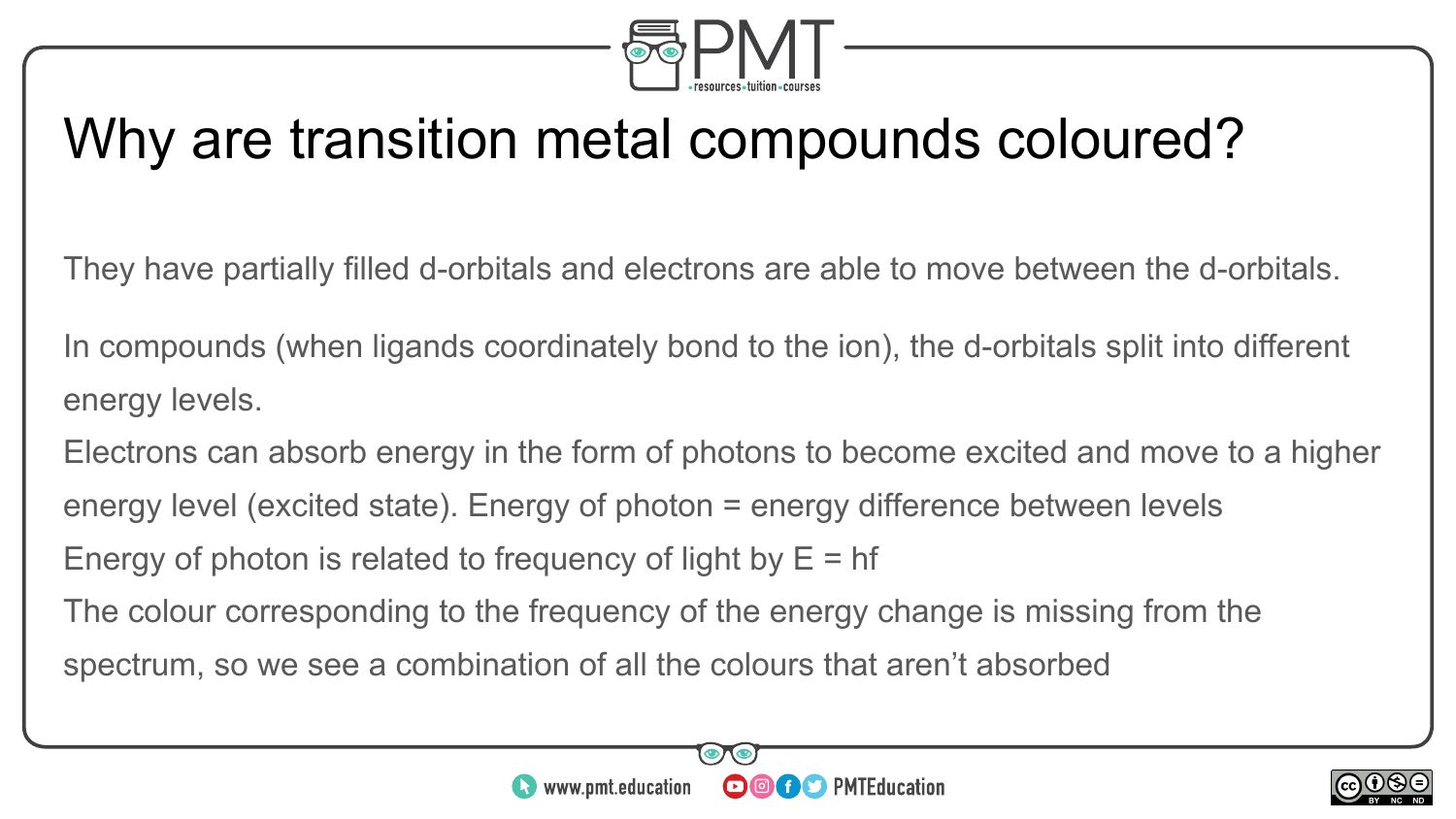

### How do you calculate ΔE from f and/or λ?



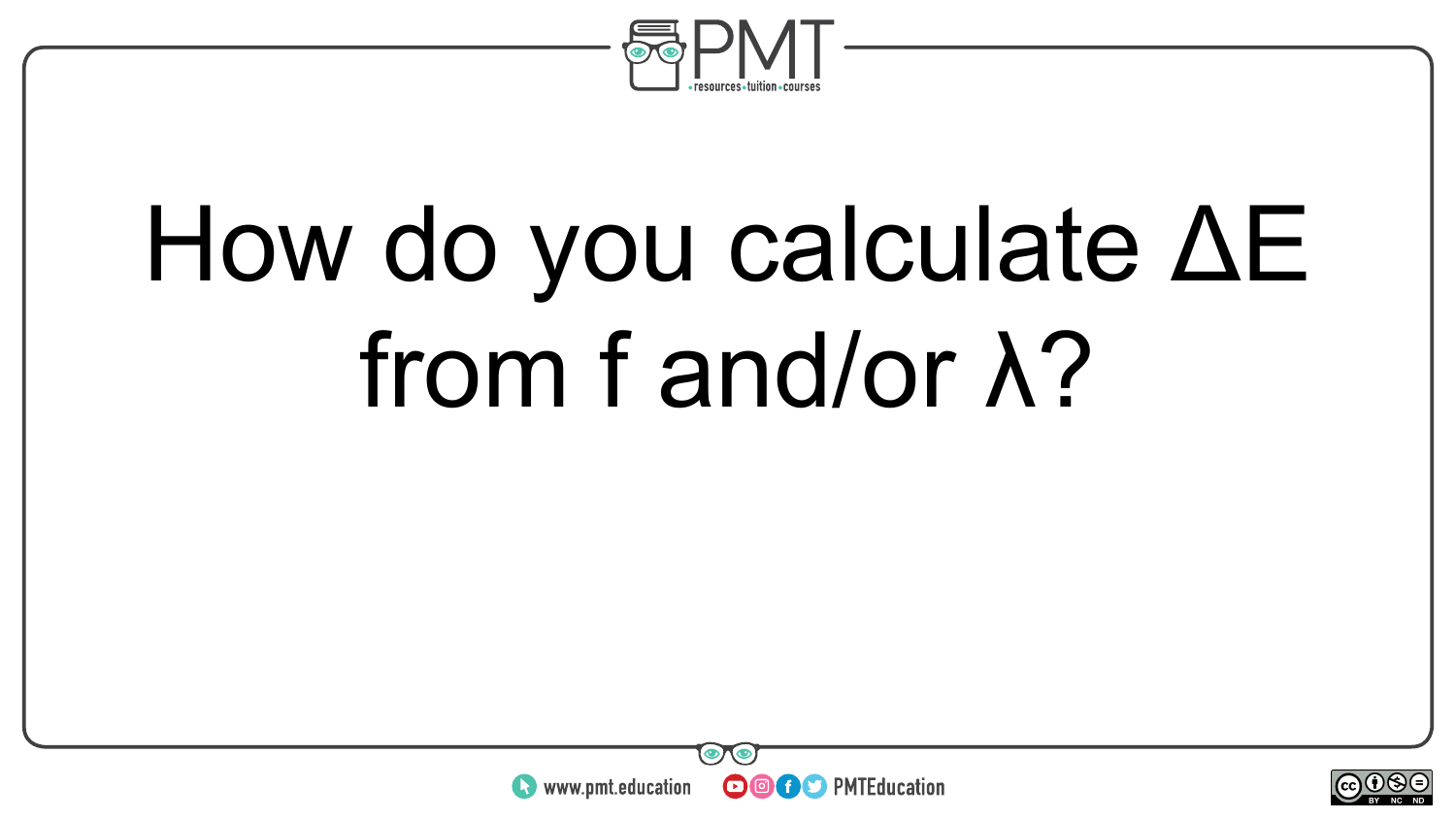

#### How do you calculate ΔE from f and/or λ?

### ΔE=hf=hc÷λ



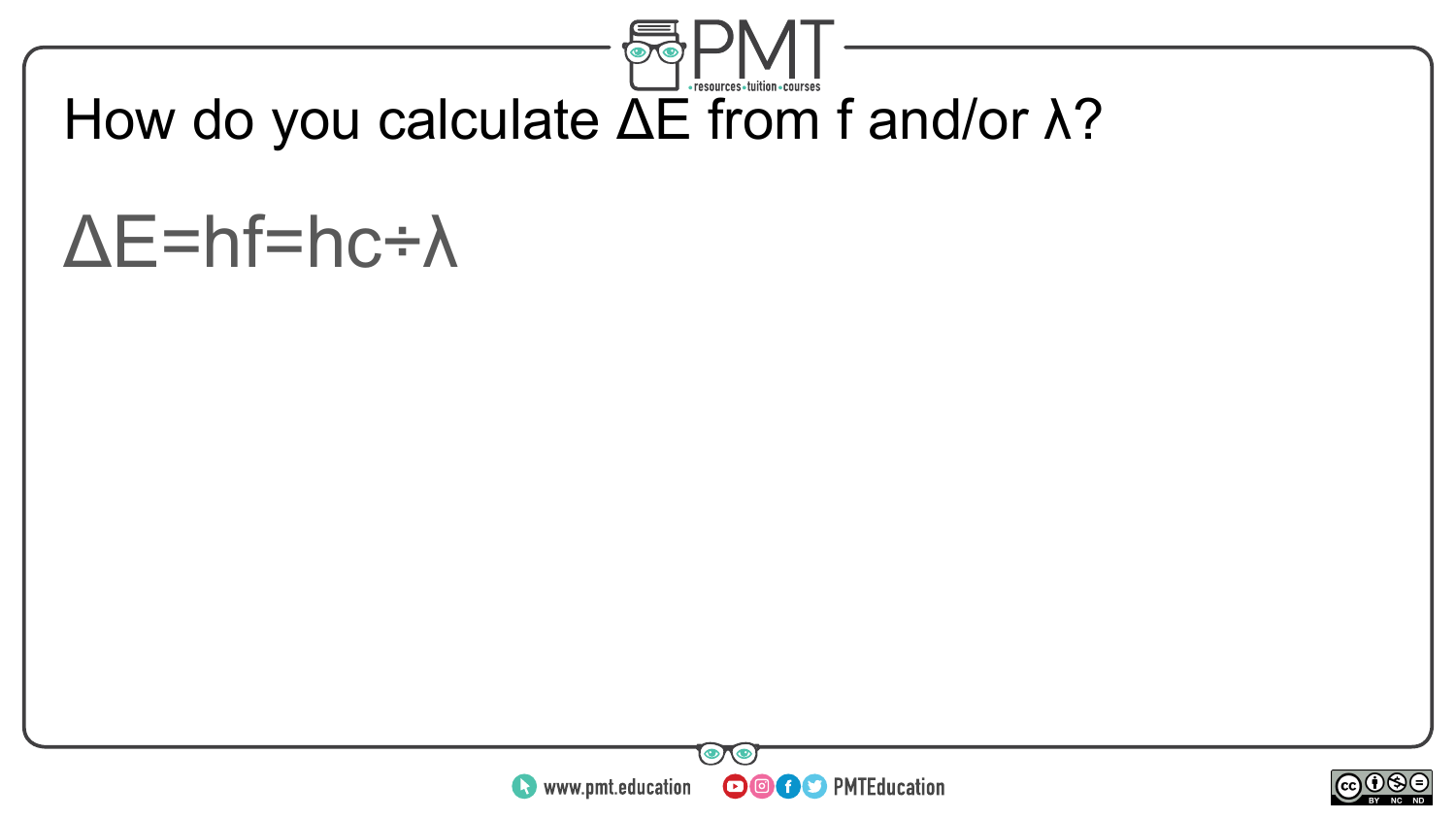

### What affects the colour of a transition metal compound?



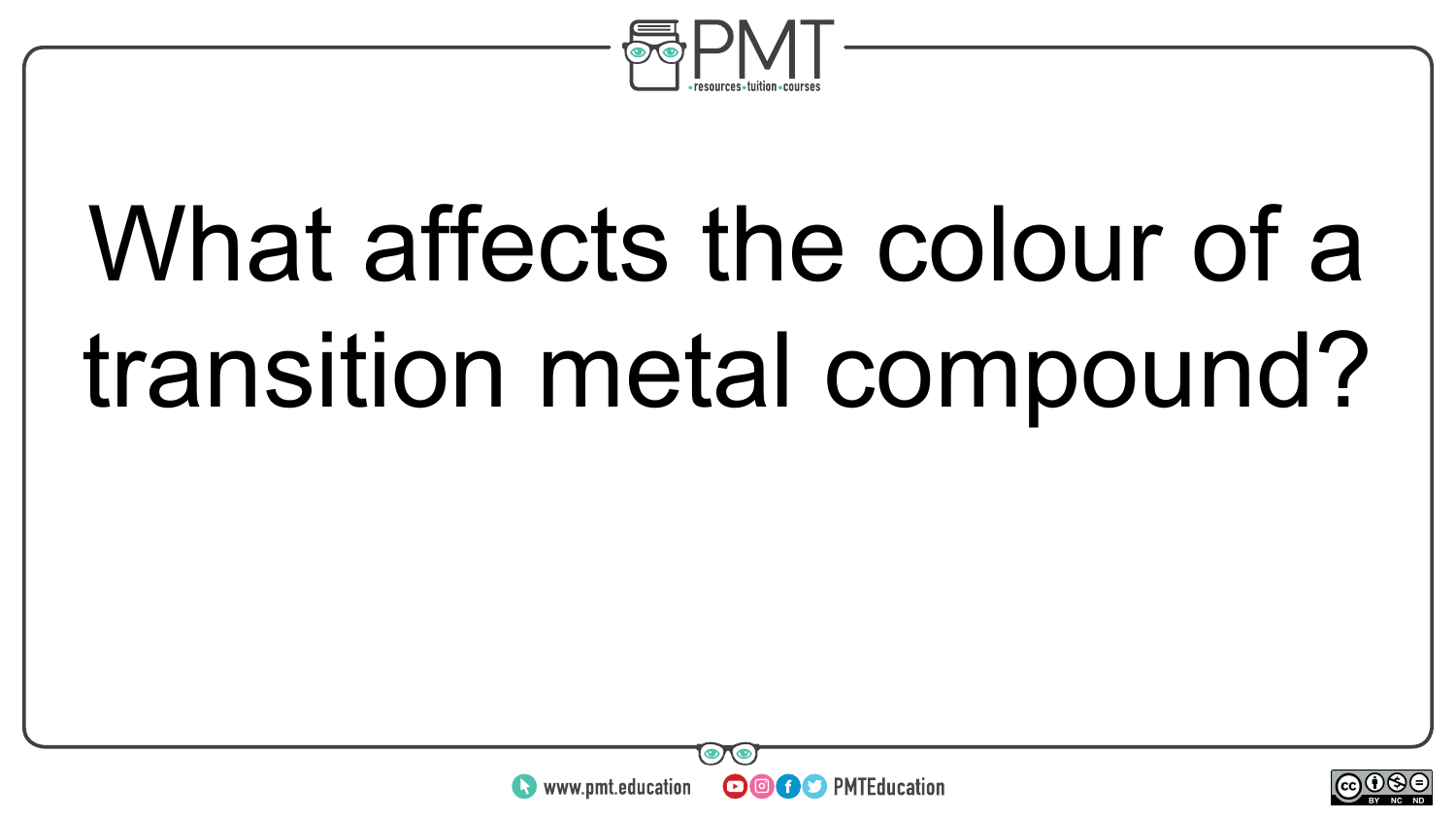

#### What affects the colour of a transition metal compound?

ΔE affects the frequency of absorbed photons, so determines the colour.

ΔE is changed by oxidation state of the metal, number and type of ligands, shape, co-ordination number



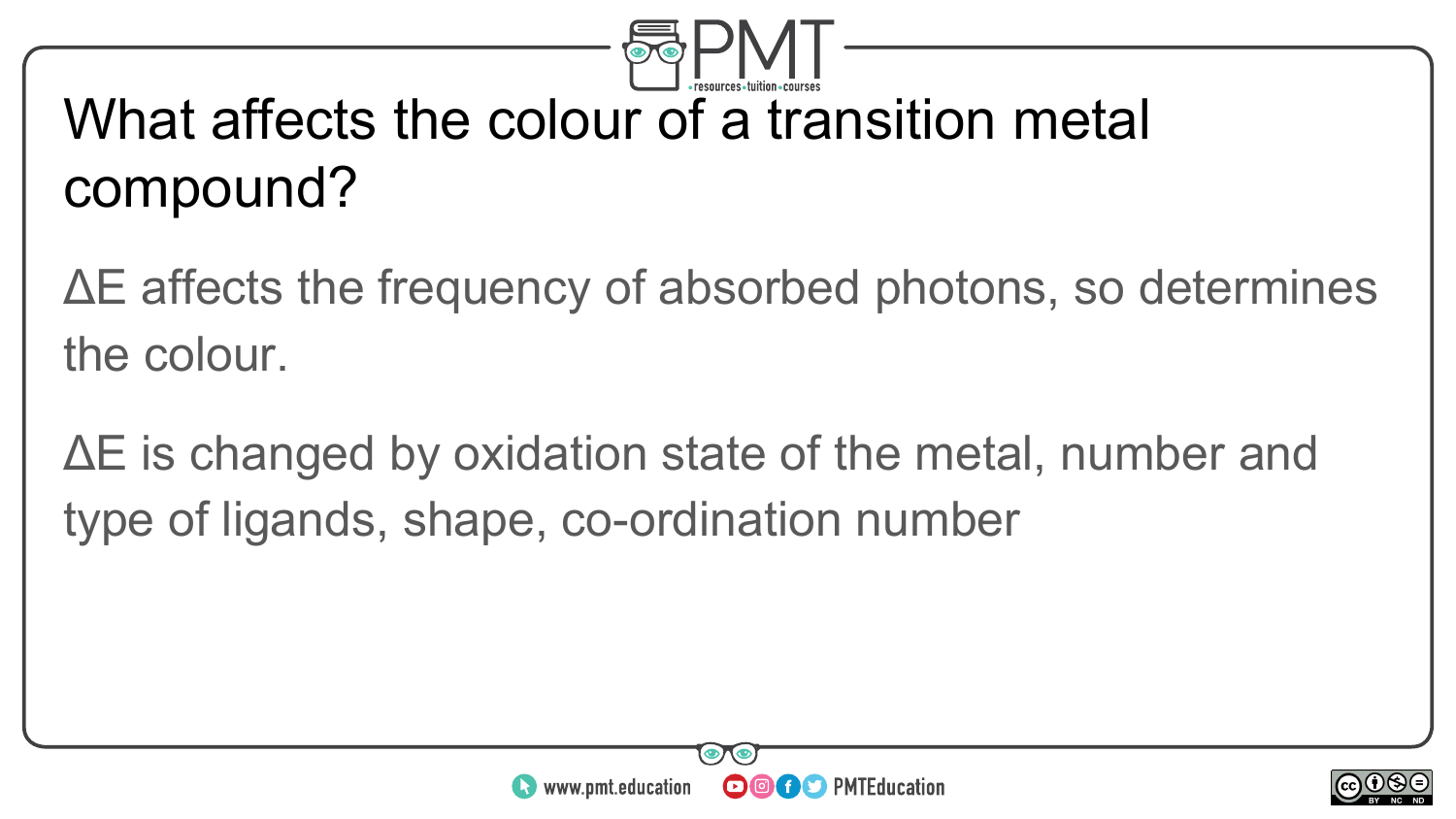

## Fill in this table for vanadium species:

| Species  | Oxidation number | Colour |
|----------|------------------|--------|
| $NO_2^+$ |                  |        |
| $VO2+$   |                  |        |
| $V^{3+}$ |                  |        |
| $V^{2+}$ |                  |        |

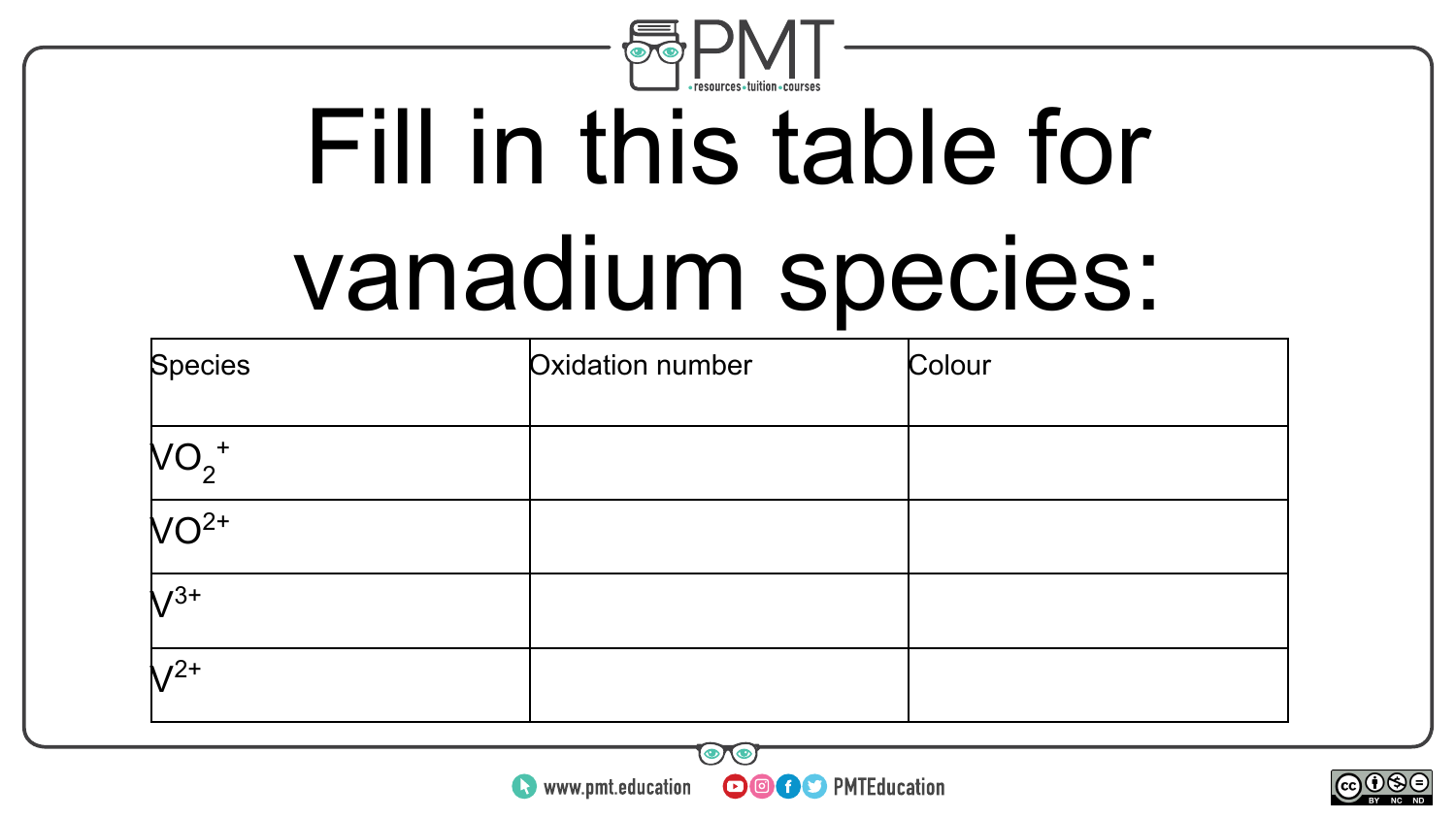

#### Fill in this table for vanadium species:

| Oxidation number | Colour        |  |
|------------------|---------------|--|
| 5+               | <b>Yellow</b> |  |
| $4+$             | <b>Blue</b>   |  |
| $3+$             | Green         |  |
| 2+               | <b>Violet</b> |  |
|                  |               |  |



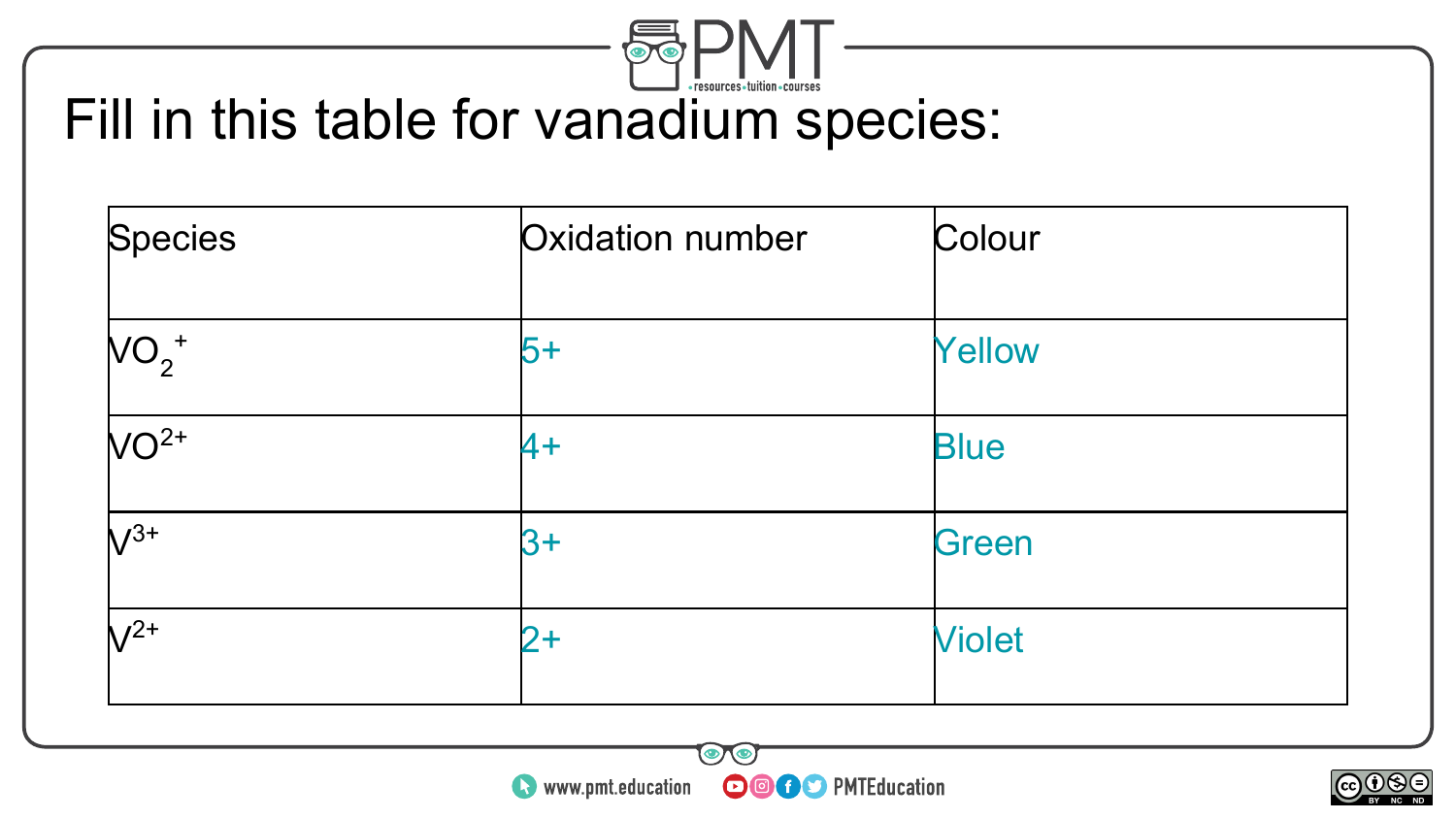

## What can you use to reduce Vanadium?



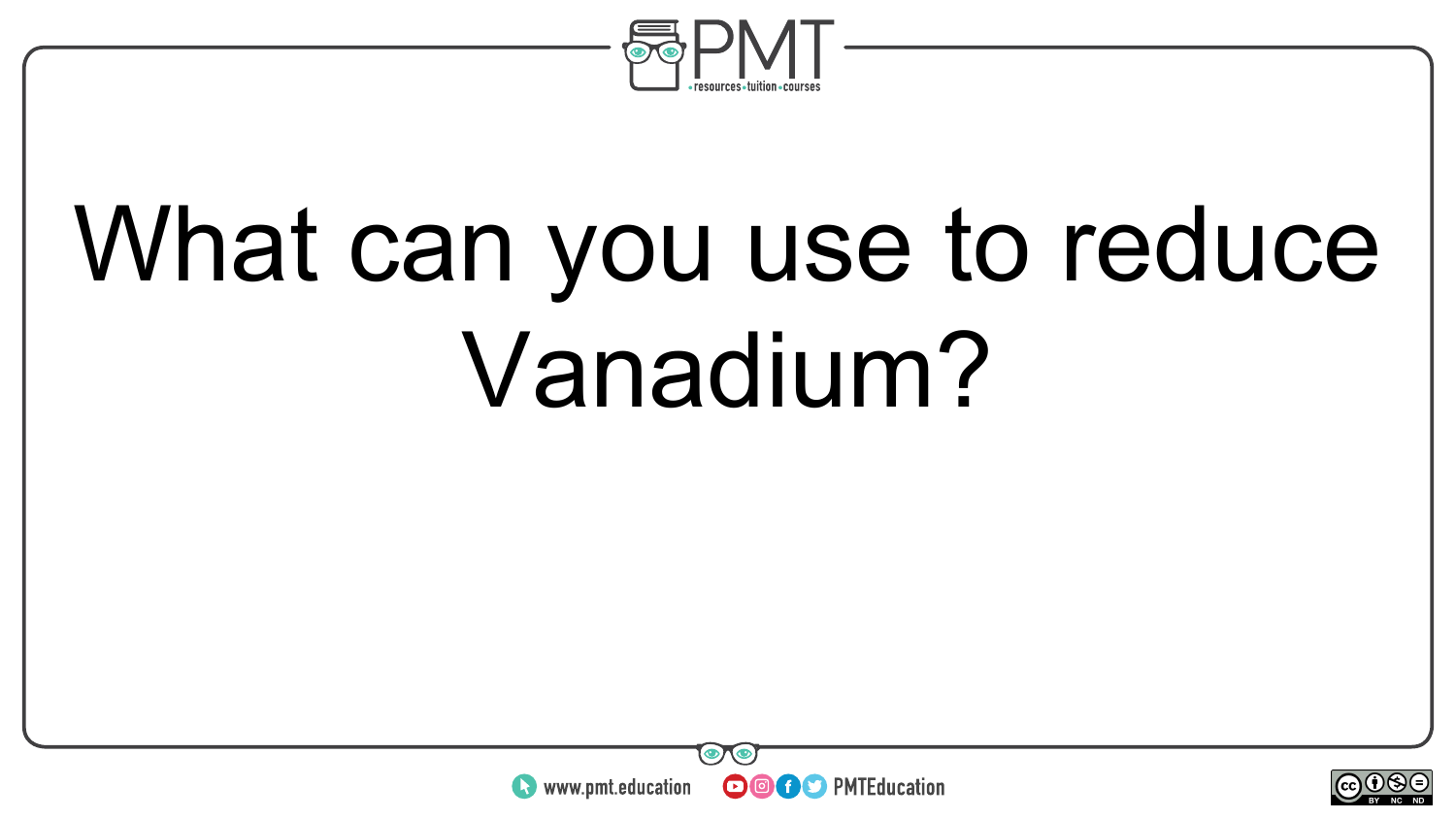

#### What can you use to reduce Vanadium?

#### Zinc



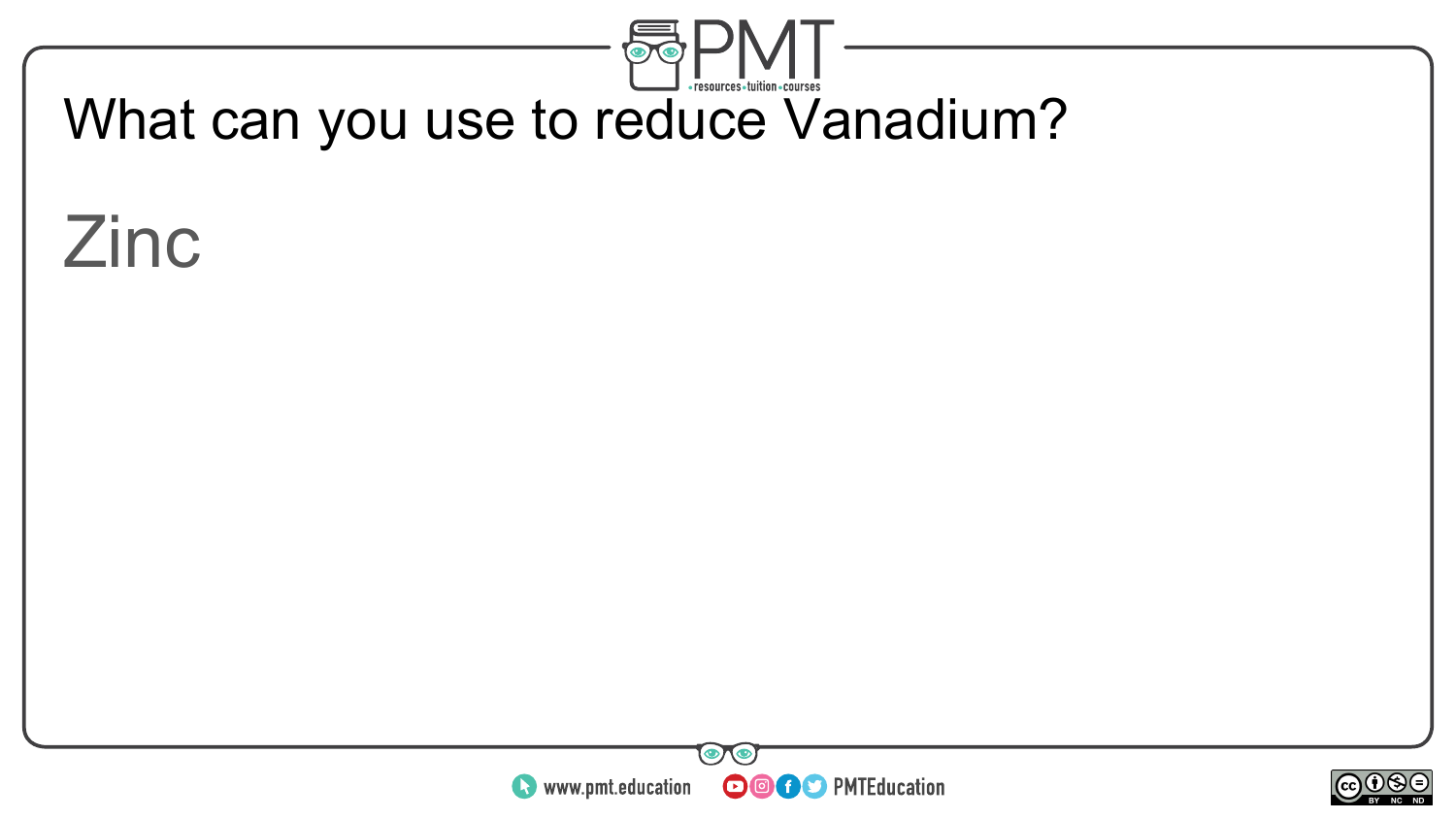

## What colour is  $Fe<sup>2+</sup>$ 's aqua ion?



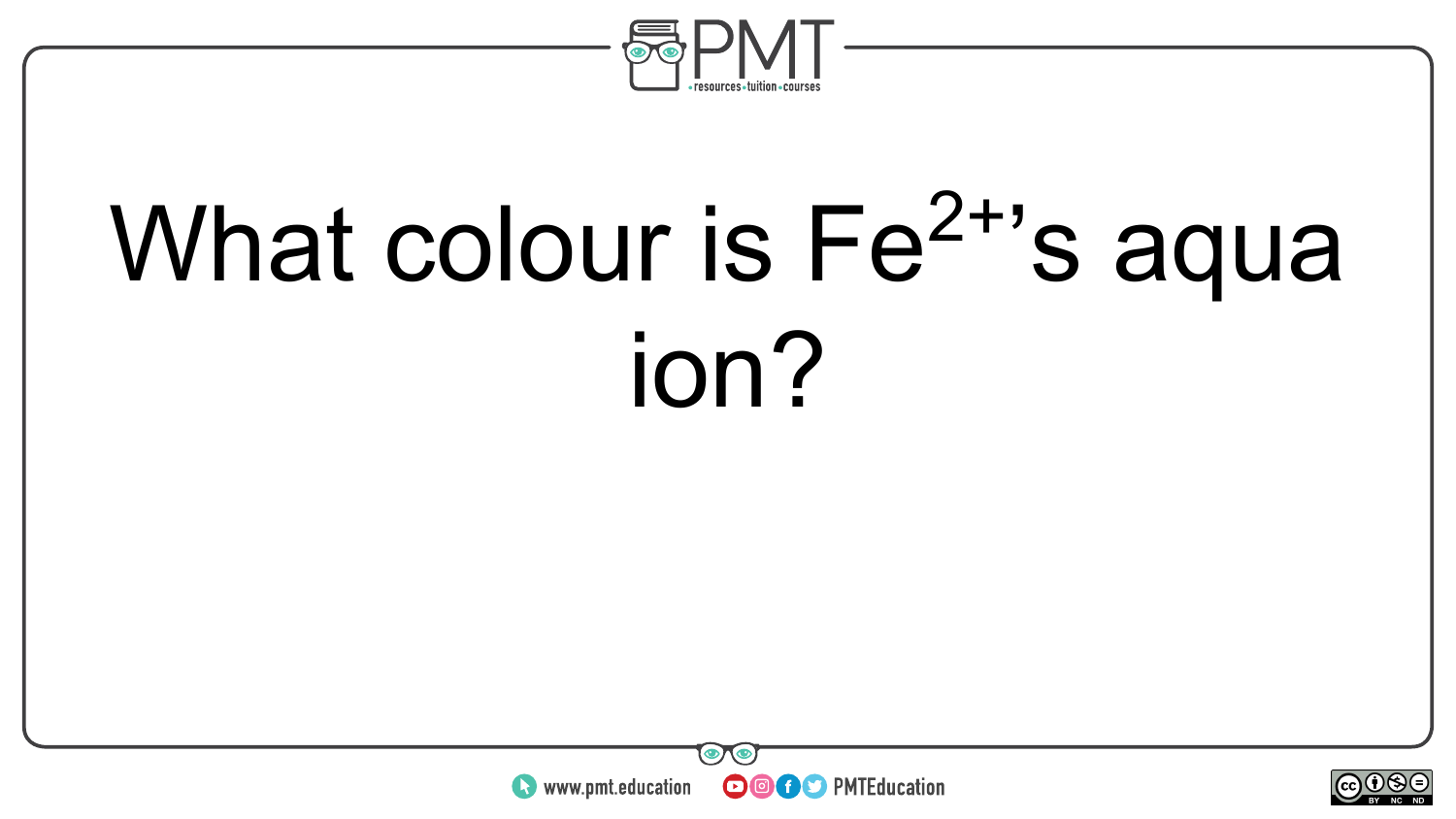



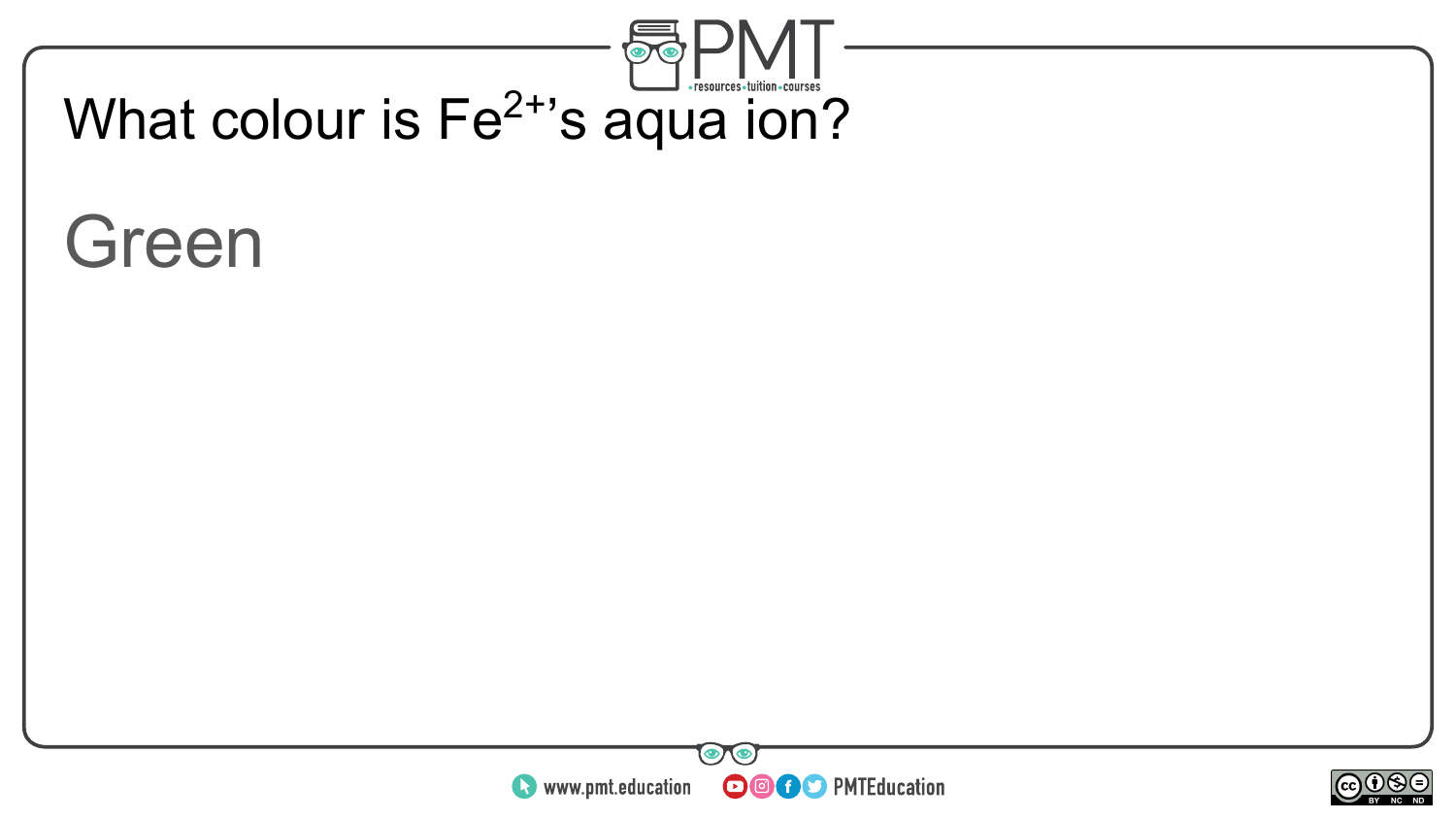

## What colour is Fe<sup>3+</sup>'s aqua ion?



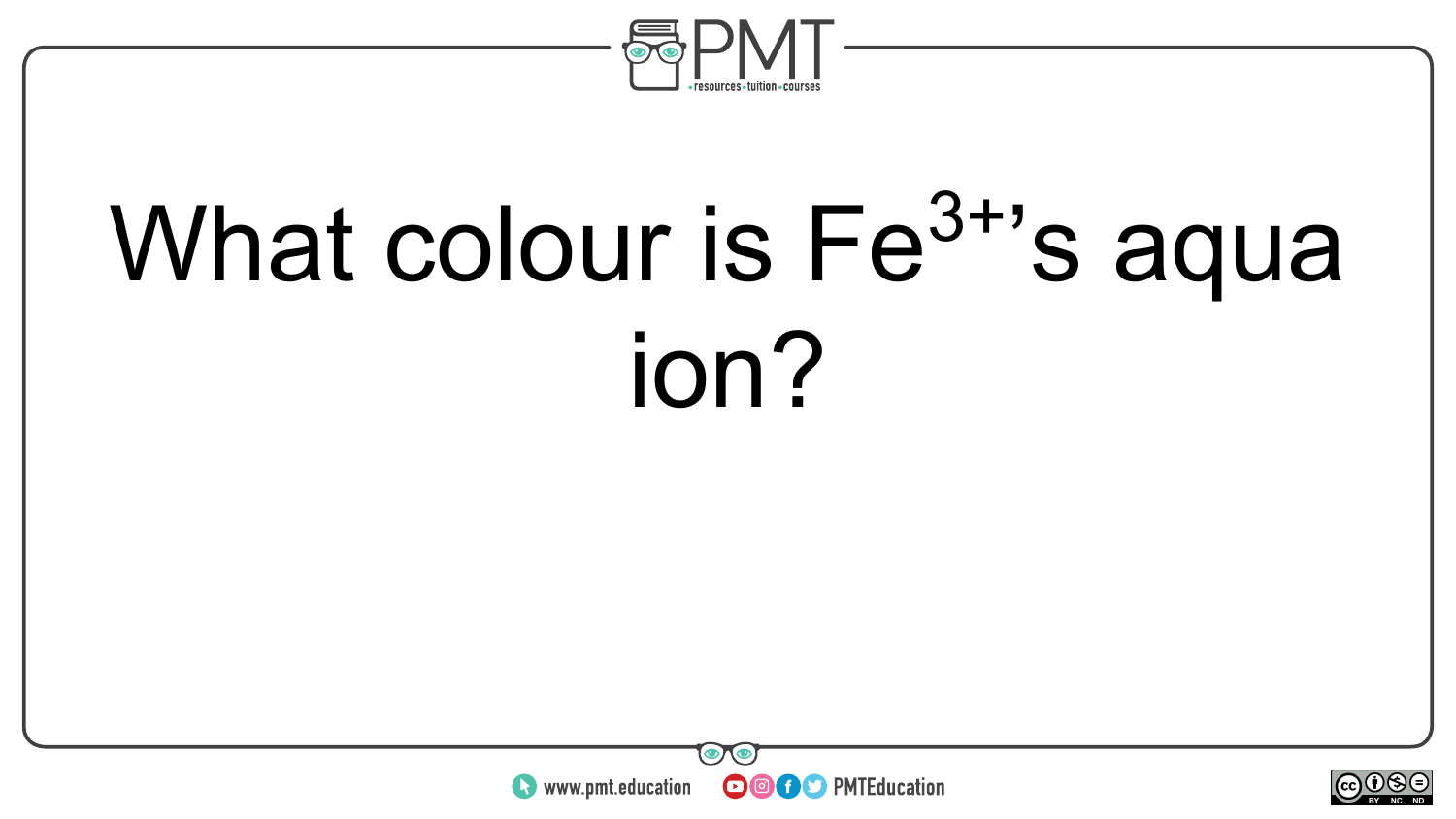

#### Pale brown



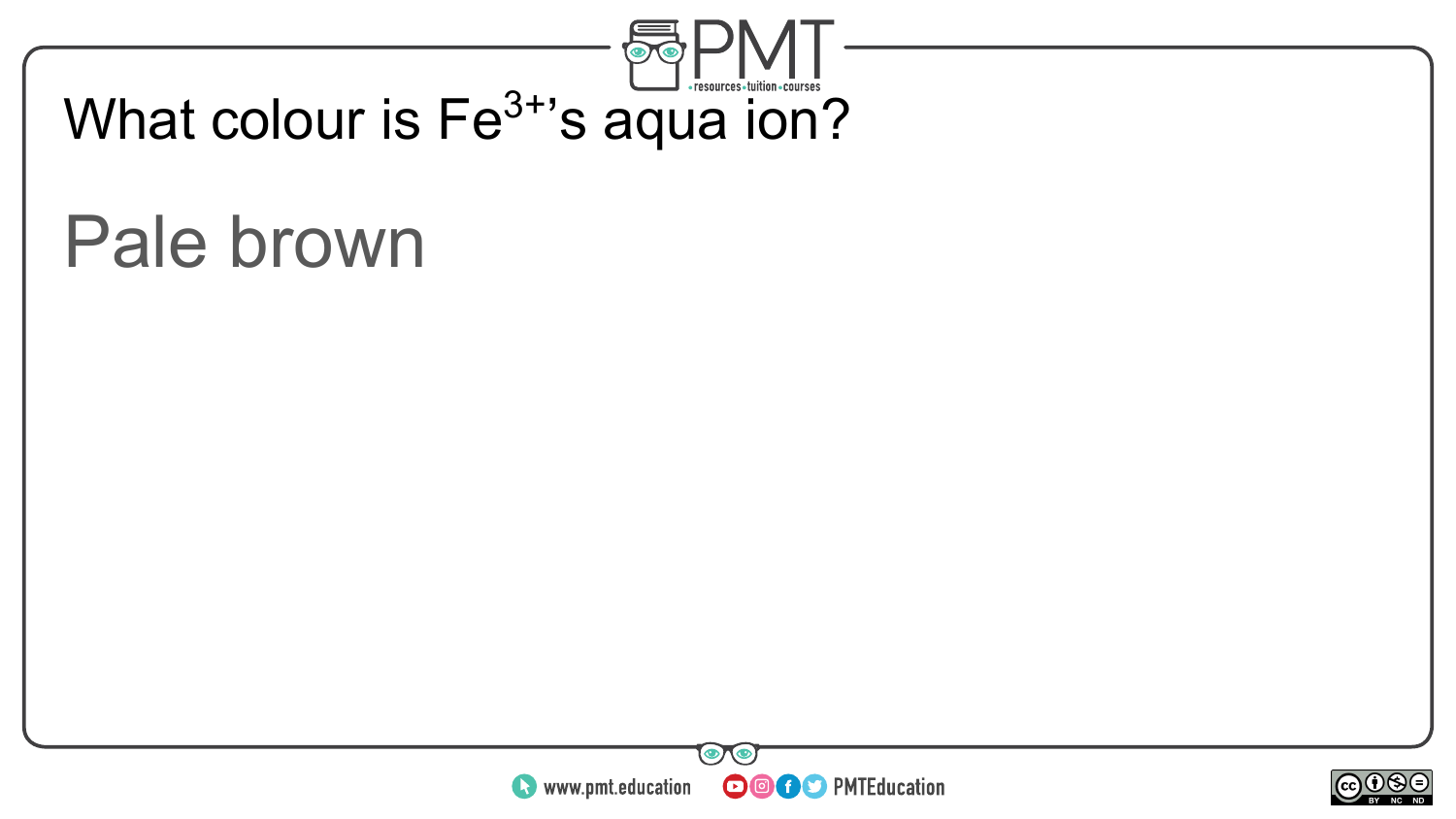

## What colour is Cr<sup>2+</sup>'s aqua ion?



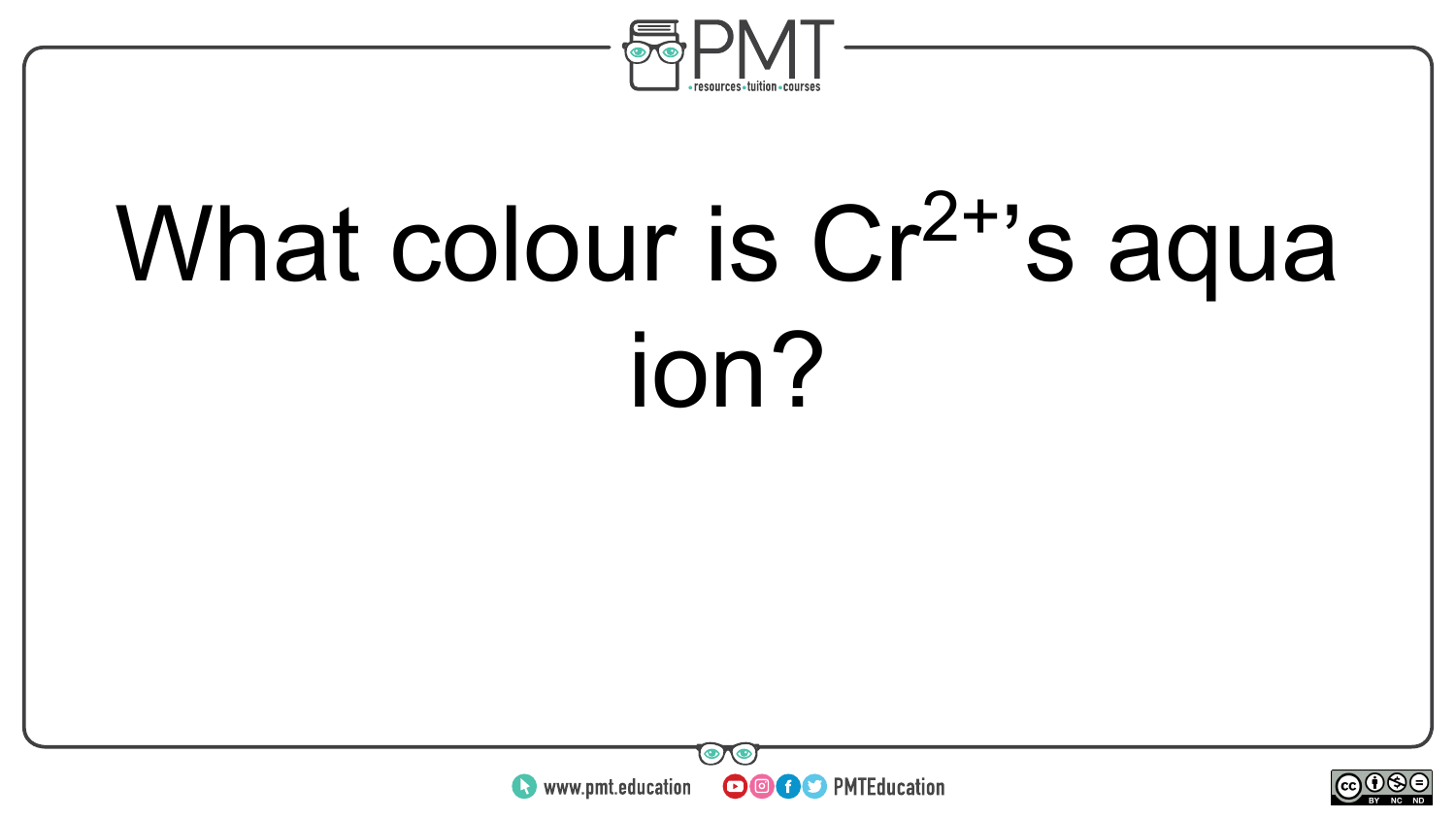



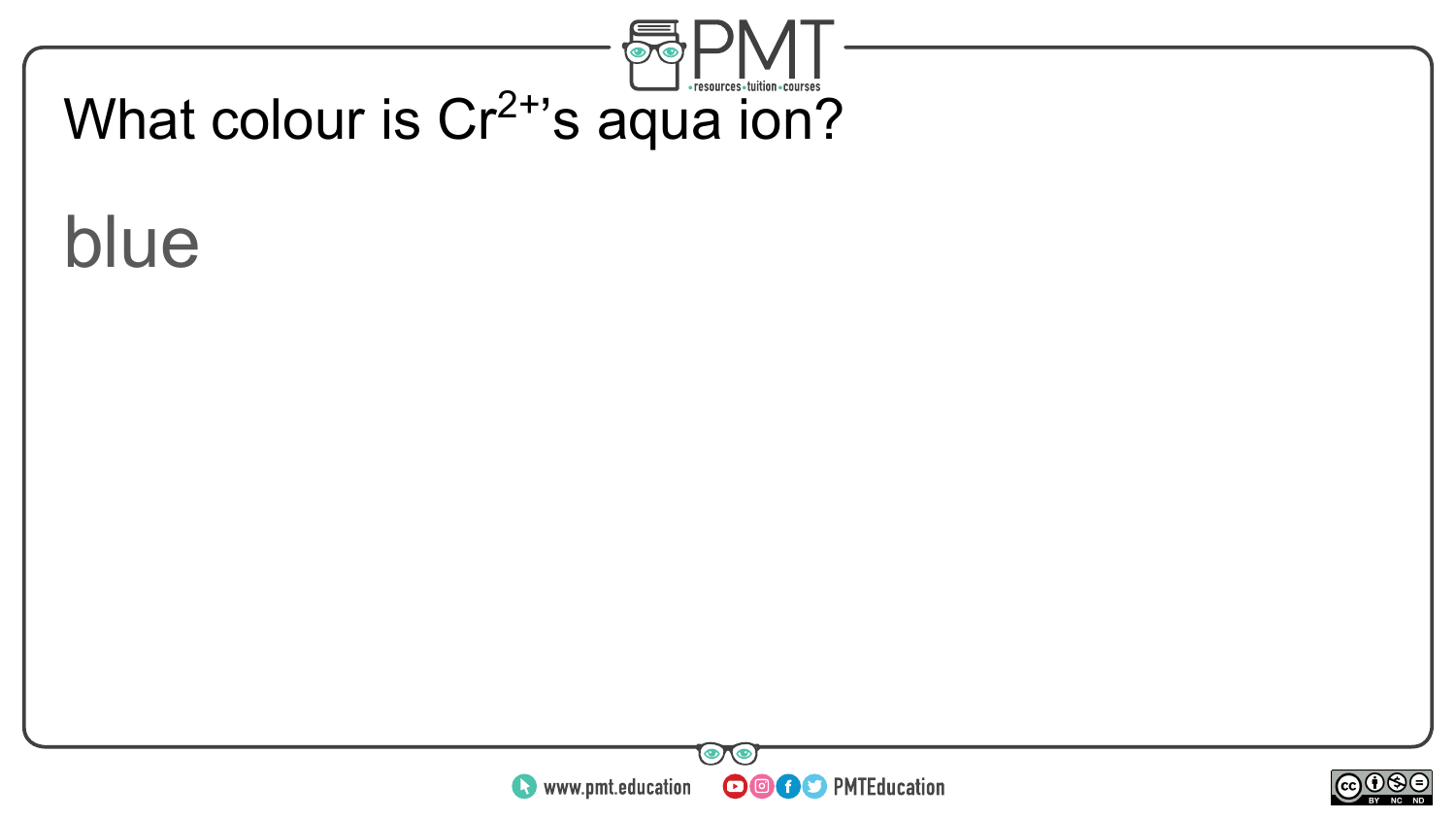

## What colour is  $Cr^{3+}$ 's aqua ion?



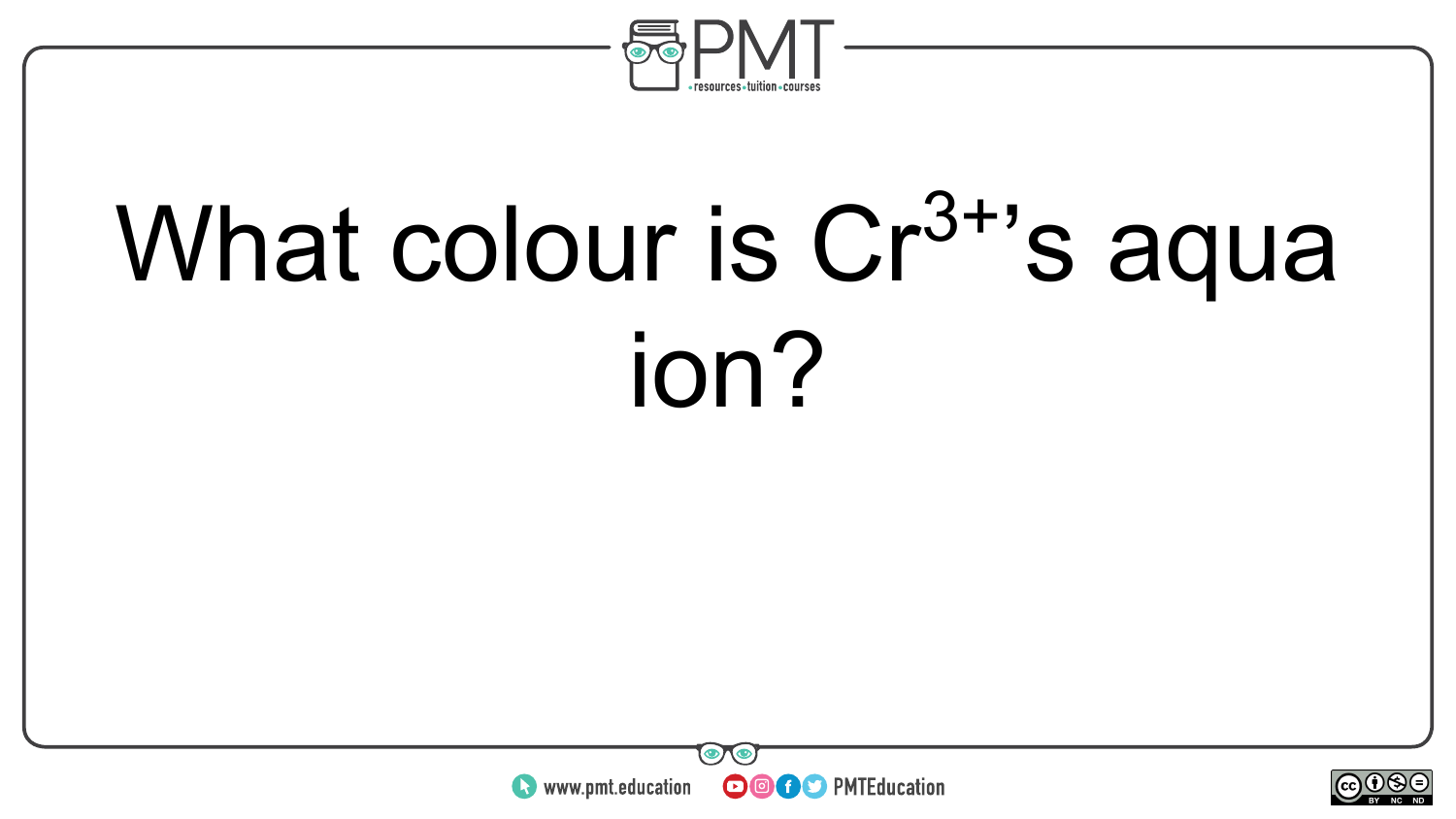

### What colour is Cr<sup>3+</sup>'s aqua ion?

#### red/violet



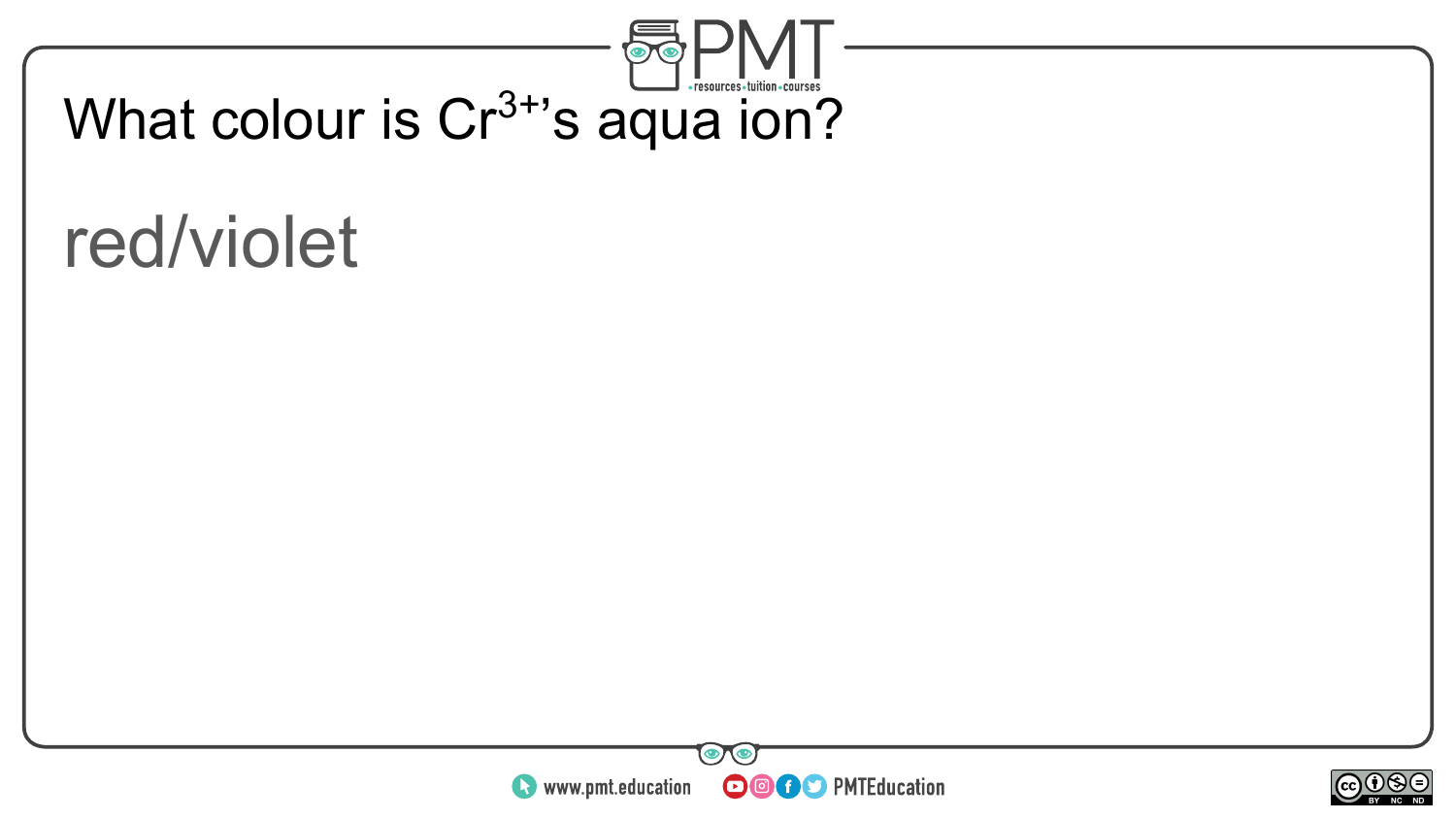

## What colour is Co<sup>2+</sup>'s aqua ion?



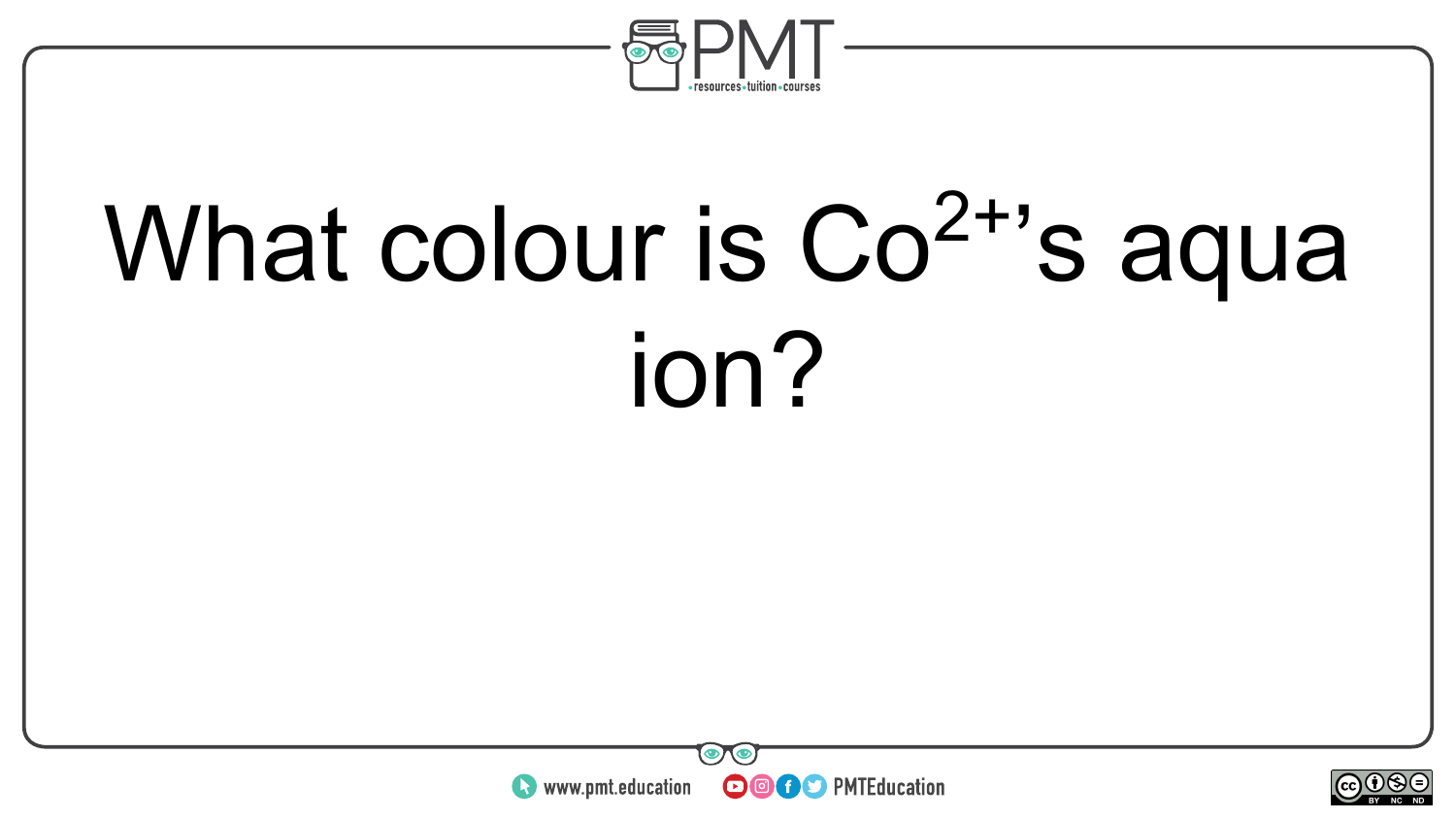

### Brown



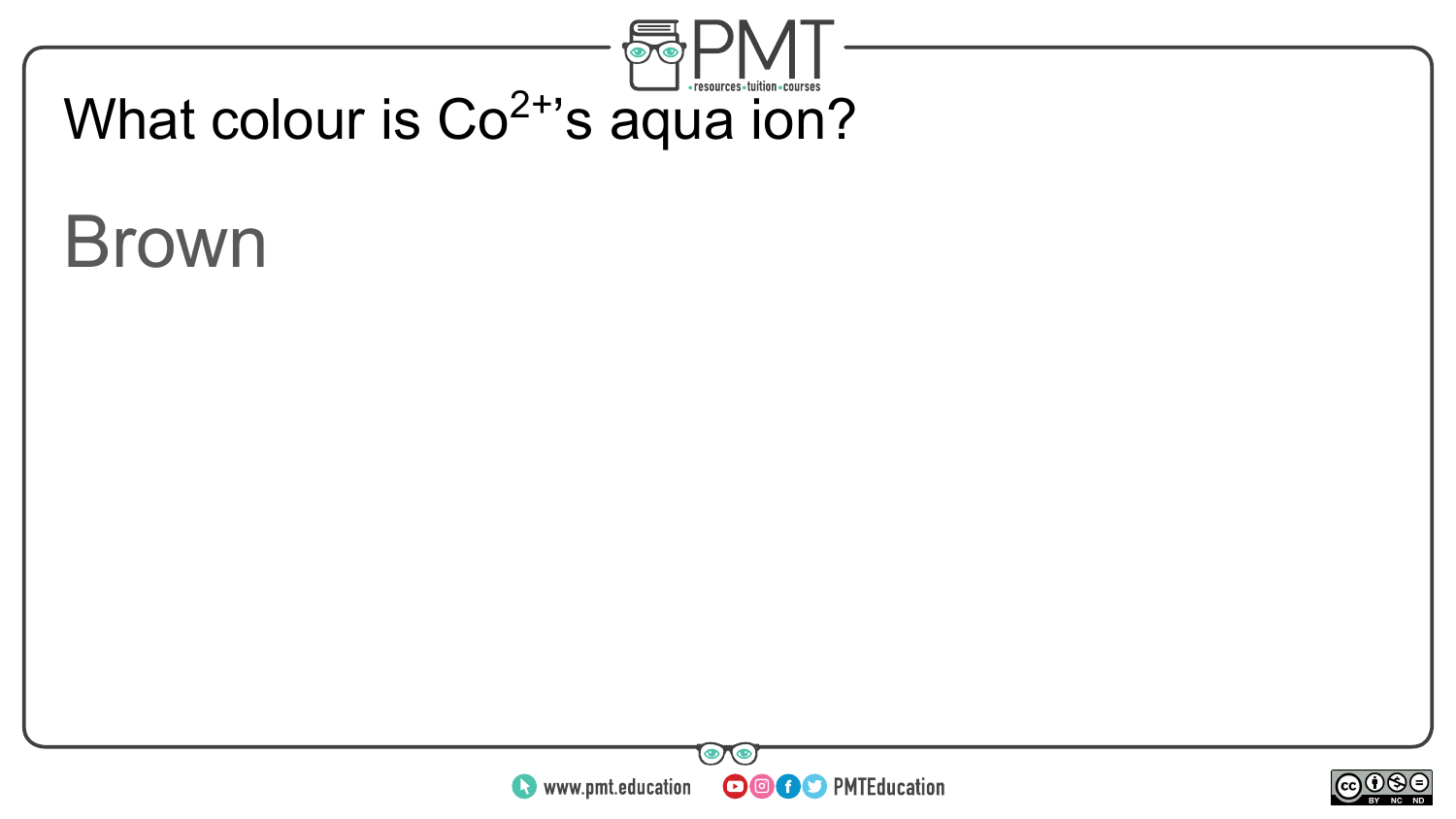

## What colour is Co<sup>3+</sup>'s aqua ion?



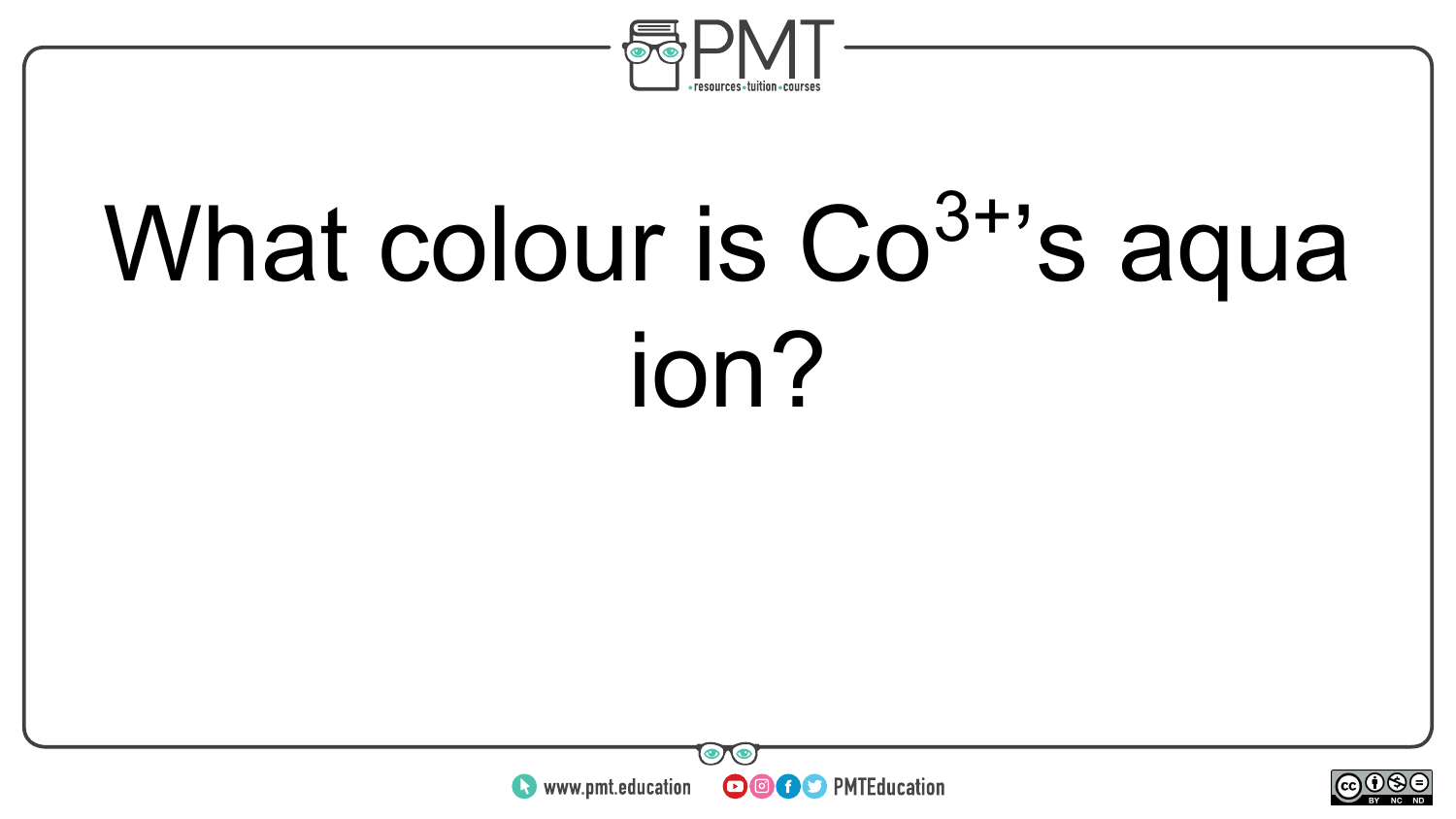

### Yellow



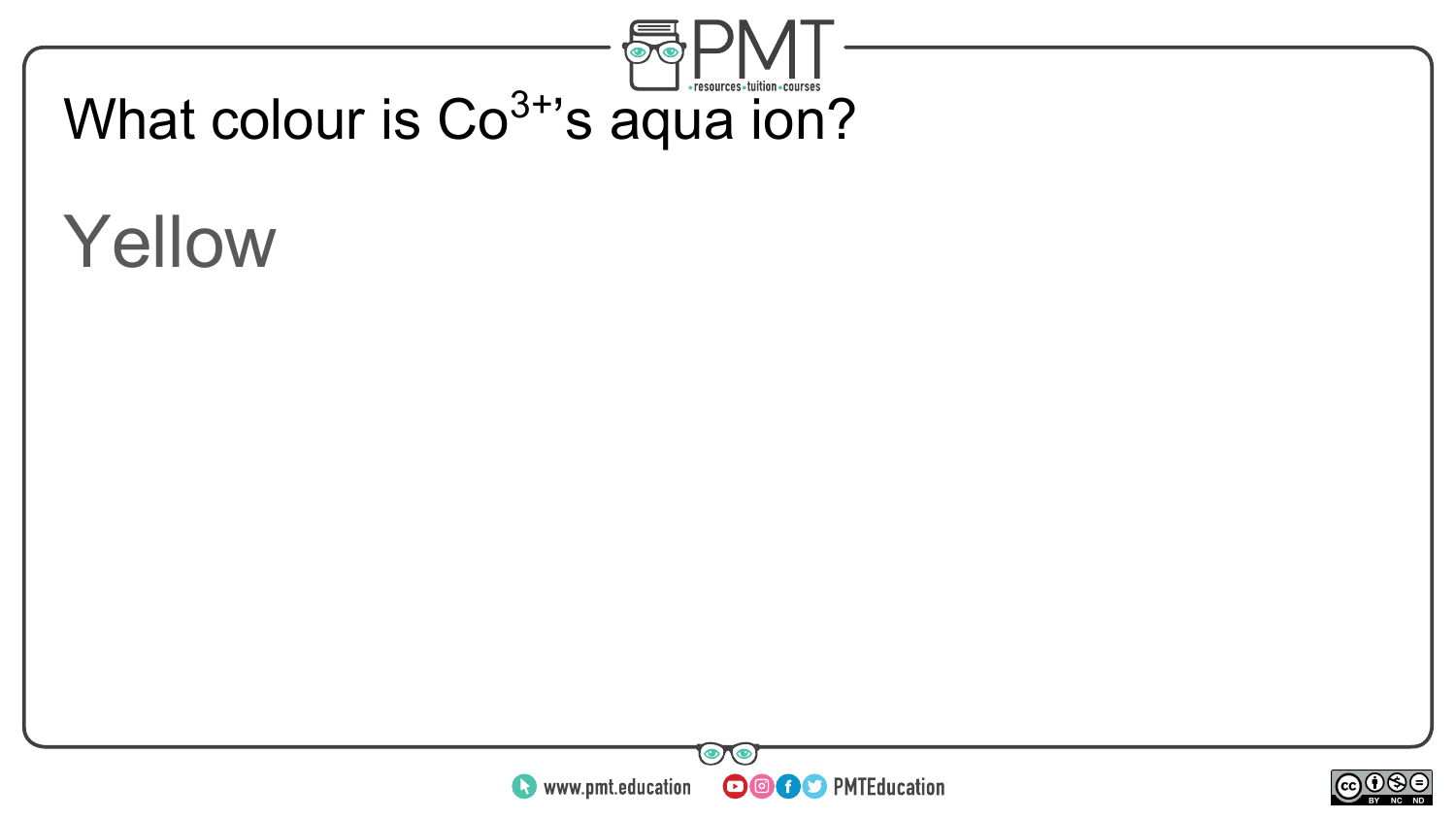

### What does a colorimeter do?



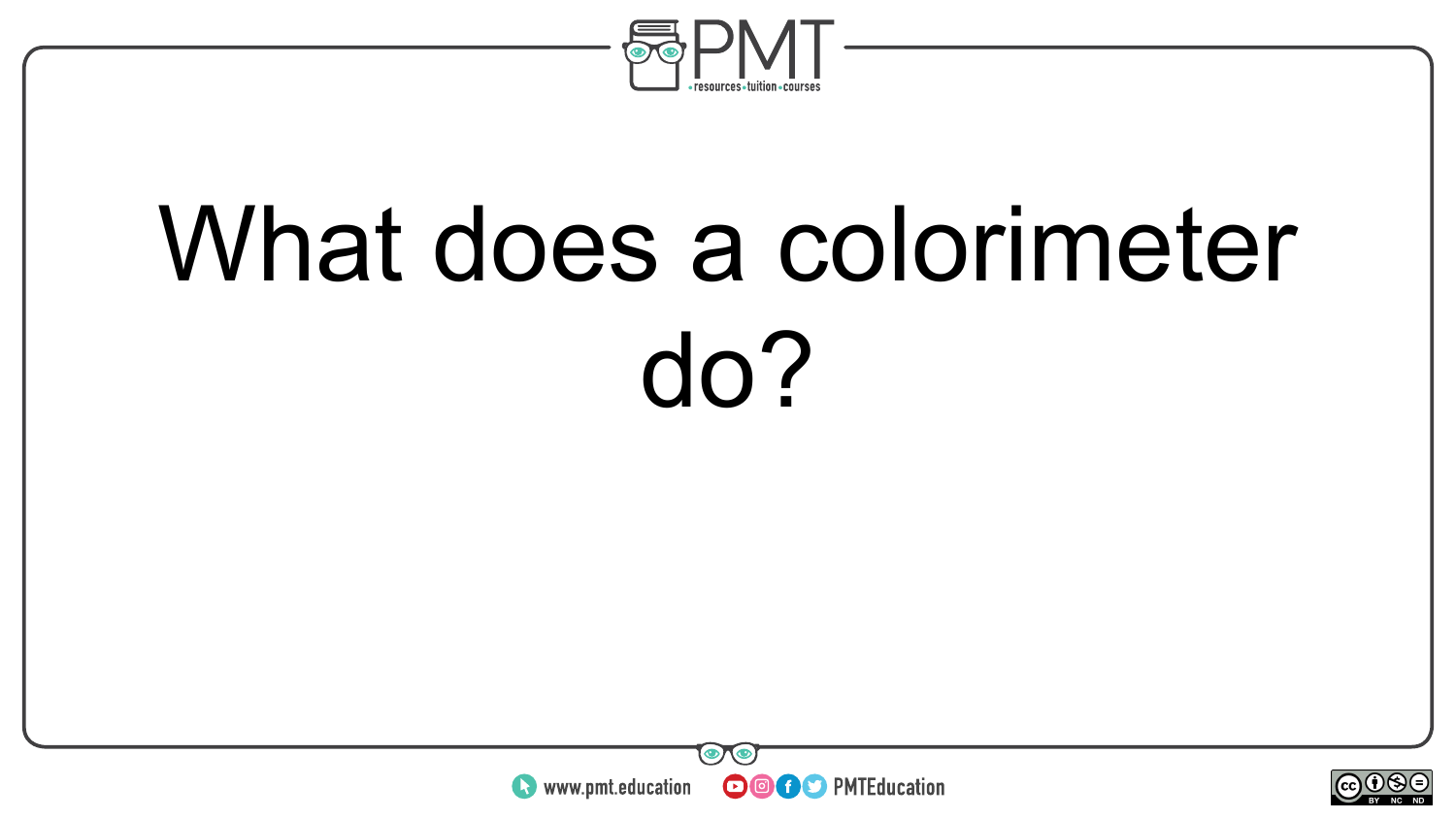

#### What does a colorimeter do?

#### Measures the absorbance of a particular wavelength of light by a solution



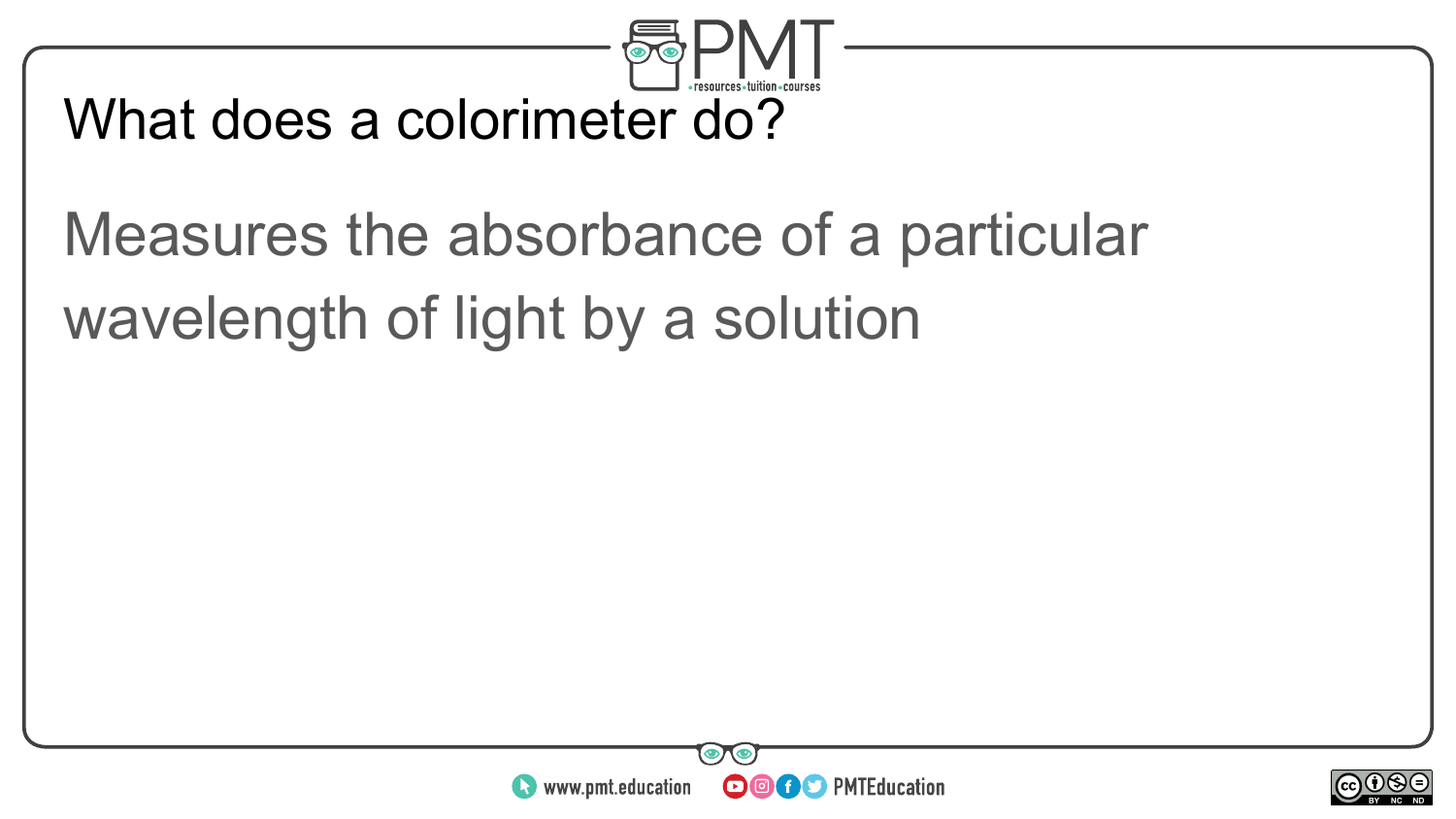

## How would you use colorimetry experimentally?



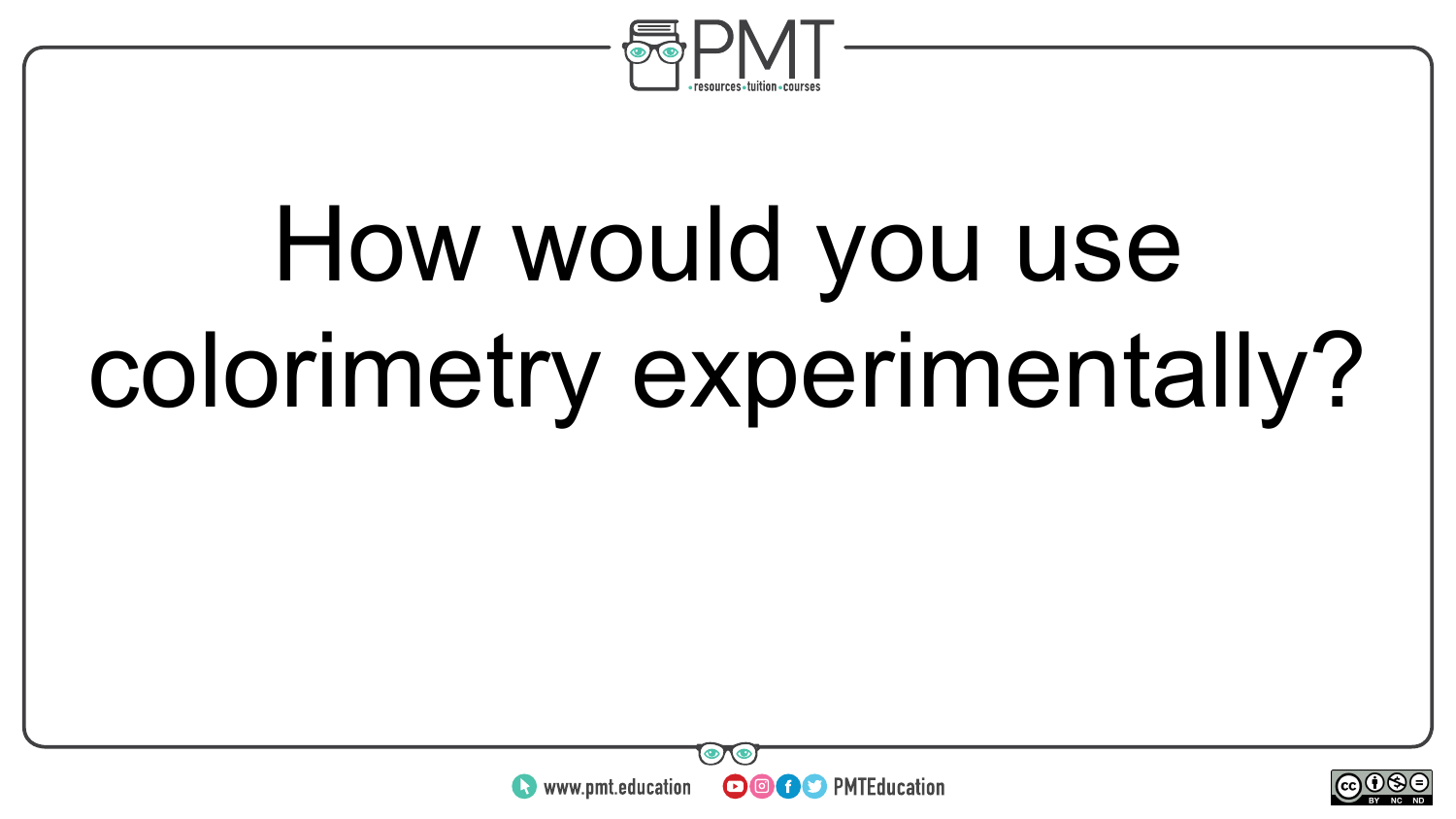

#### How would you use colorimetry experimentally?

#### Use solutions of known concentration to create a calibration graph; find unknown concentration



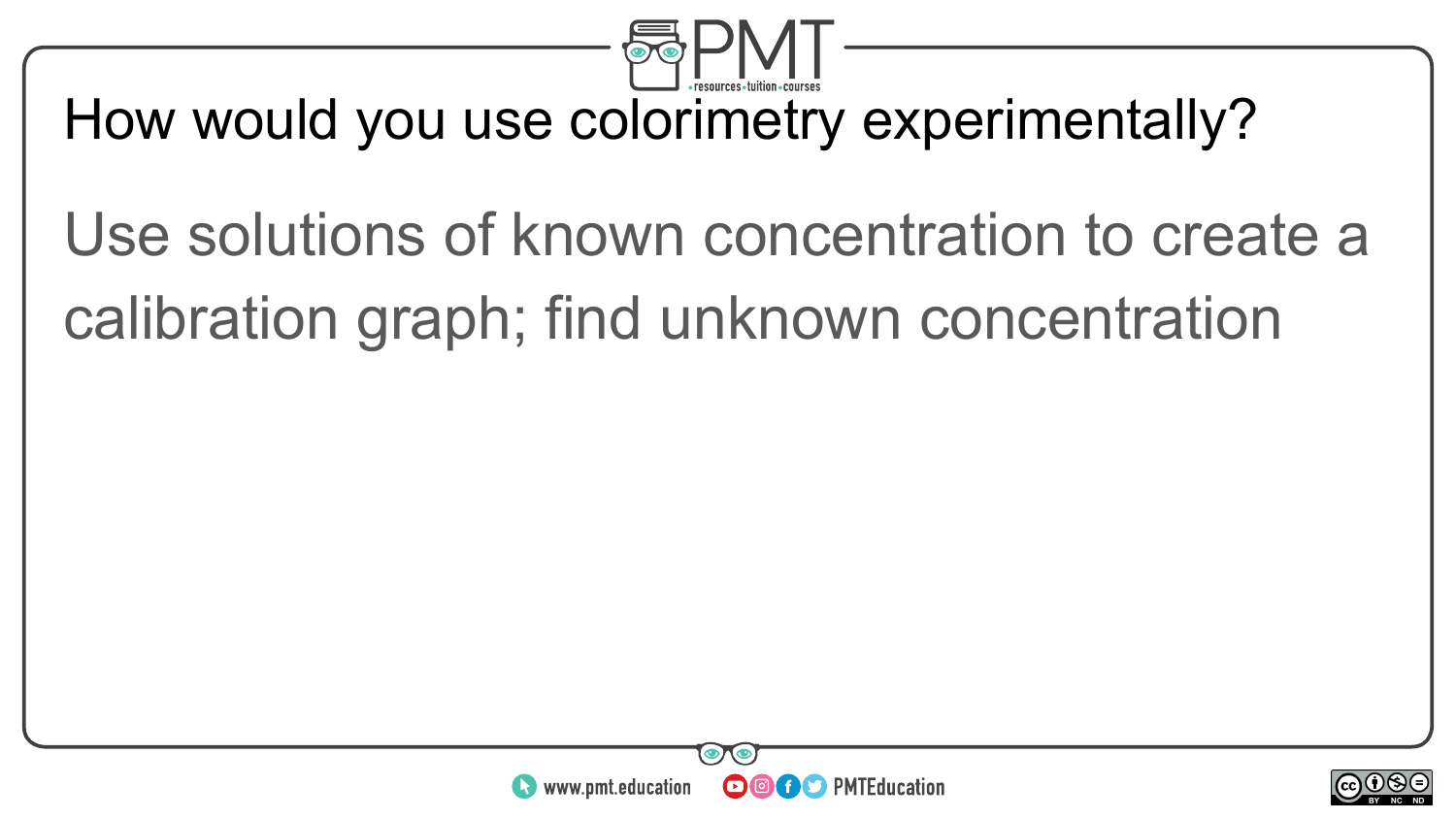

# What information can a colorimeter give you?



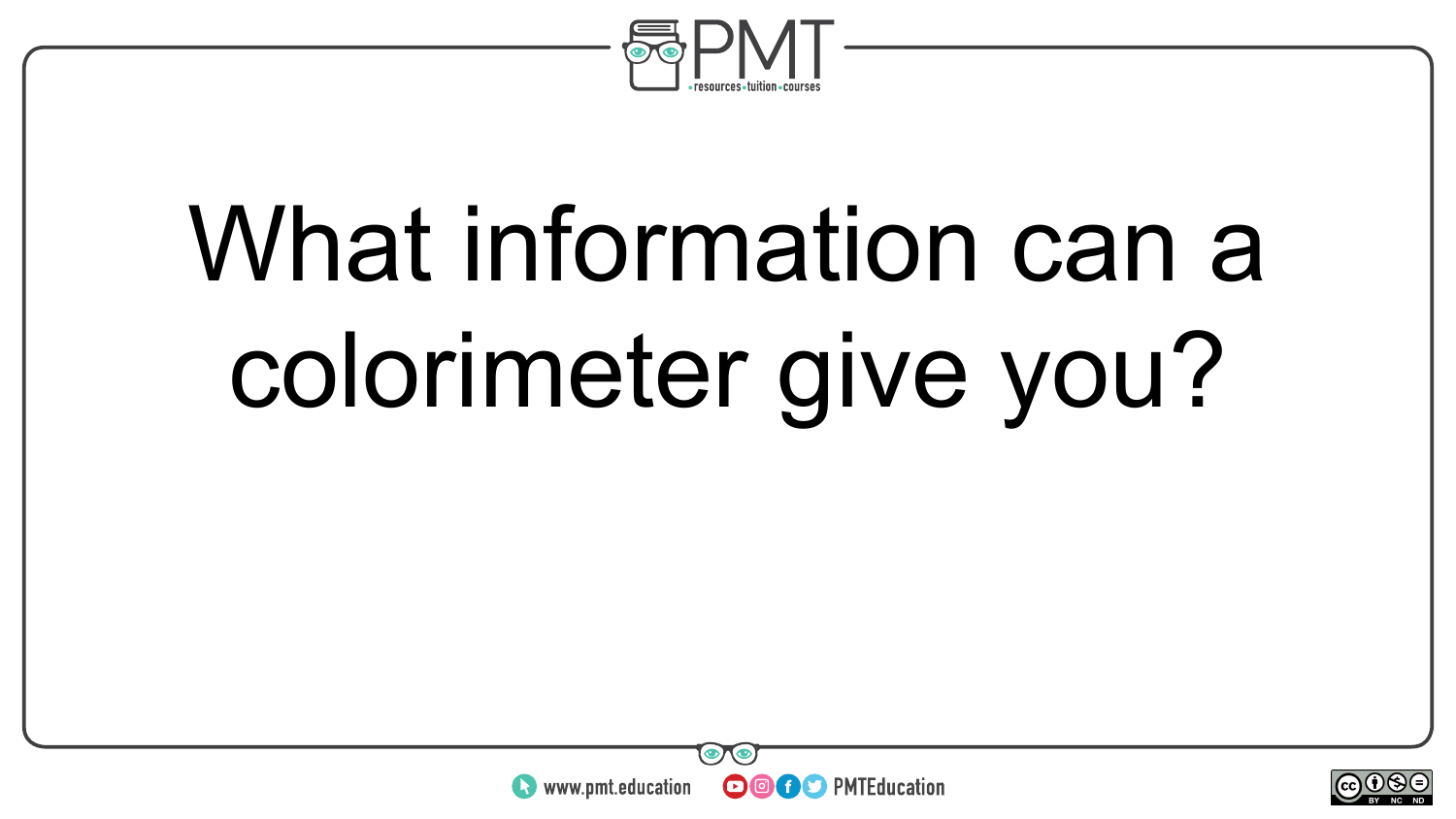

#### What information can a colorimeter give you?

### The concentration of a certain ion in the solution



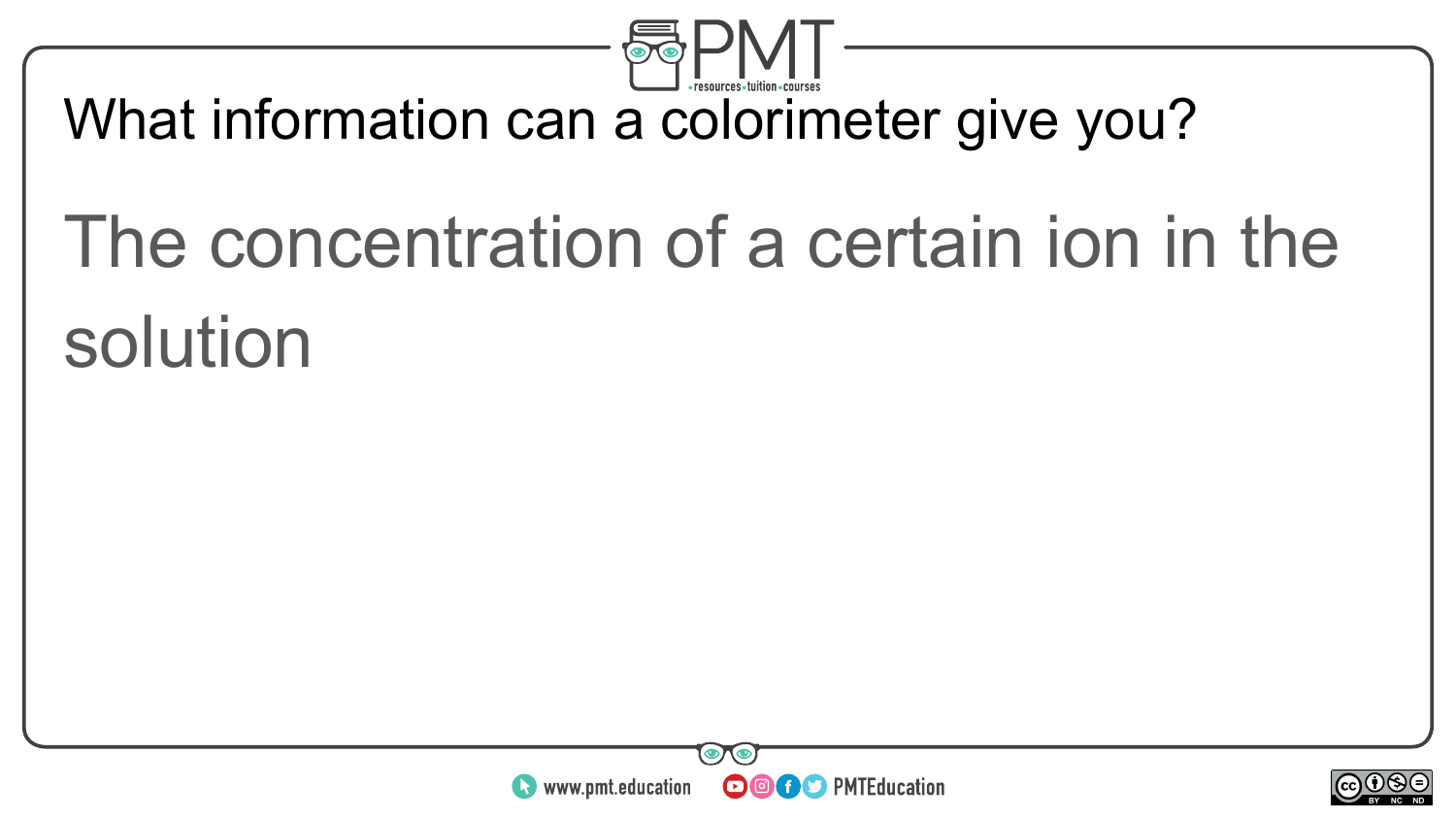

## Why can transition metals have variable oxidation states?



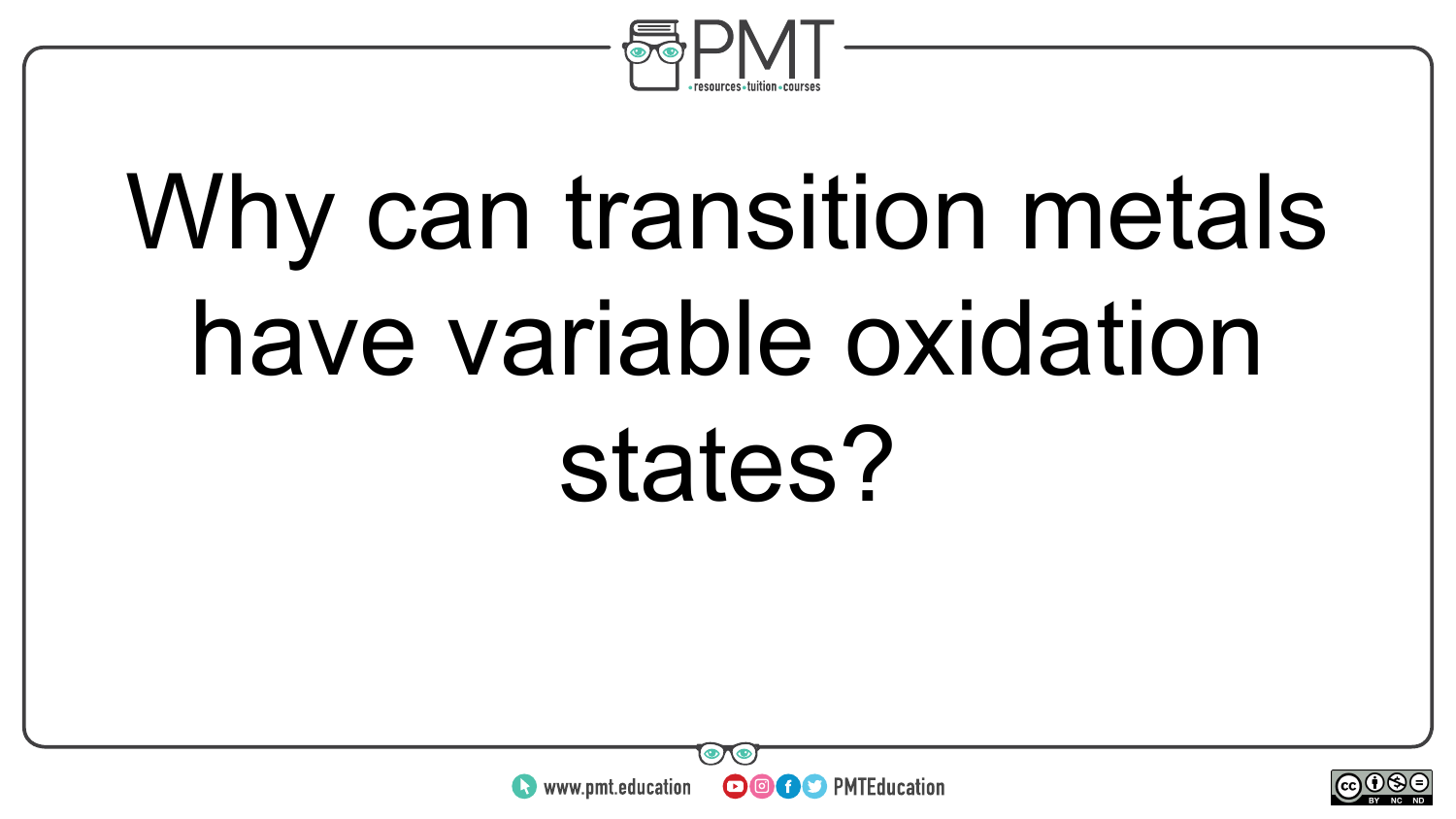

#### Why can transition metals have variable oxidation states?

#### They have partially filled d-orbitals, so can lose 4s and 3d electrons



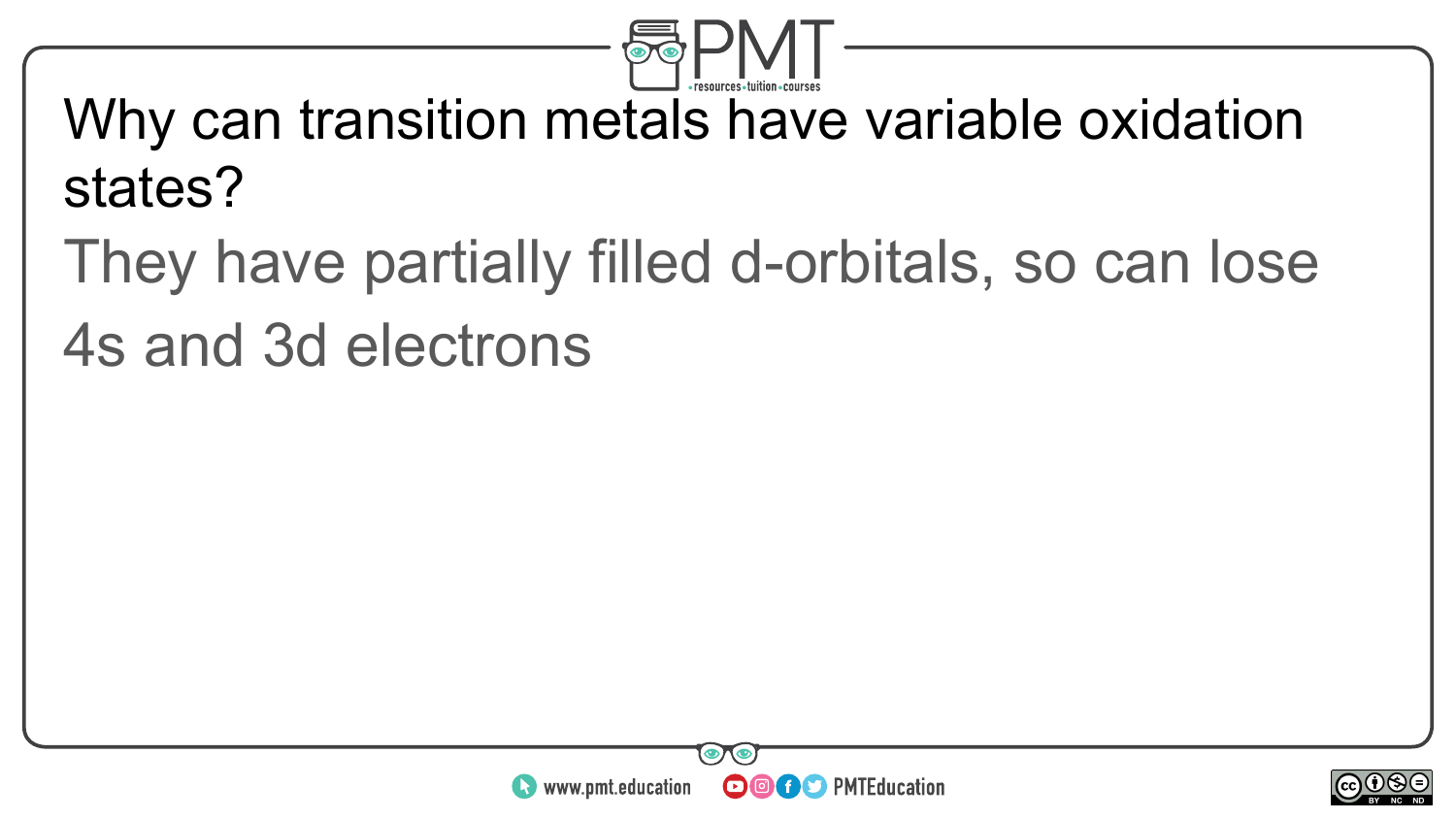

# Which oxidation states do all transition metals have? (except Sc). Why?



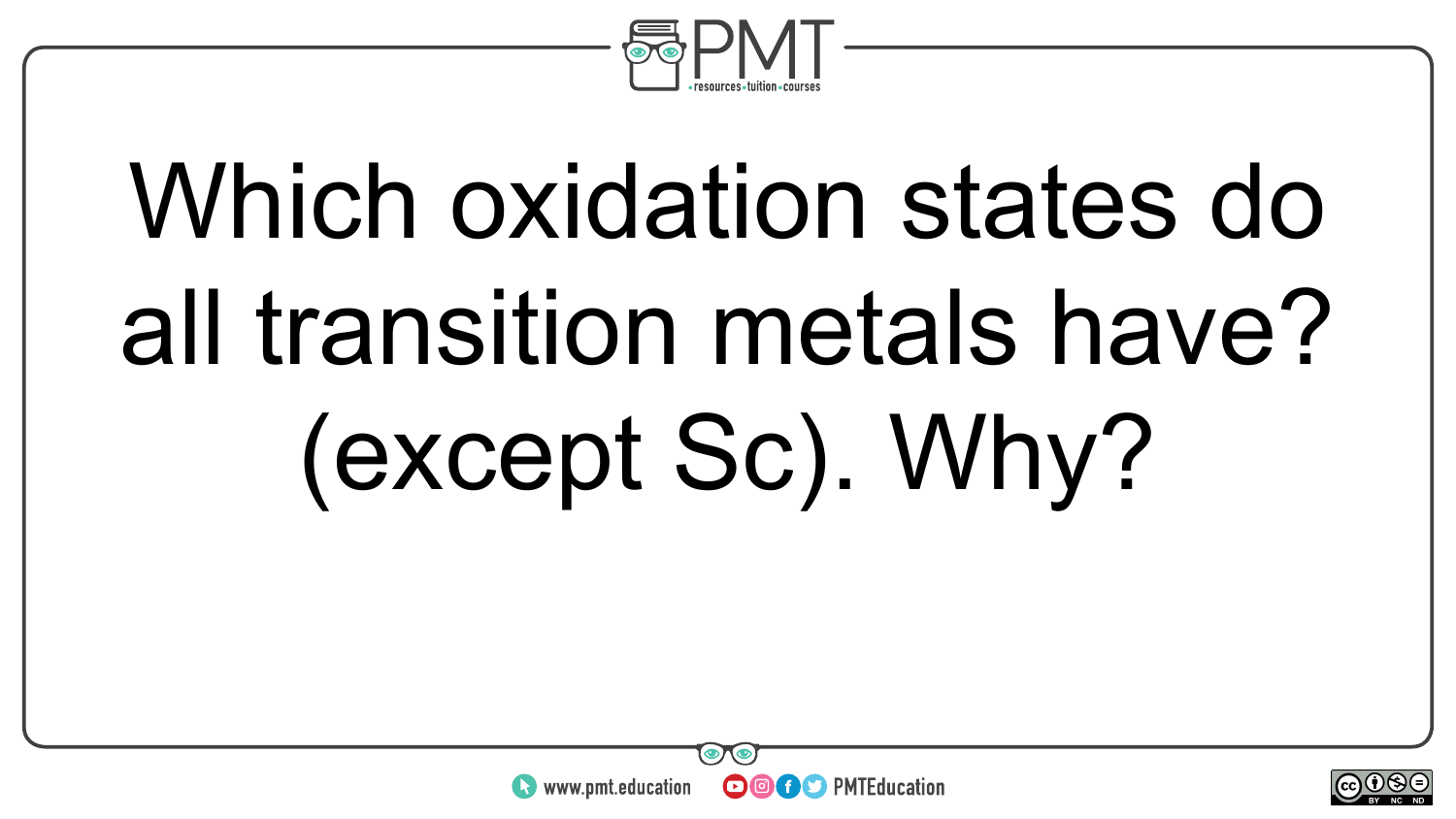

#### Which oxidation states do all transition metals have (except Sc)? Why?

### +2 due to loss of electrons from 4s orbital



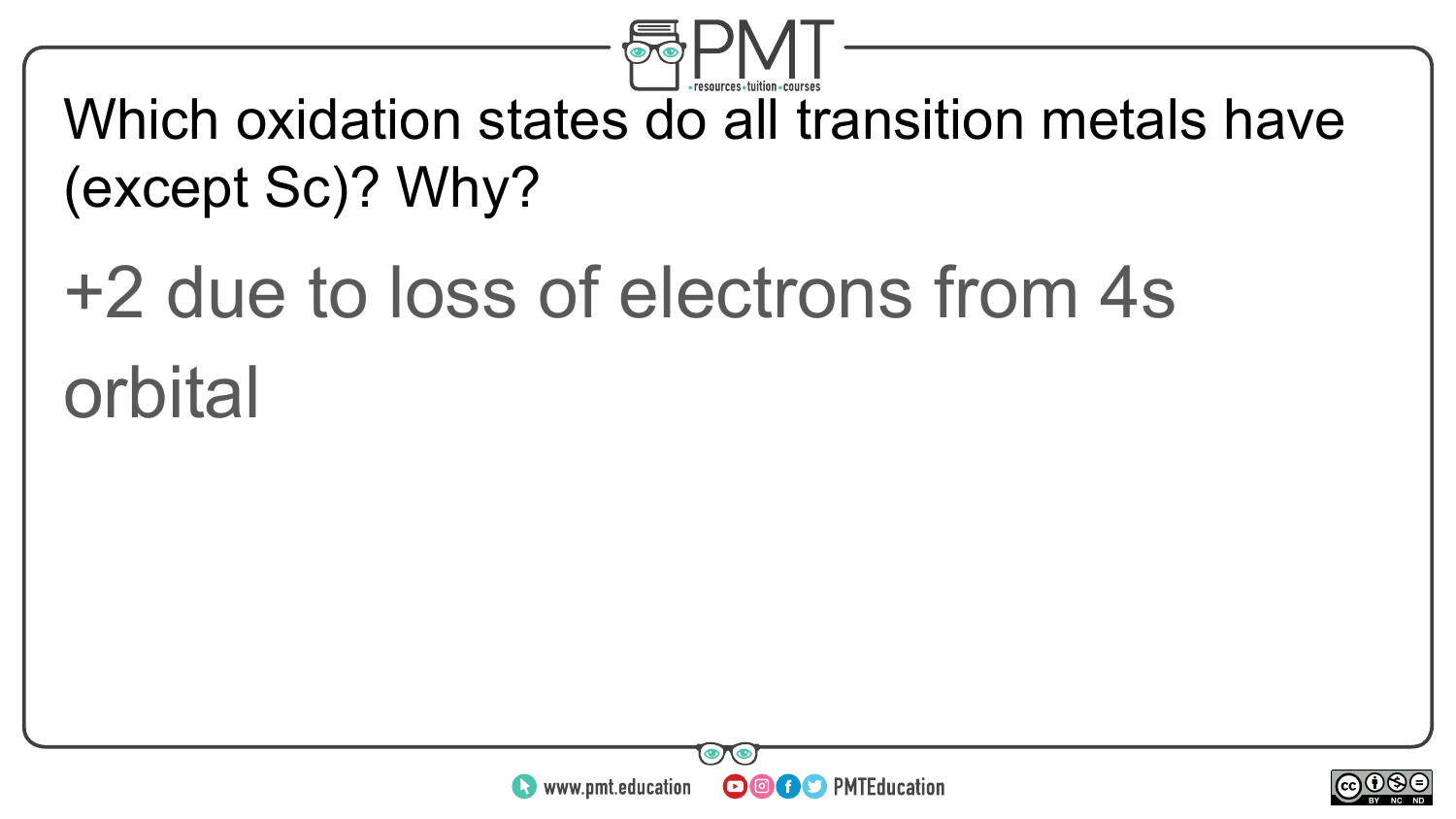

# When oxidation state is high, do the transition metals exist as simple ions?



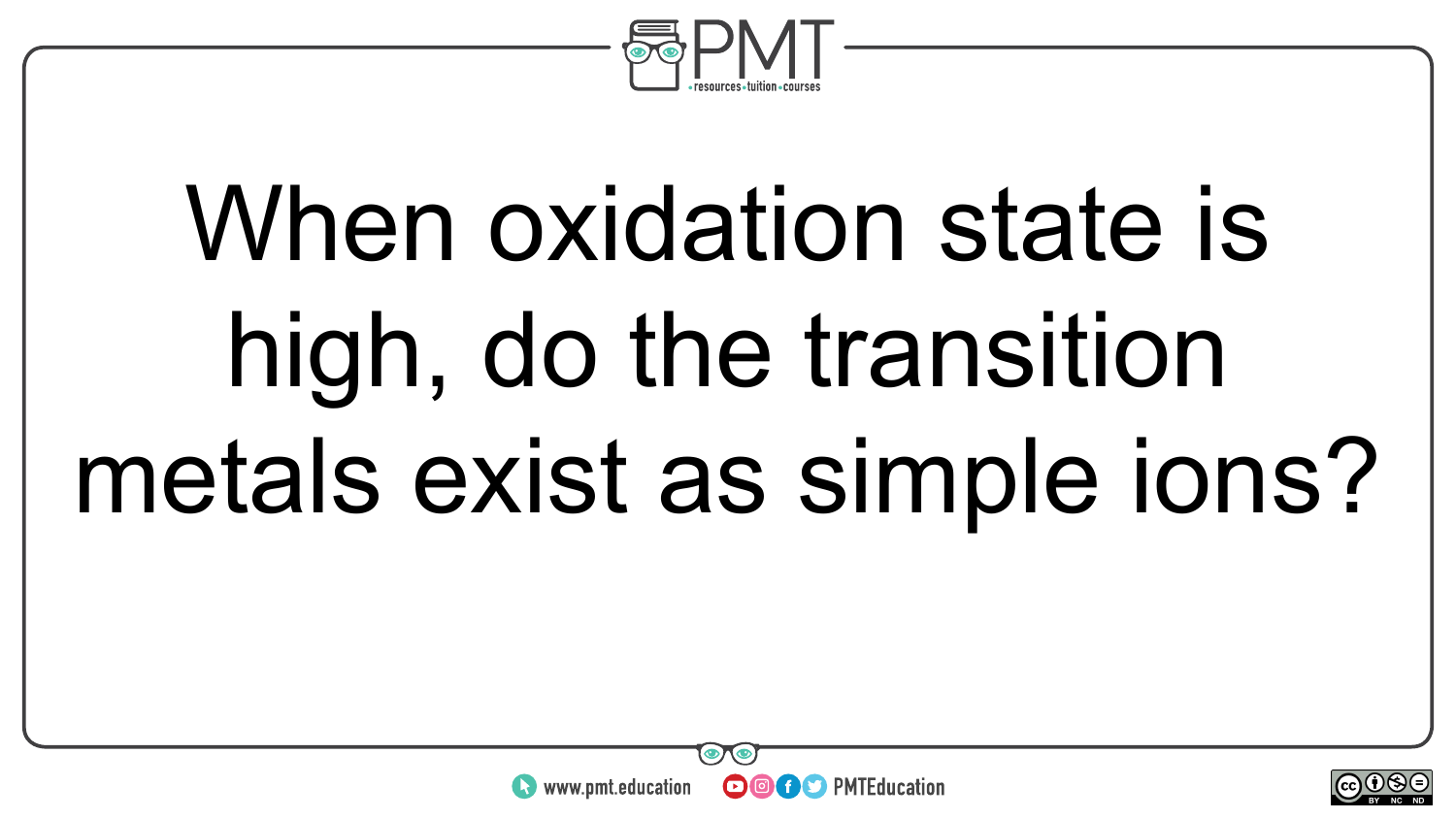

#### When oxidation state is high, do the transition metals exist as simple ions?

#### No, after oxidation state of about III, metal ions covalently bond to other species



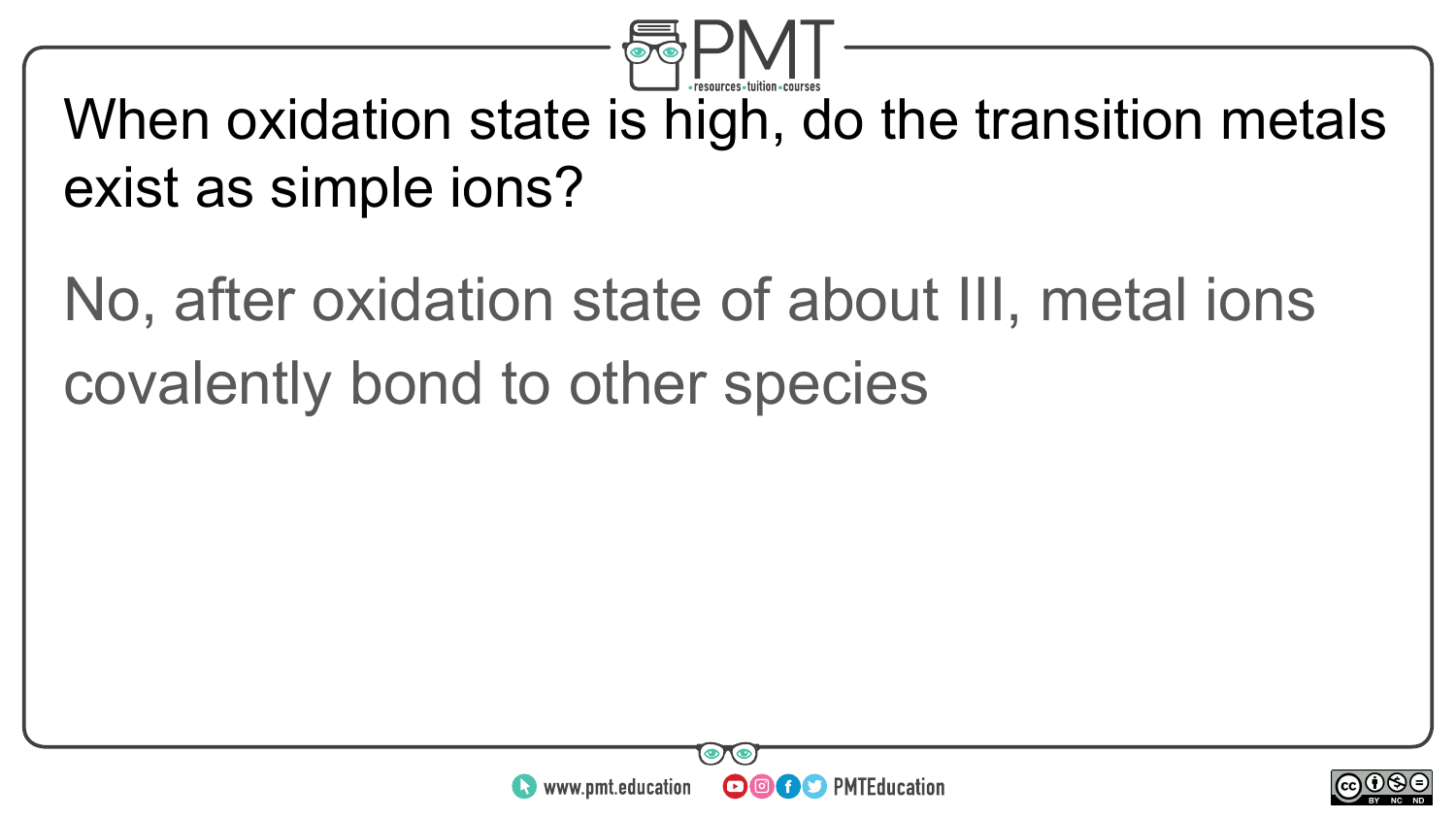

# What is the use of the  $complex [Ag(NH<sub>3</sub>)<sub>2</sub>)]<sup>+</sup> ion?$



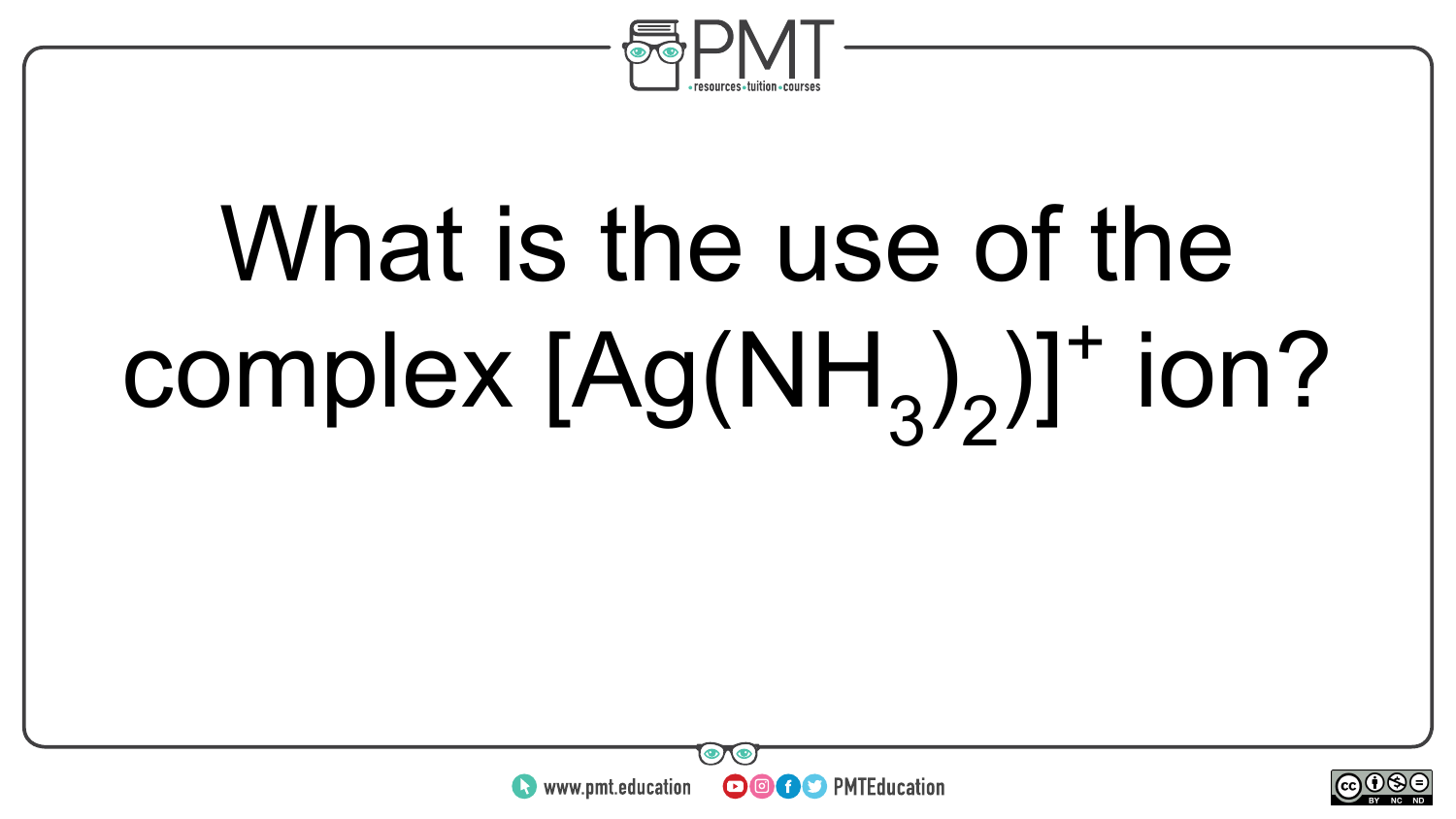

What is the use of the complex  $[Ag(NH_3)_2]$ <sup>+</sup> ion?

Tollens' reagent to test for aldehydes/ketones (silver mirror formed with aldehyde, no visible change with ketone)



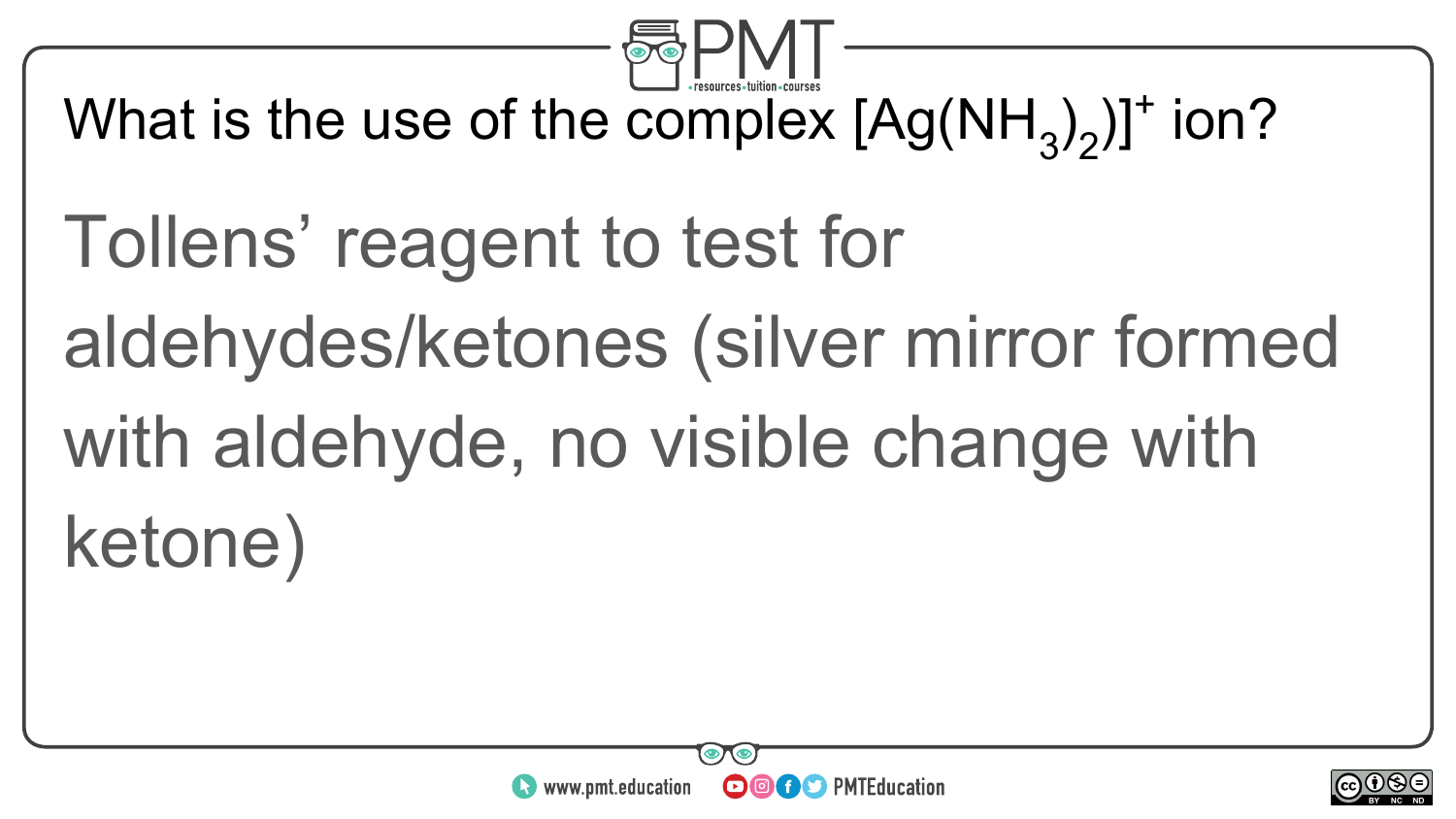

# What colour is  $MnO<sub>4</sub>$ ?



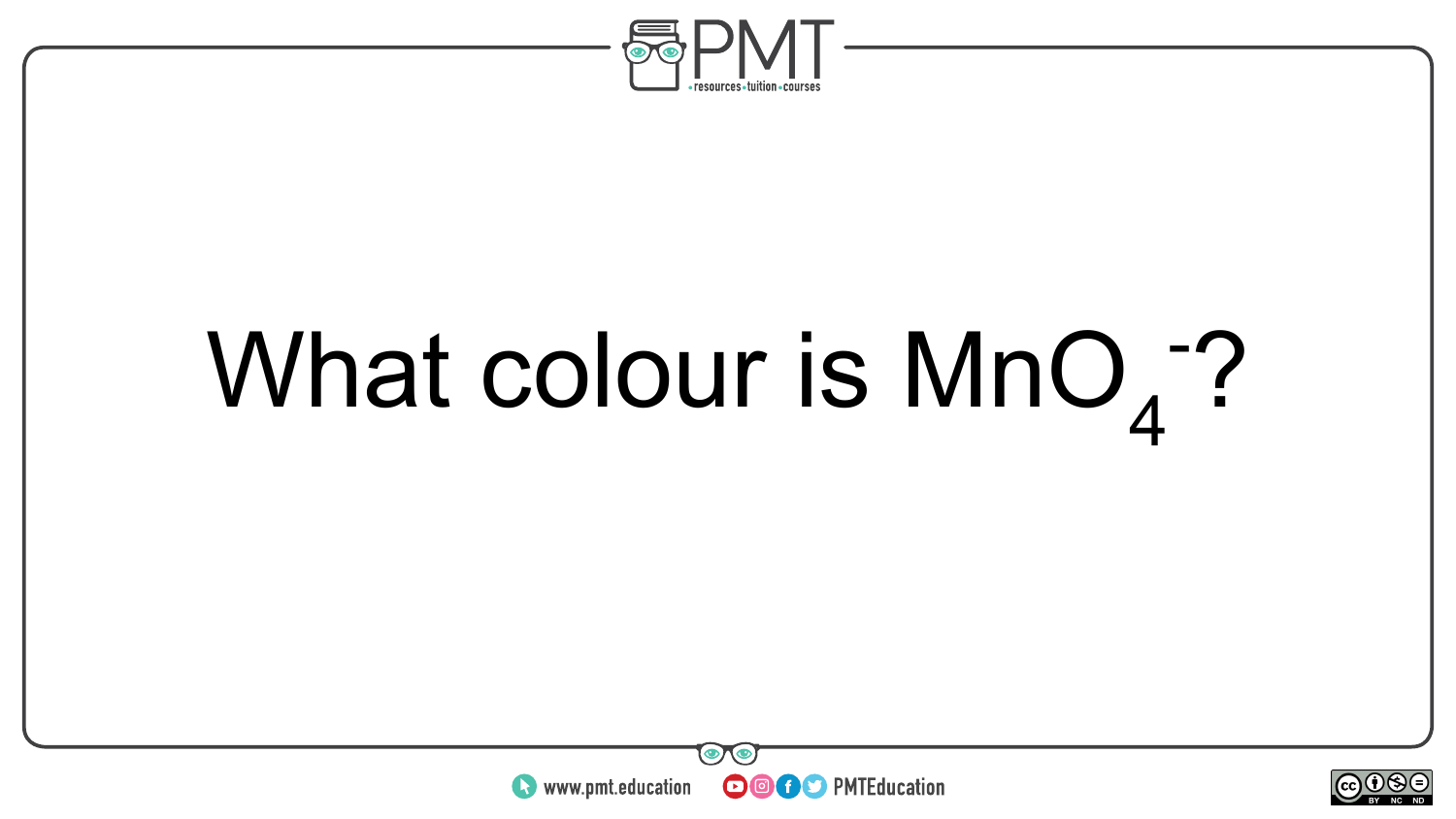

#### What colour is  $\mathsf{MnO}_4$ -? $^2$

### Deep purple



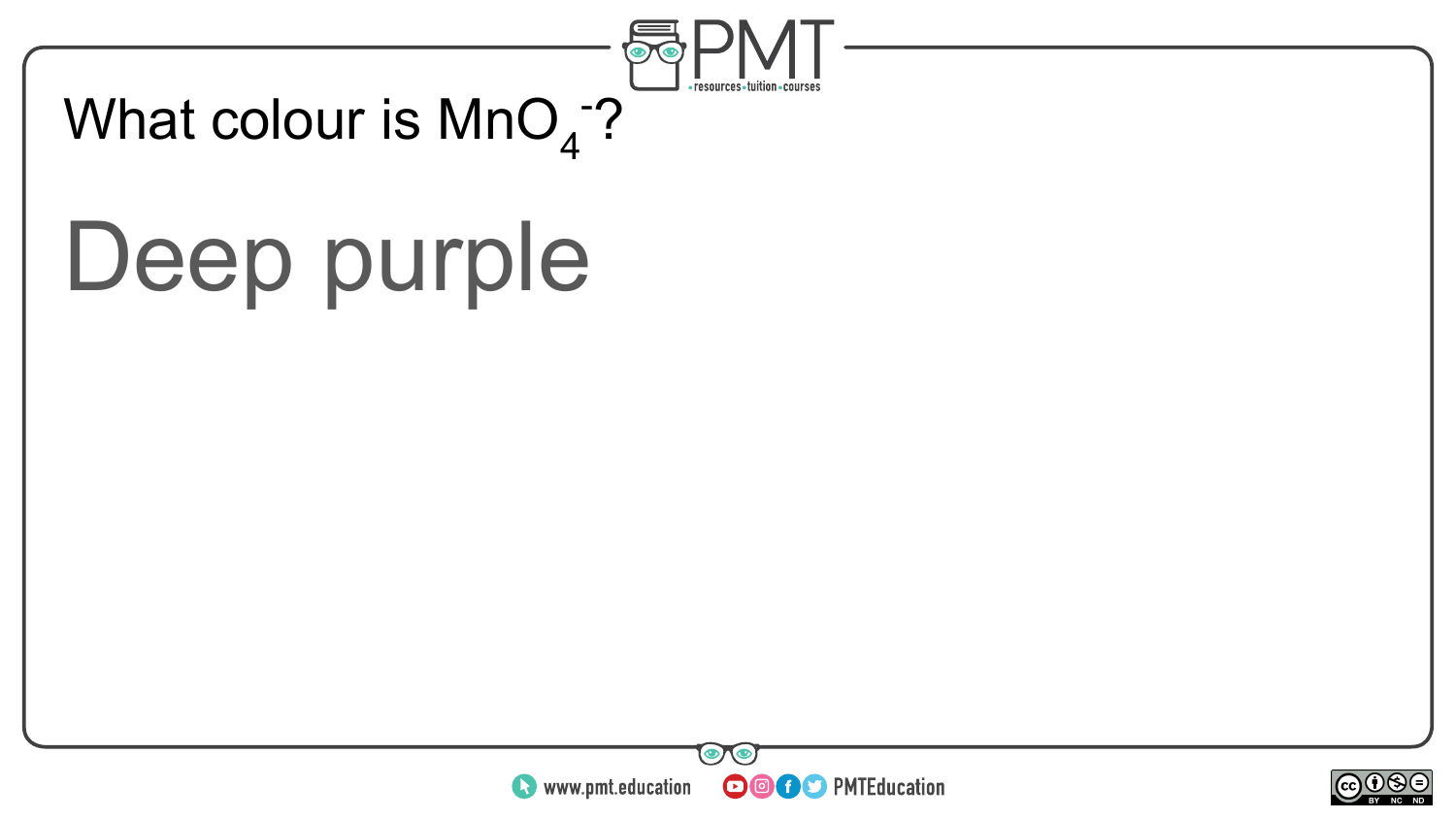

### What colour is Mn<sup>2+</sup>?



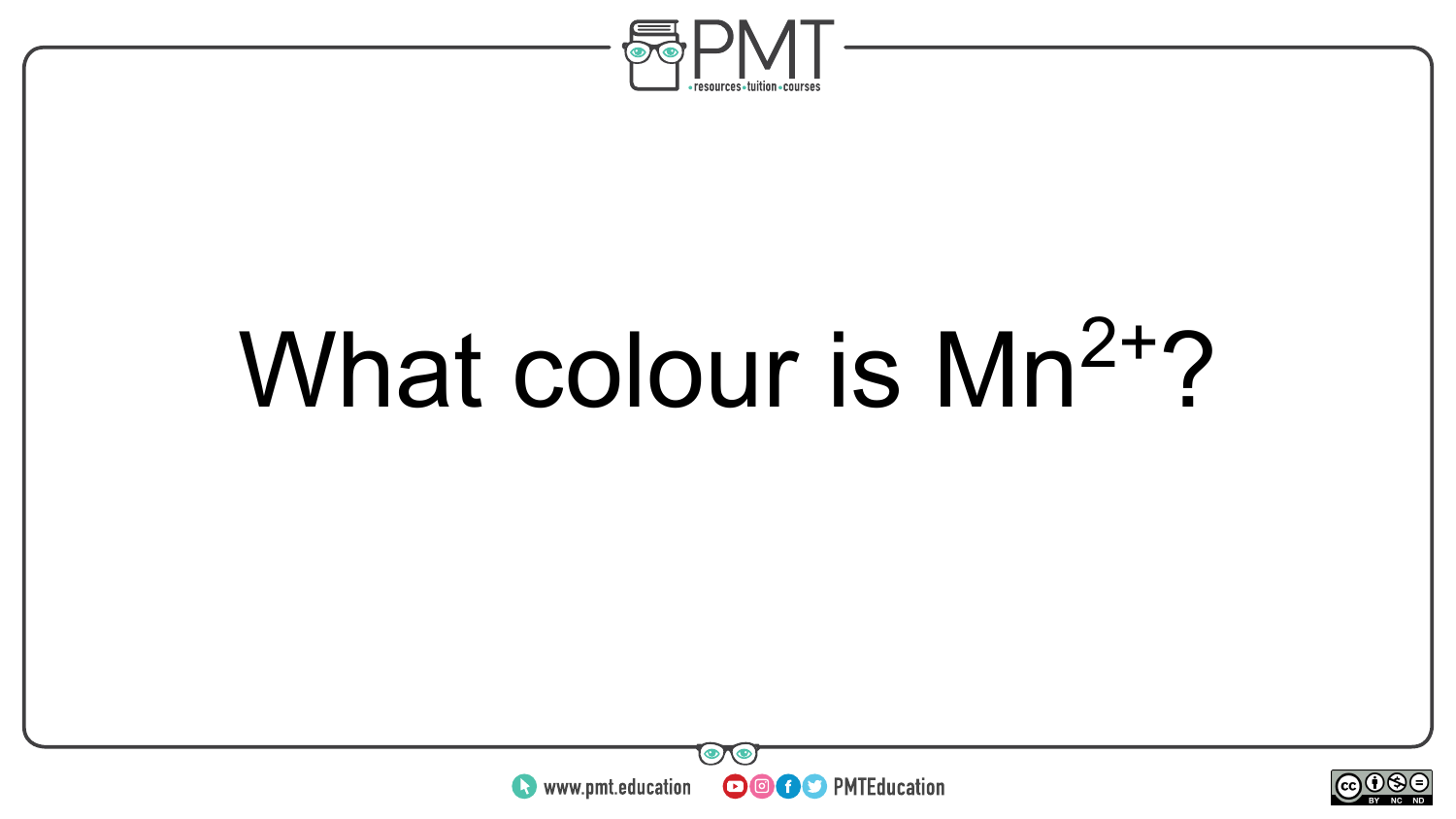

#### What colour is  $Mn^{2+}$ ?

### Pink



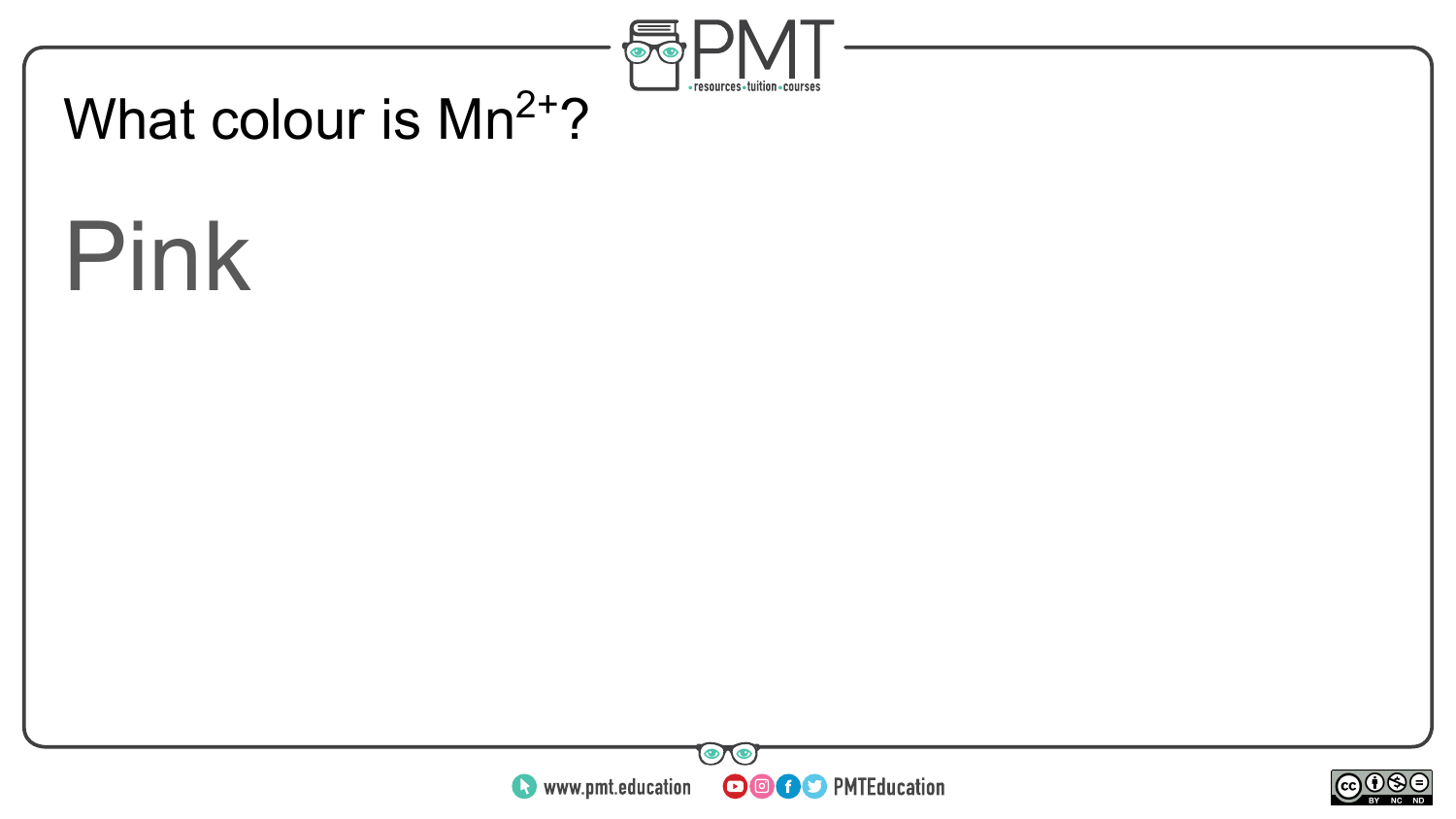

# Write a half equation for the reduction of  $MnO<sub>4</sub>$  to  $Mn<sup>2+</sup>$ .



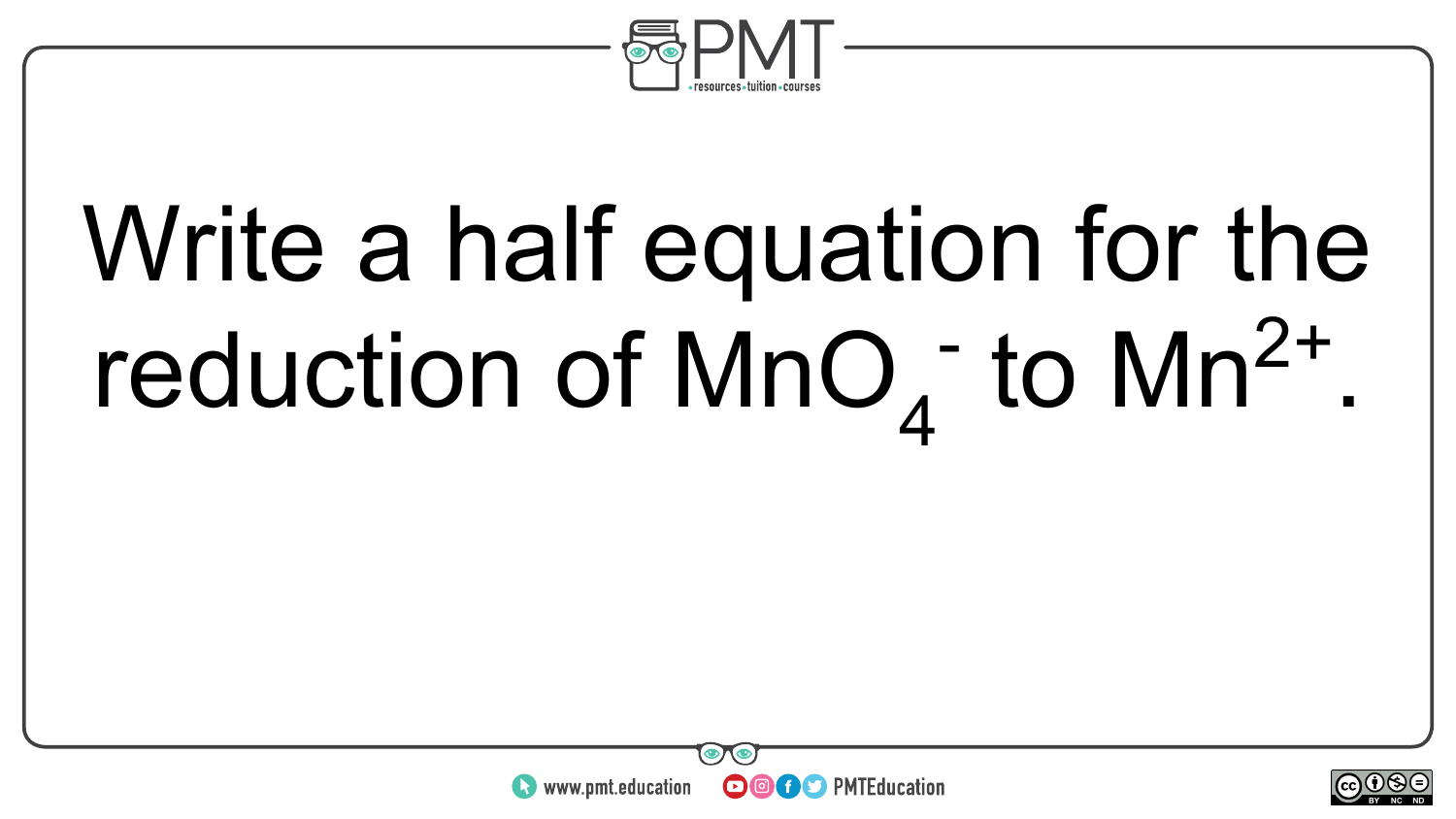

Write a half equation for the reduction of  $MnO<sub>4</sub>$  to  $Mn^{2+}$ .





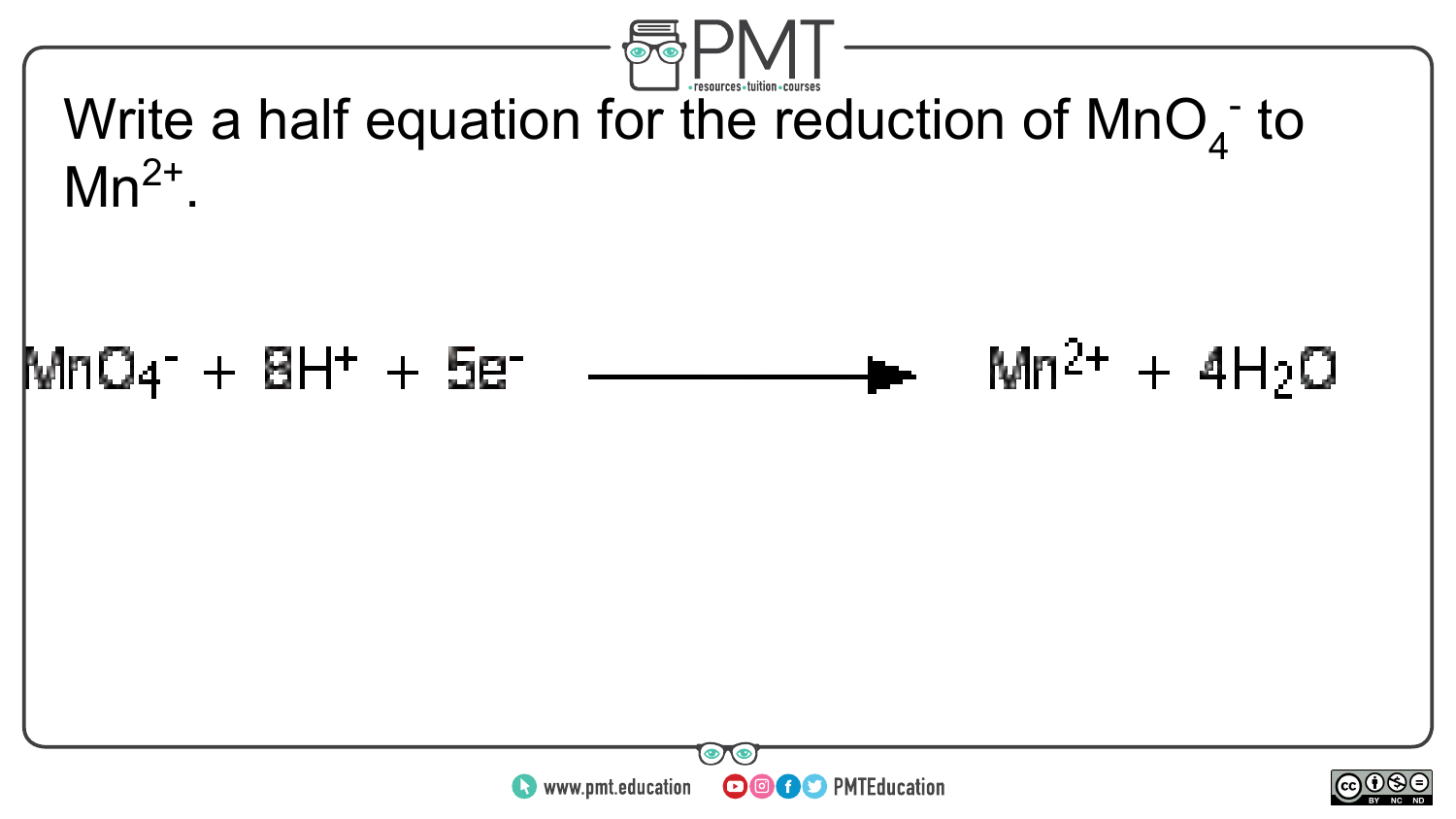

# Why are redox titrations with transition metal compounds said to be self-indicating?



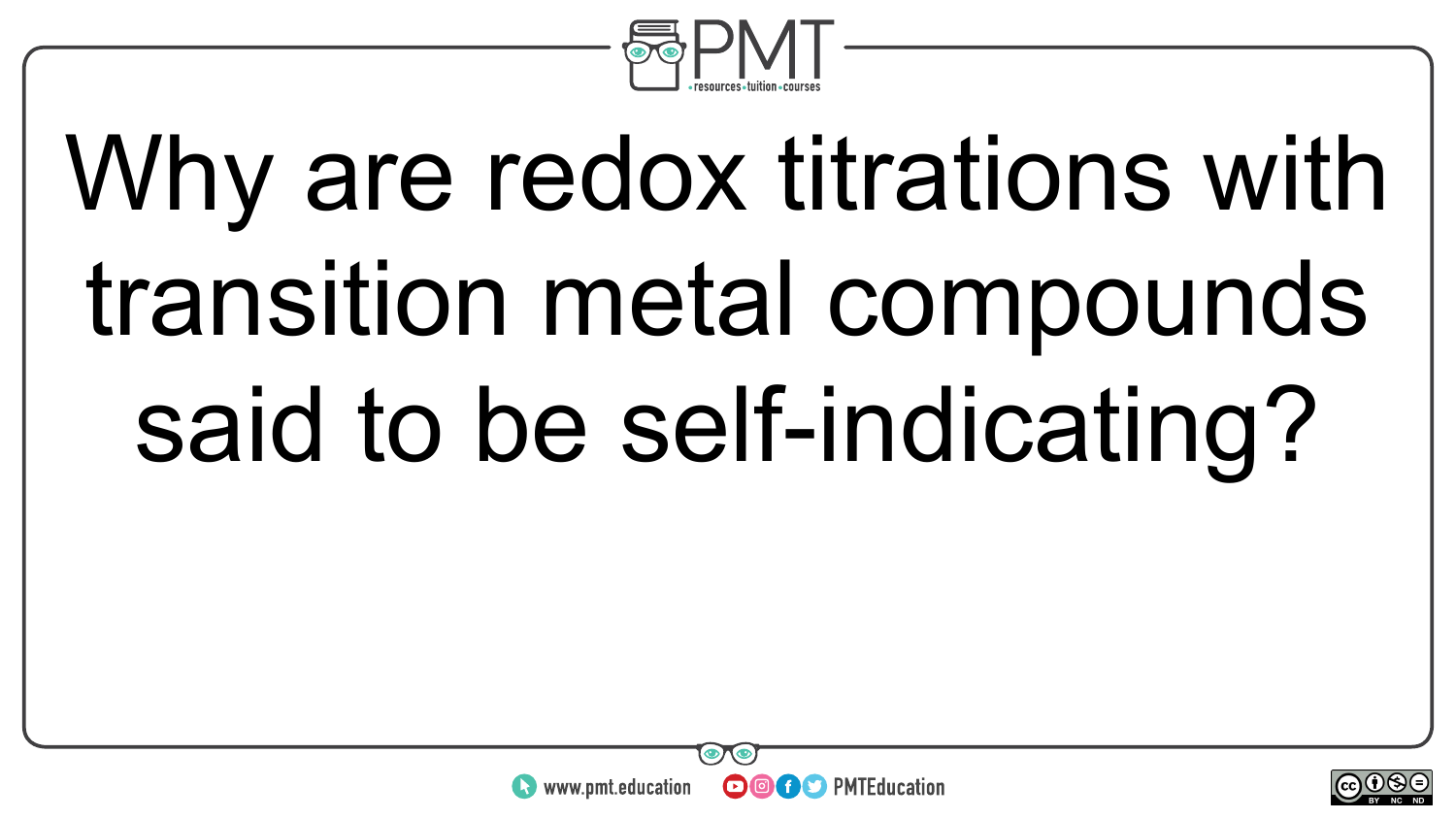

Why are redox titrations with transition metal compounds said to be self-indicating?

They usually involve a colour change as the metal is changing oxidation state; sometimes an indicator is still needed/useful



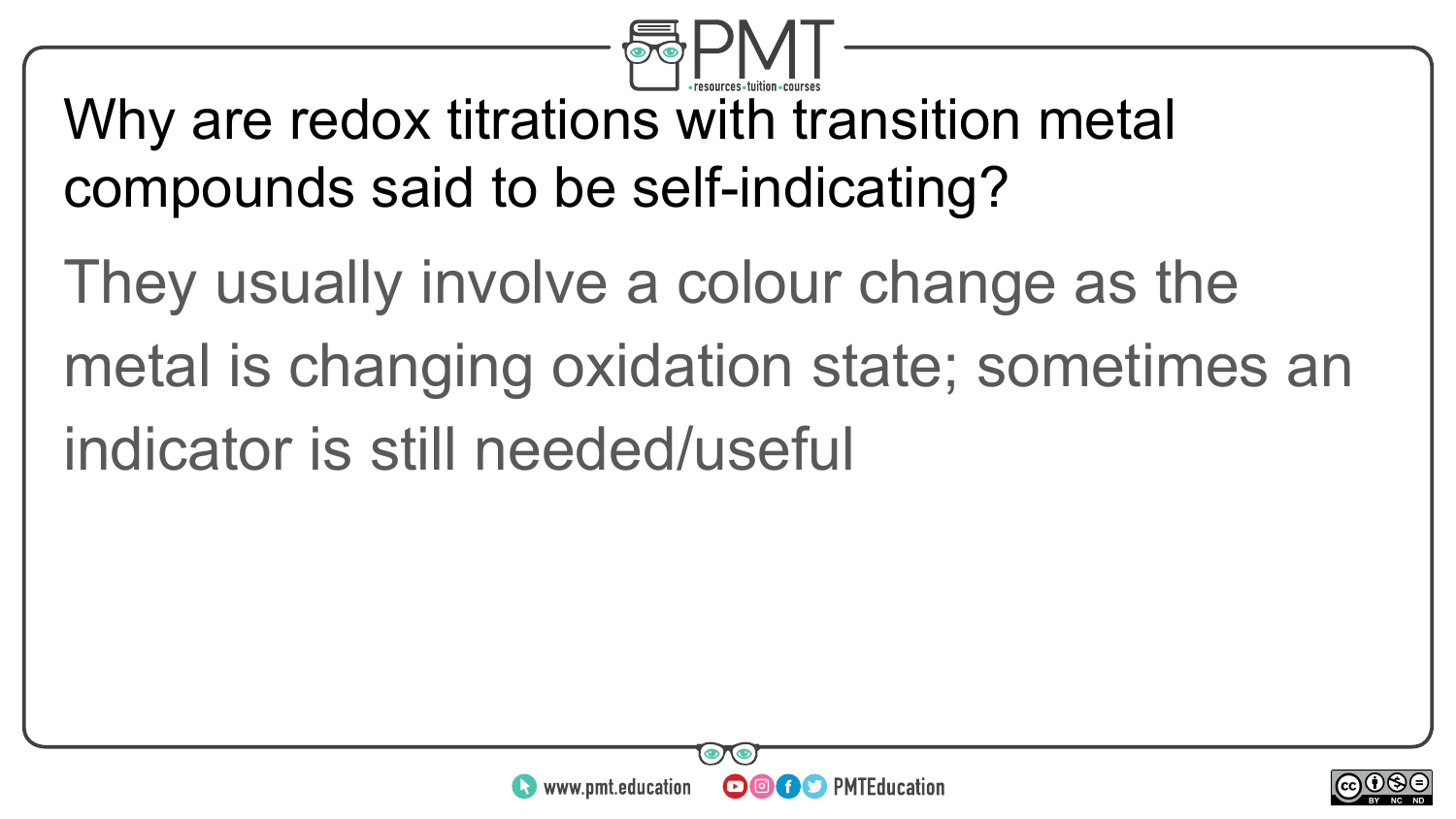

# What colour is  $Cr_2O_7^2$ ?



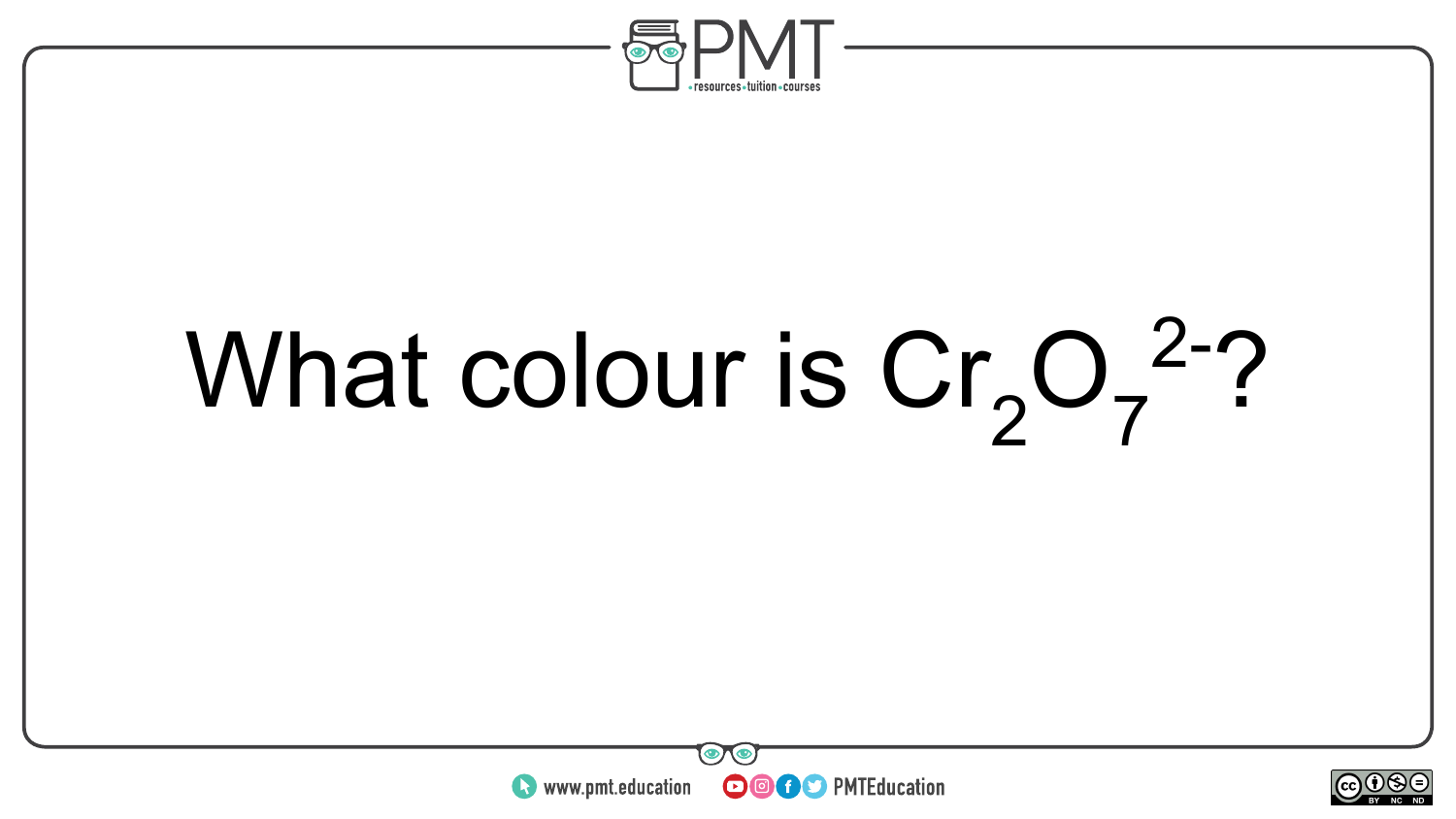

## **Orange**



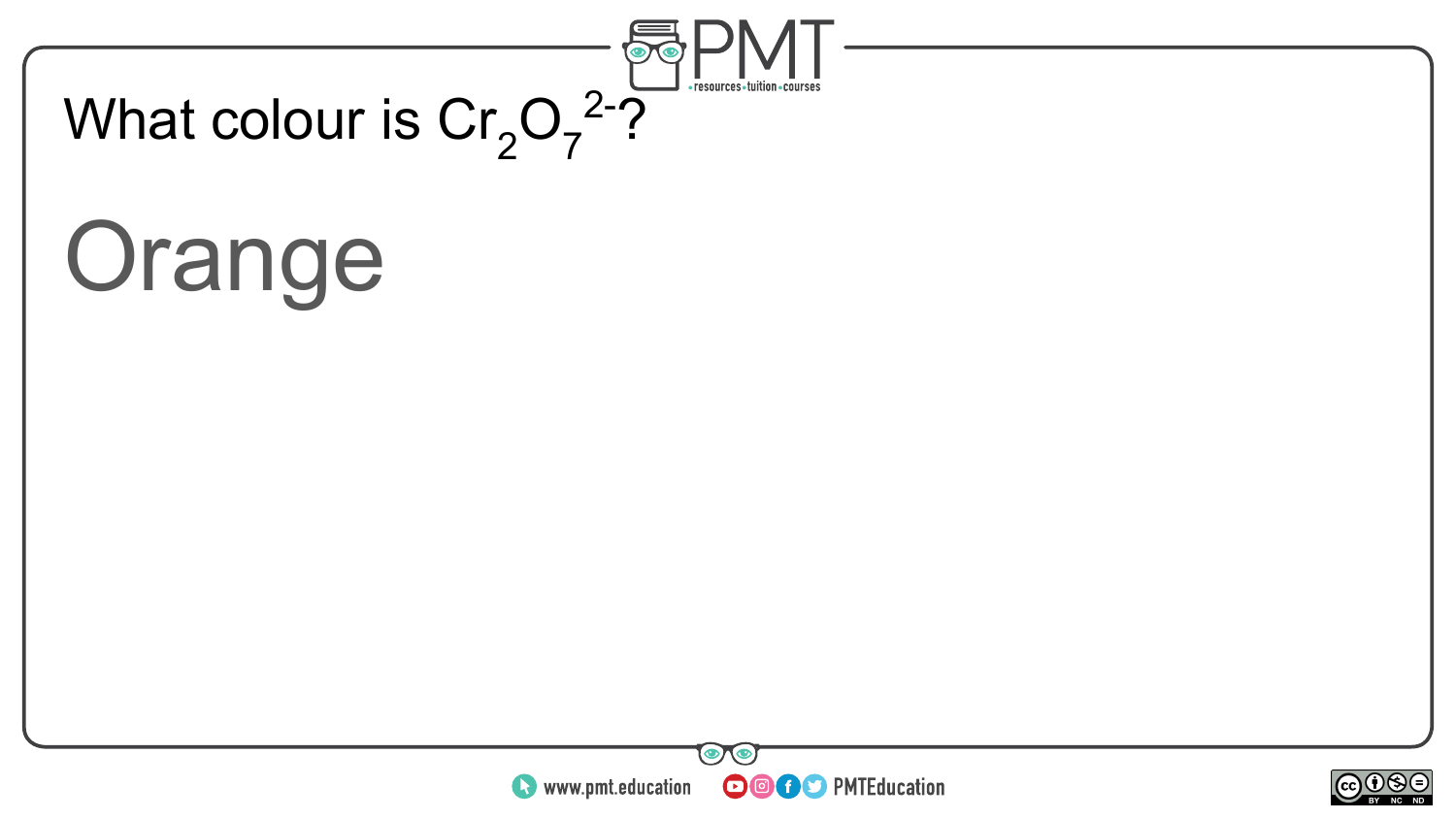

# What colour is Cr<sup>3+</sup>?



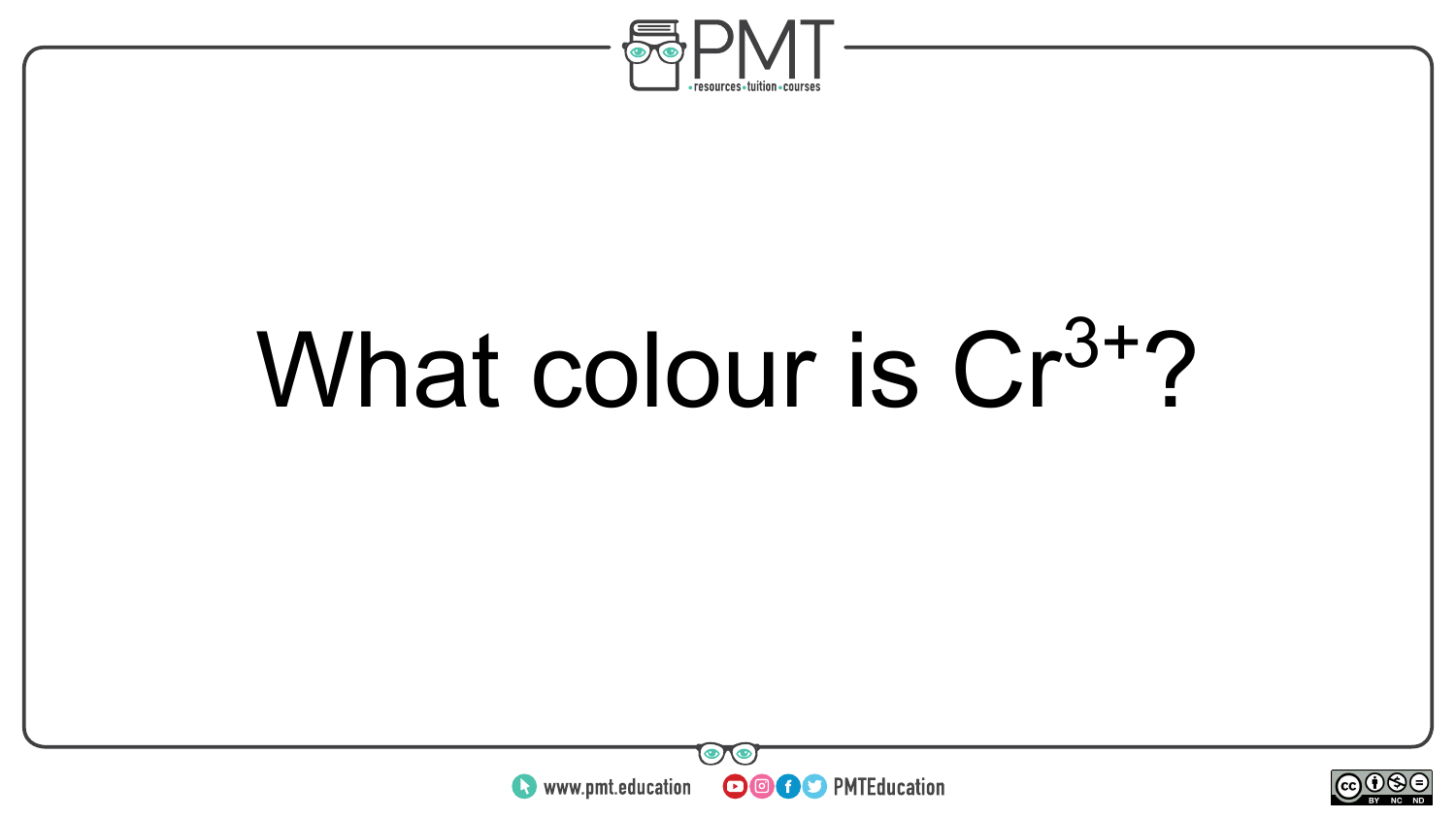

## What colour is  $Cr^{3+}$ ?

## Green



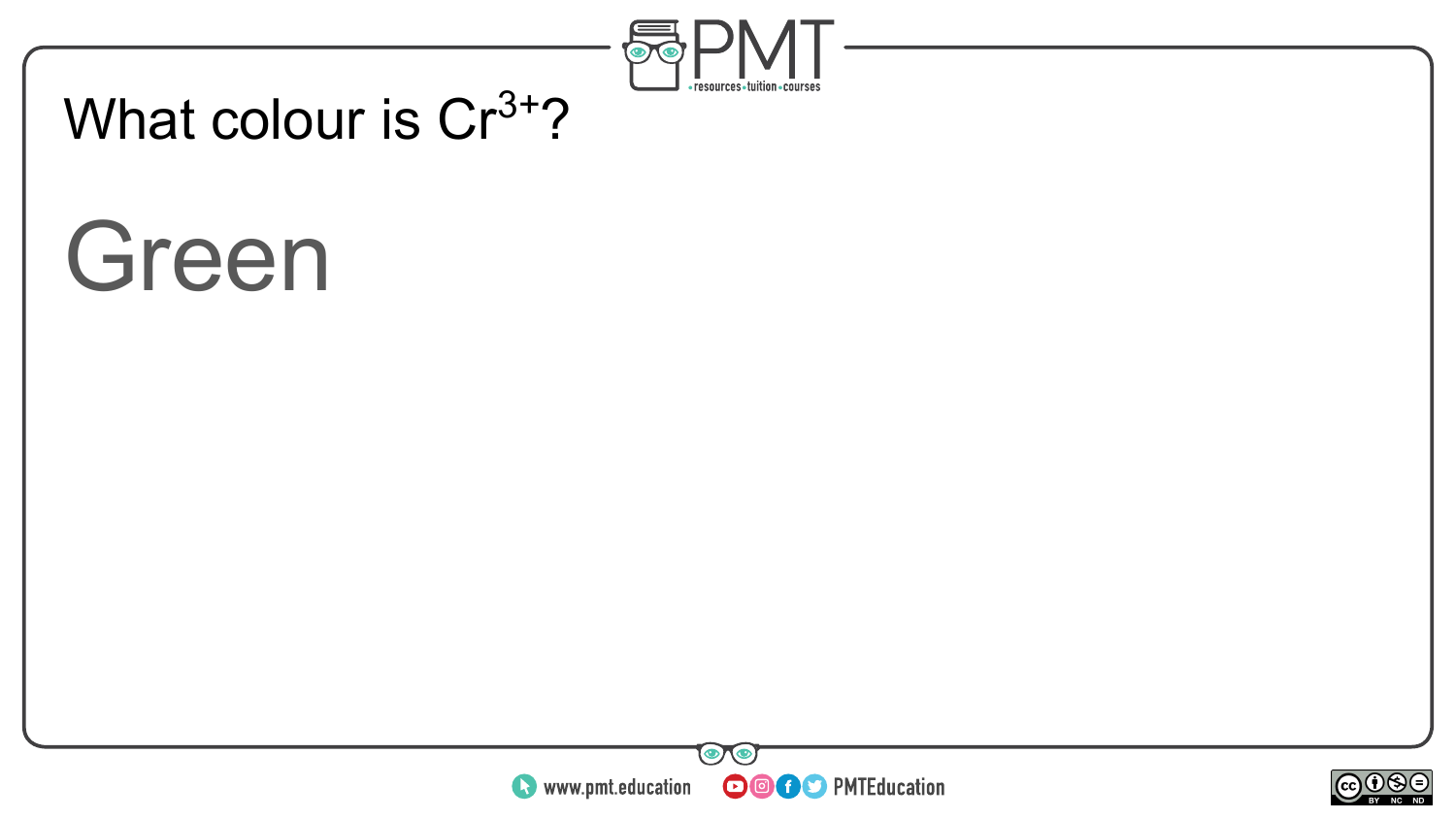

# Write a half equation for the reduction of  $Cr_2O_7^2$  to  $Cr^{3+}$ .



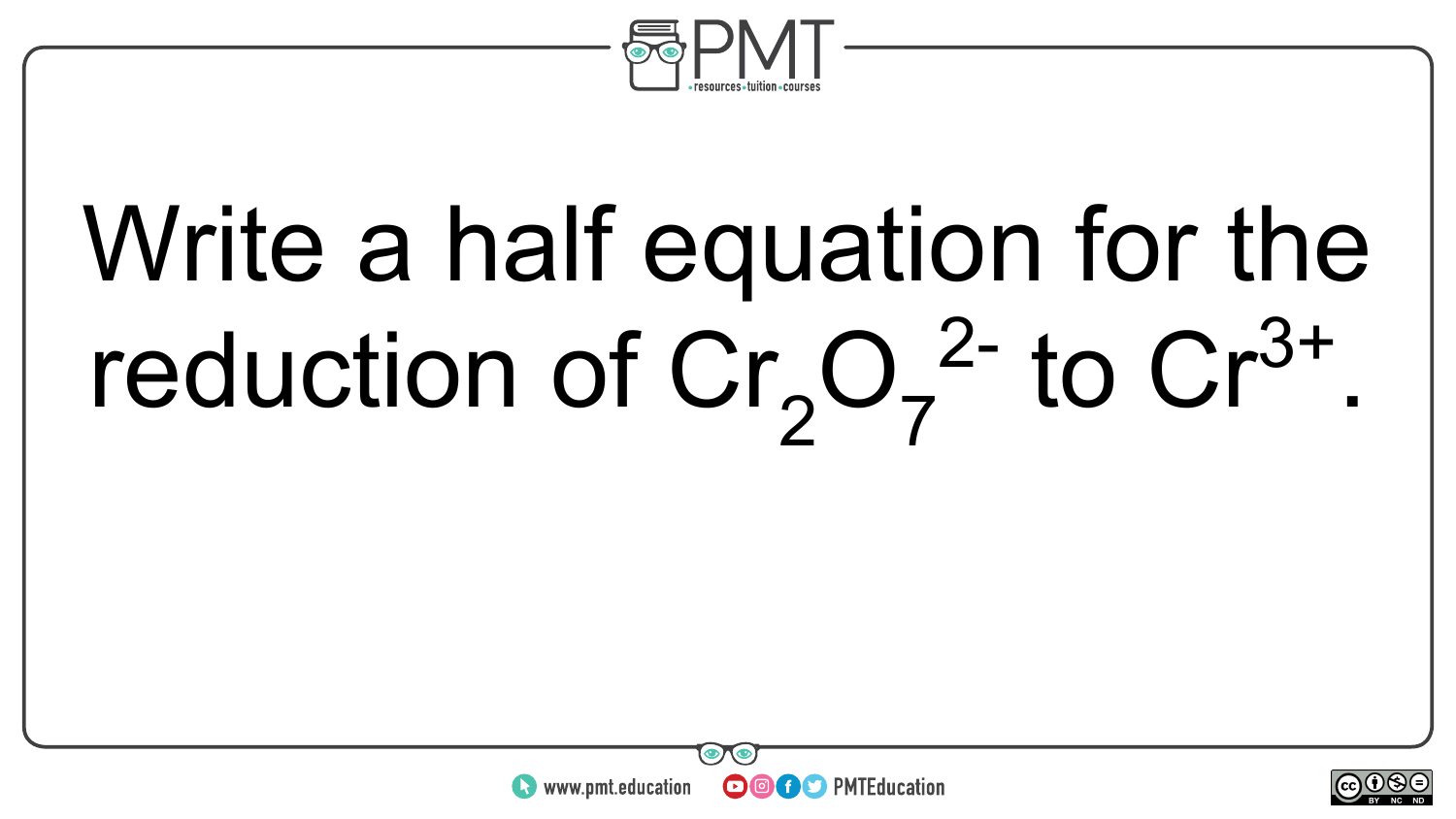

Write a half equation for the reduction of  $Cr_2O_7^2$  to  $Cr^{3+}$ .





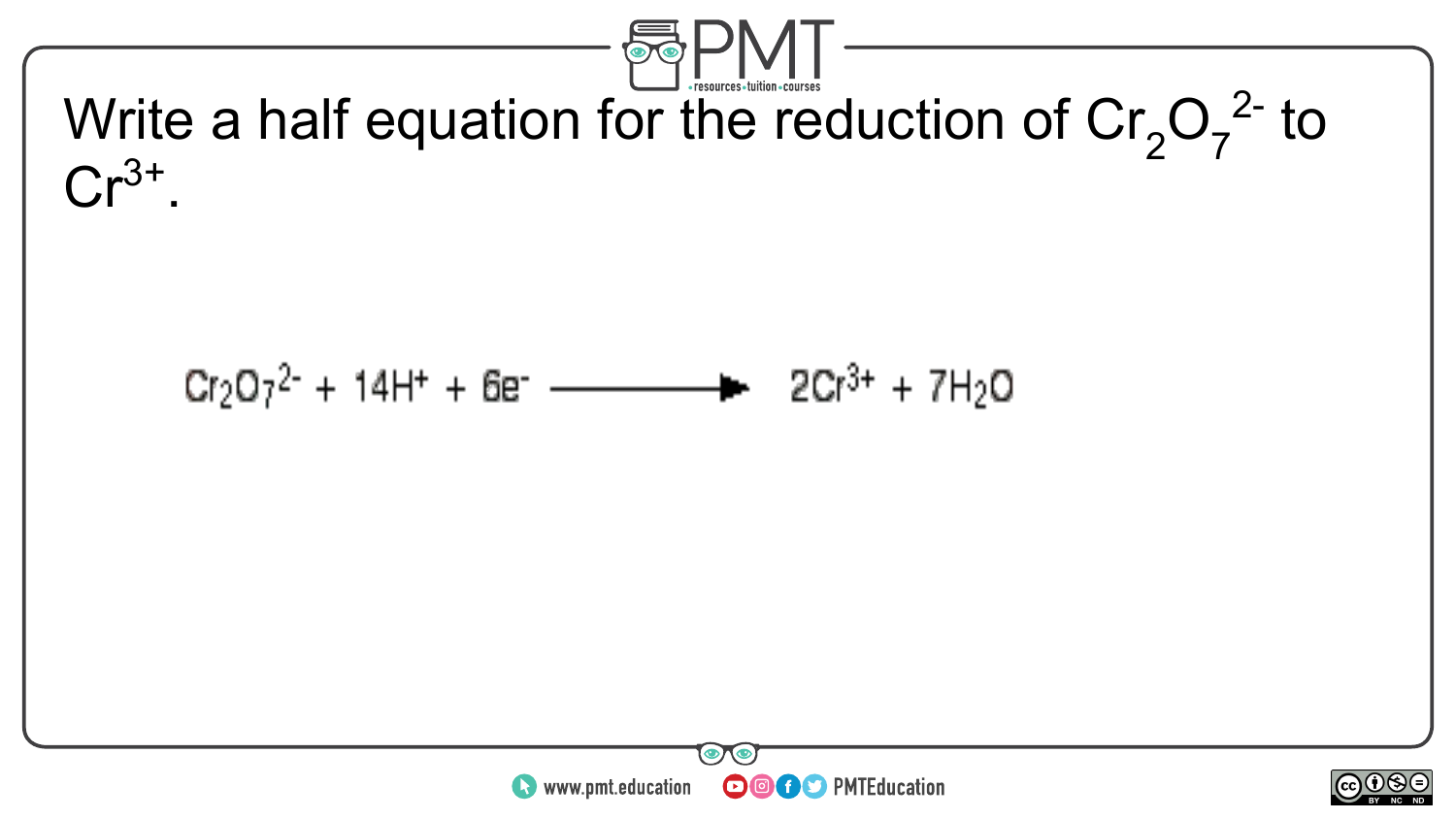

# What happens to aqua metal ions in acidic conditions?



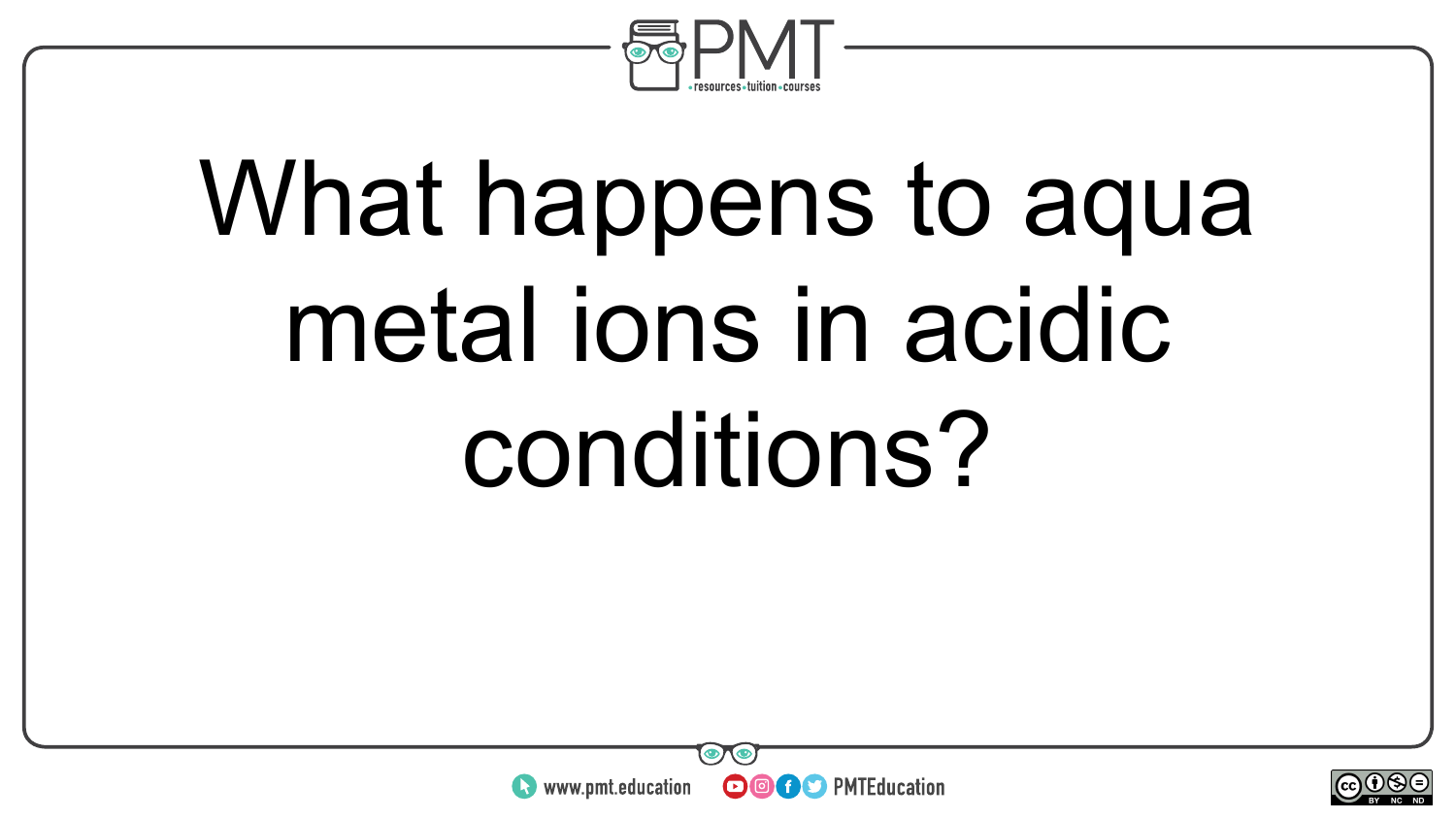

## What happens to aqua metal ions in acidic conditions?

## They get reduced



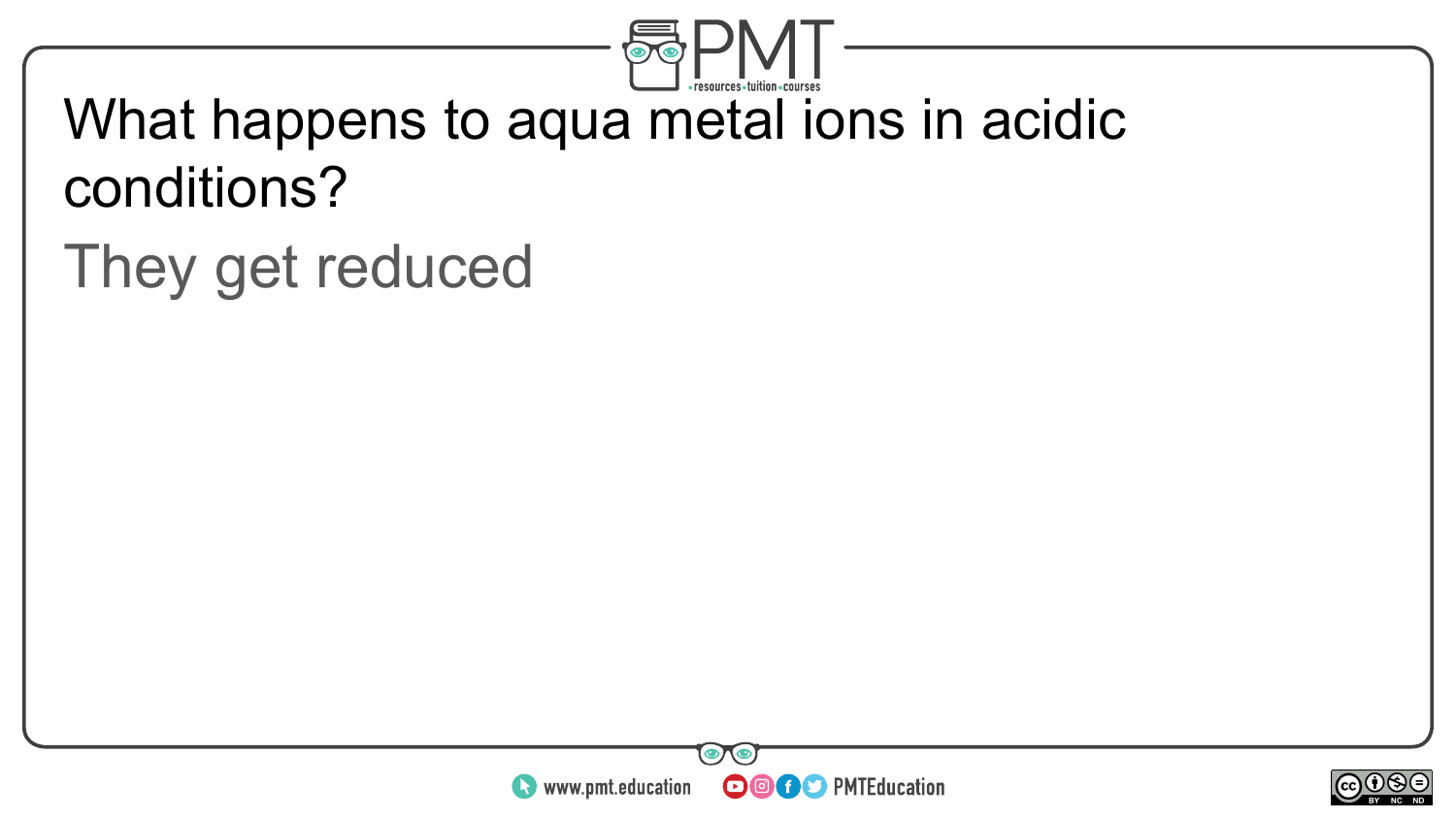

# What happens to aqua metal ions in alkaline conditions?



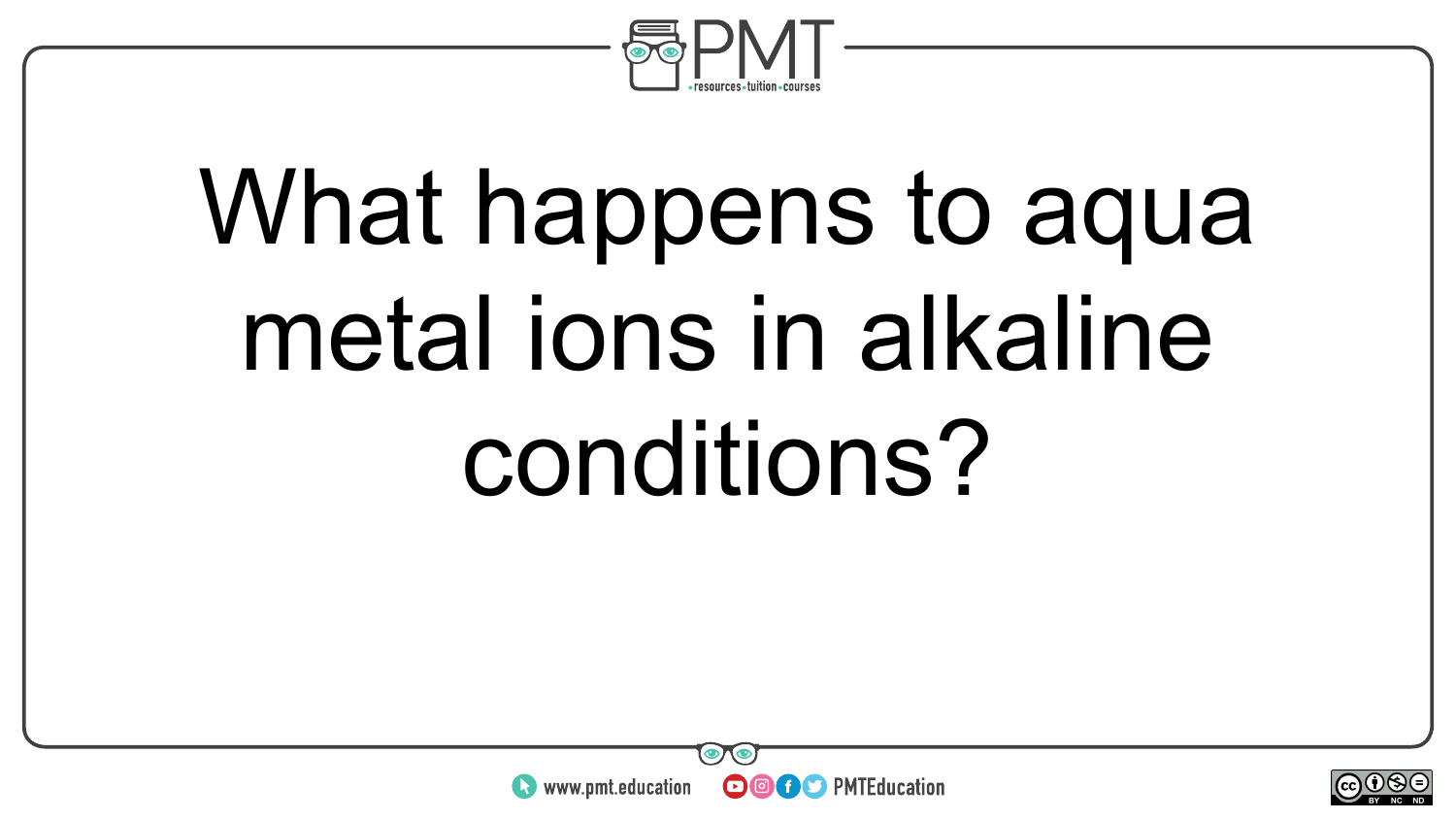

## What happens to aqua metal ions in alkaline conditions?

## They get oxidised



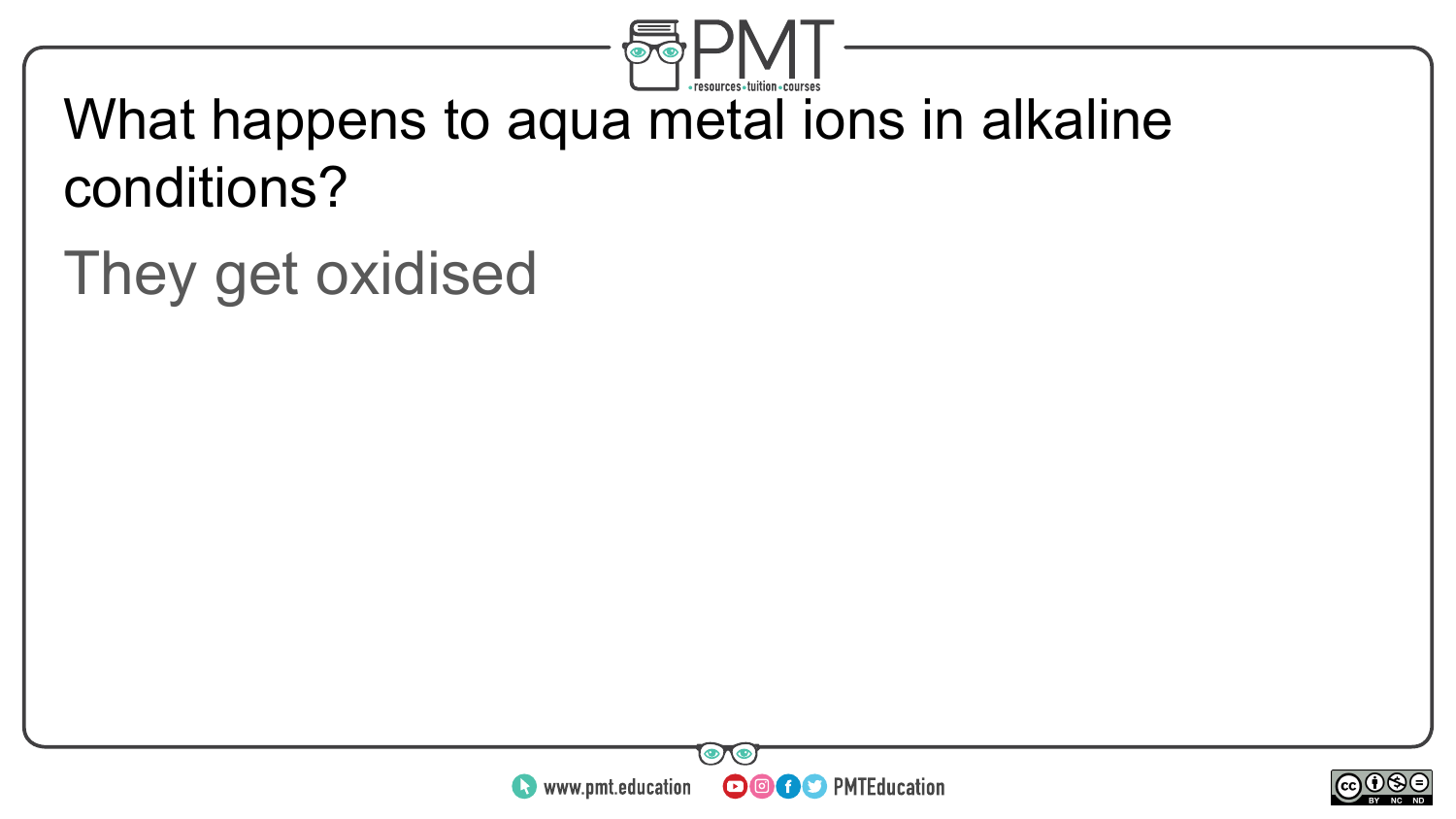

# What happens to aqua metal ions in neutral conditions?



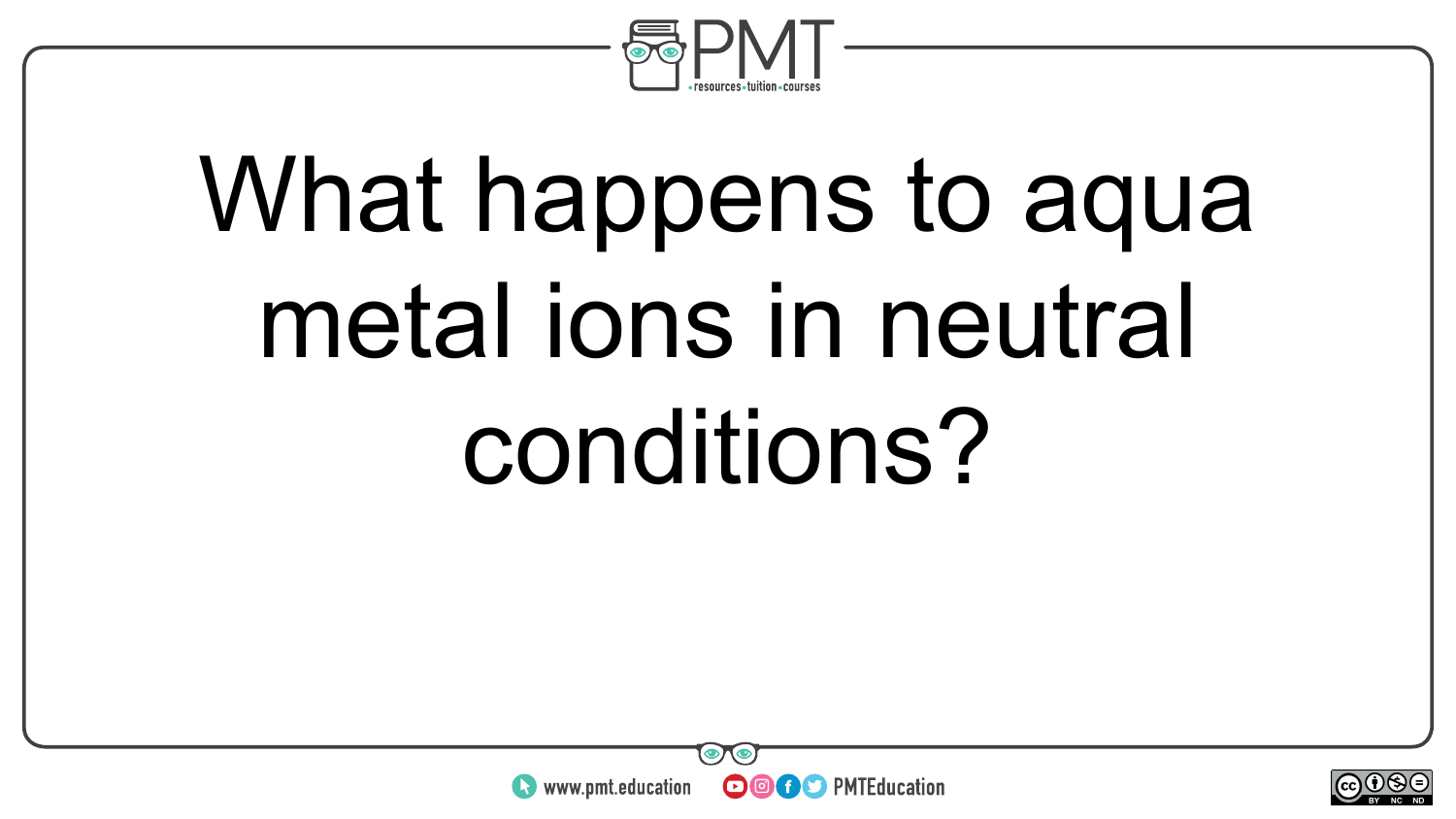

## What happens to aqua metal ions in neutral conditions?

## No change



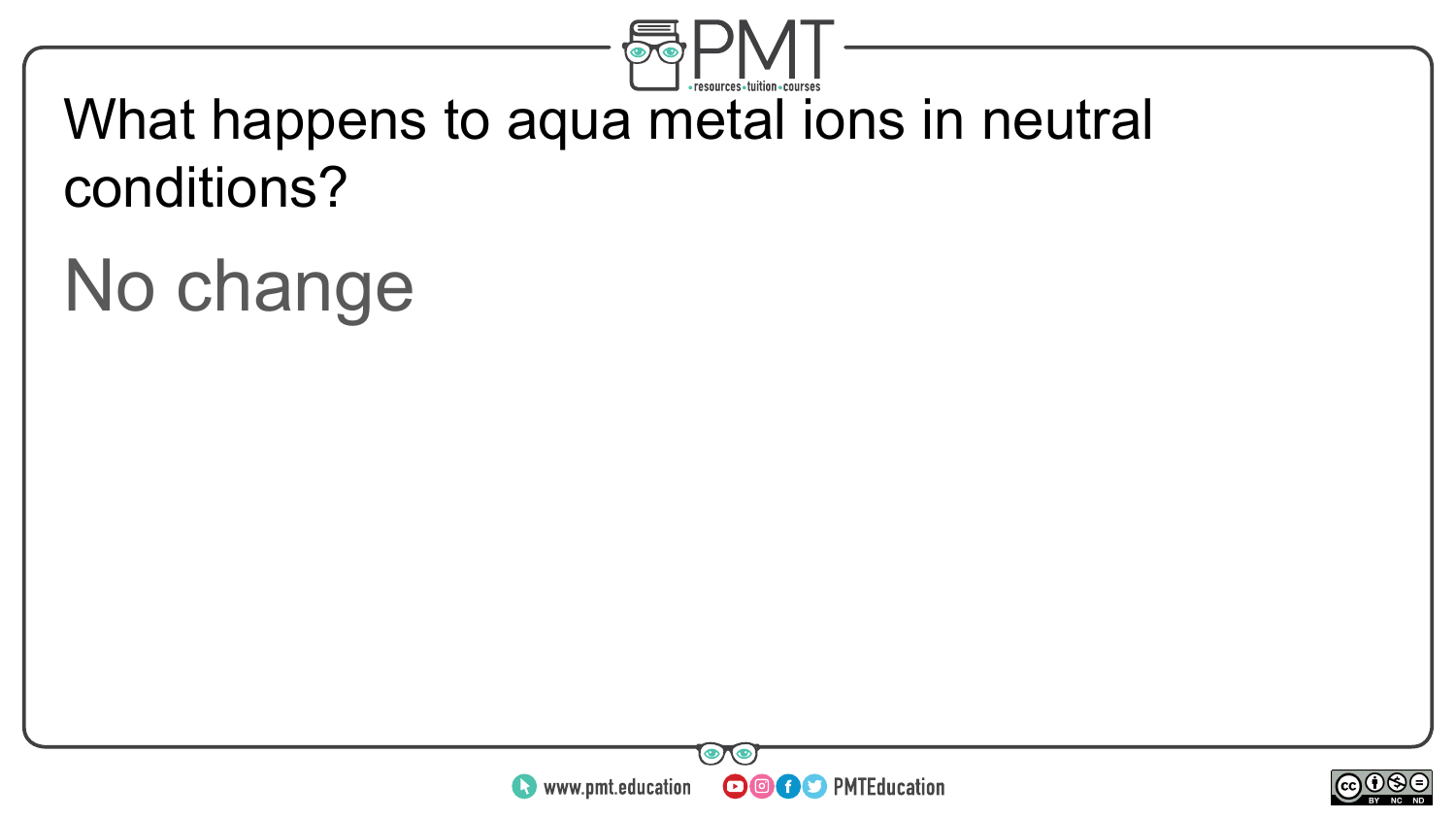

# What does whether reduction/oxidation occurs and the readiness of the reaction depend on?

**OOOO** PMTEducation



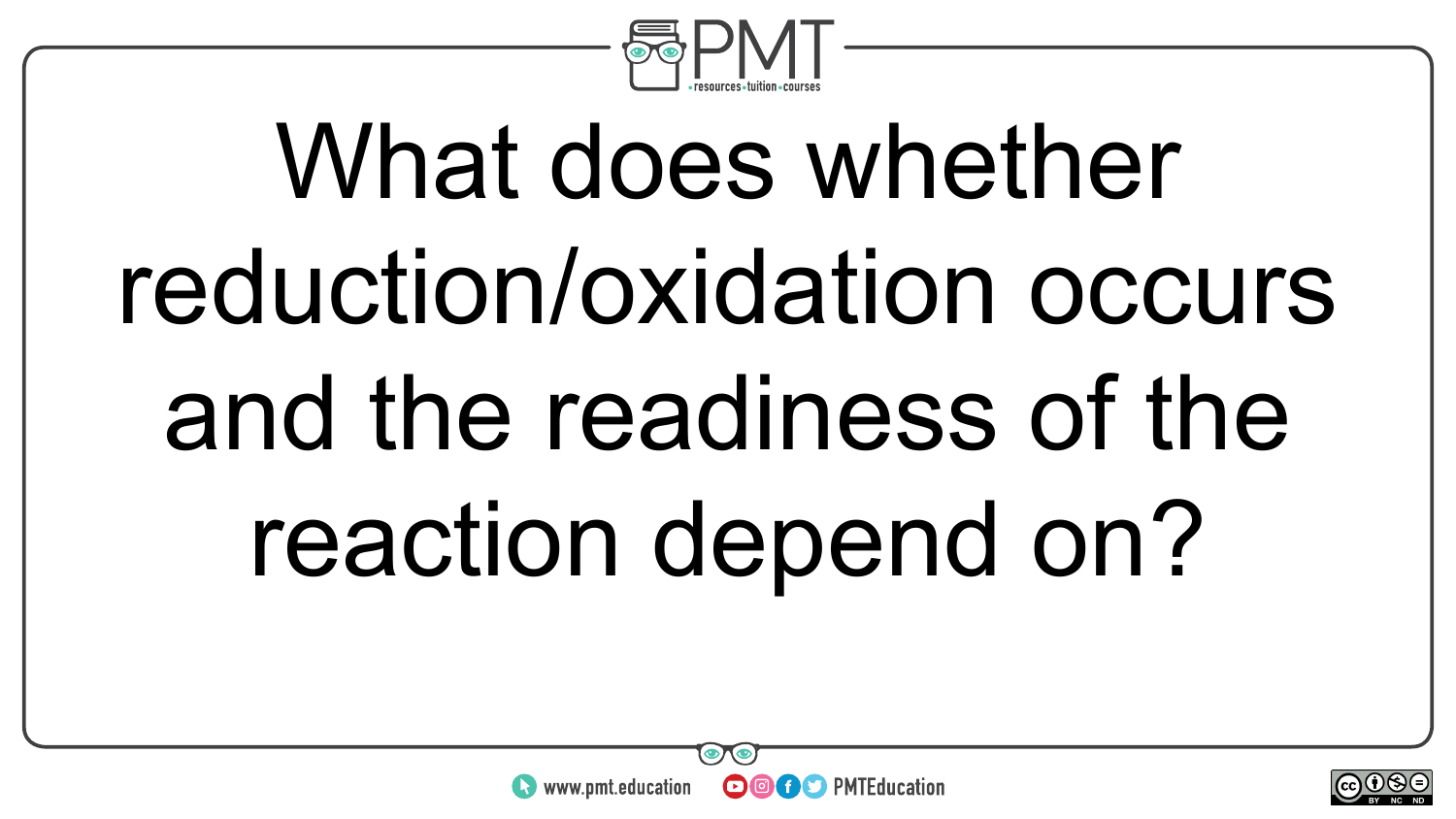

## What does whether reduction/oxidation occurs and the readiness of the reaction depend on?

E ° values



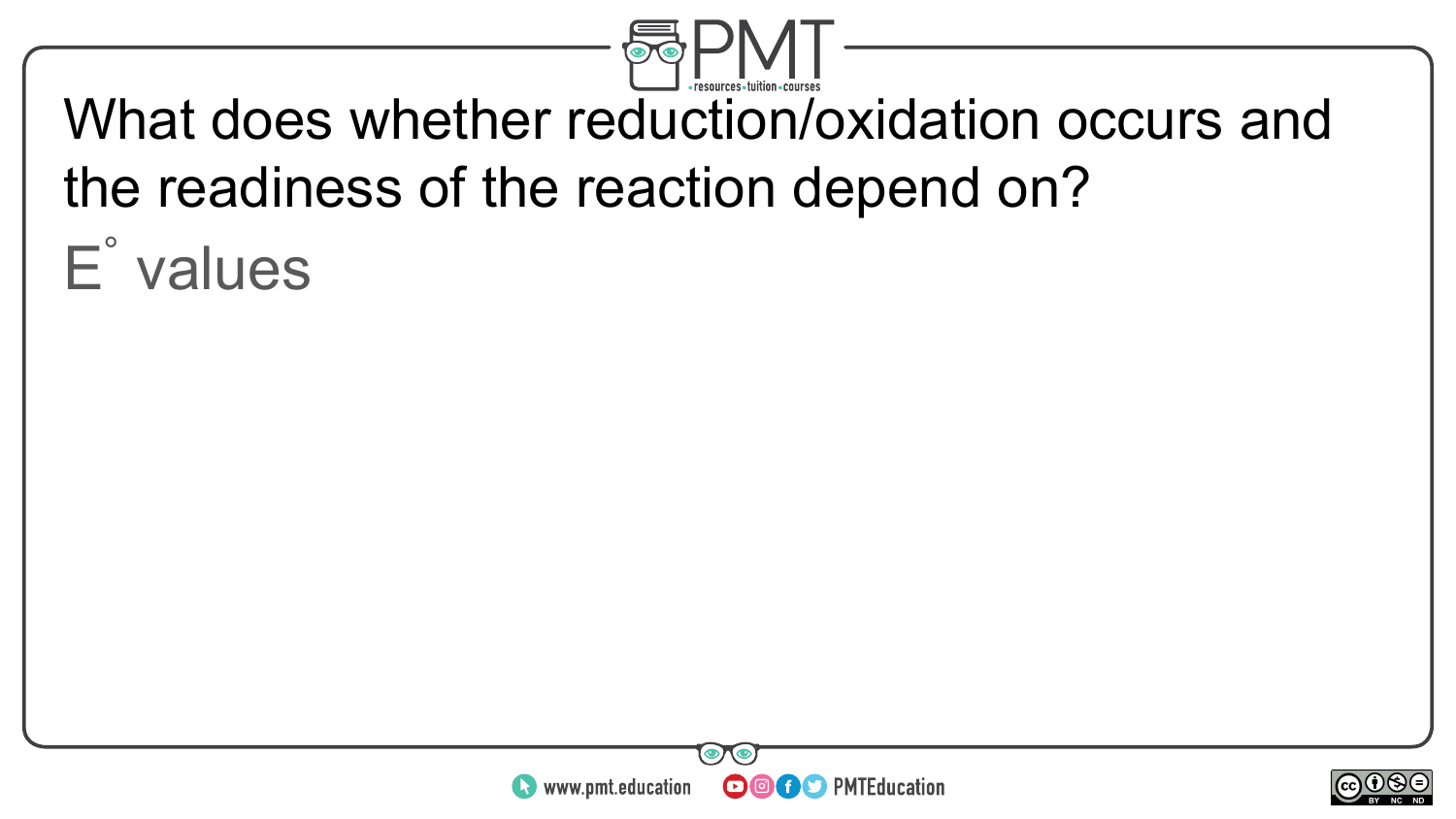

# What can change these E<sup>®</sup> values?



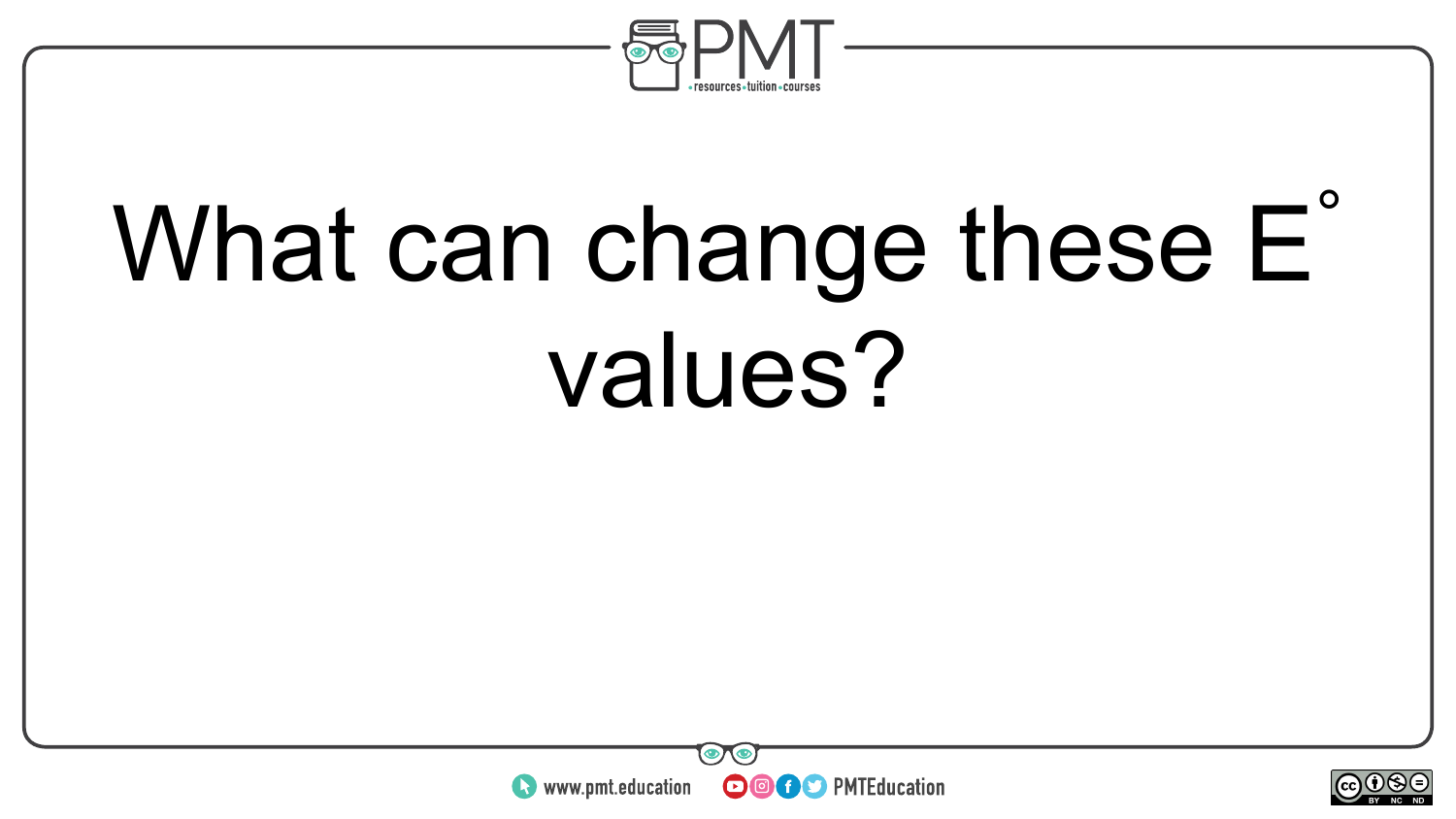

## pH, ligands involved



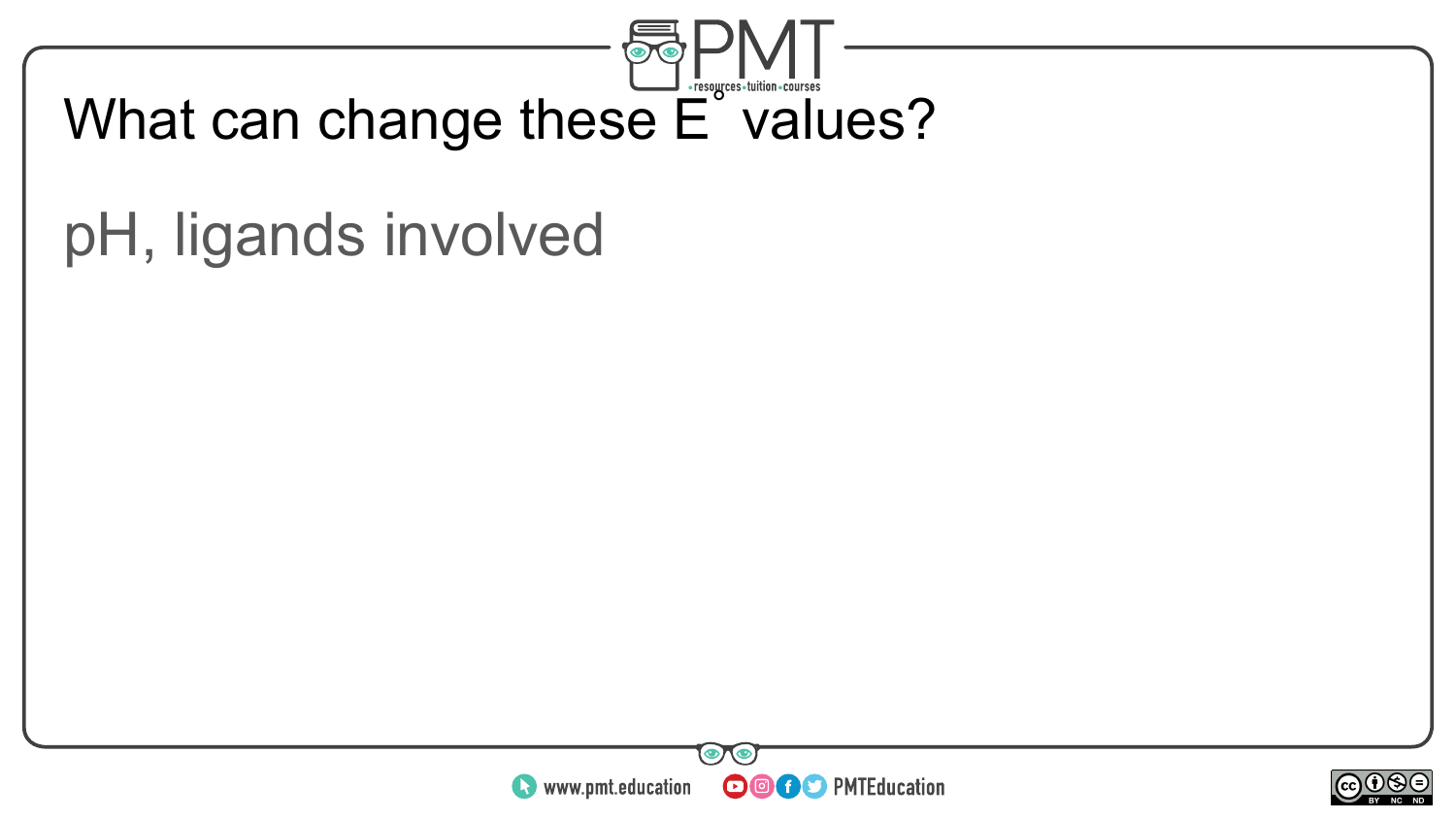

# Define a catalyst



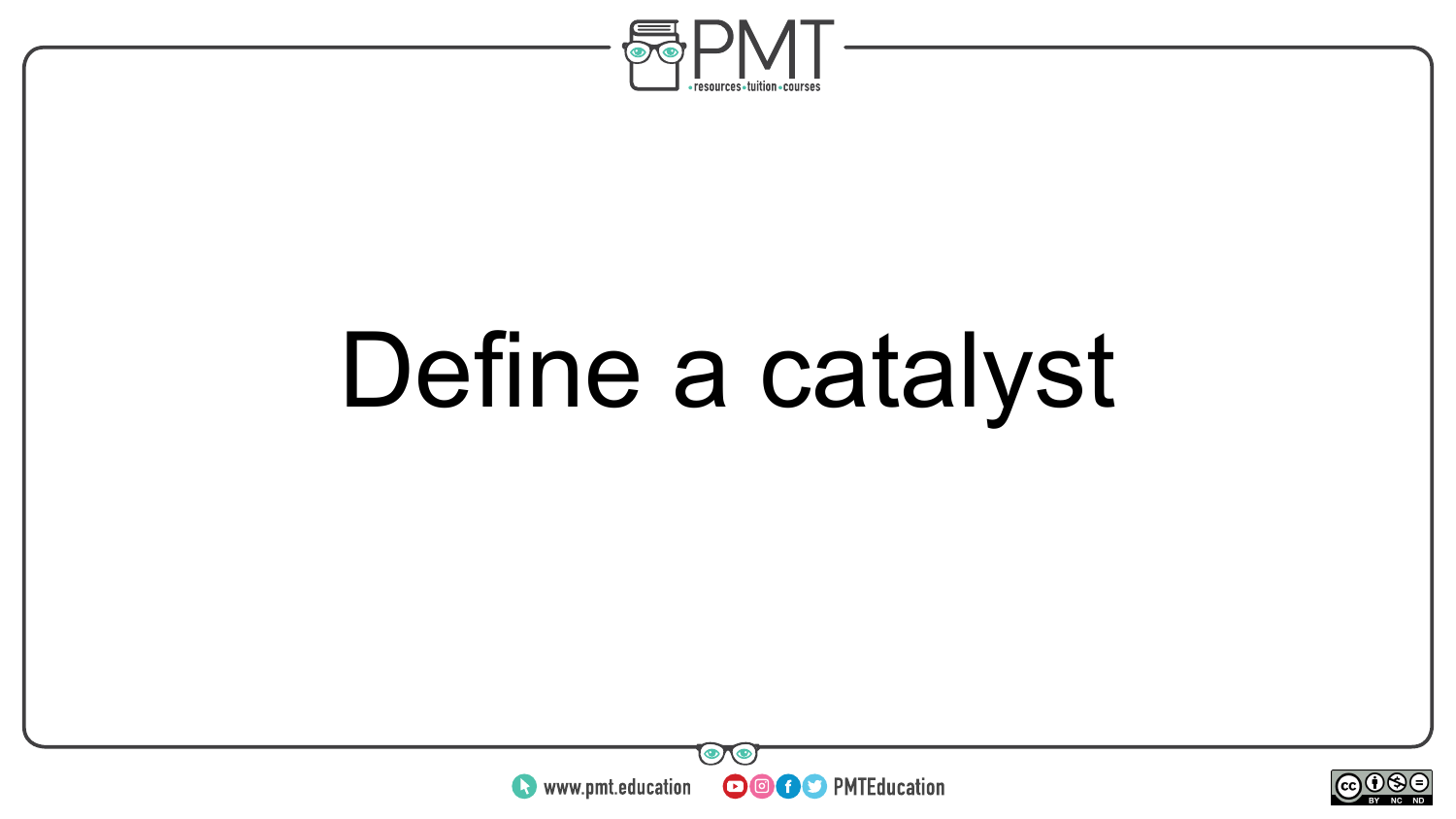

#### Define a catalyst

## A substance that increases the rate of a reaction without being chemically changed at the end of the reaction



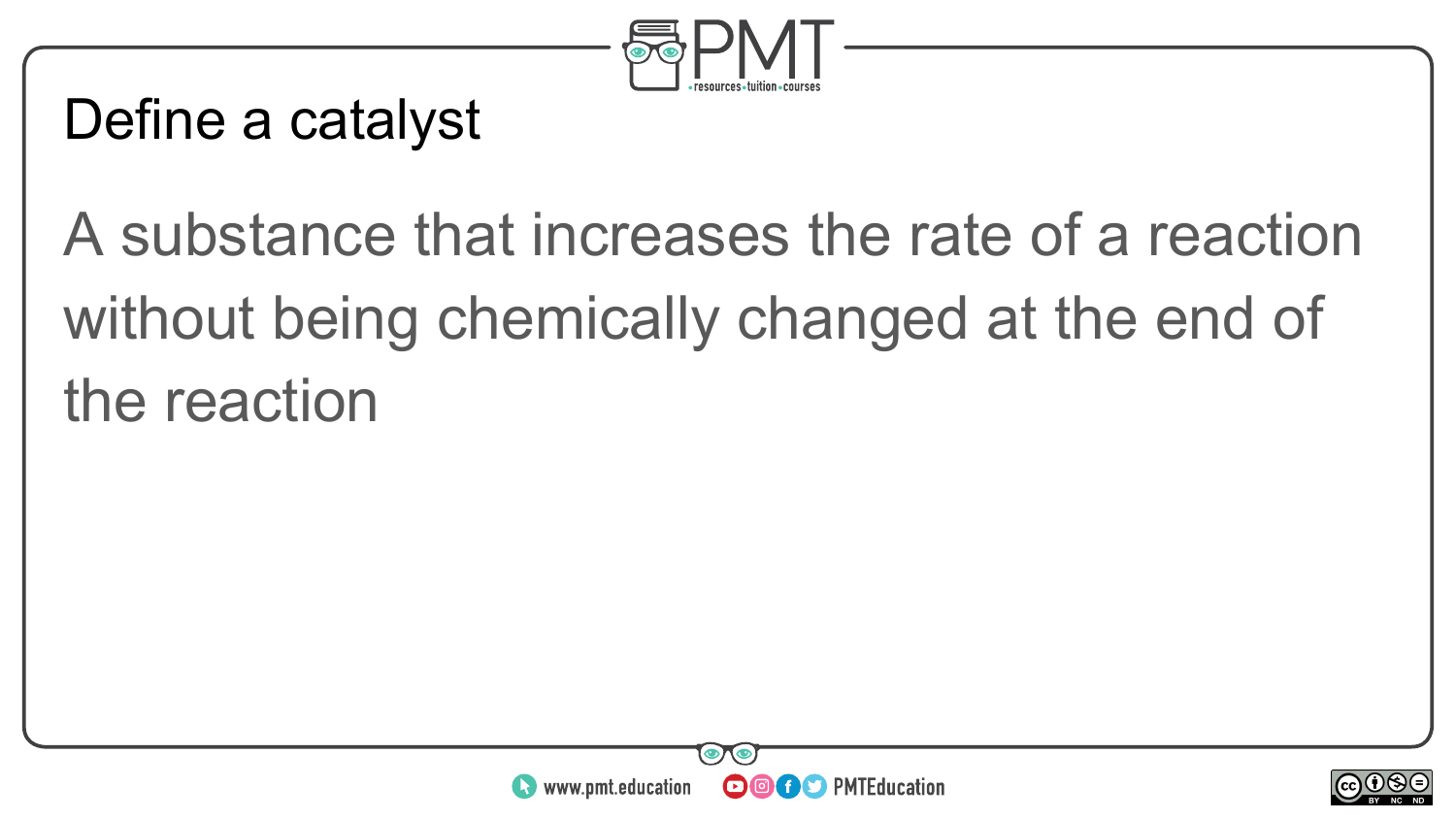

# How do catalysts usually work?



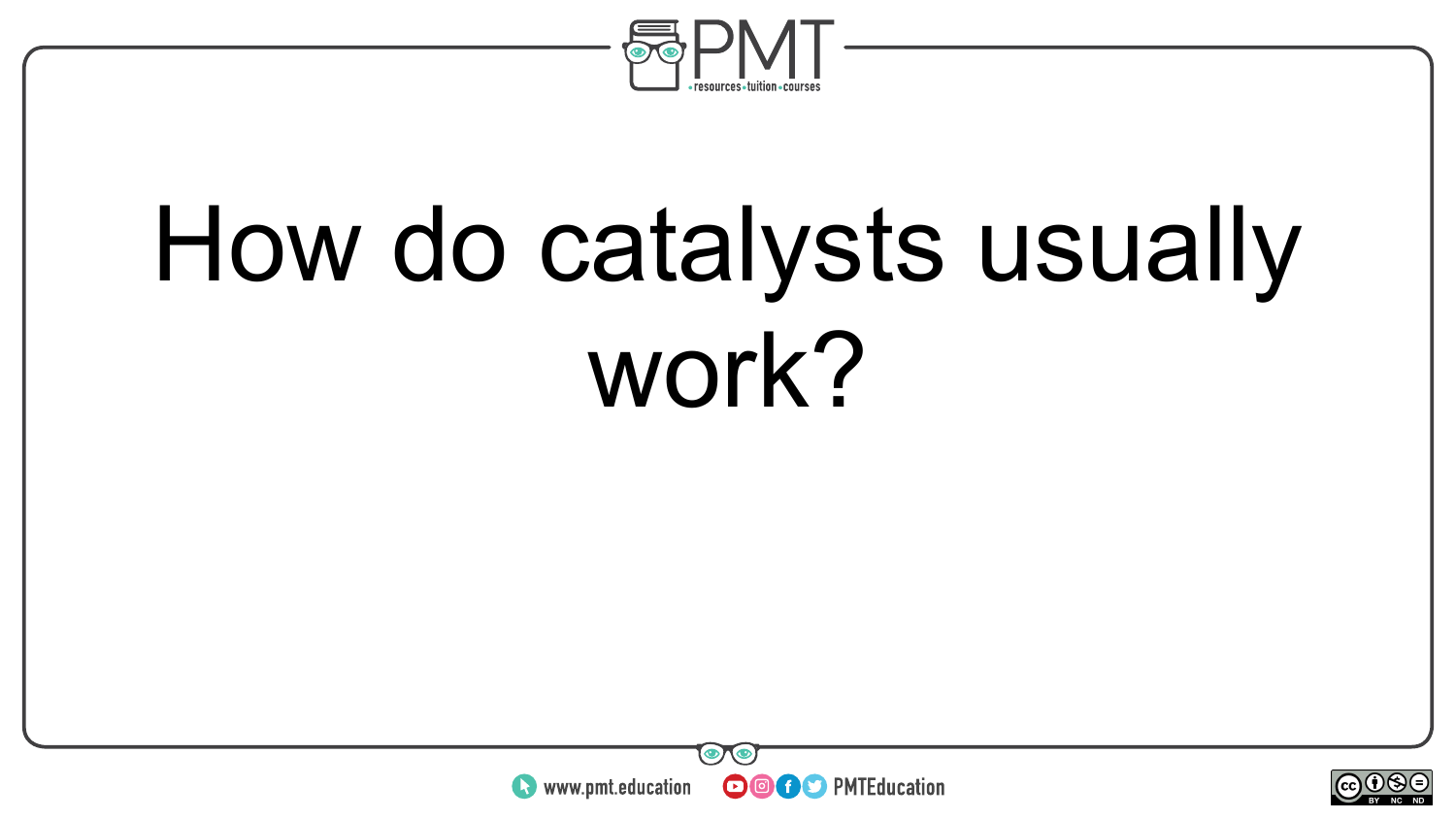

#### How do catalysts usually work?

## Provide an alternative reaction pathway with a lower activation energy



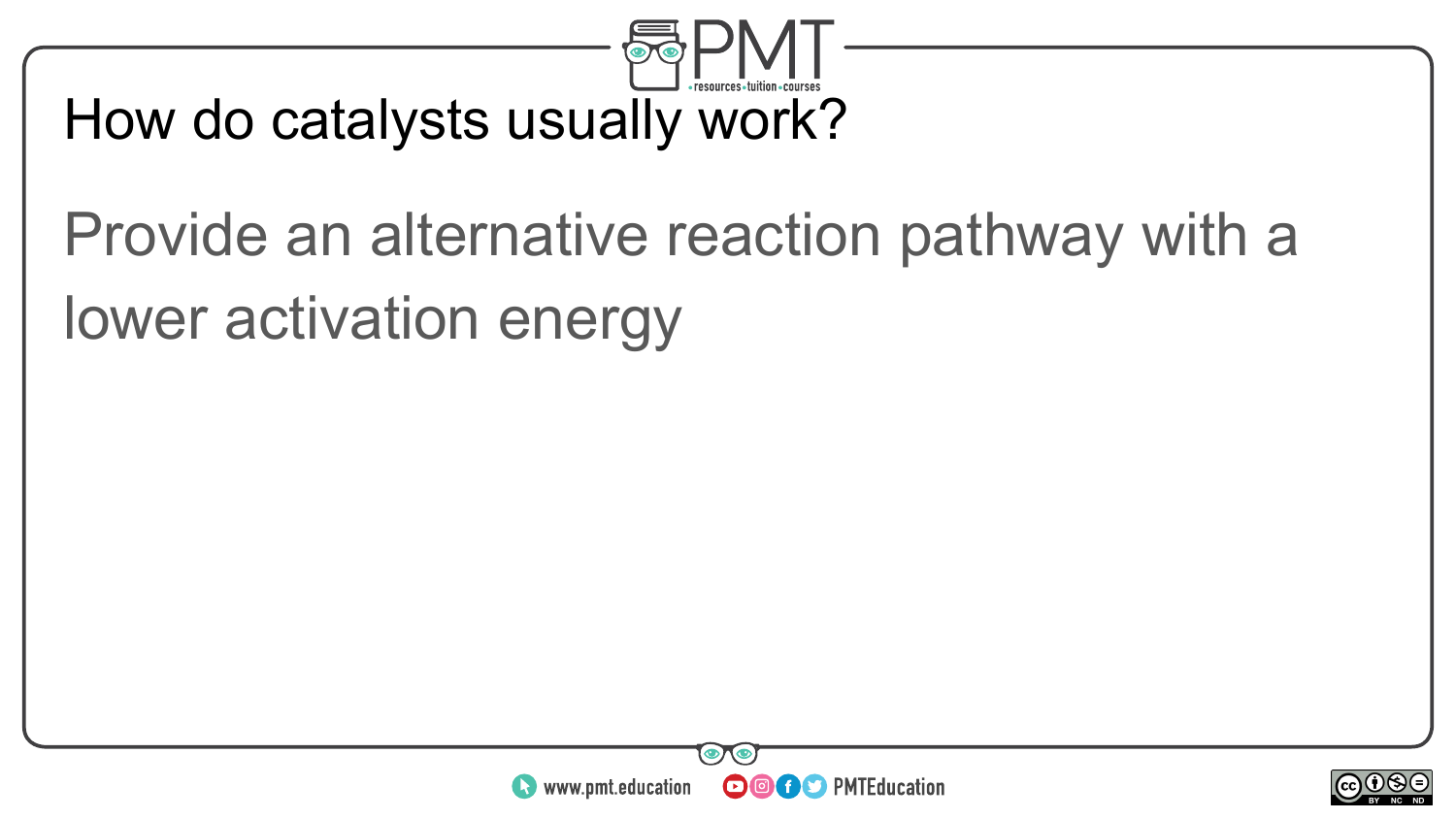

# Why are transition metals good catalysts?



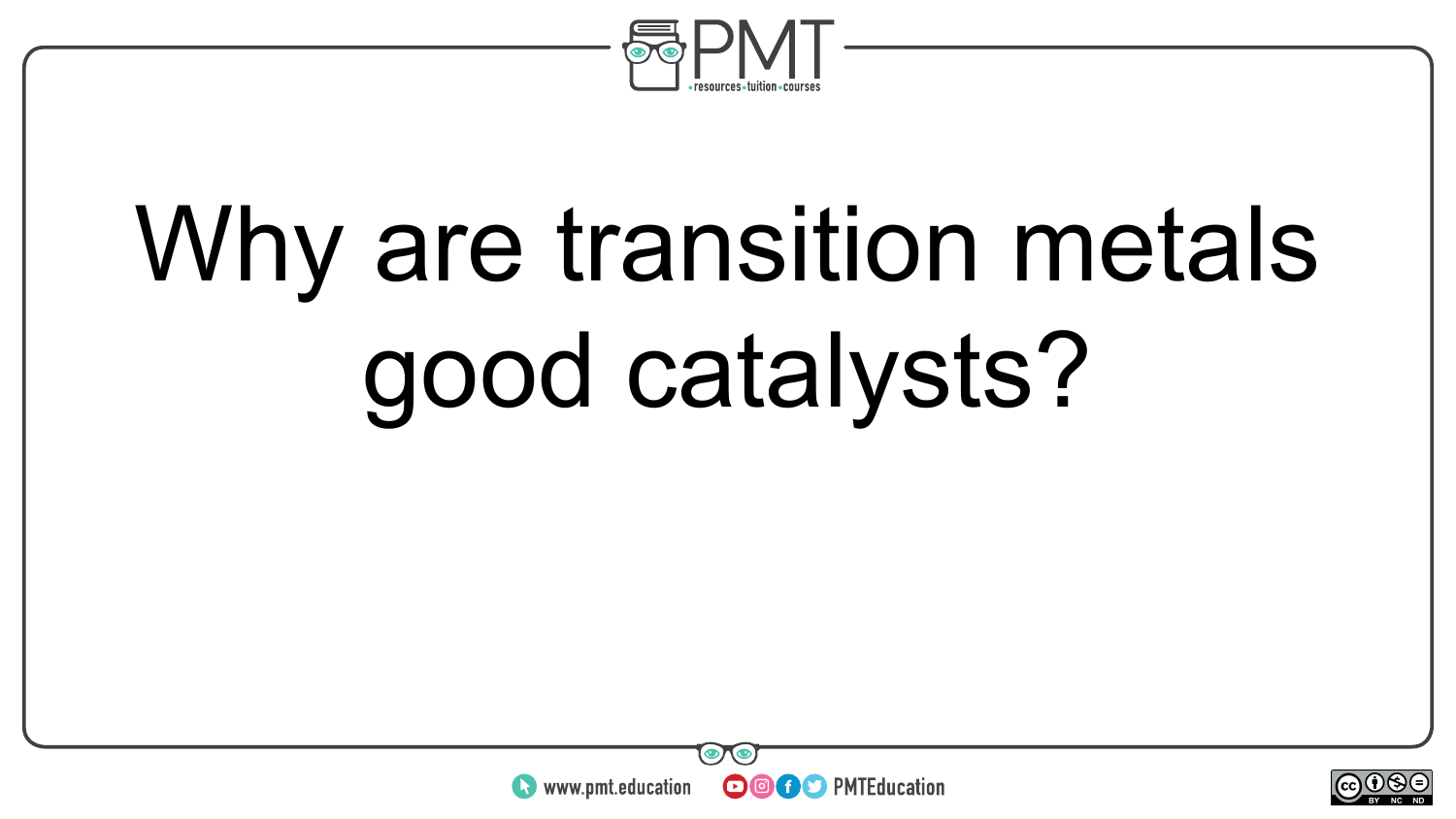

#### Why are transition metals good catalysts?

## They can exist in variable oxidation states, so can provide alternative pathways easily



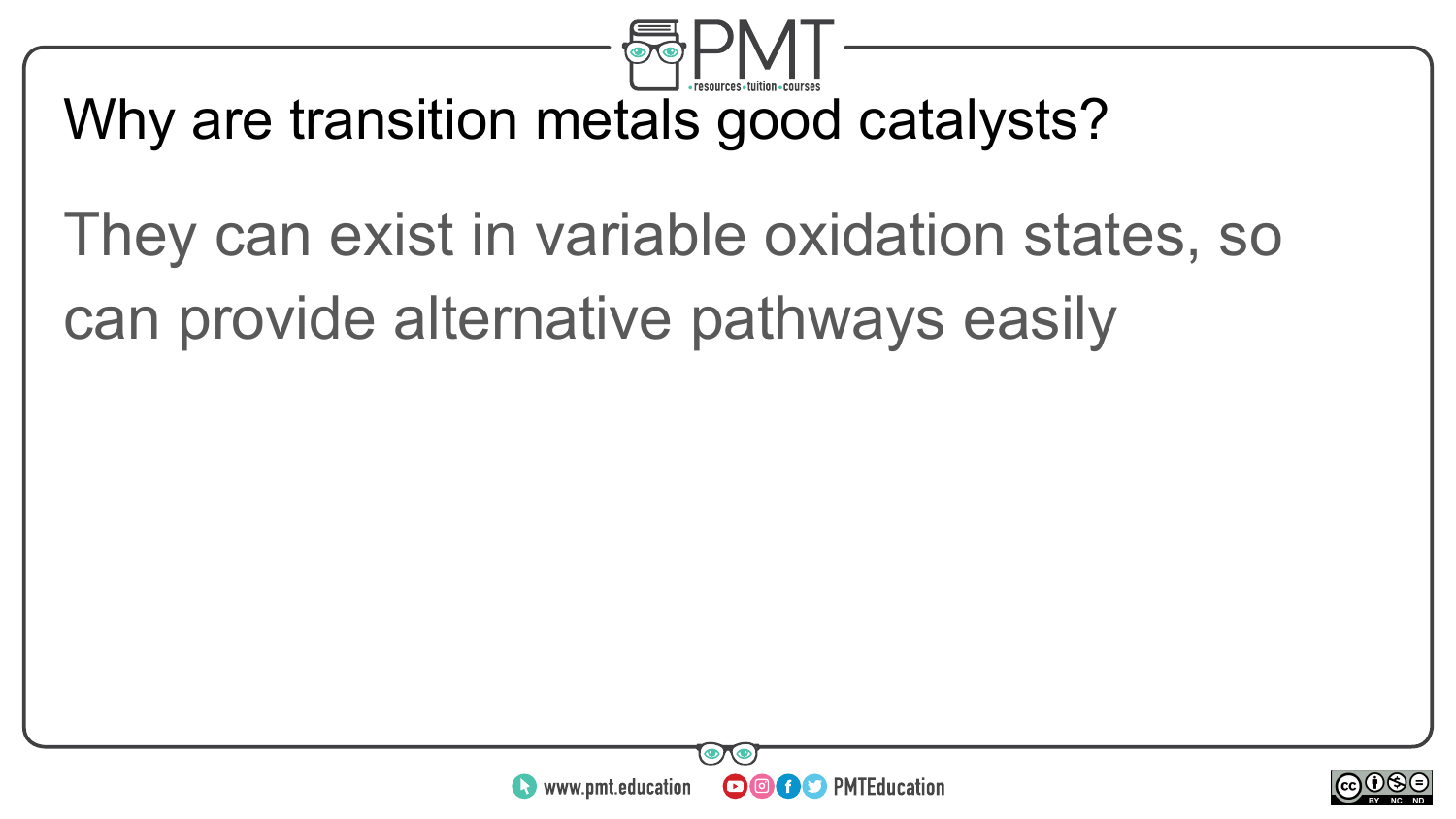

# Why are group 1, 2 and 3 metals not as good catalysts?



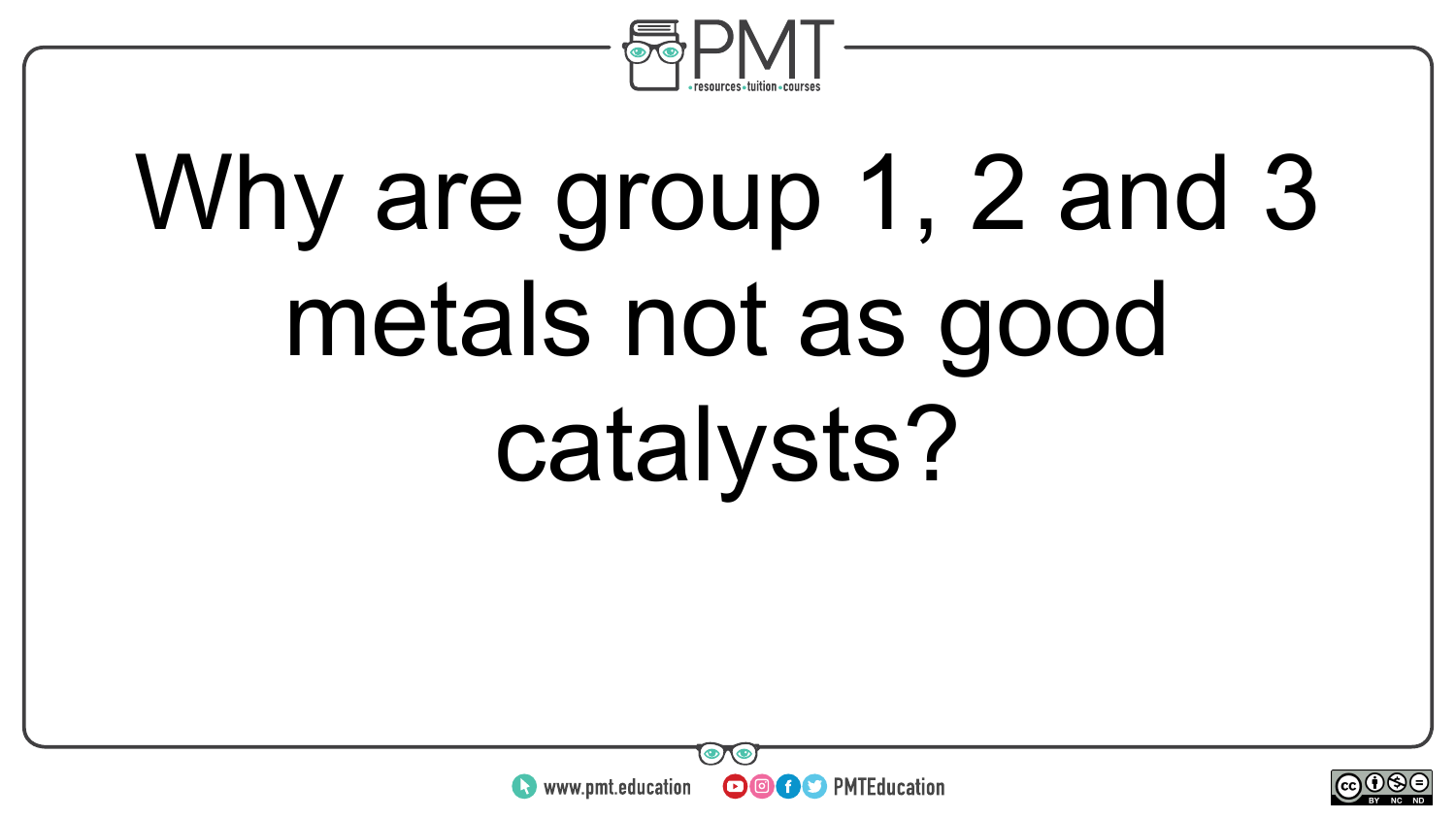

### Why are group 1, 2 and 3 metals not as good catalysts?

## Only exist in one oxidation state



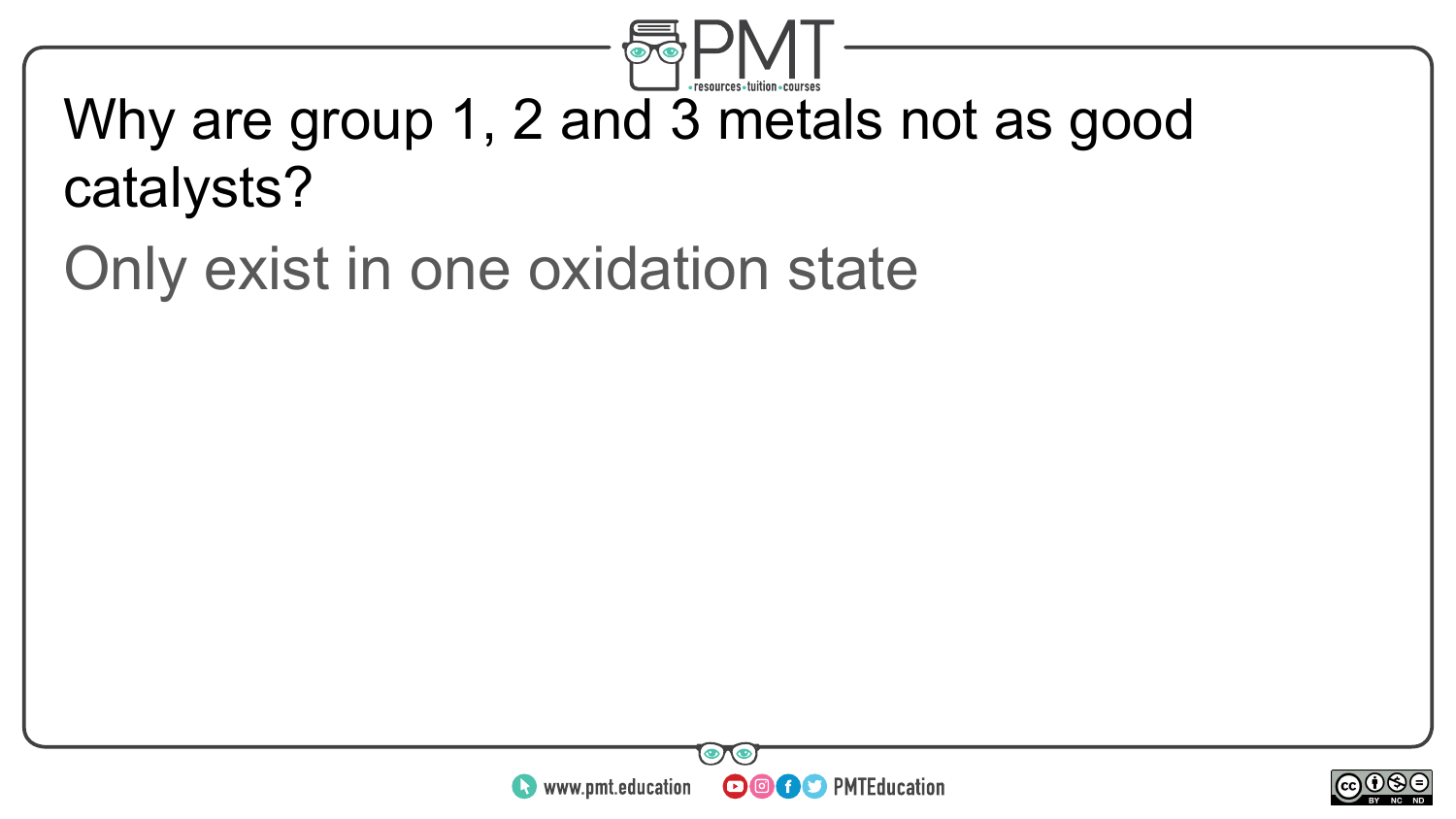

# What are advantages of using a catalyst for a reaction?



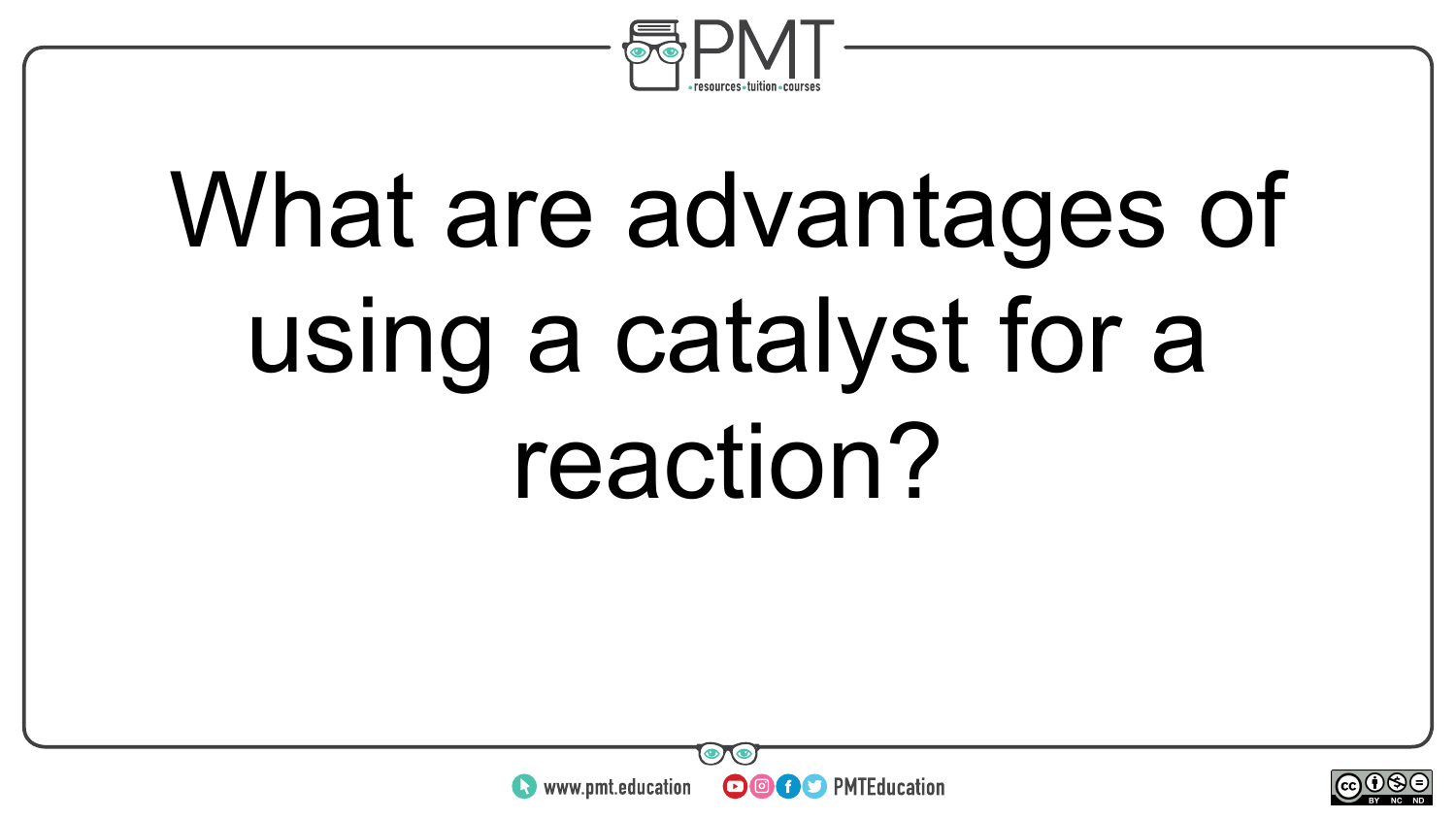

## What are advantages of using a catalyst for a reaction?

Allows reactions to proceed at lower temperatures and pressures  $\rightarrow$  saves valuable energy and resources



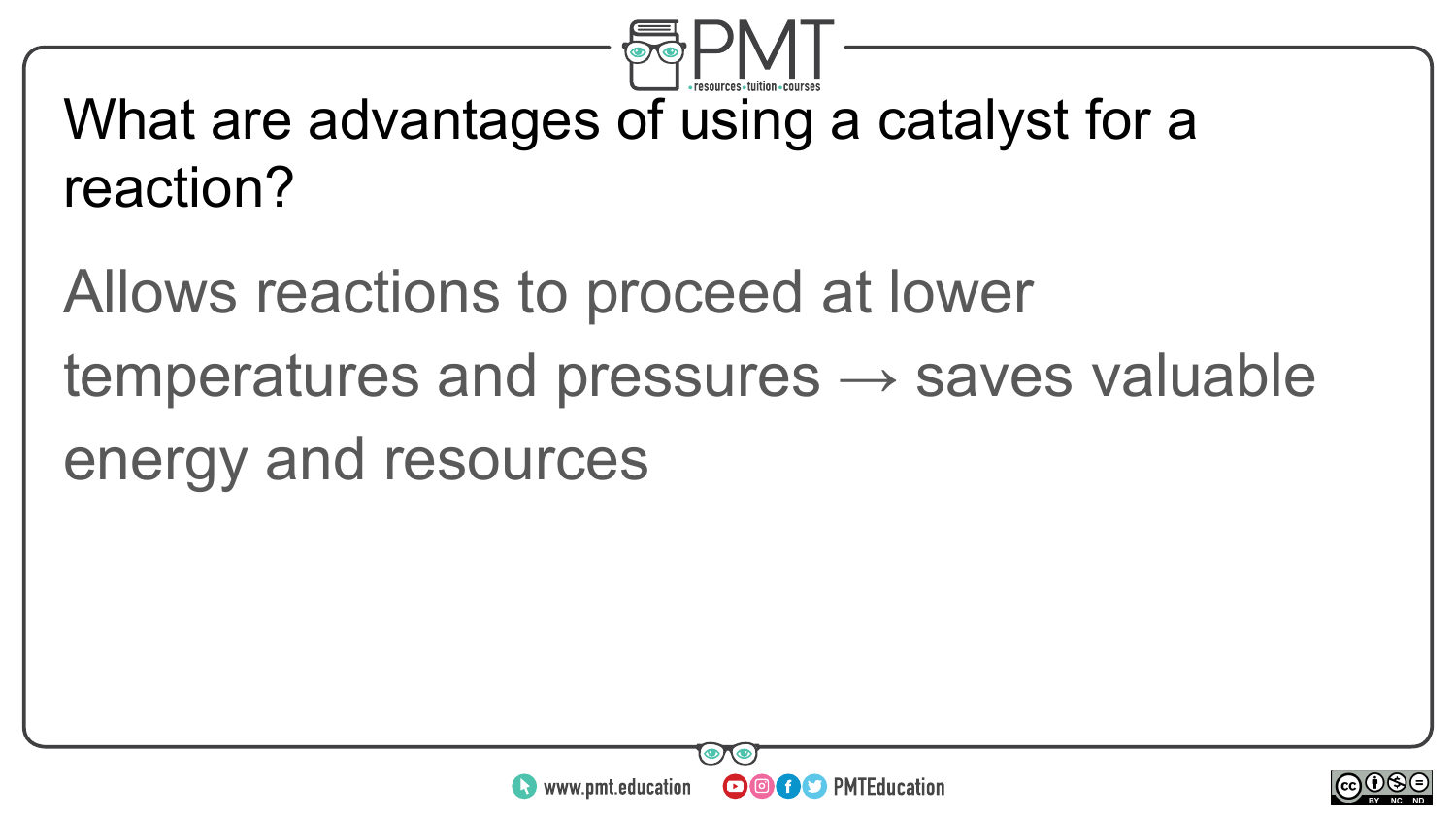

# What metals are used in a catalytic converter and which reactions do they catalyse?



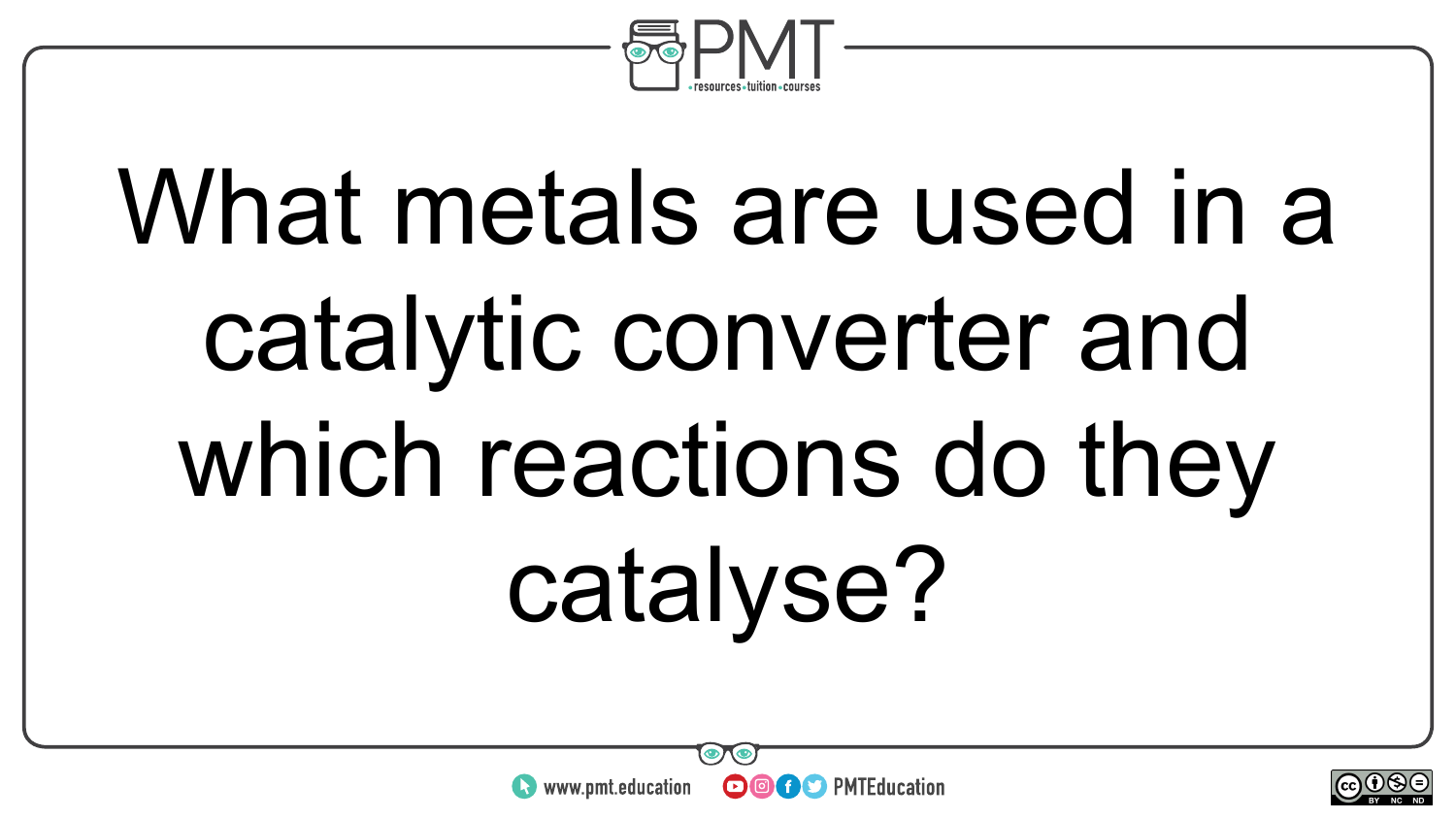

What metals are used in a catalytic converter and which reactions do they catalyse?

Pt, Rd, Pd

#### Catalyse CO, NO  $\rightarrow$  CO<sub>2</sub>, N<sub>2</sub> and C<sub>x</sub>  $x^{\mathsf{H}}_{2x+2} \rightarrow$  $H_2O$ ,



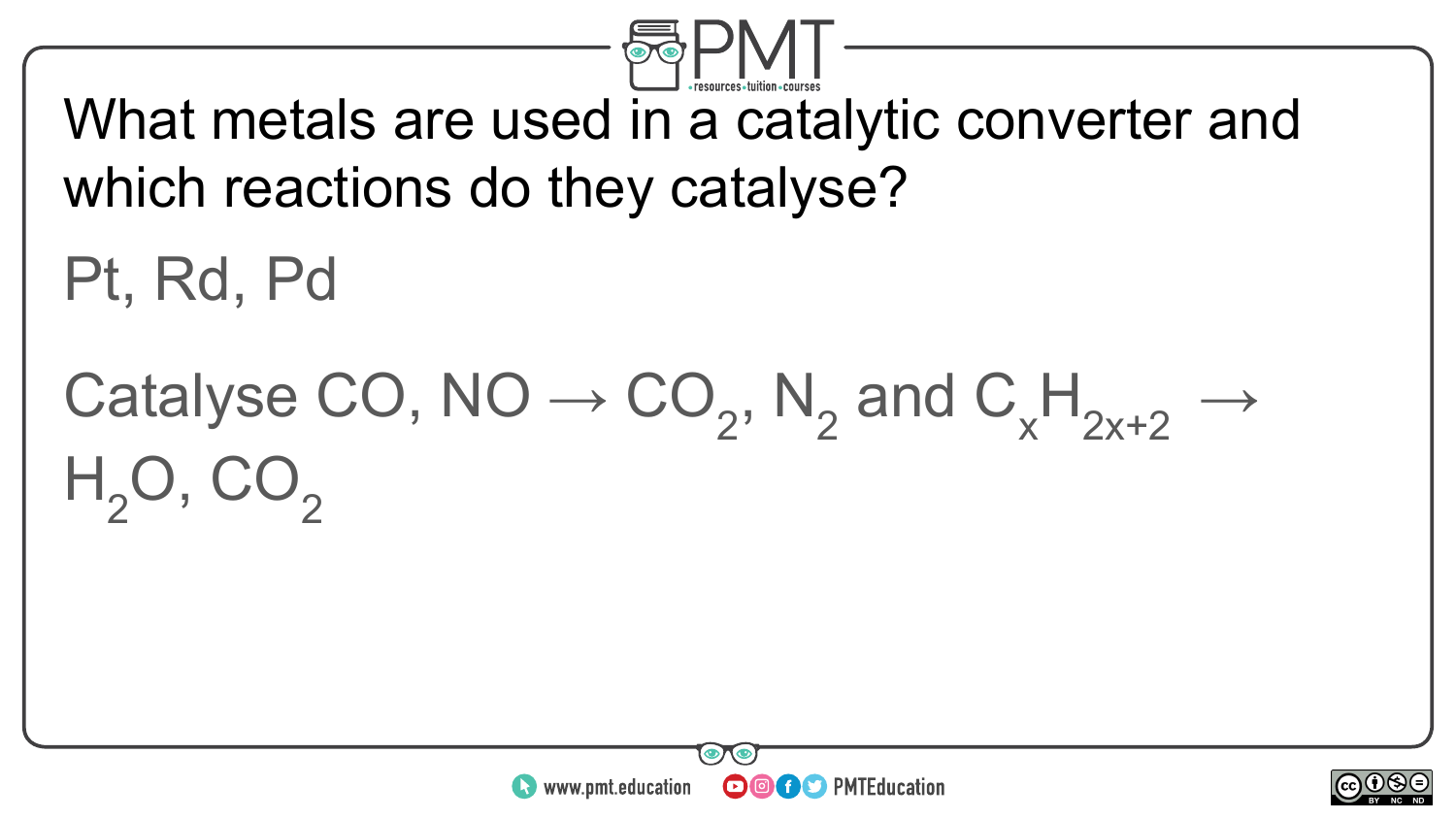

# Define a heterogeneous catalyst



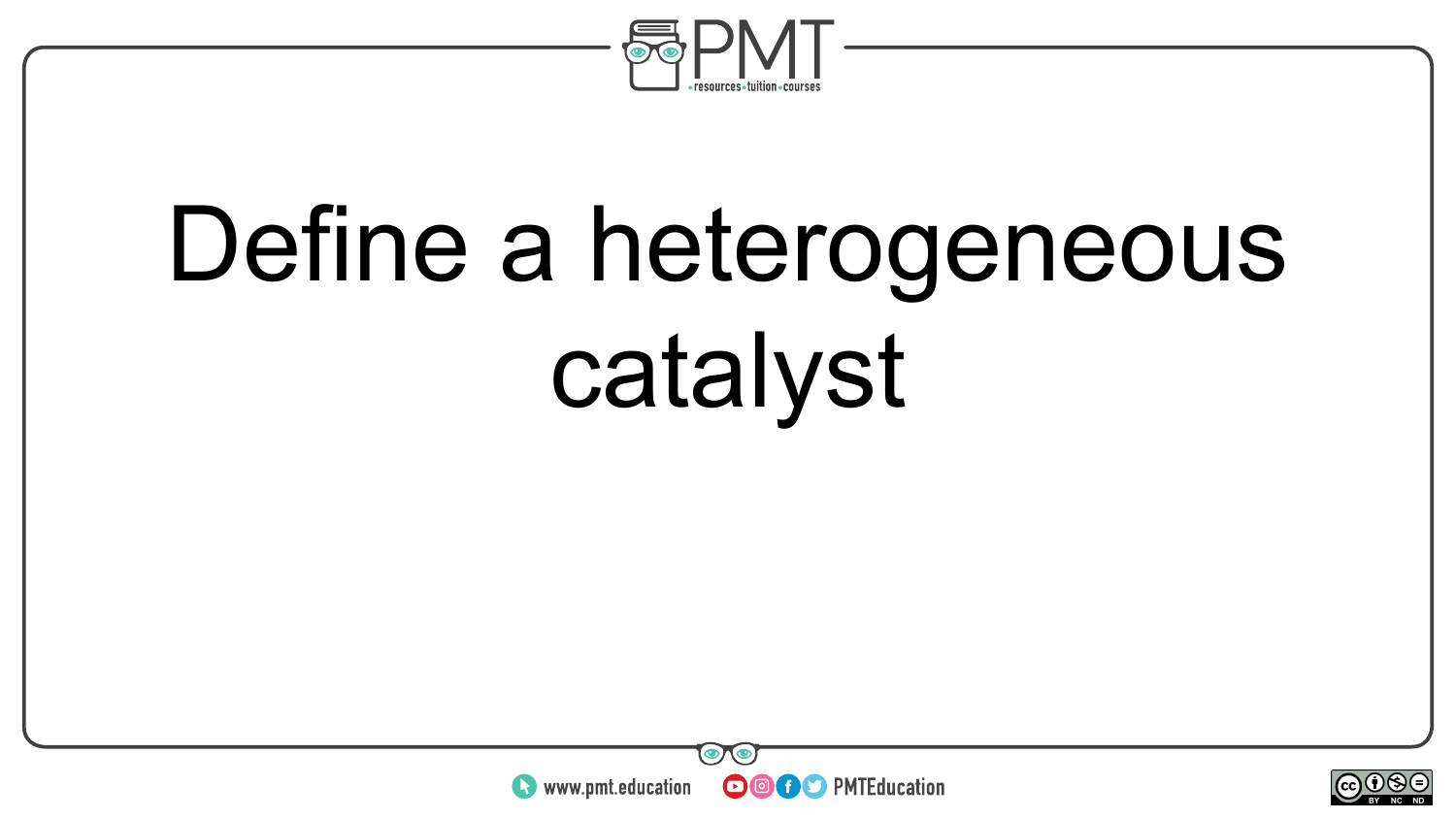

#### Define a heterogeneous catalyst

- A catalyst that is present in the reaction in a different phase to the reactants (usually a solid, with gas/liquid reactants).
- Catalytic activity occurs on the solid surface as the reactants pass over it



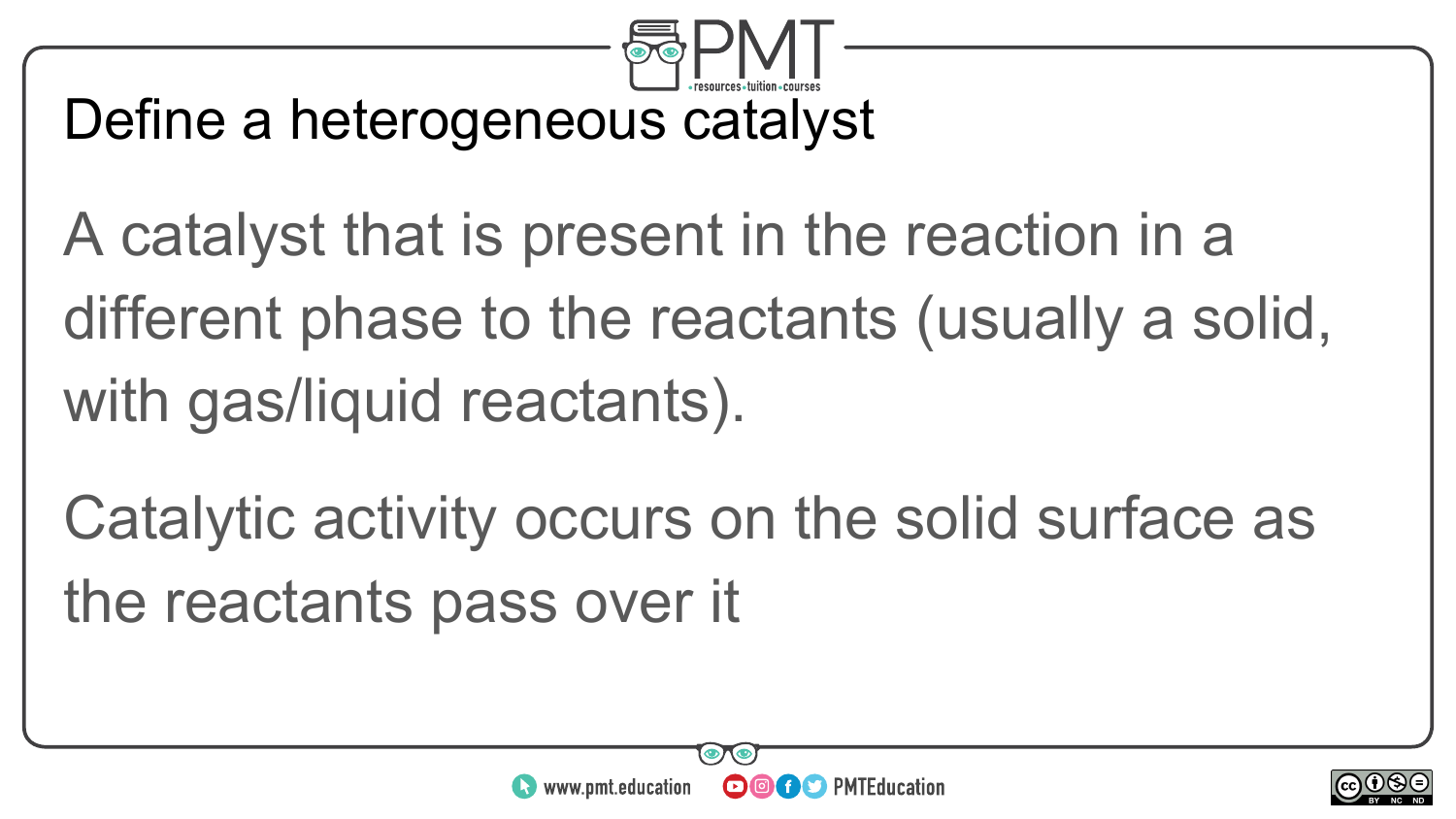

# What is an advantage of using a heterogeneous catalyst?



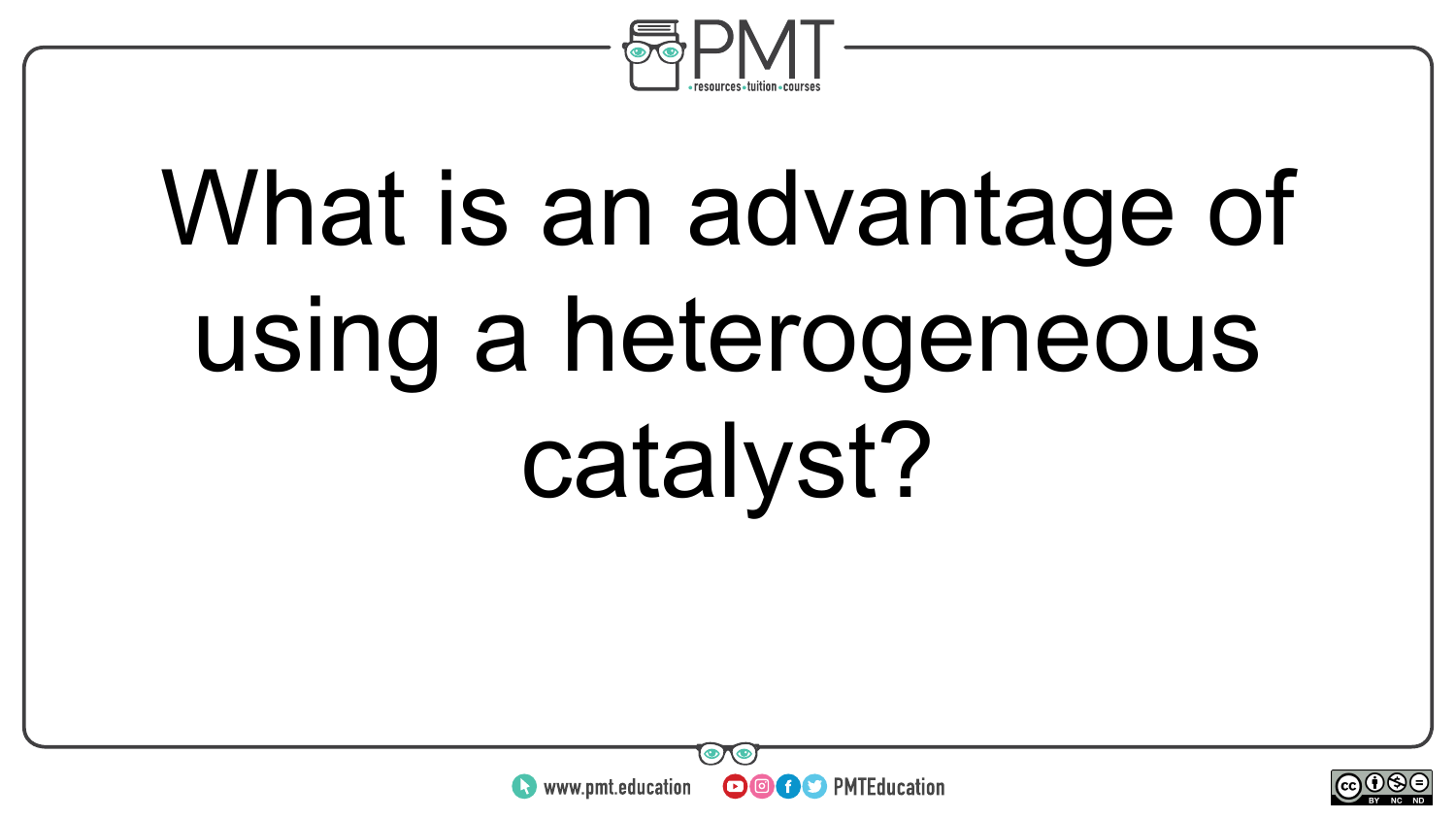

## What is an advantage of using a heterogeneous catalyst?

No need for separation of products from catalyst



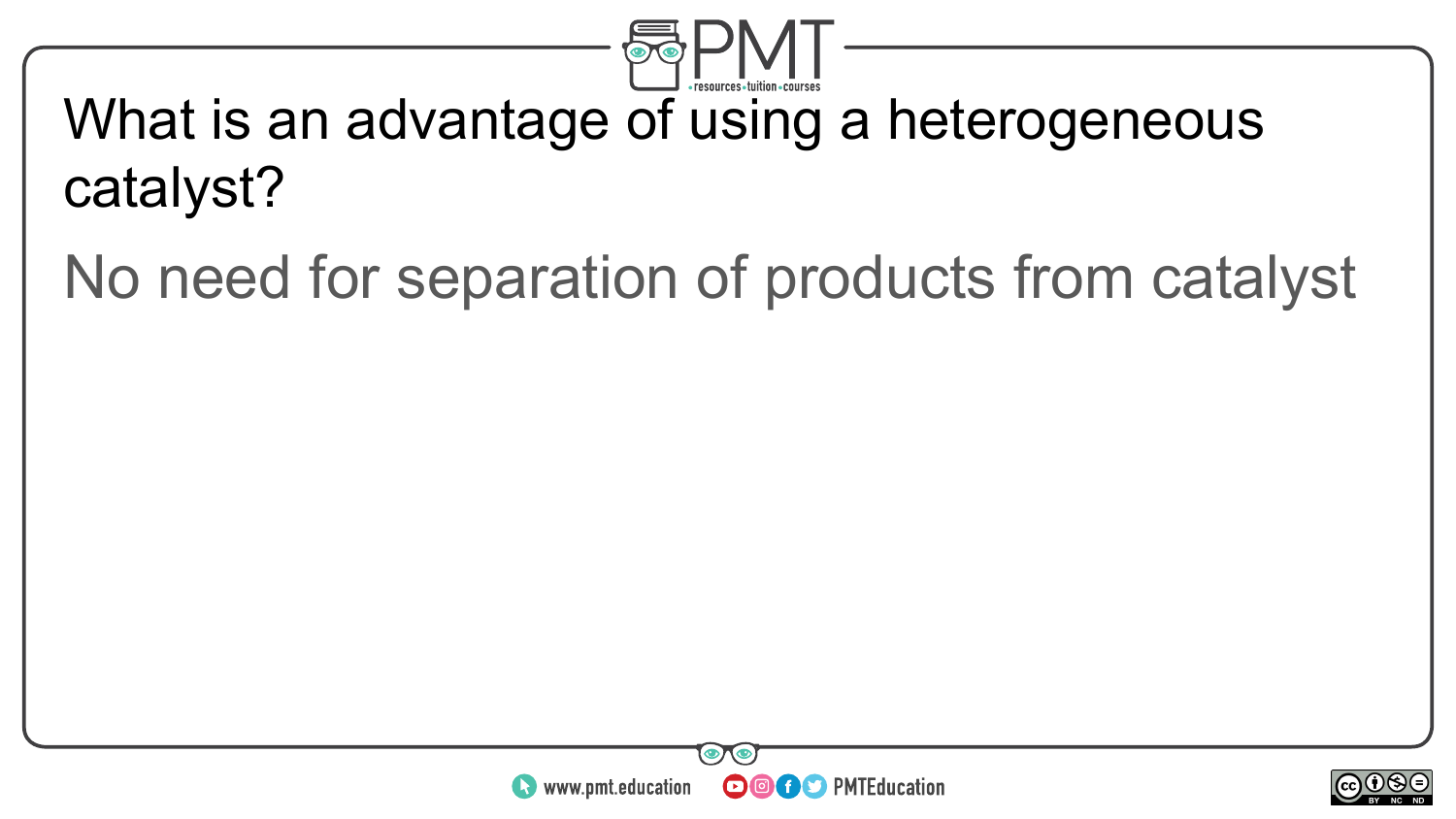

# How do heterogeneous catalysts work?



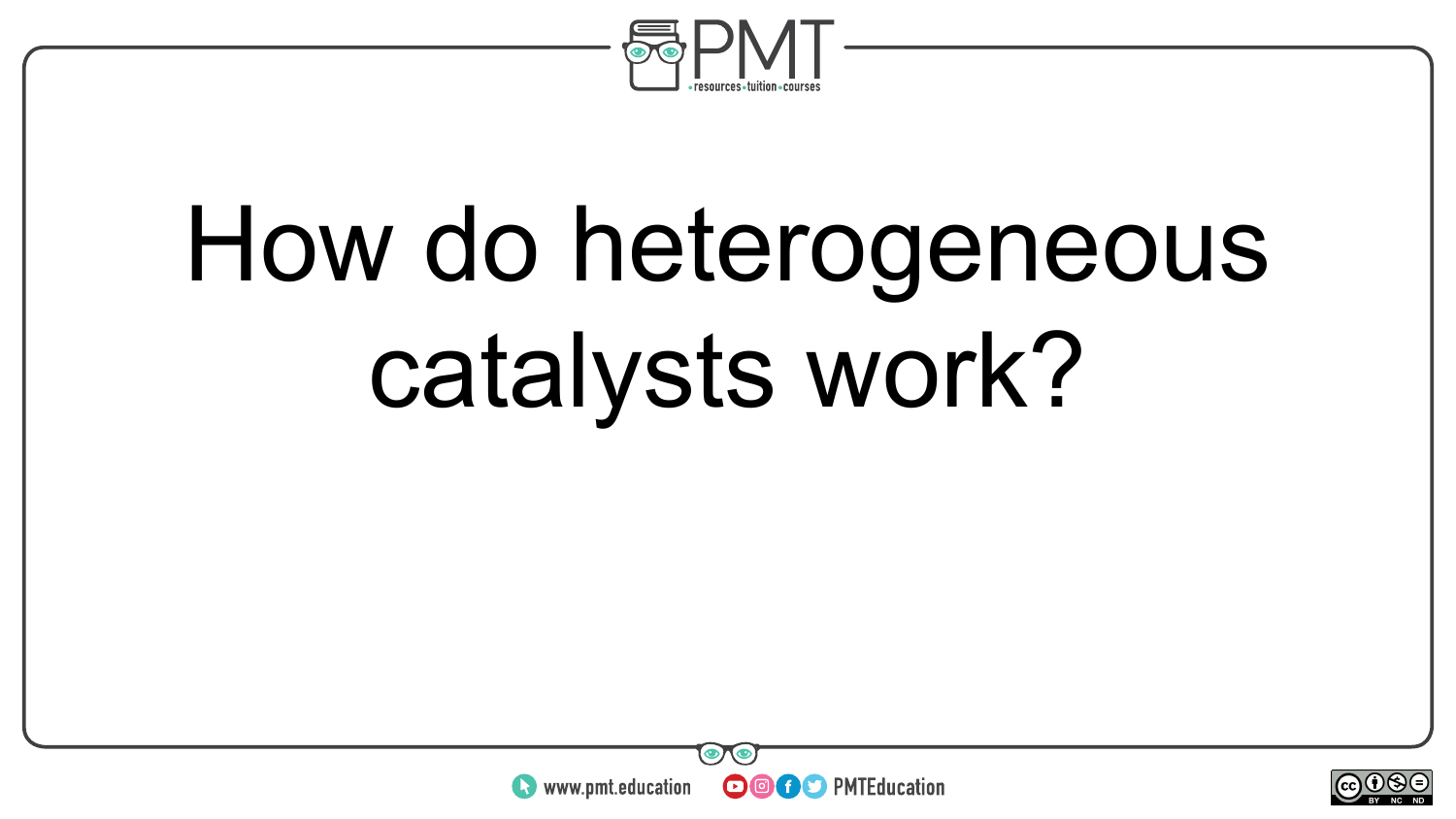

#### How do heterogeneous catalysts work?

Reactants adsorb to the catalyst's surface at active sites. This weakens bonds within the reactants, holds reactants close together on the surface and/or in the correct orientation to react. Once the reaction has occurred, products desorb from the active sites.



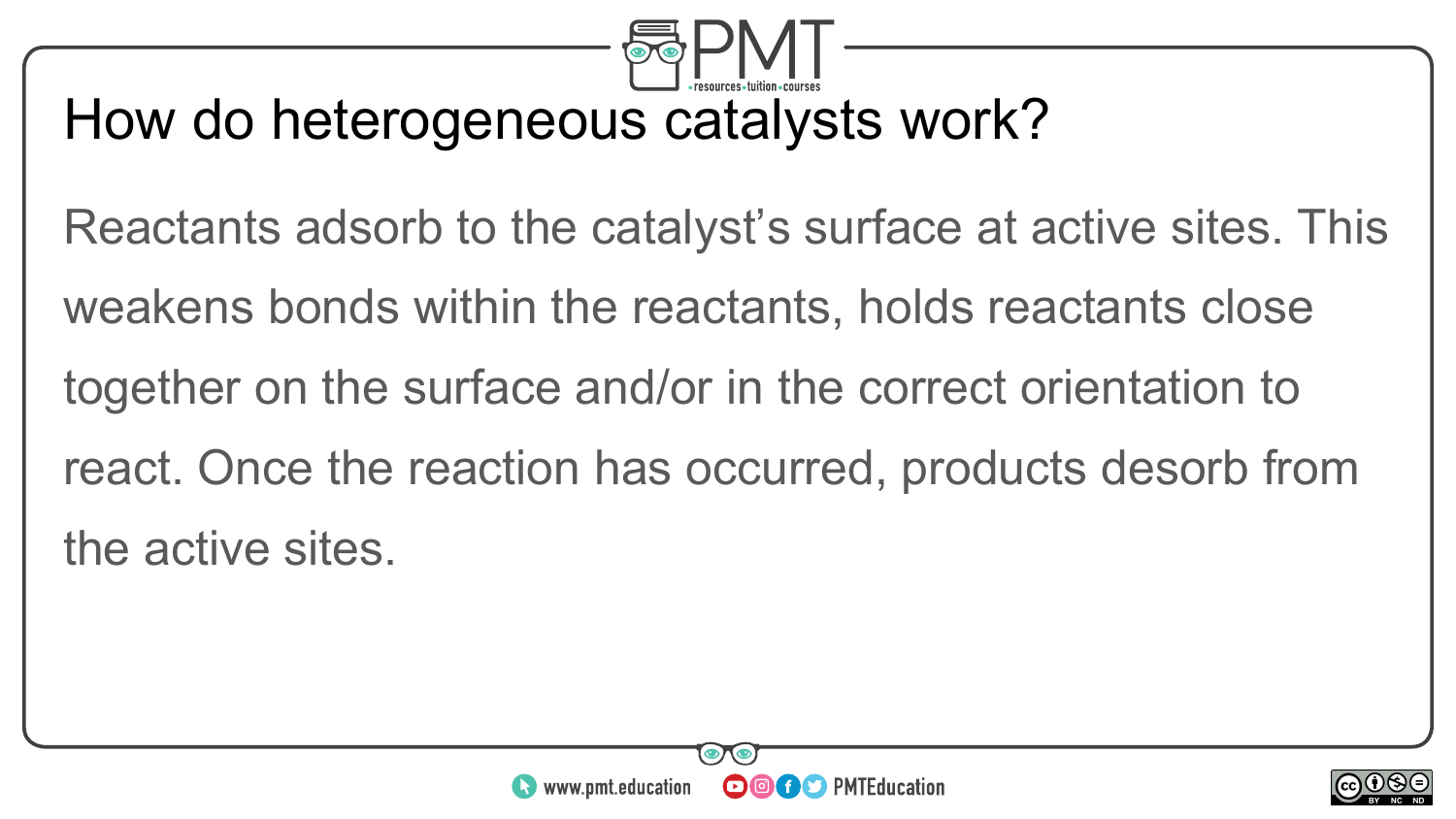

# What properties does the catalyst need to have to make it a good catalyst?



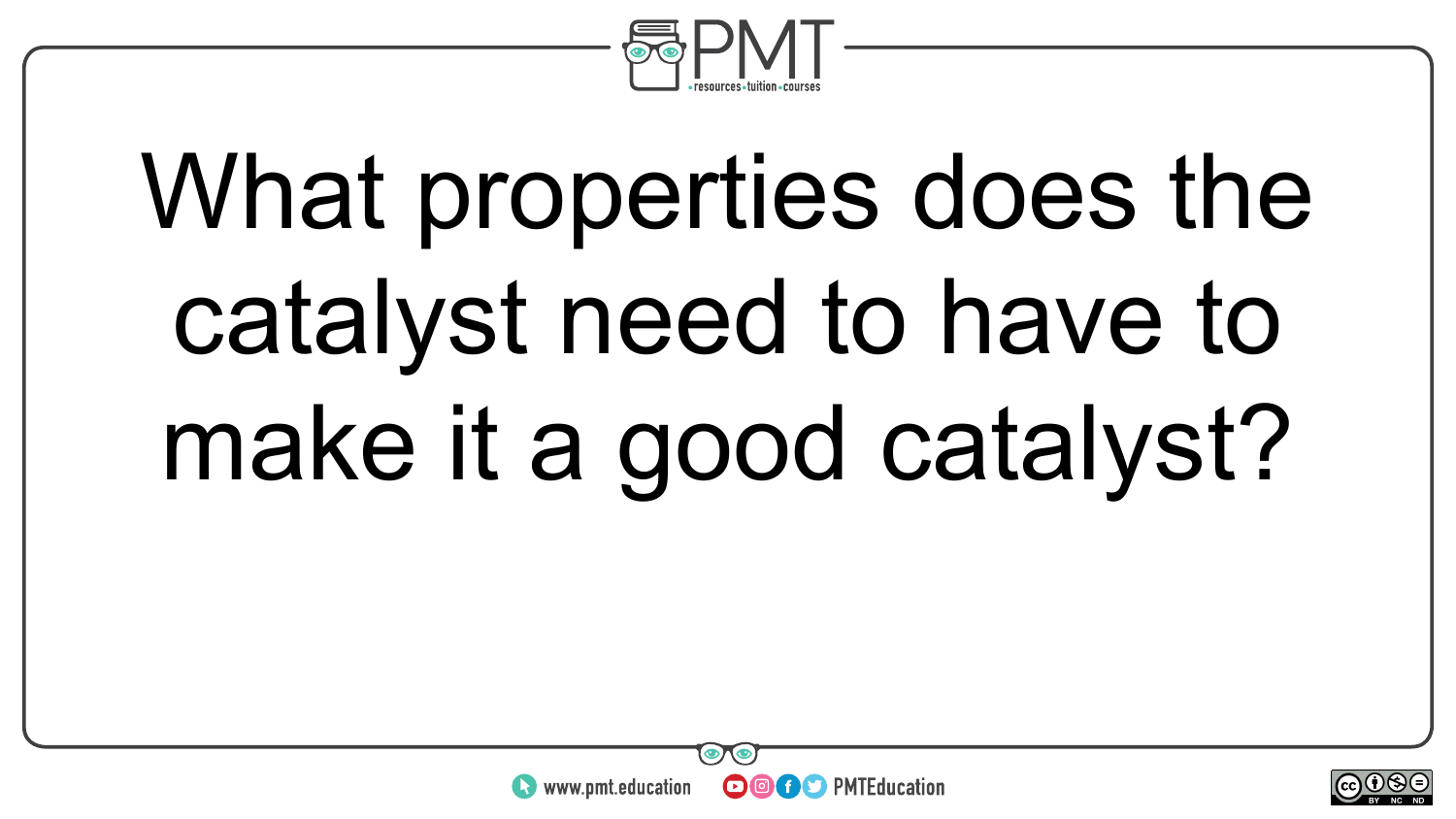

#### What properties does the catalyst need to have to make it a good catalyst?

Can't adsorb too strongly, otherwise the products will not desorb. Can't adsorb too weakly as reactant would not be held in place for long enough and bonds would not be sufficiently weakened. Need a good balance between desorption and adsorption.



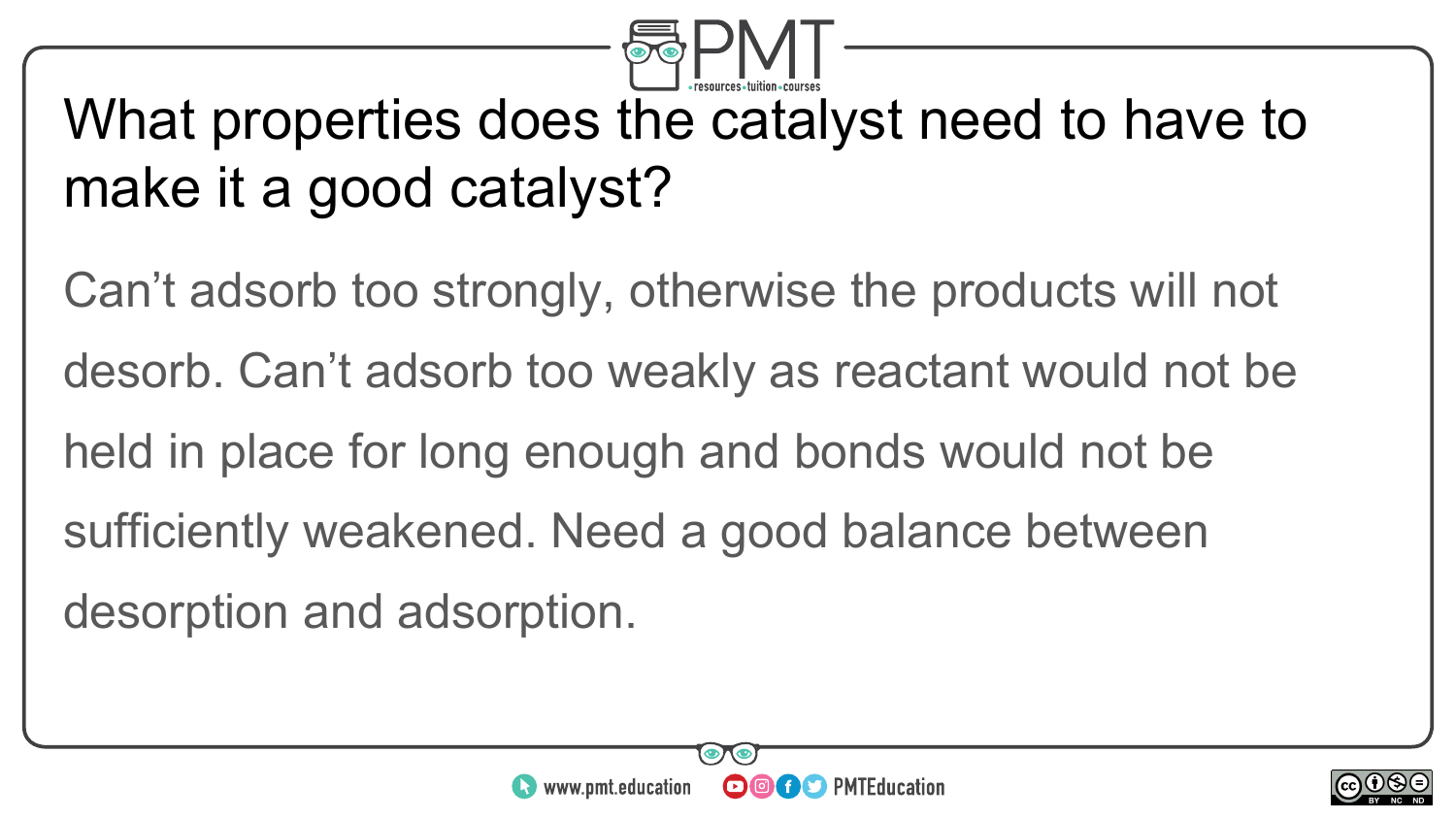

# How can you increase the efficiency of heterogeneous catalysts?



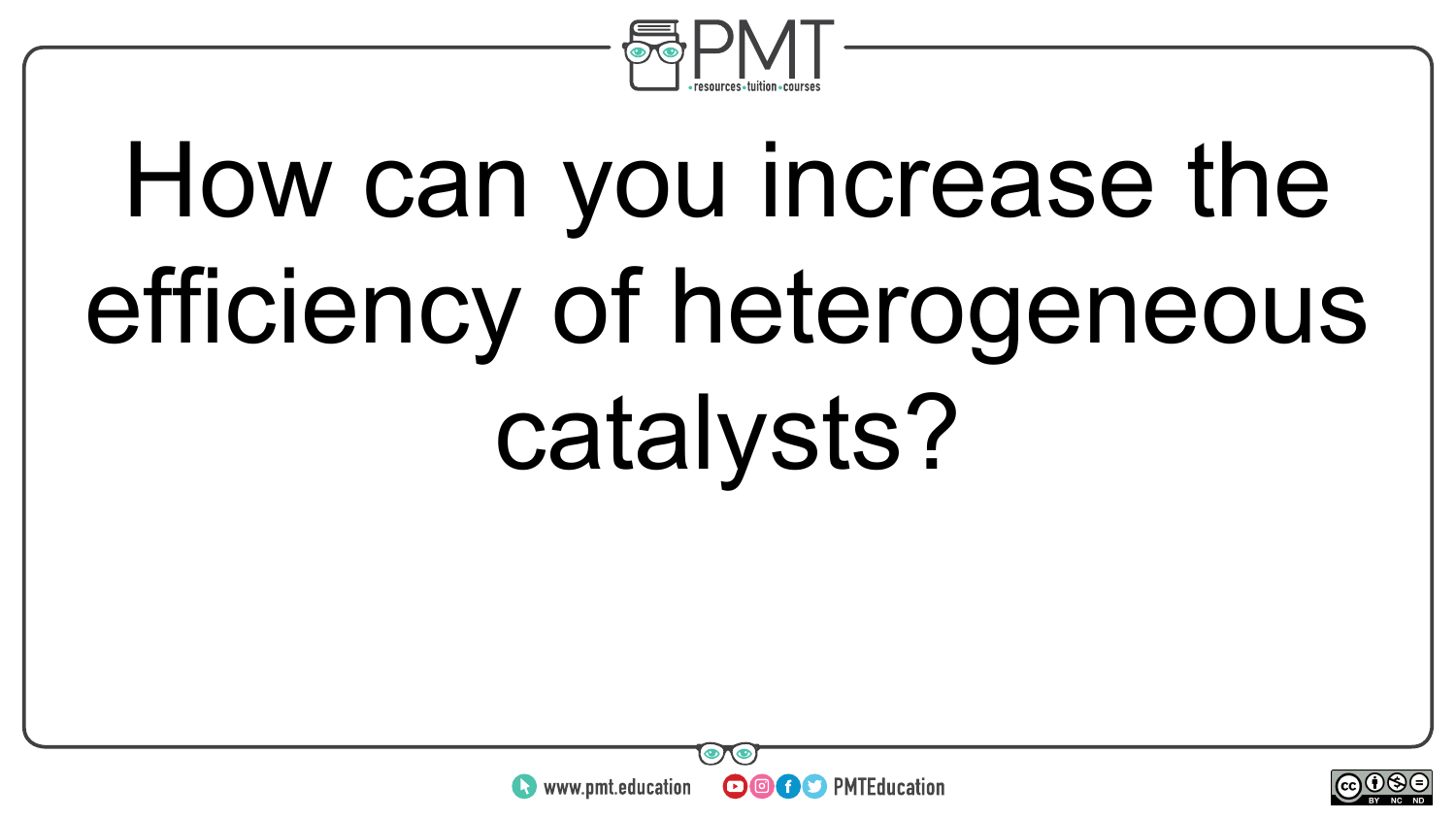### How can you increase the efficiency of heterogeneous catalysts?

Increase the surface area to increase the number of active sites that are present.

Also spread onto an inert support medium, e.g. ceramic, to increase the surface/mass ratio. Use ceramic honeycomb matrix/mesh/sponge.



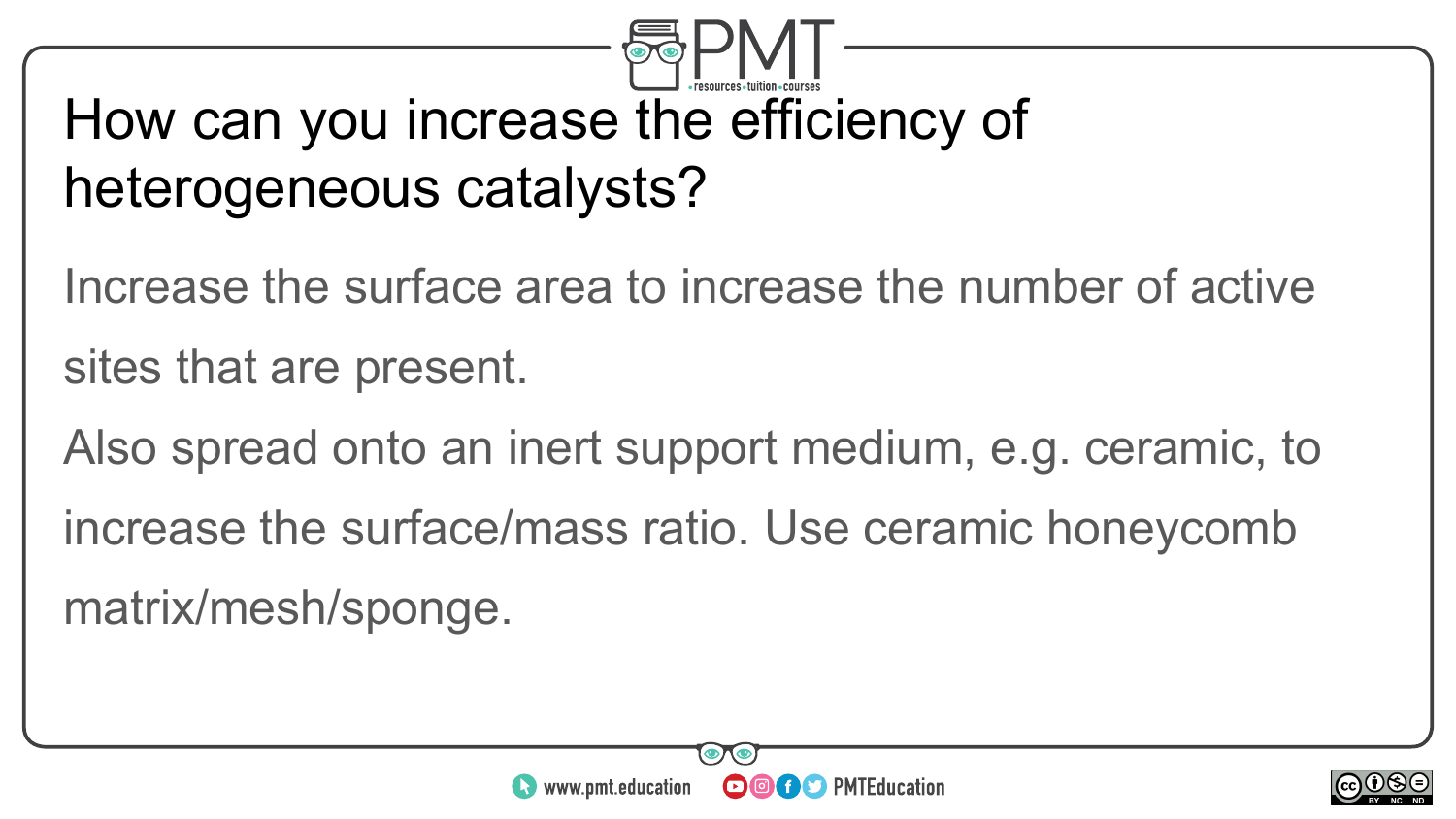

## What is catalyst poisoning?



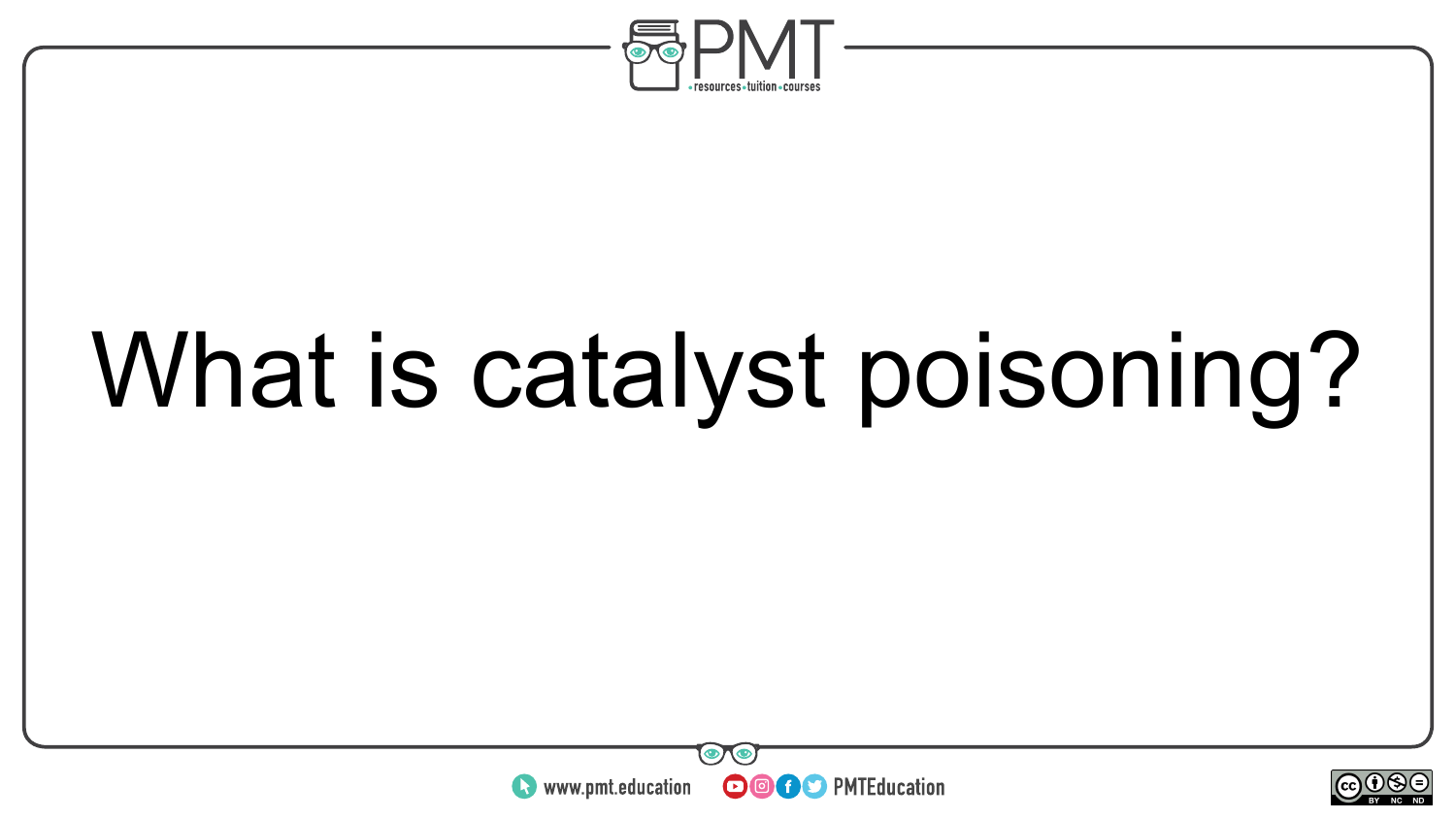

#### What is catalyst poisoning?

Unwanted impurities adsorb to the catalyst's active sites and do not desorb. This blocks the active sites on the catalyst's surface



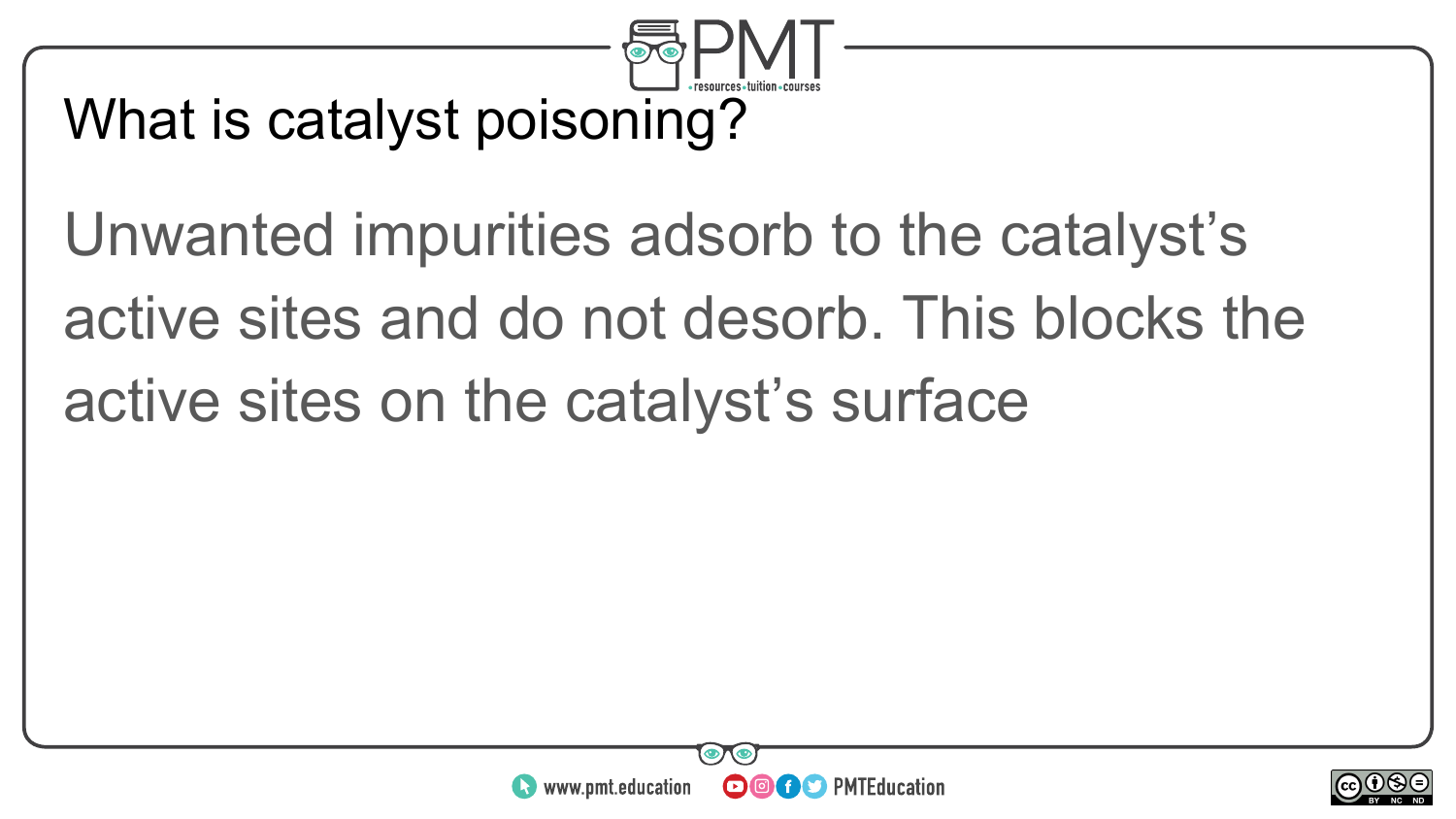

# What effect does catalyst poisoning have on catalytic activity?



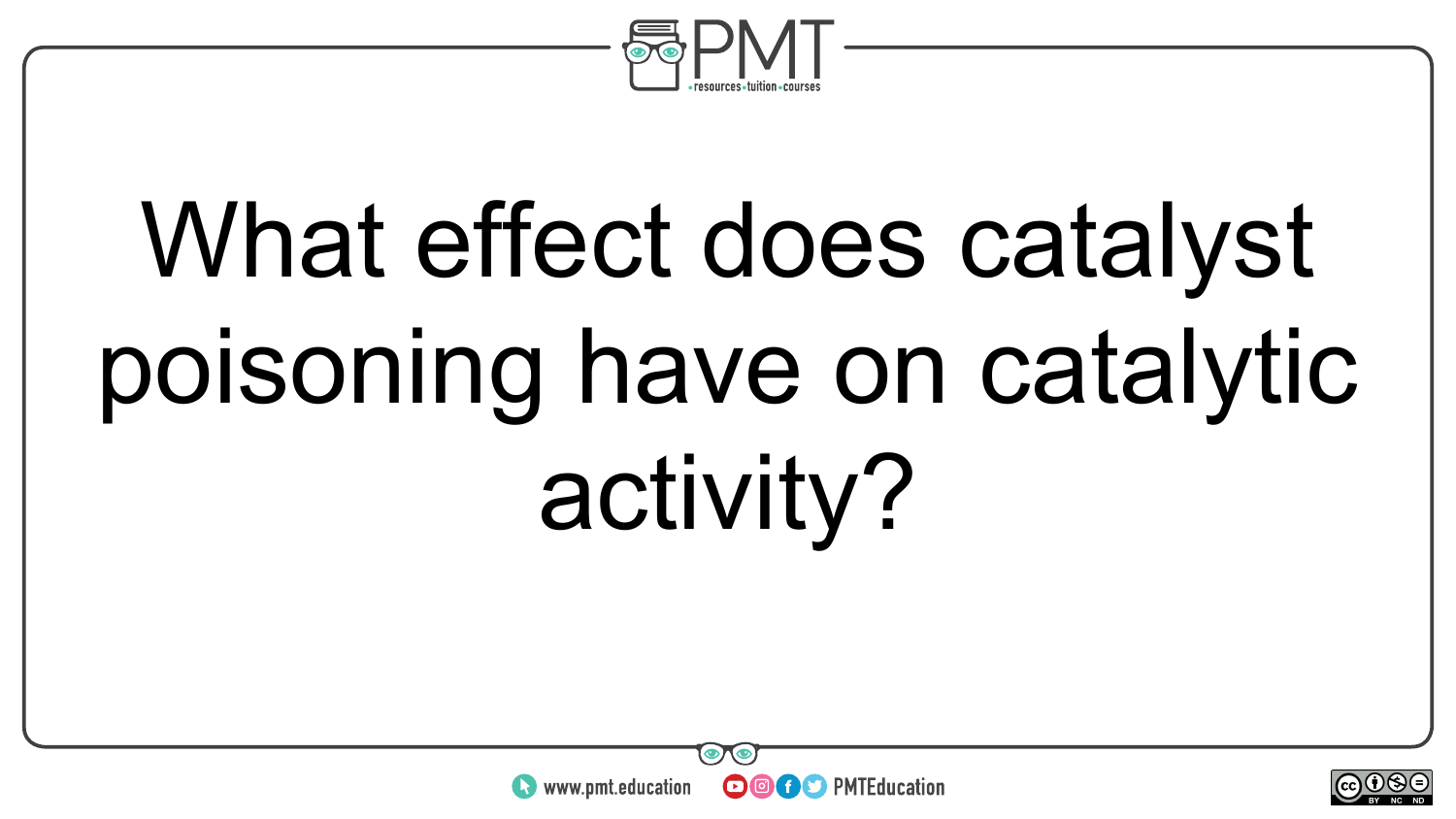

What effect does catalyst poisoning have on catalytic activity?

### Decreases the effectiveness of the

#### catalyst over time



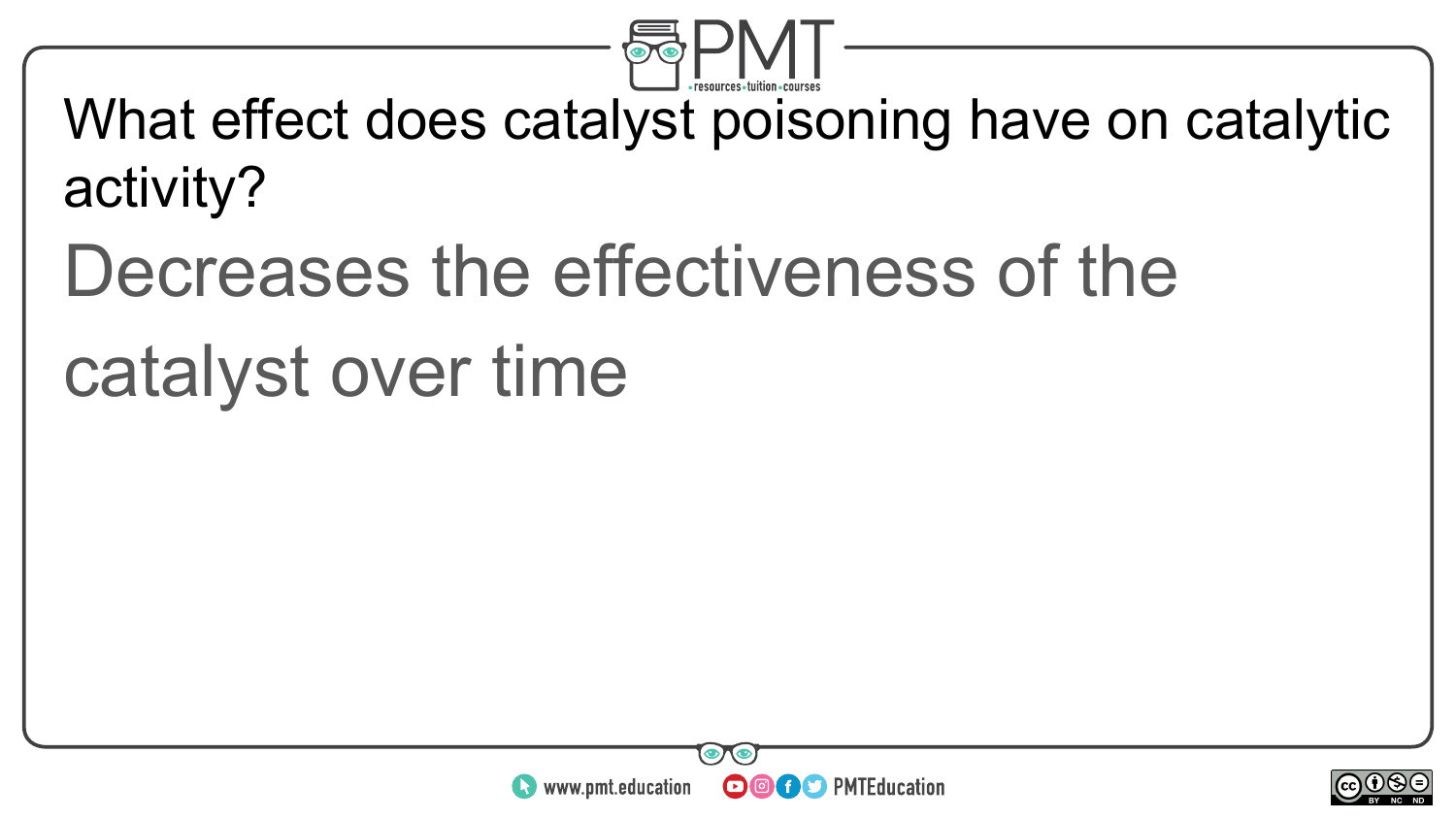

# How else can a catalyst be degraded?



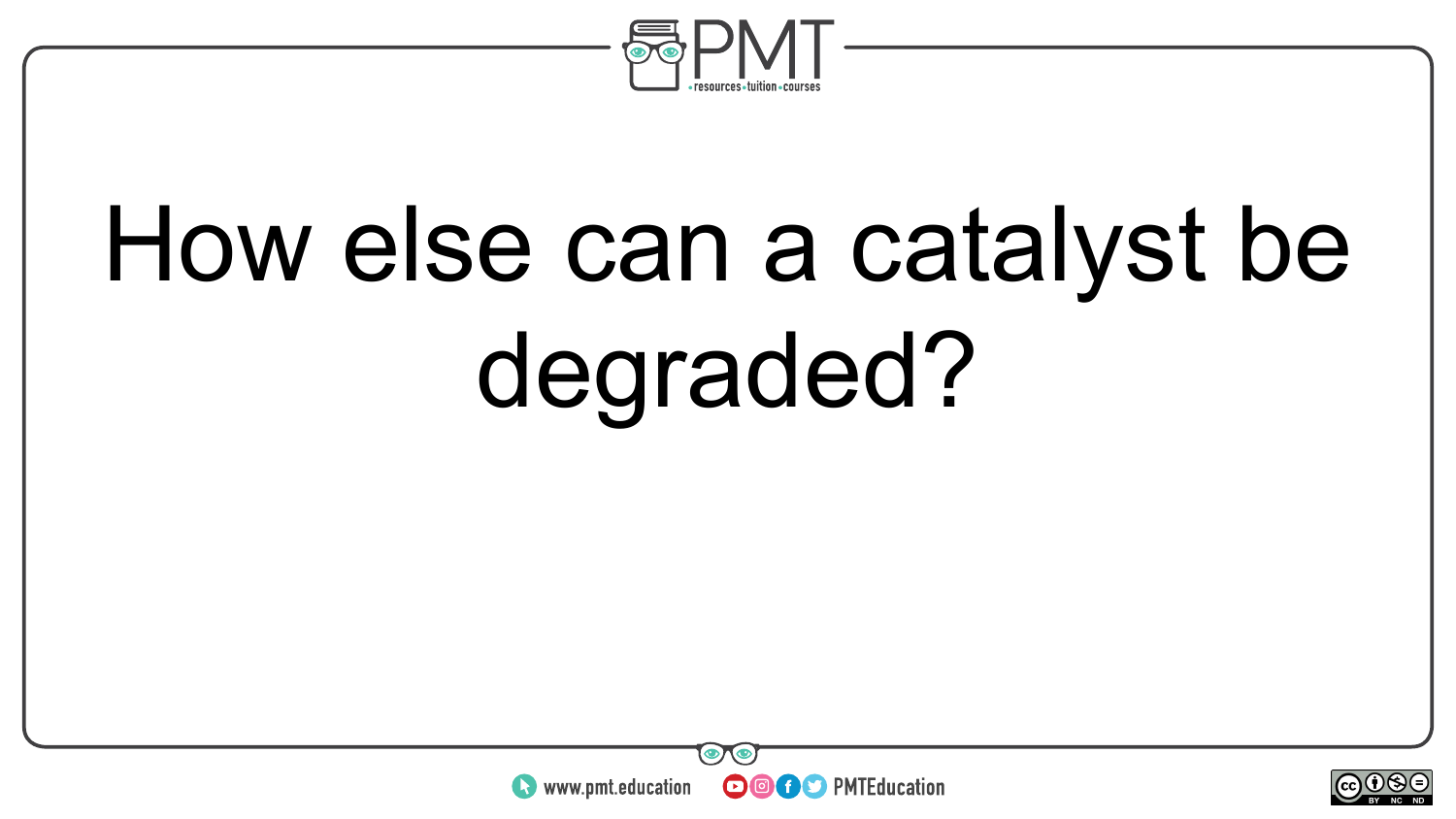

#### How else can a catalyst be degraded?

### Finely divided catalysts can be gradually lost from their support medium



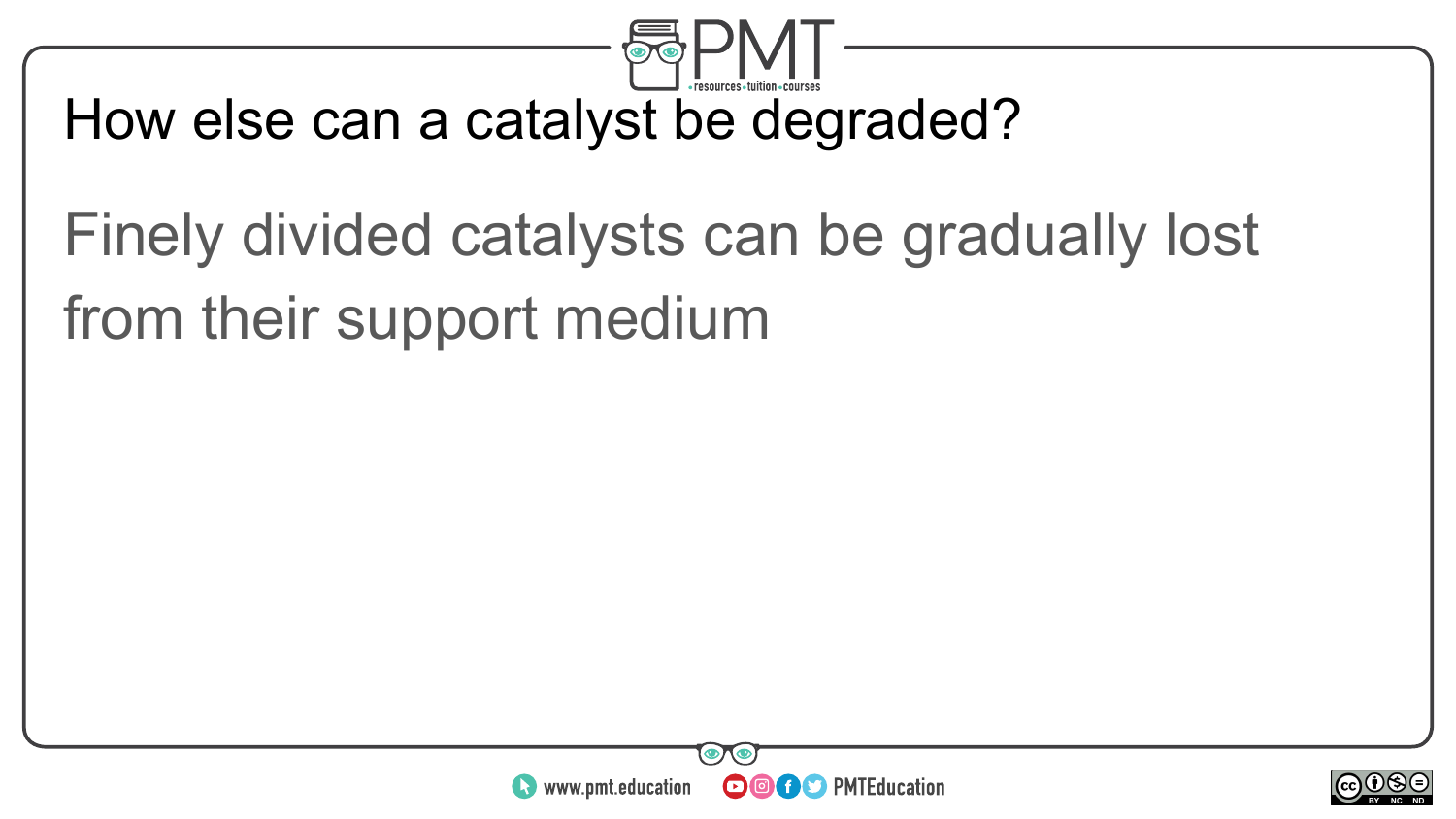

# What is the Haber process? What catalyst is used?



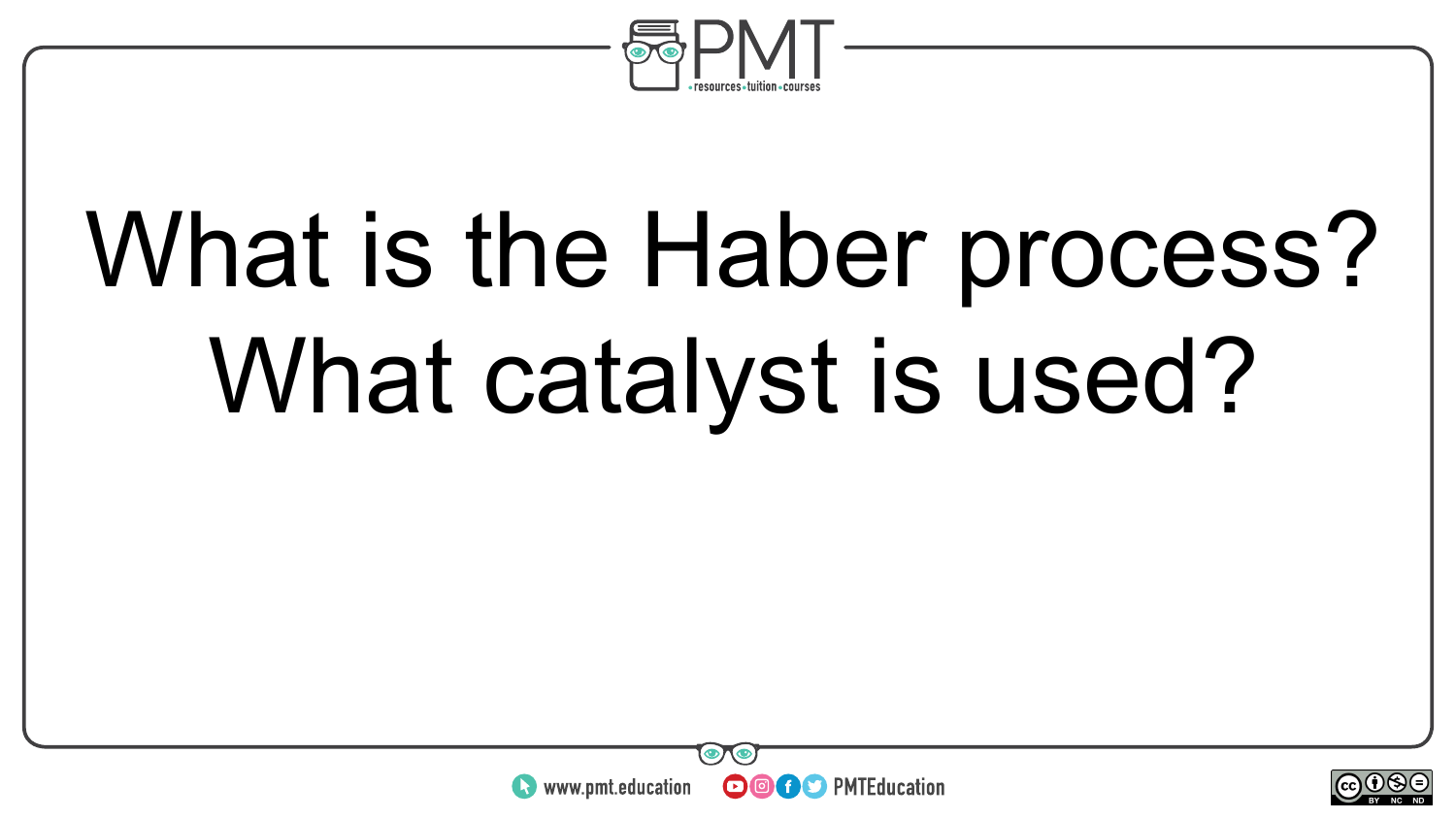

#### What is the Haber process? What catalyst is used?

### $N_2(g) + 3H_2(g) \rightarrow 2NH_3(g)$  Makes ammonia, uses iron (Fe) catalyst



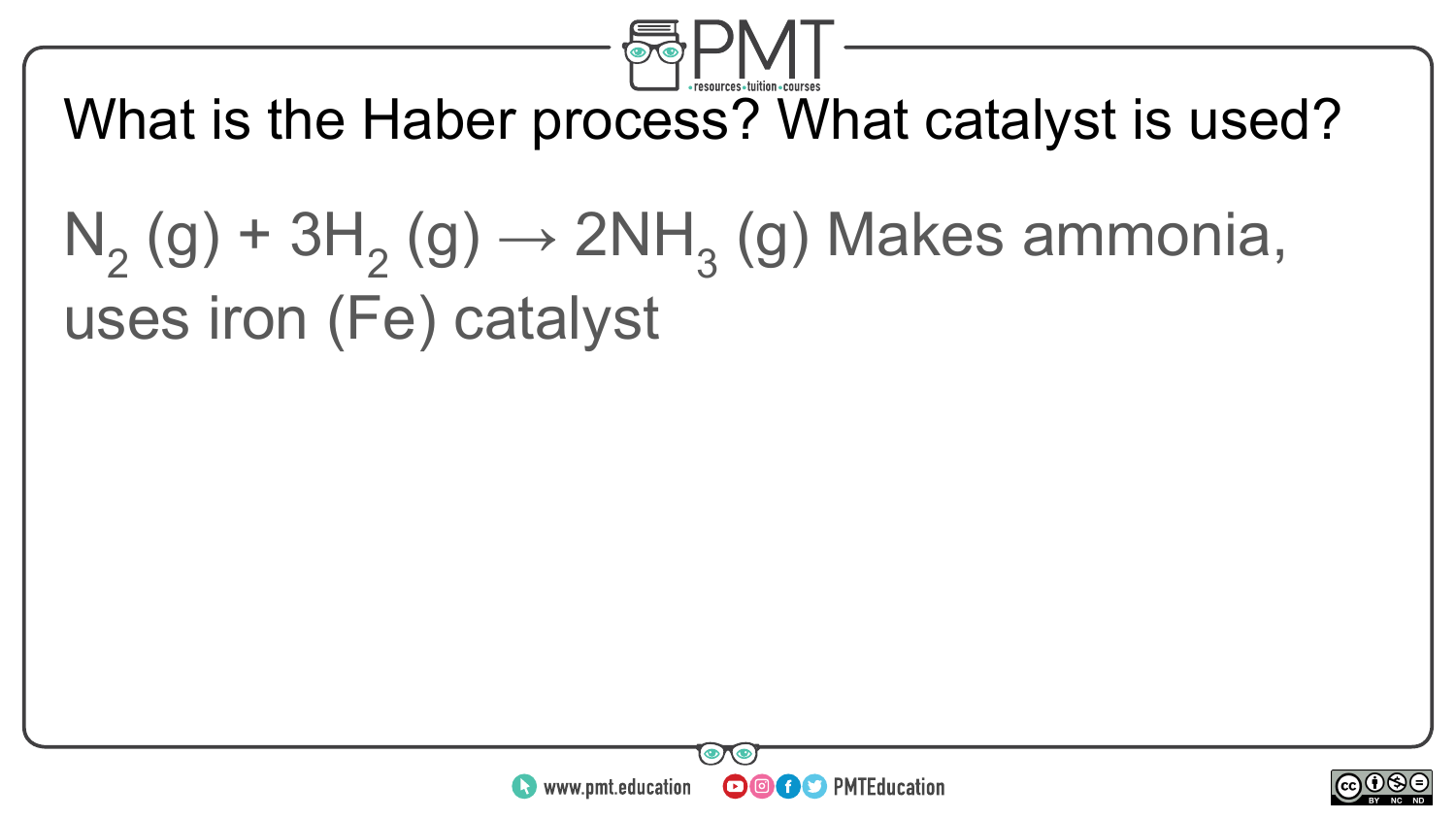

## What size/shape is the catalyst for the Haber process?



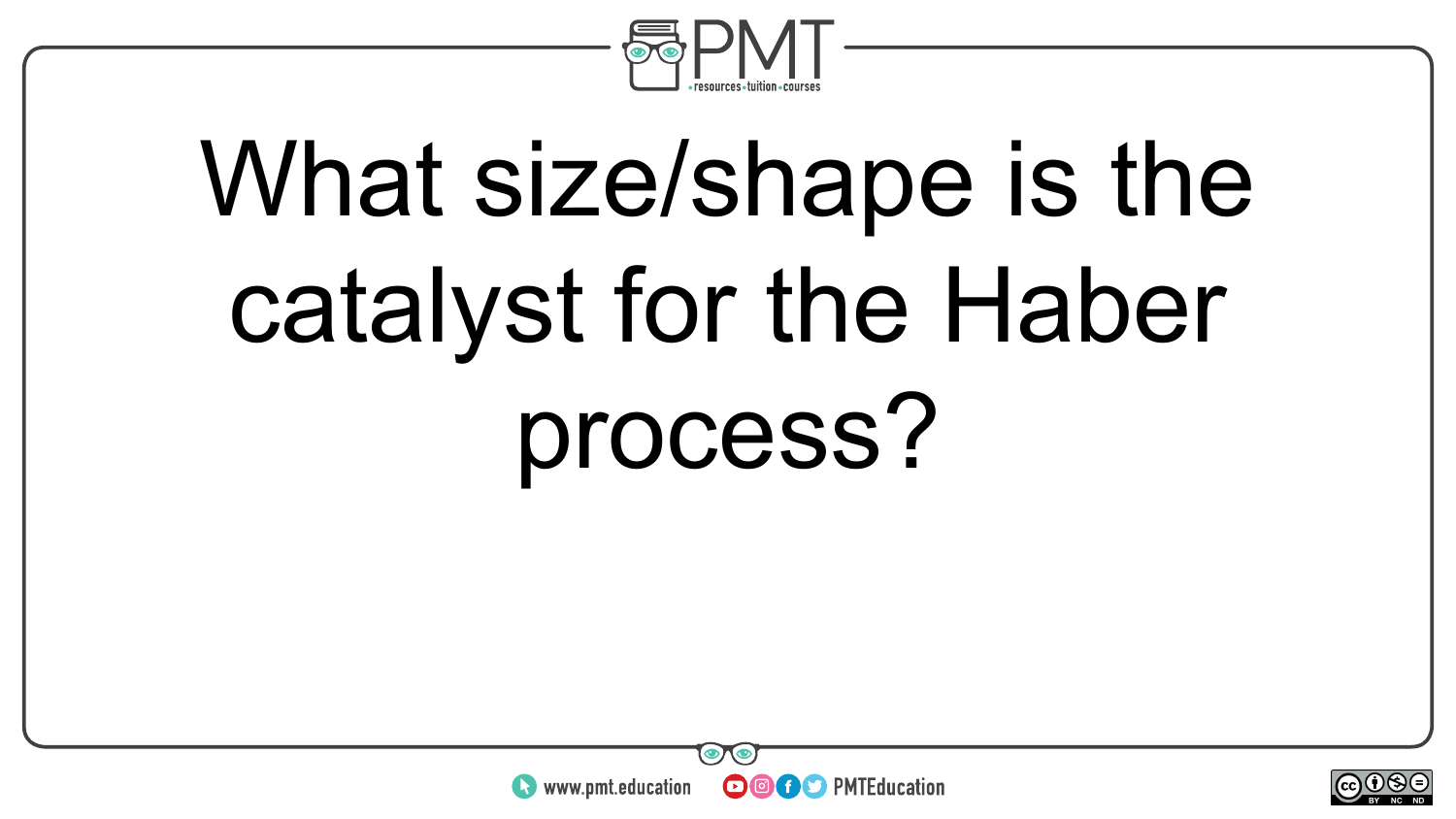

#### What size/shape is the catalyst for the Haber process?

### Pea sized lumps to increase surface

#### area



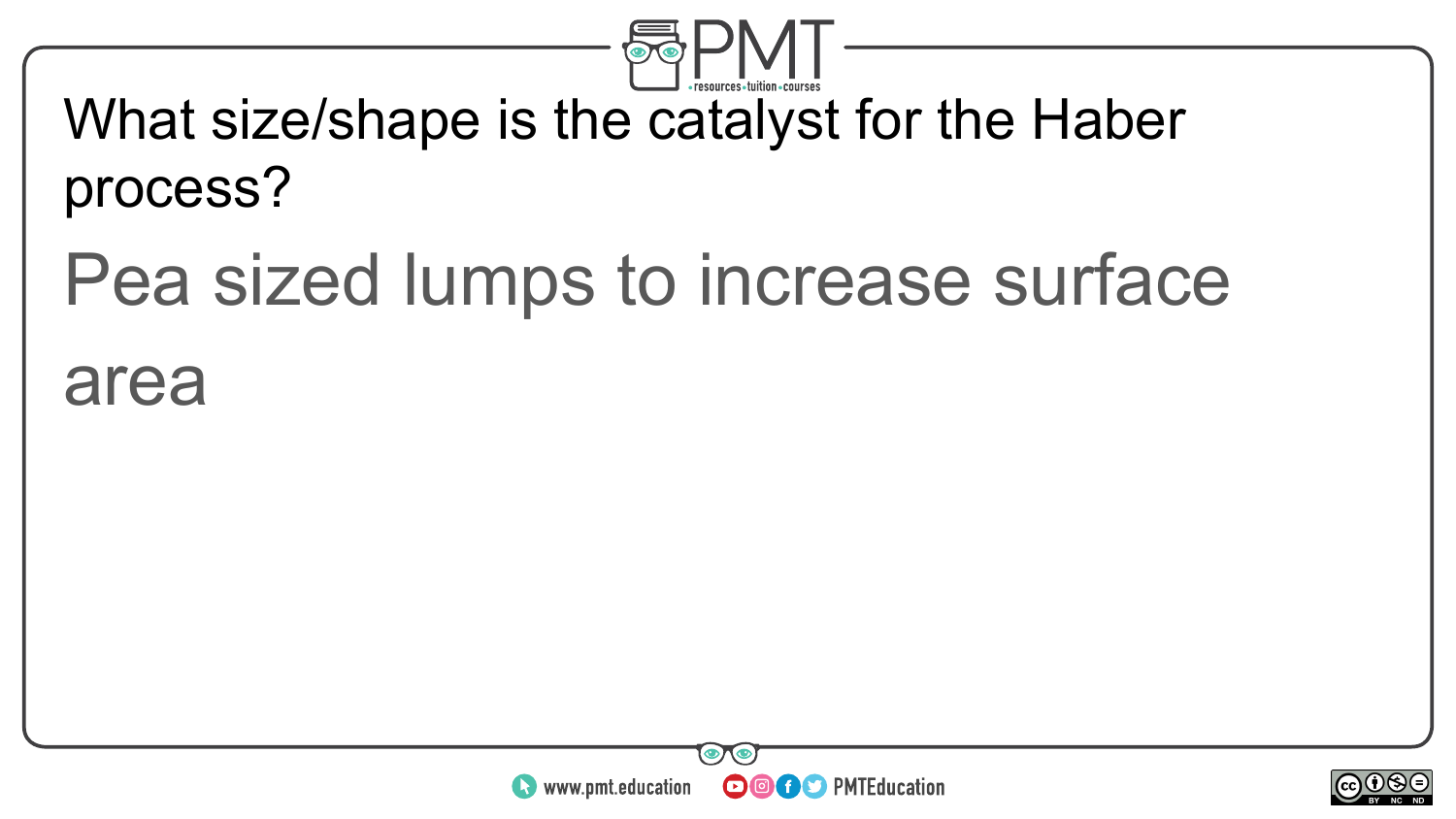

# How long does the catalyst last for the Haber process? What is it poisoned by?



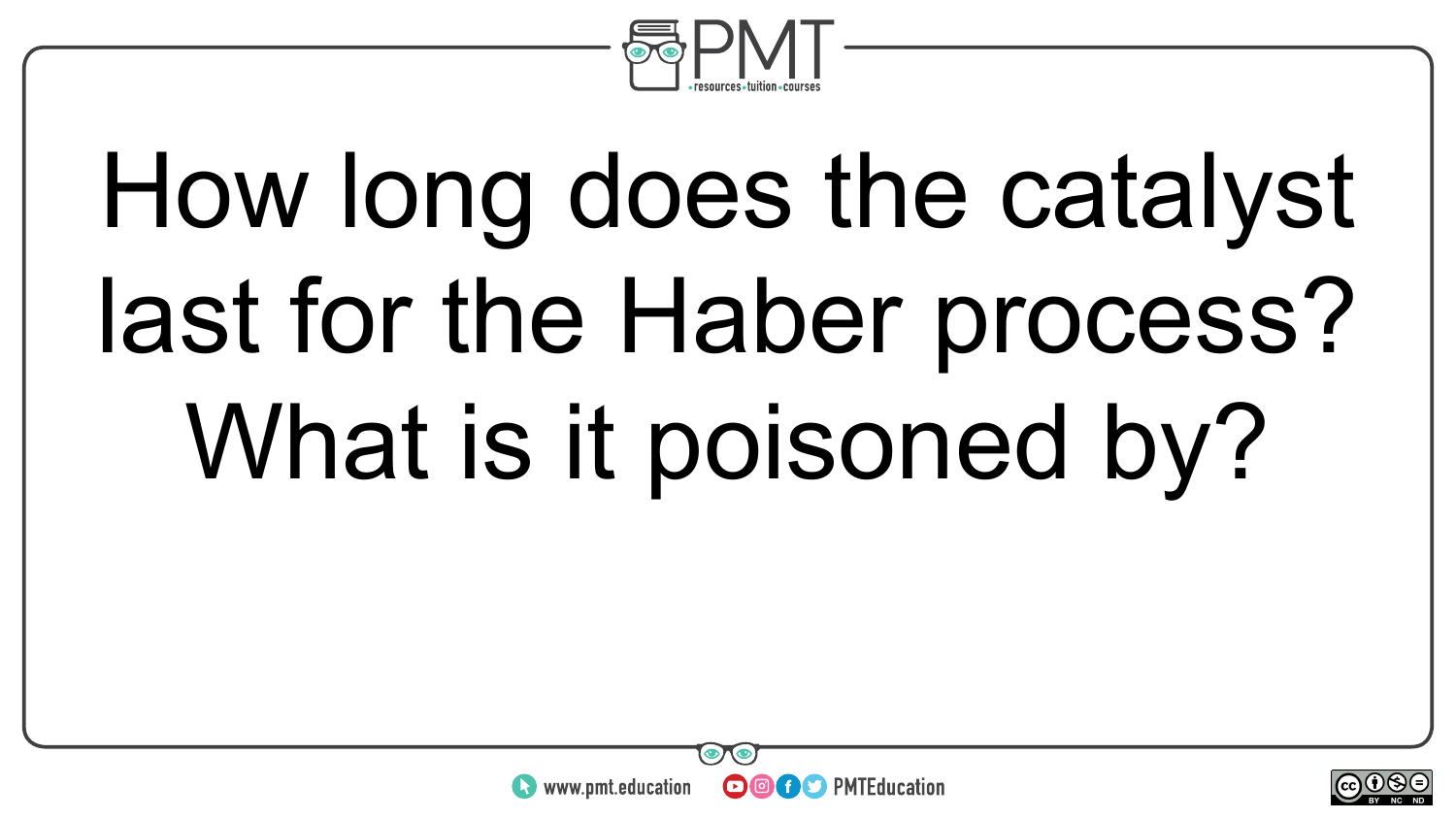

#### How long does the catalyst last for the Haber process? What is it poisoned by?

### About 5 years. Poisoned by sulfur impurities in the gas streams



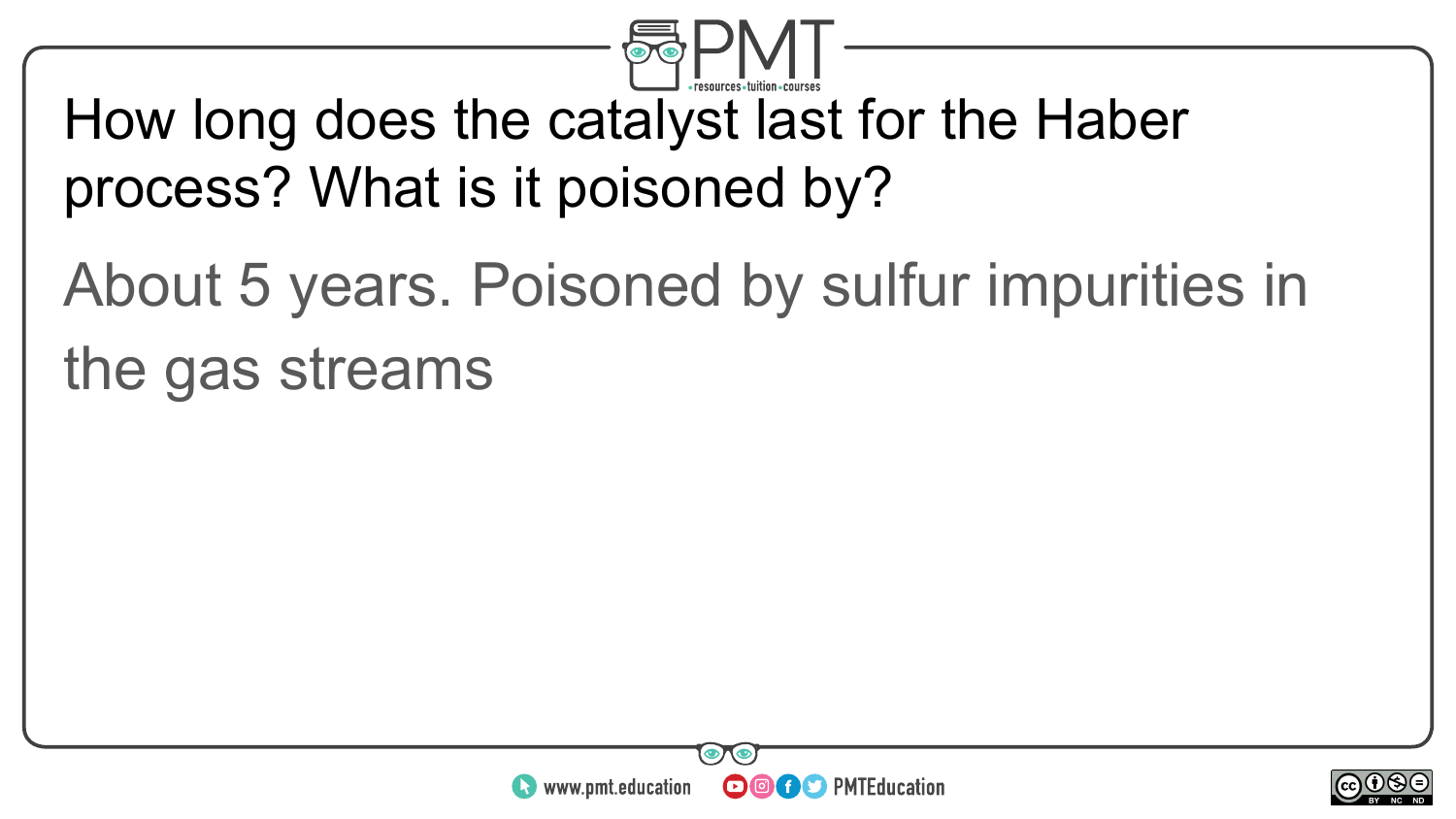

# What is the Contact Process? What is the catalyst?



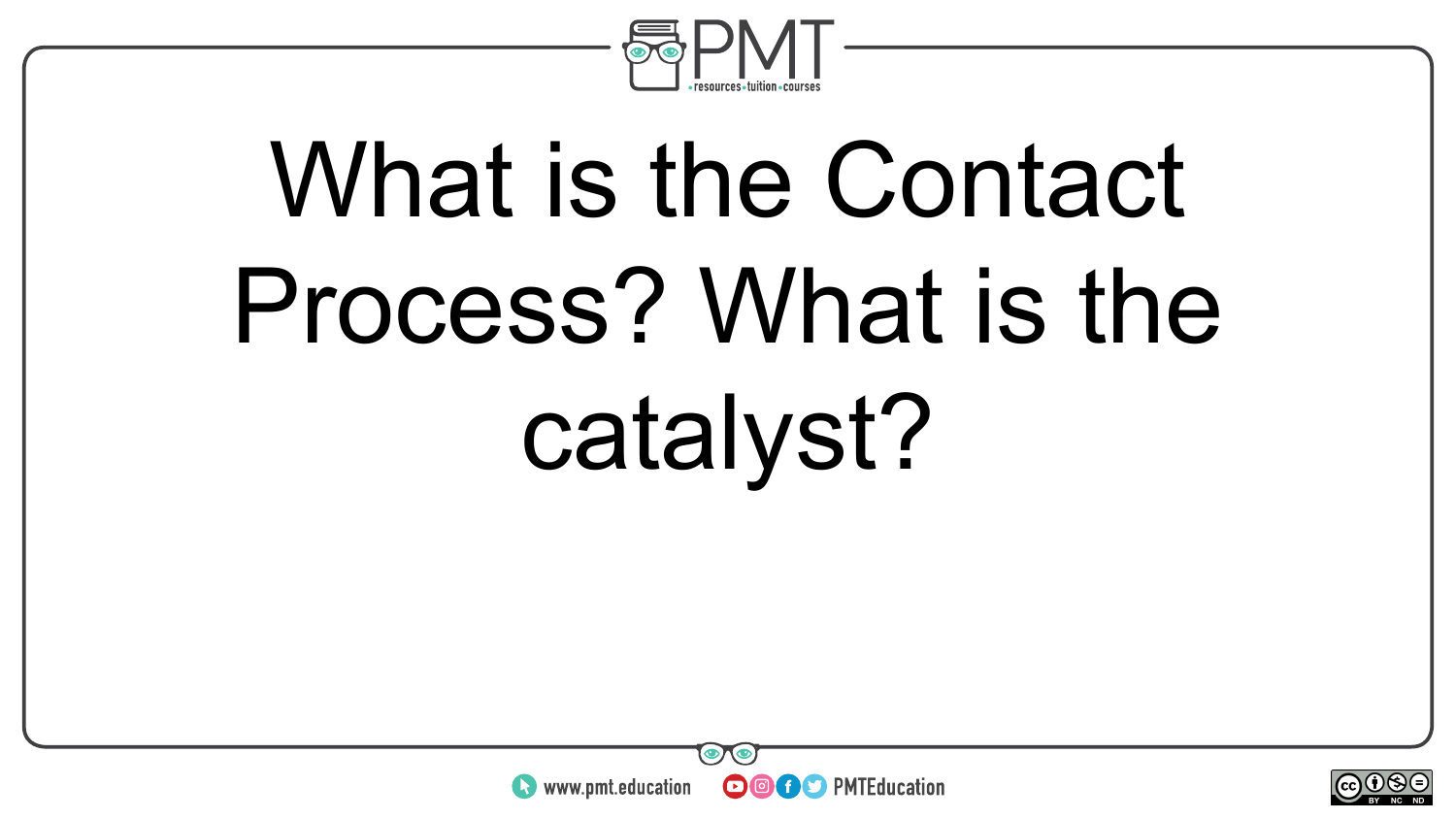

What is the Contact Process? What is the catalyst?

Makes  $H_2SO_4$ . Catalysed by vanadium (V) oxide

 $-V<sub>2</sub>O<sub>5</sub>$ 

### $2SO<sub>2</sub>(g) + O<sub>2</sub>(g) \rightarrow 2SO<sub>3</sub>(g)$



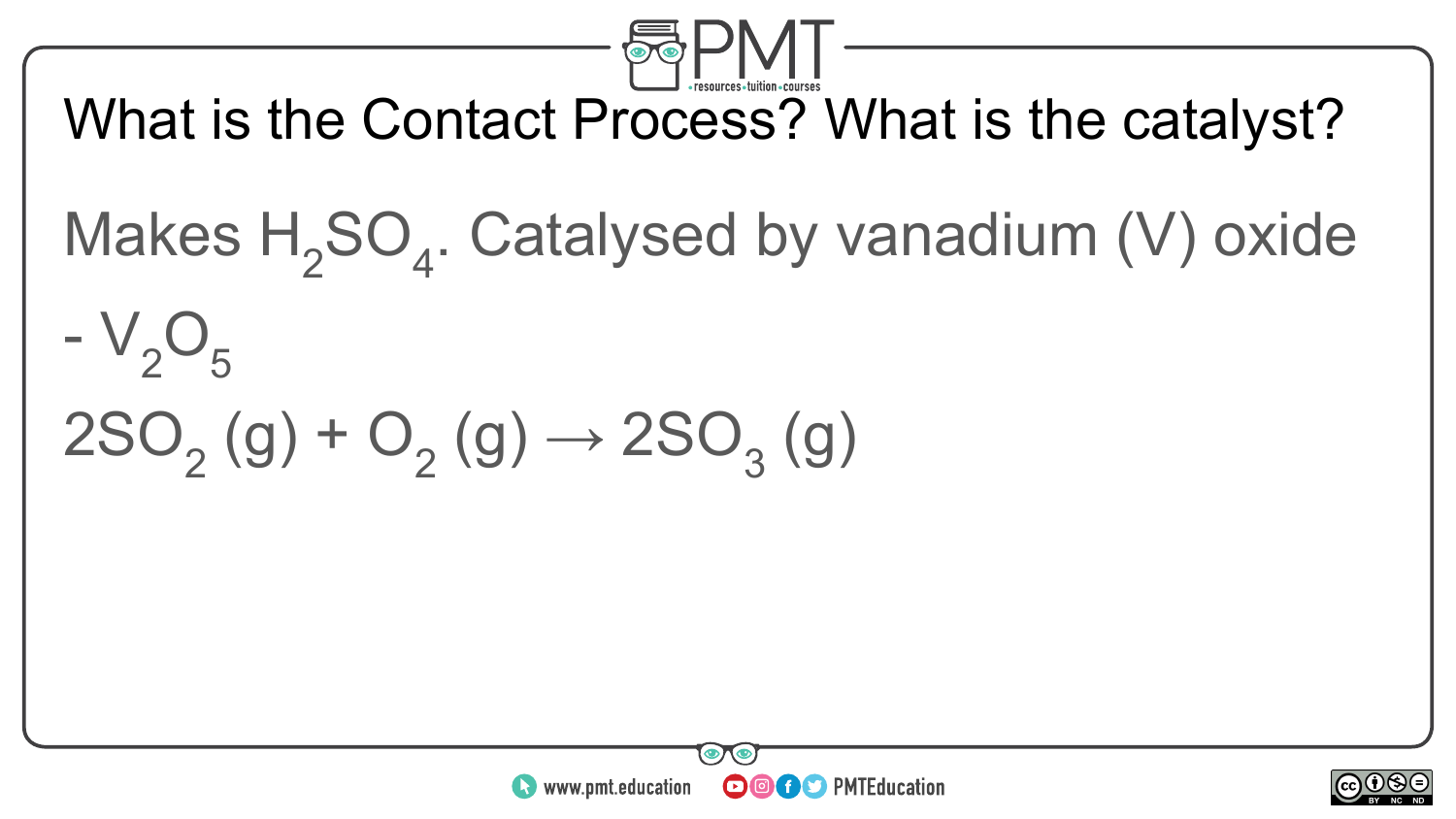

# What are the two reactions that are involved in the contact process?



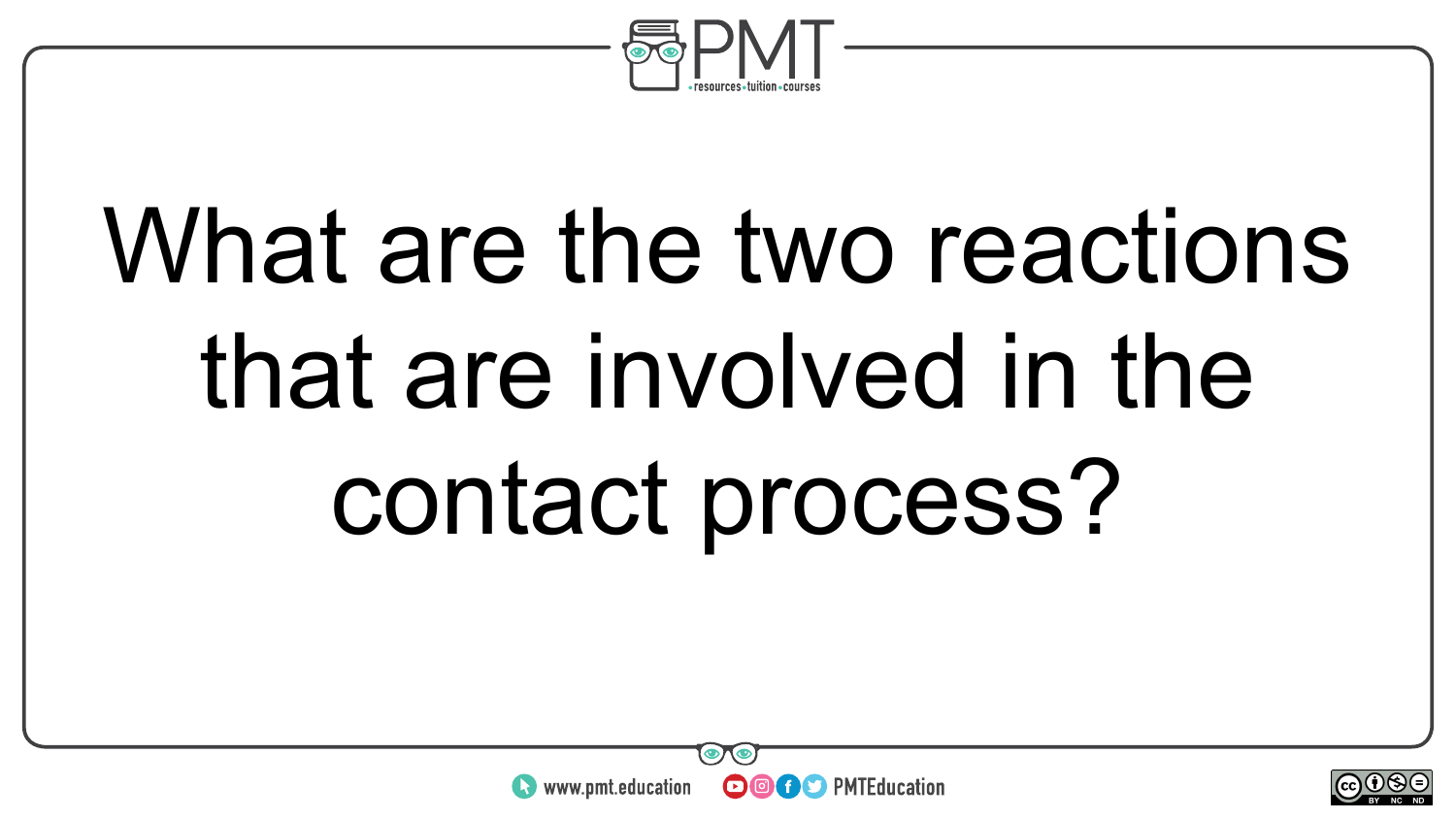

What are the two reactions that are involved in the contact process?

 $SO_2 + V_2O_5 \rightarrow SO_3 + V_2O_4$  $V_2O_4 + V_2O_2 \rightarrow V_2O_5$ 



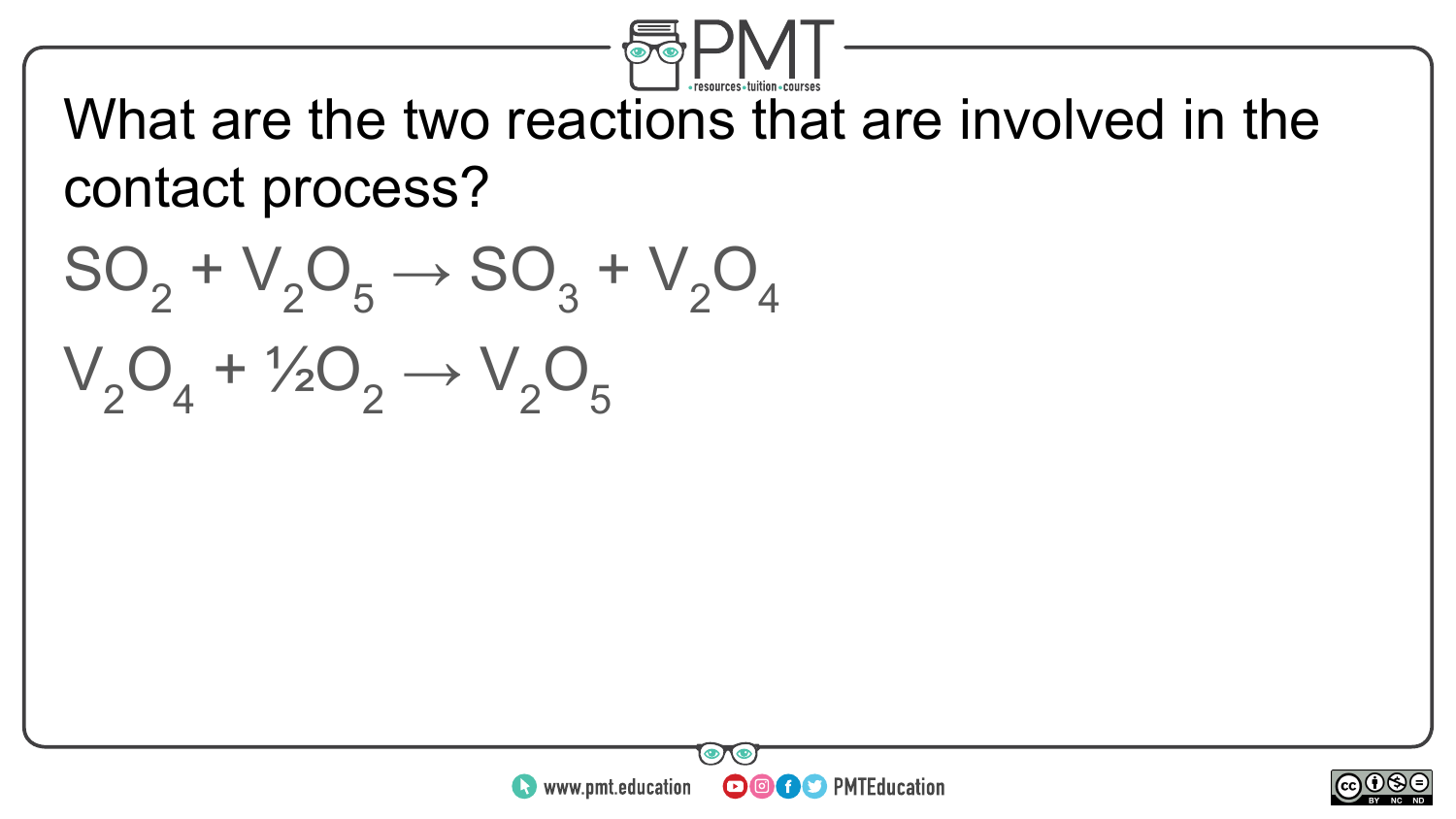

# Why is V a good catalyst in the case of the contact process?



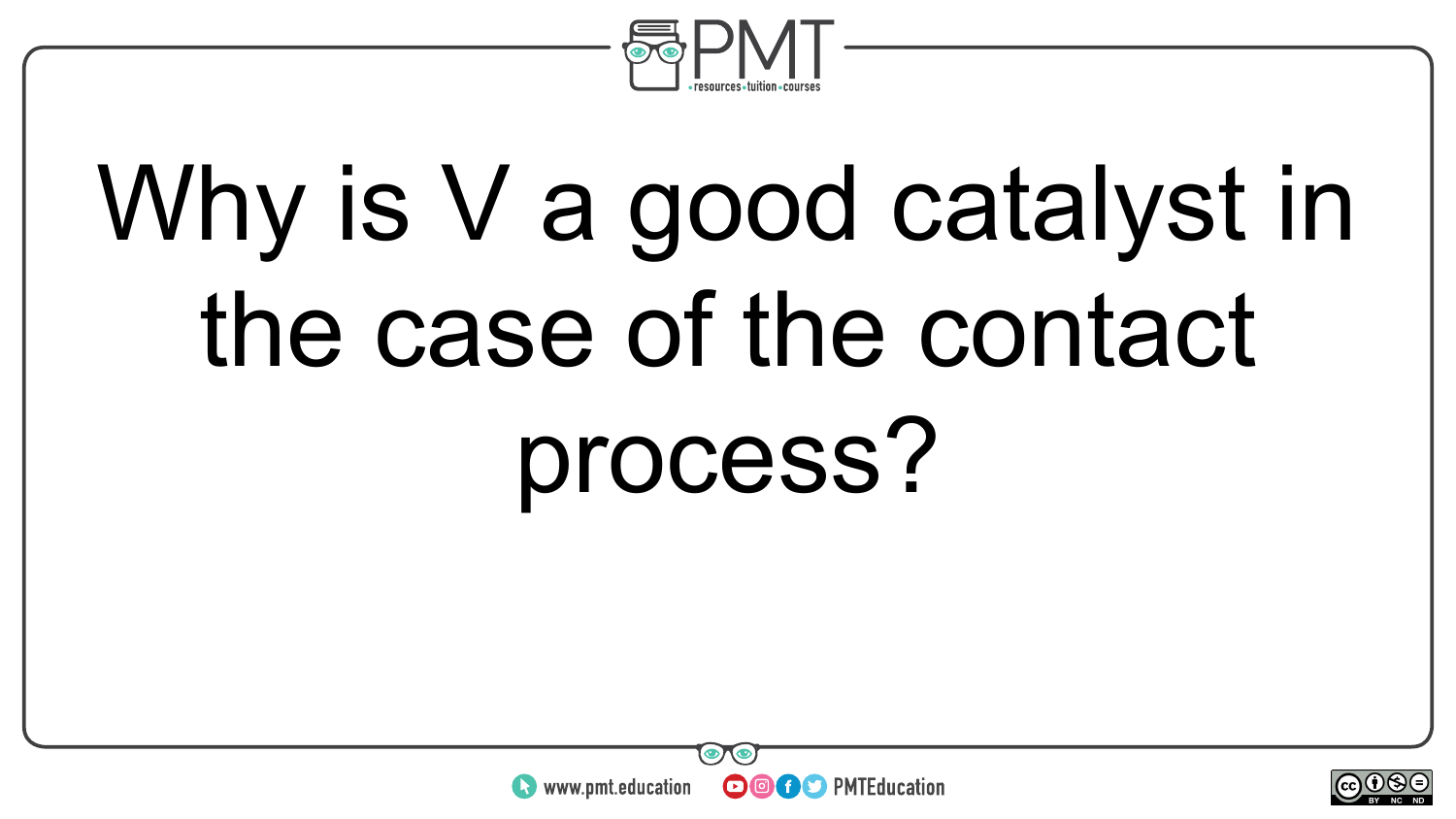

#### Why is V a good catalyst in the case of the contact process?

#### Can change oxidation state from 5+ to 4+ and back to 5+ (so can be used again)



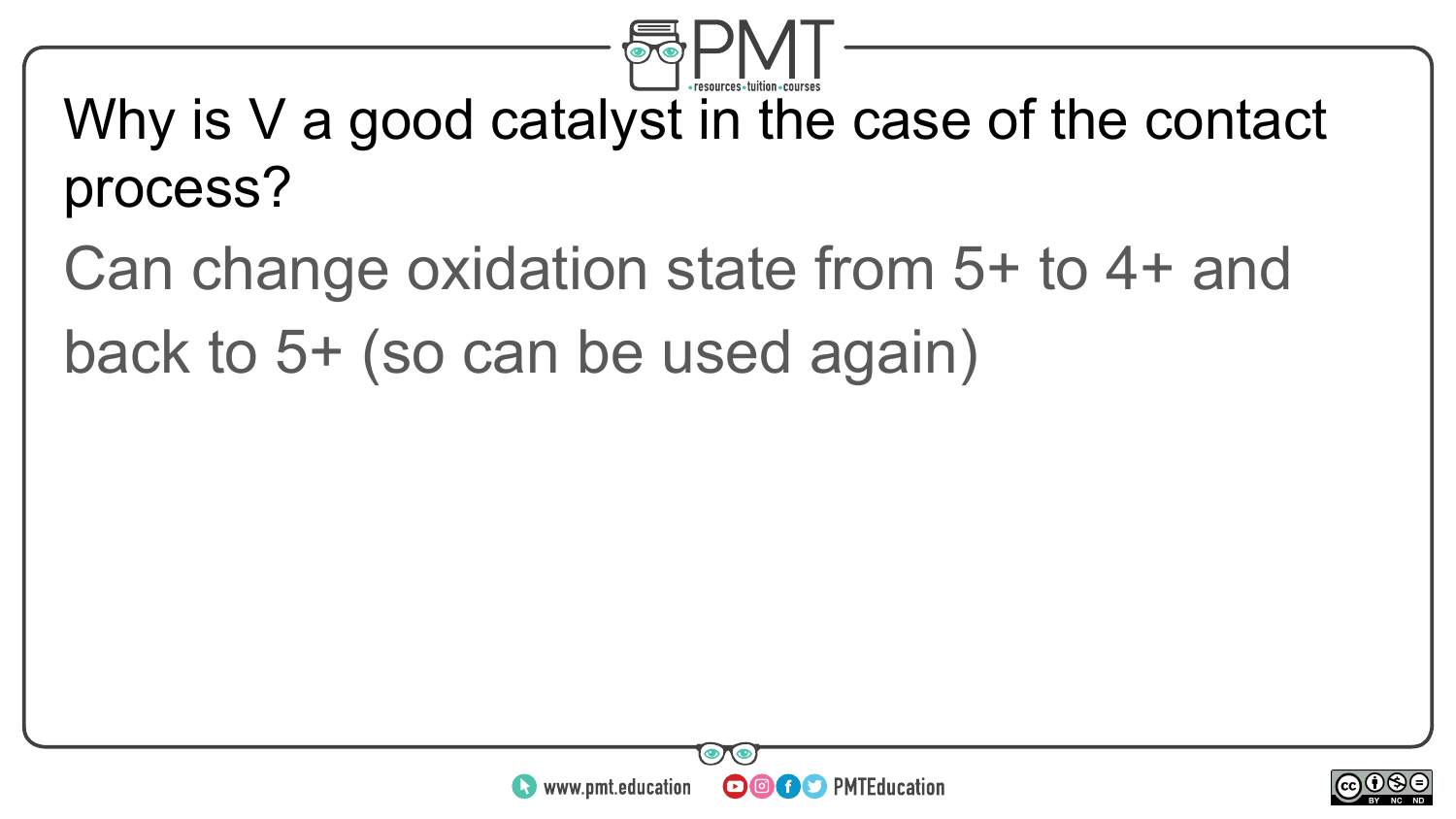

# Define homogeneous catalyst



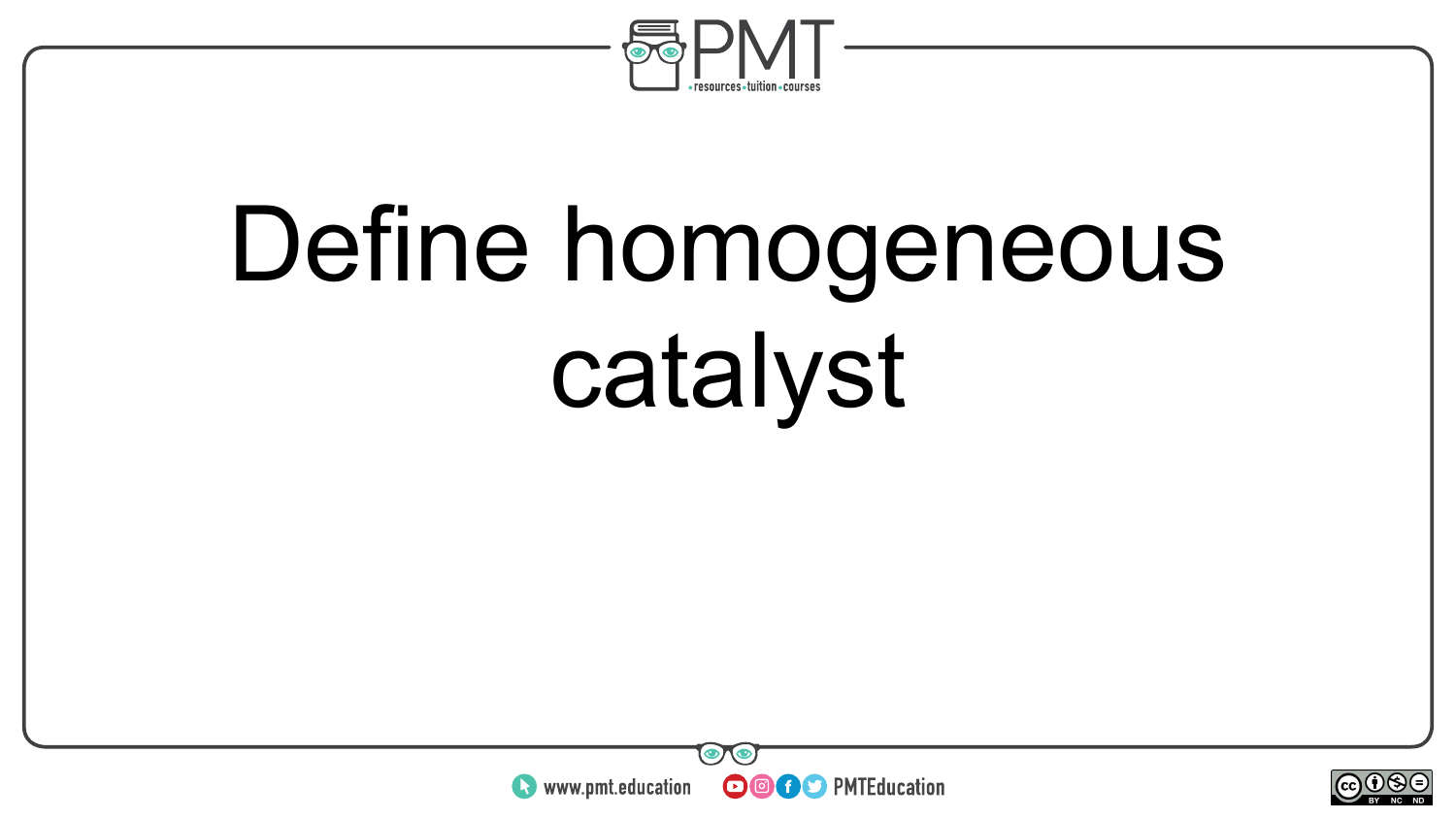

#### Define homogeneous catalyst

#### A catalyst that is in the same phase as the reactants.



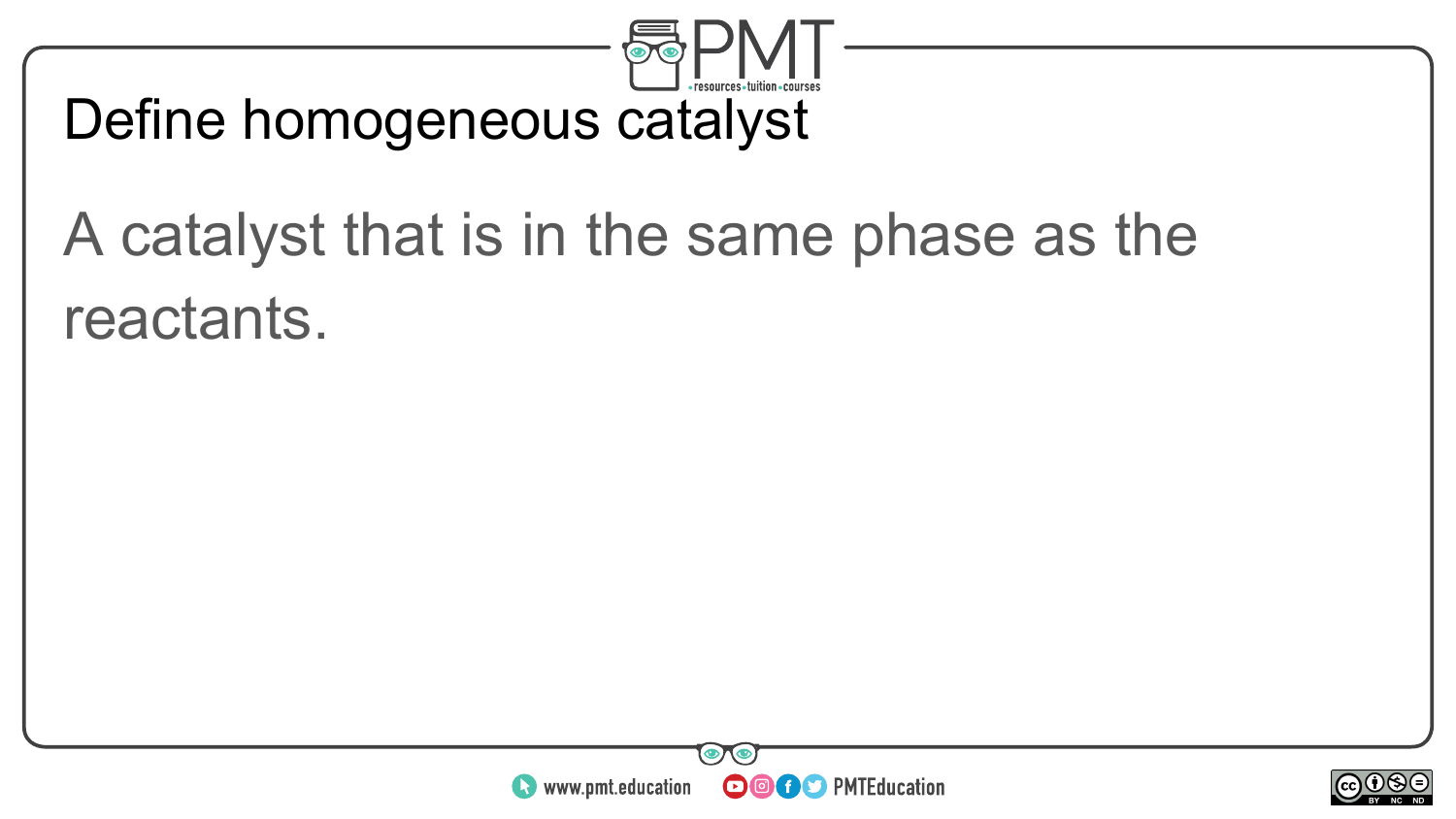

## How do homogeneous catalysts work?



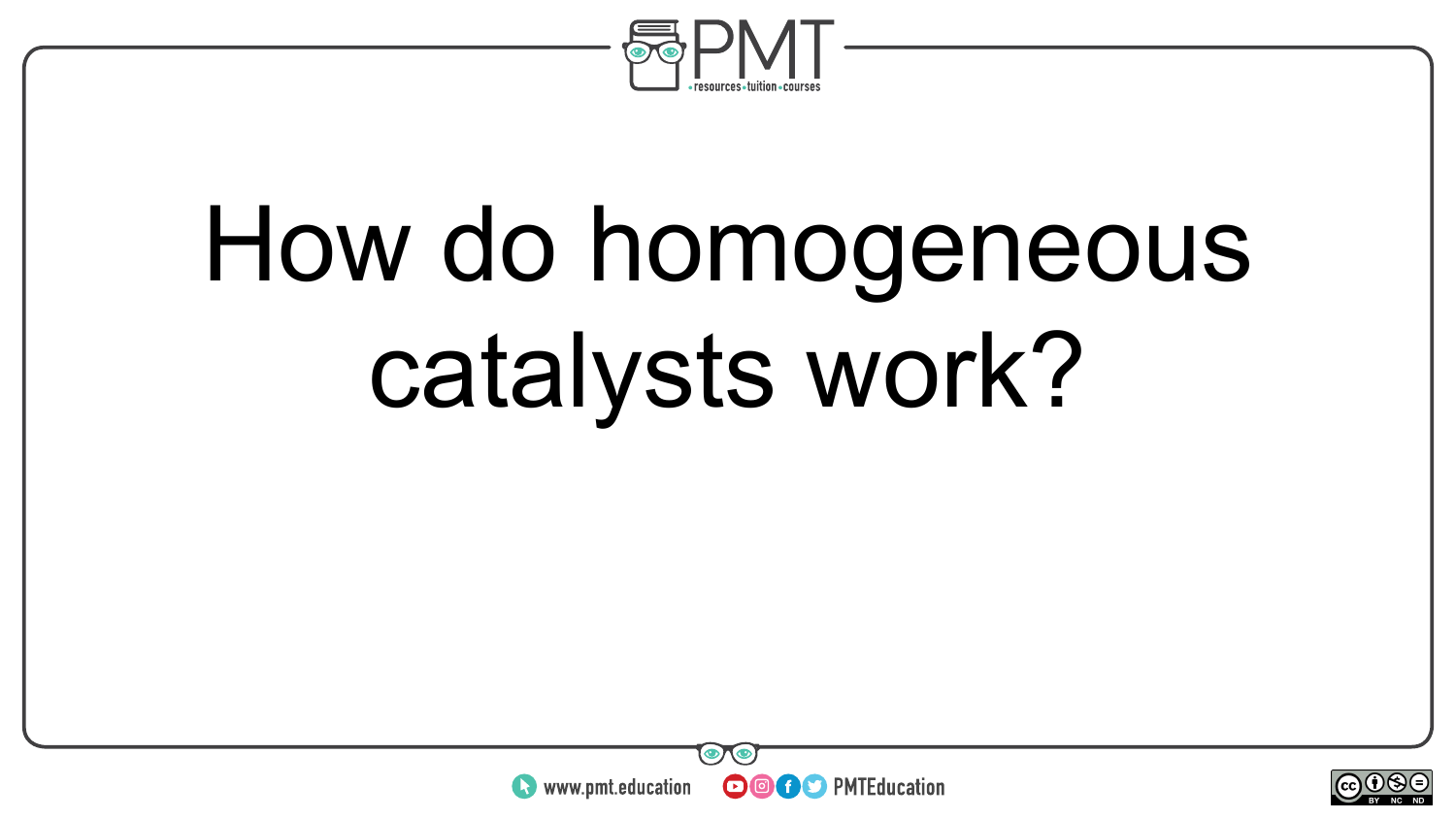

#### How do homogeneous catalysts work?

### Form intermediates to give a different reaction pathway with lower  $E_{\text{A}}$



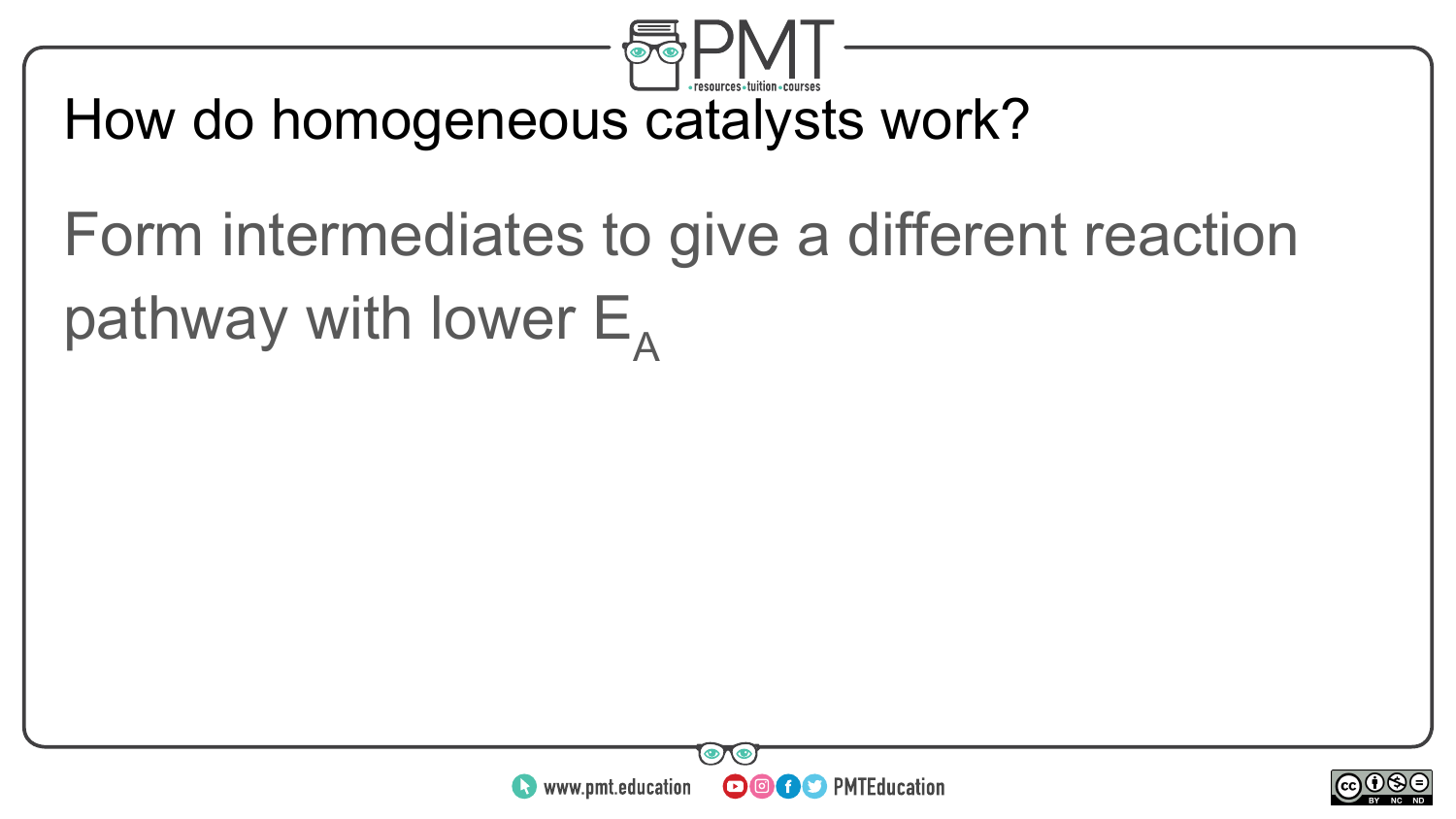

## What is the reaction between  $S_2O_8^2$  ions and I<sup>-</sup> ions?



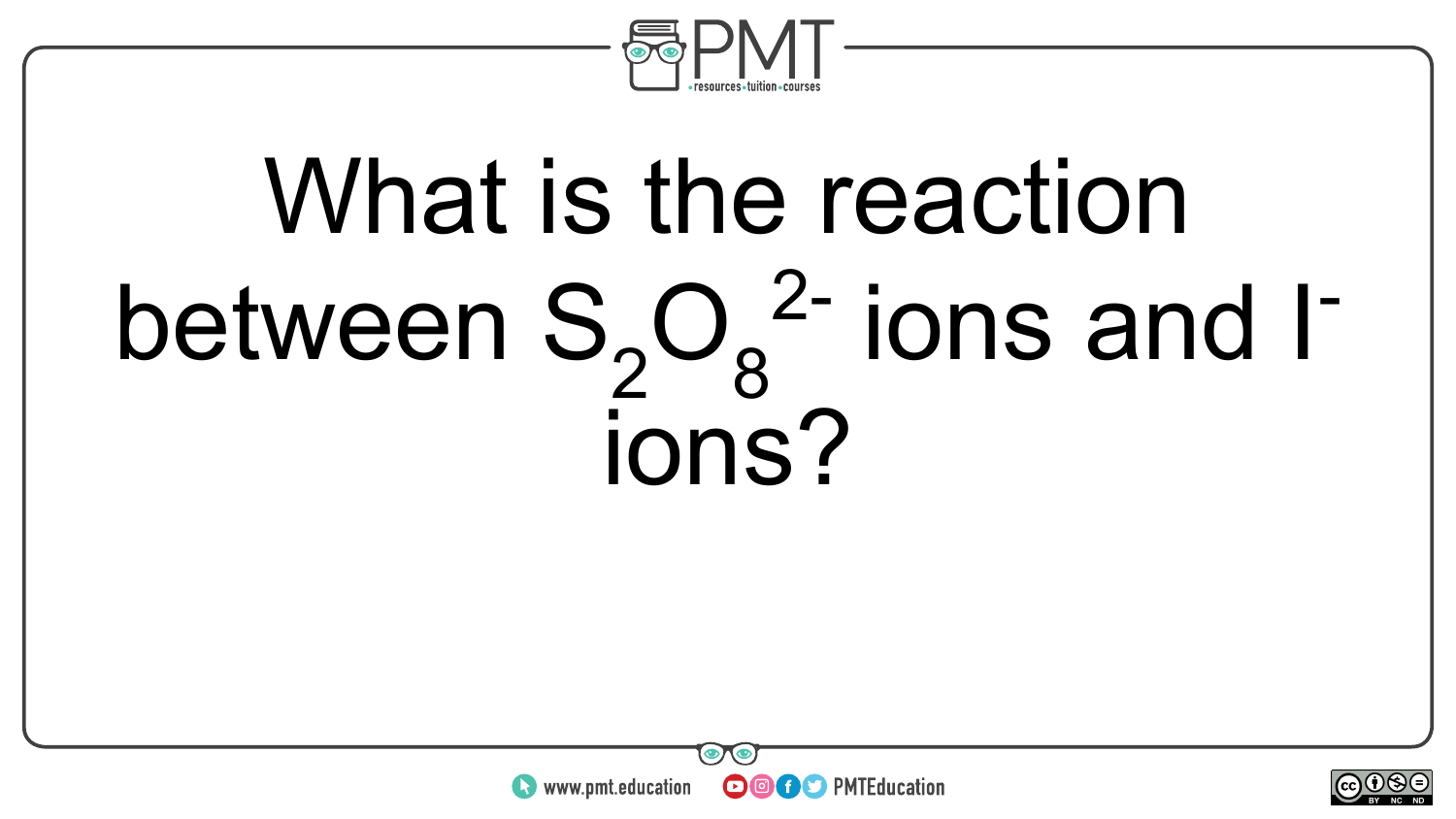

What is the reaction between  $S_2O_8^2$  ions and I<sup>-</sup> ions?

### $S_2O_8^{2-} + 2I^- \rightarrow 2SO_4^{2-} + I_2$  (all aq)



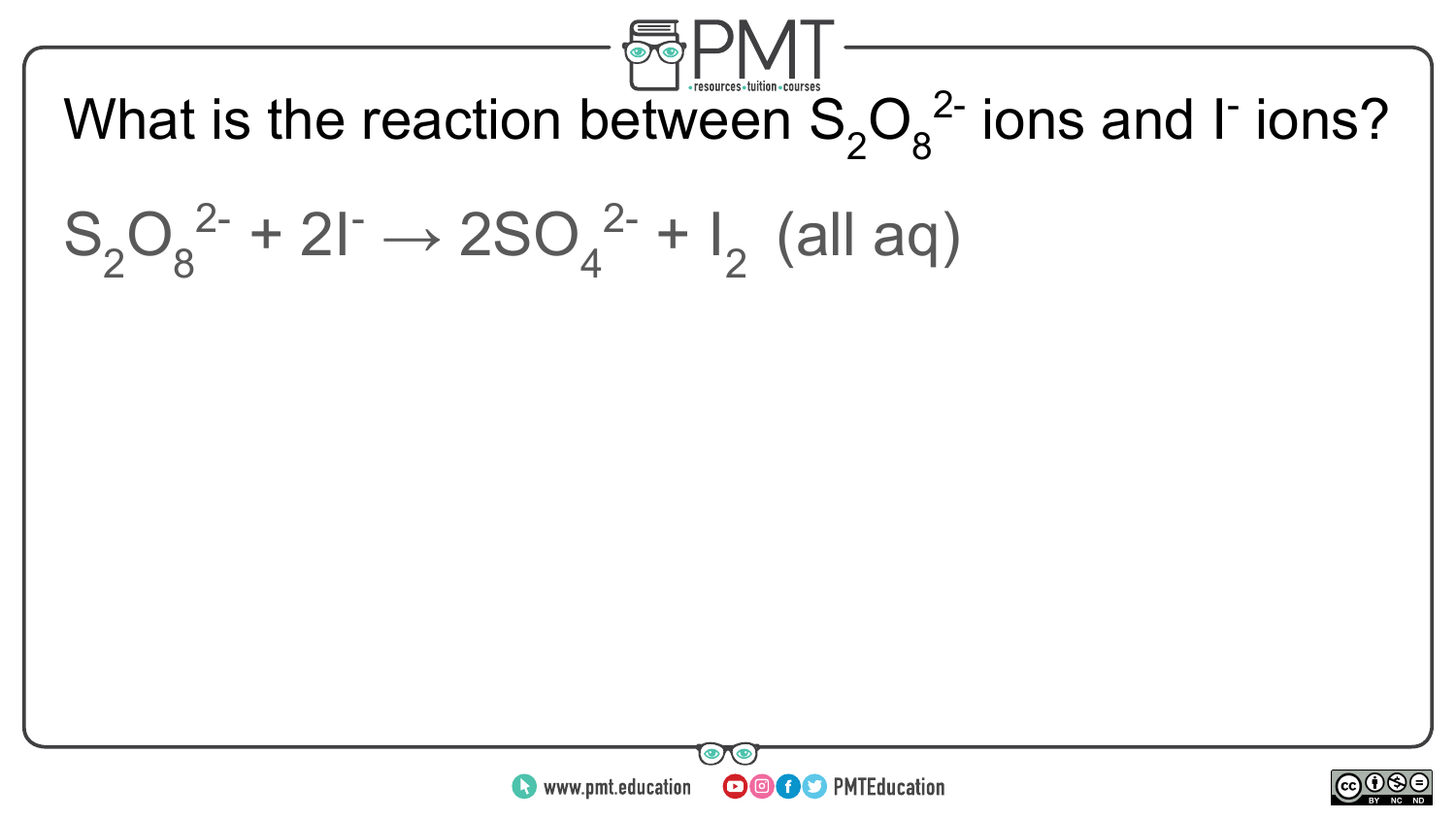

# Why does the reaction between  $S_2O_8^2$  ions and I<sup>-</sup> ions have a high  $E_A$  in normal conditions?



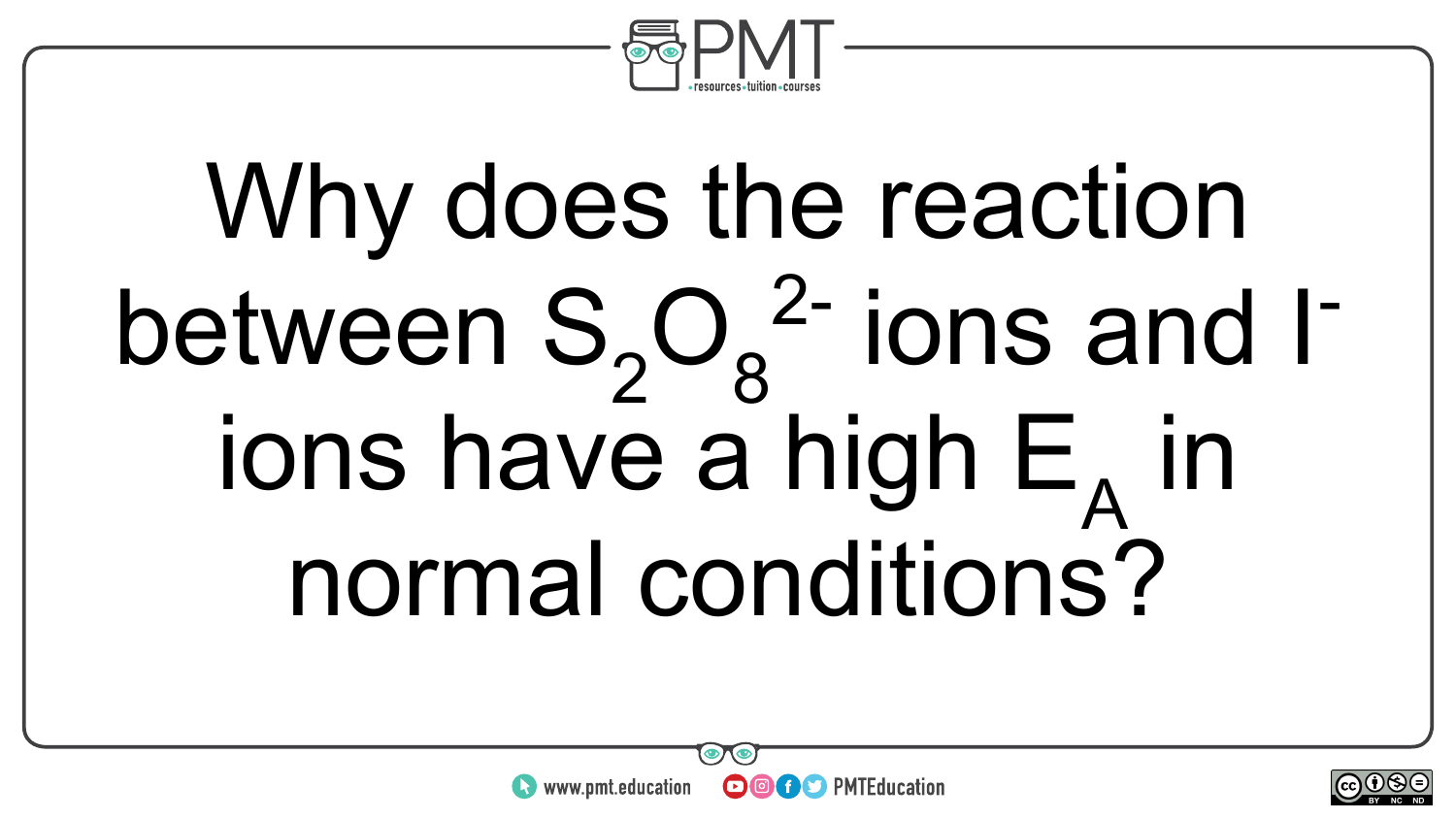

#### Why does the reaction between  $S_2O_8^2$  ions and I<sup>-</sup> ions have a high  $\mathsf{E}_{\mathsf{A}}$  in normal conditions?

### Two negative ions are reacting. They repel each other so  $\mathsf{E}_{\mathsf{A}}$  is high



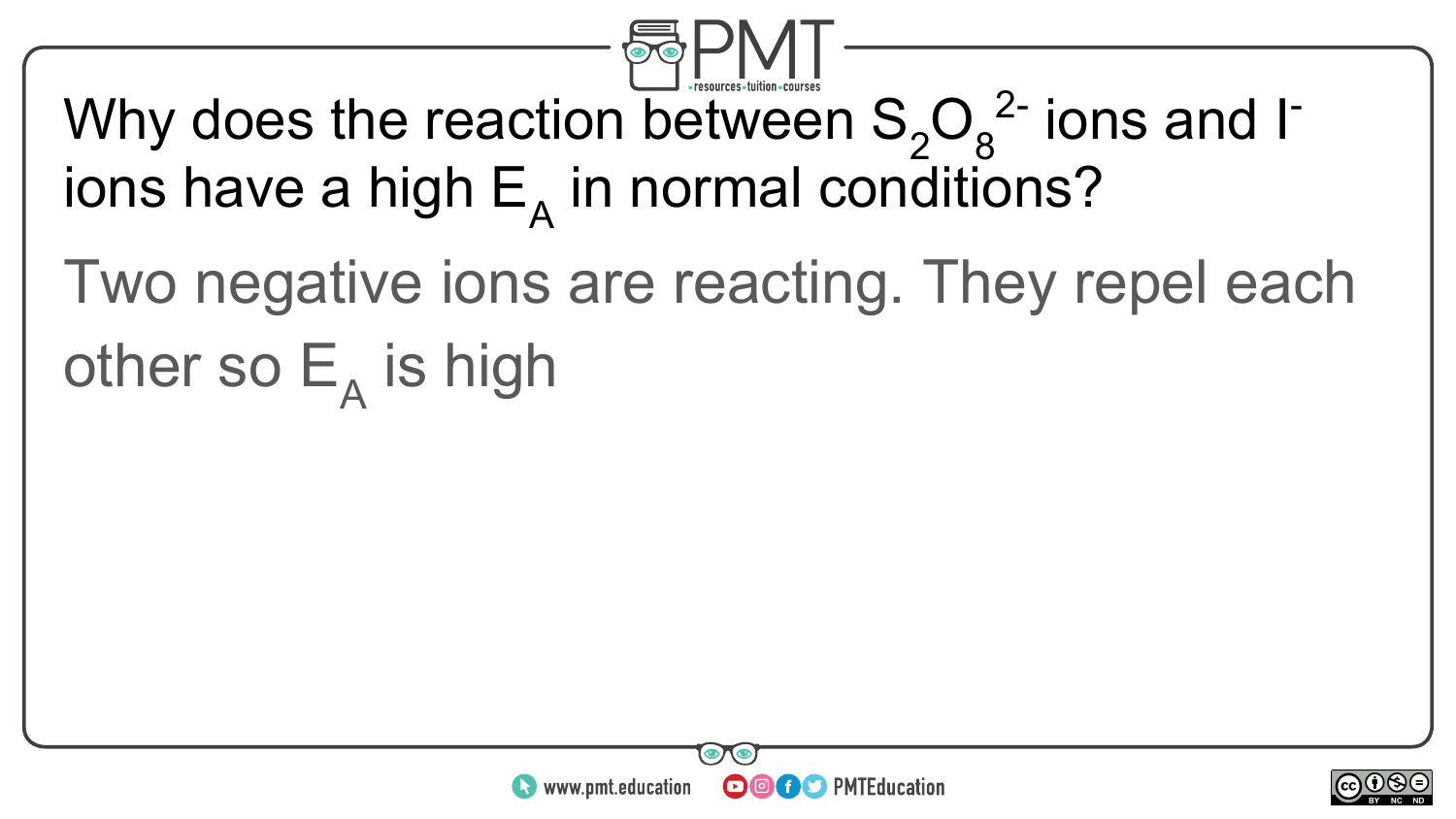

# Which transition metal ions catalyse the reaction between  $S_2O_8^2$ - ions and Iions? Write two equations to show how.



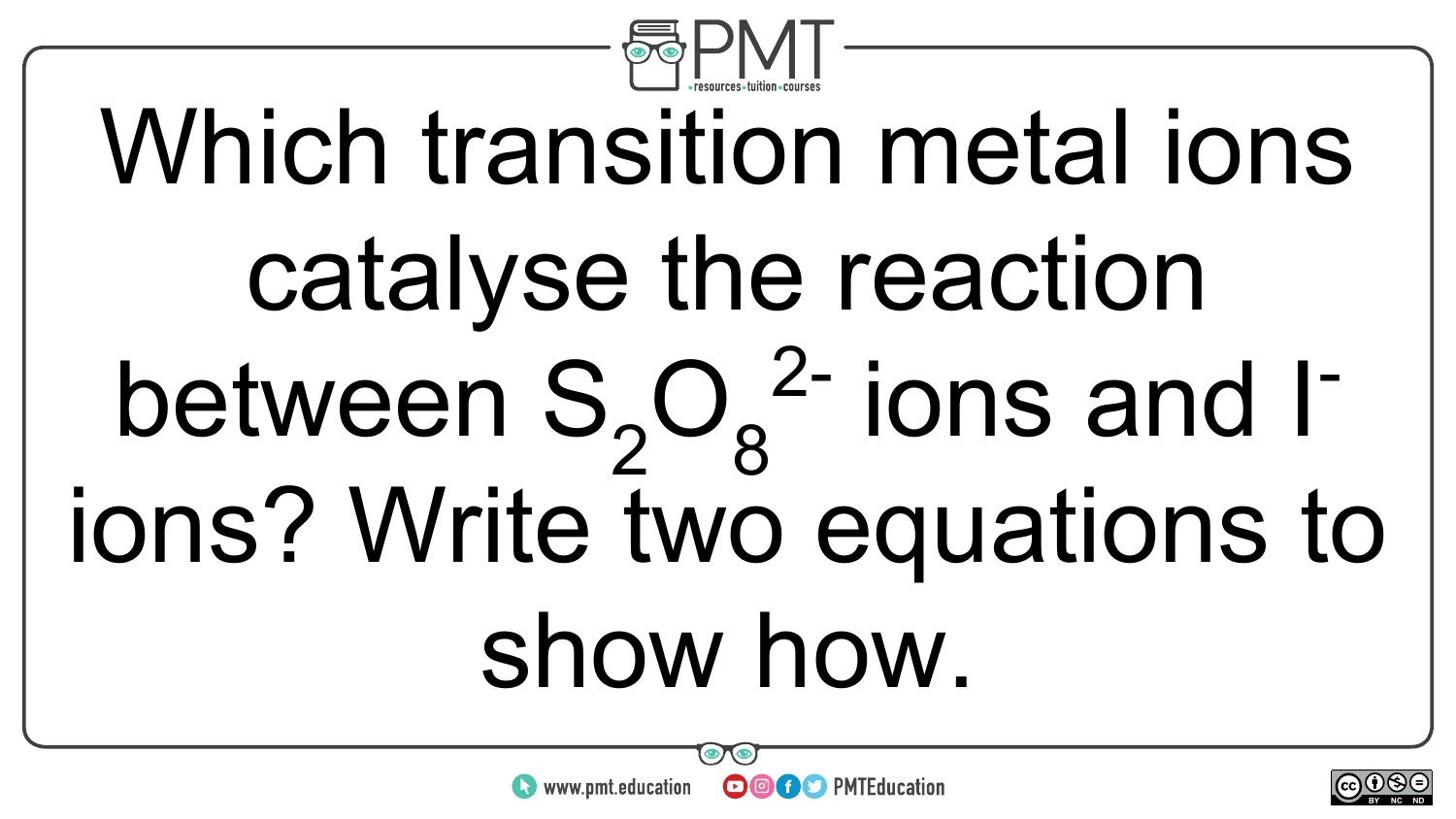

Which transition metal ions catalyse the reaction between  $S_2O_8^2$  ions and I<sup>-</sup> ions? Write two equations to show how

**OOOO** PMTEducation

 $\sim$ neel BY NC ND

 $S_2O_8^{2-} + 2Fe^{2+} \rightarrow 2Fe^{3+} + 2SO_4^{2-}$ 

 $\bullet$  www.pmt.education

 $2Fe^{3+} + 2I^{-} \rightarrow 2Fe^{2+} + I_{2}$ 

 $Fe<sup>2+</sup>$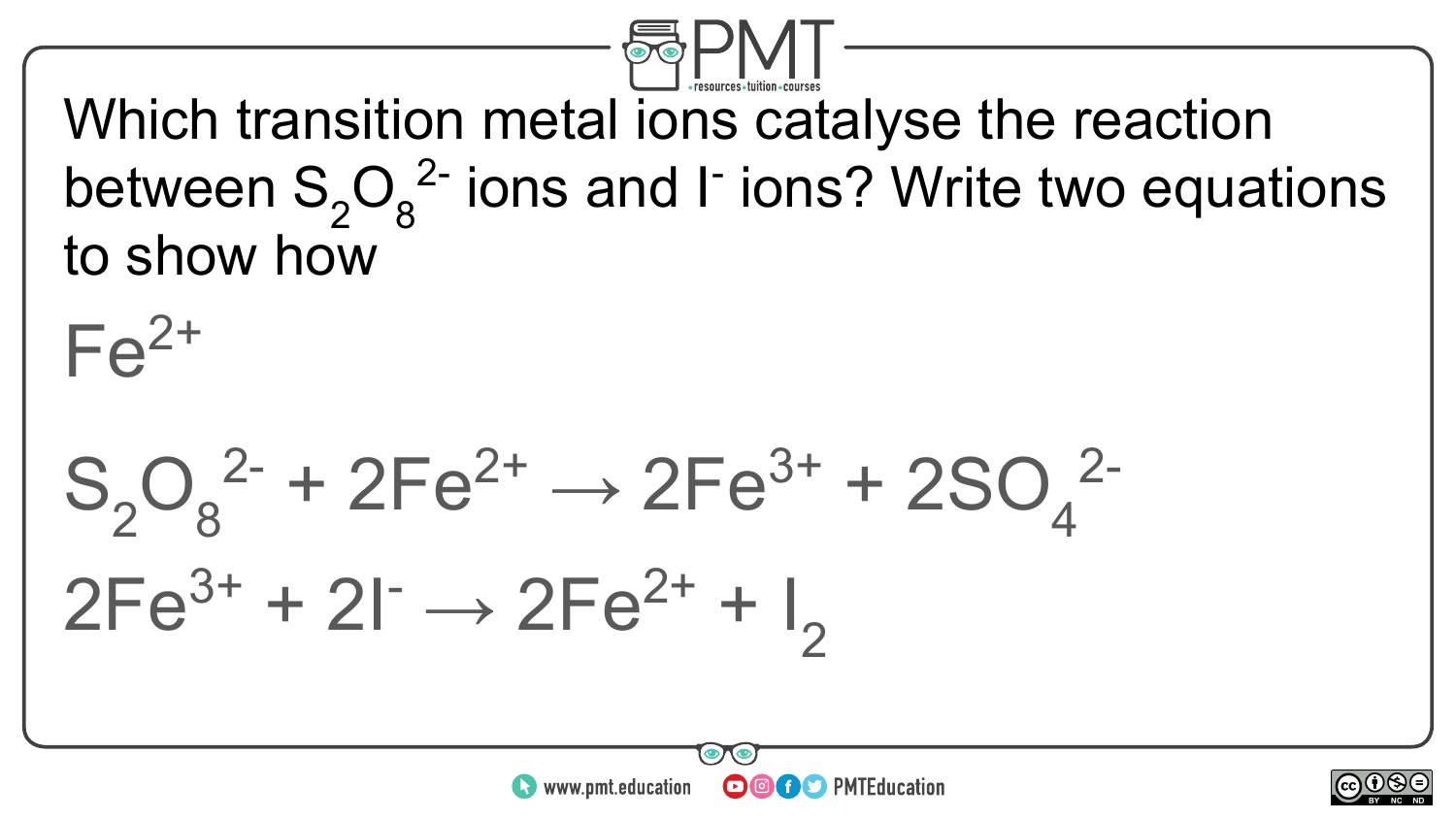

## Define the term autocatalysis



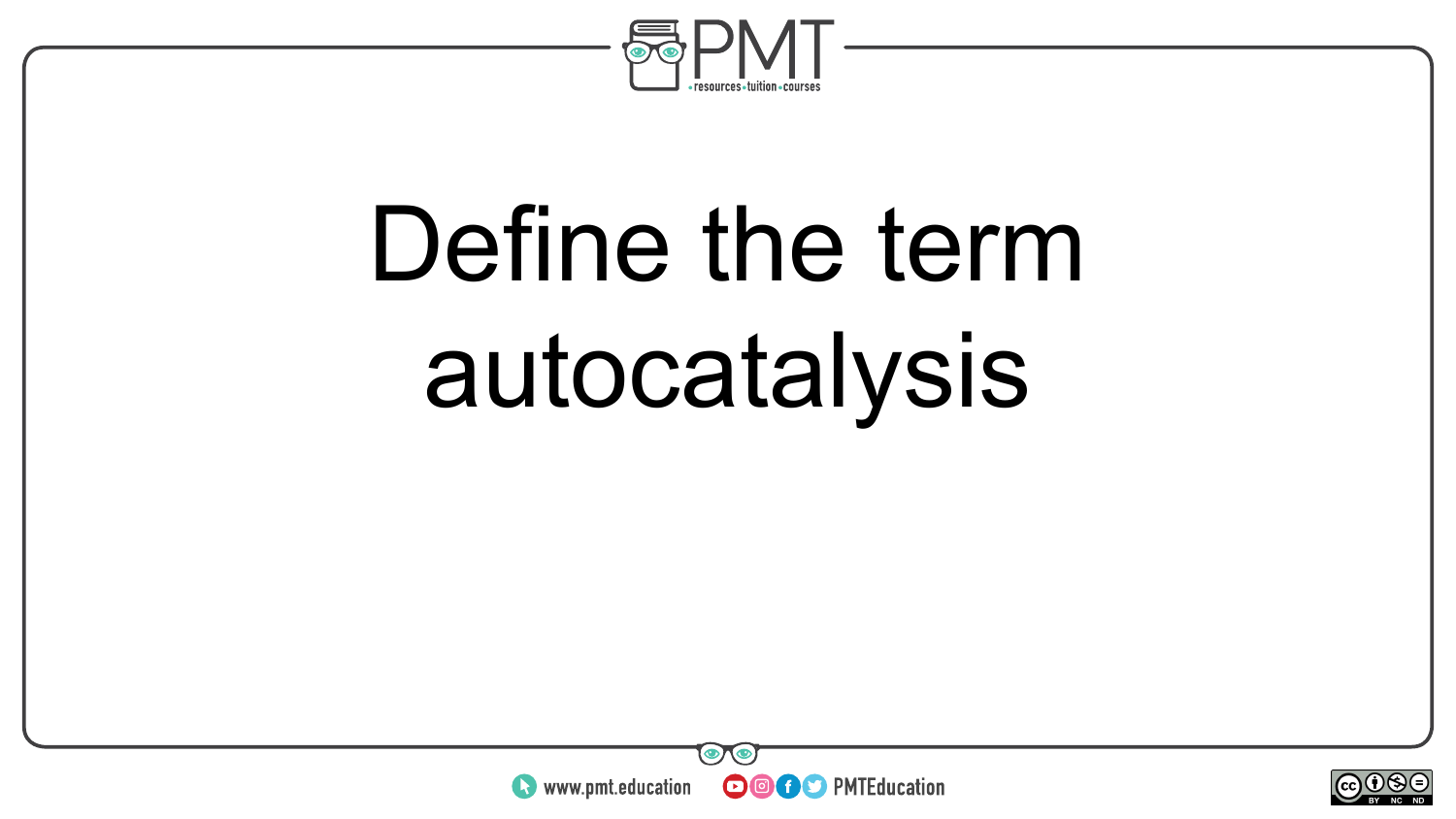

#### Define the term autocatalysis

#### When the product of a reaction is also a catalyst for that reaction.



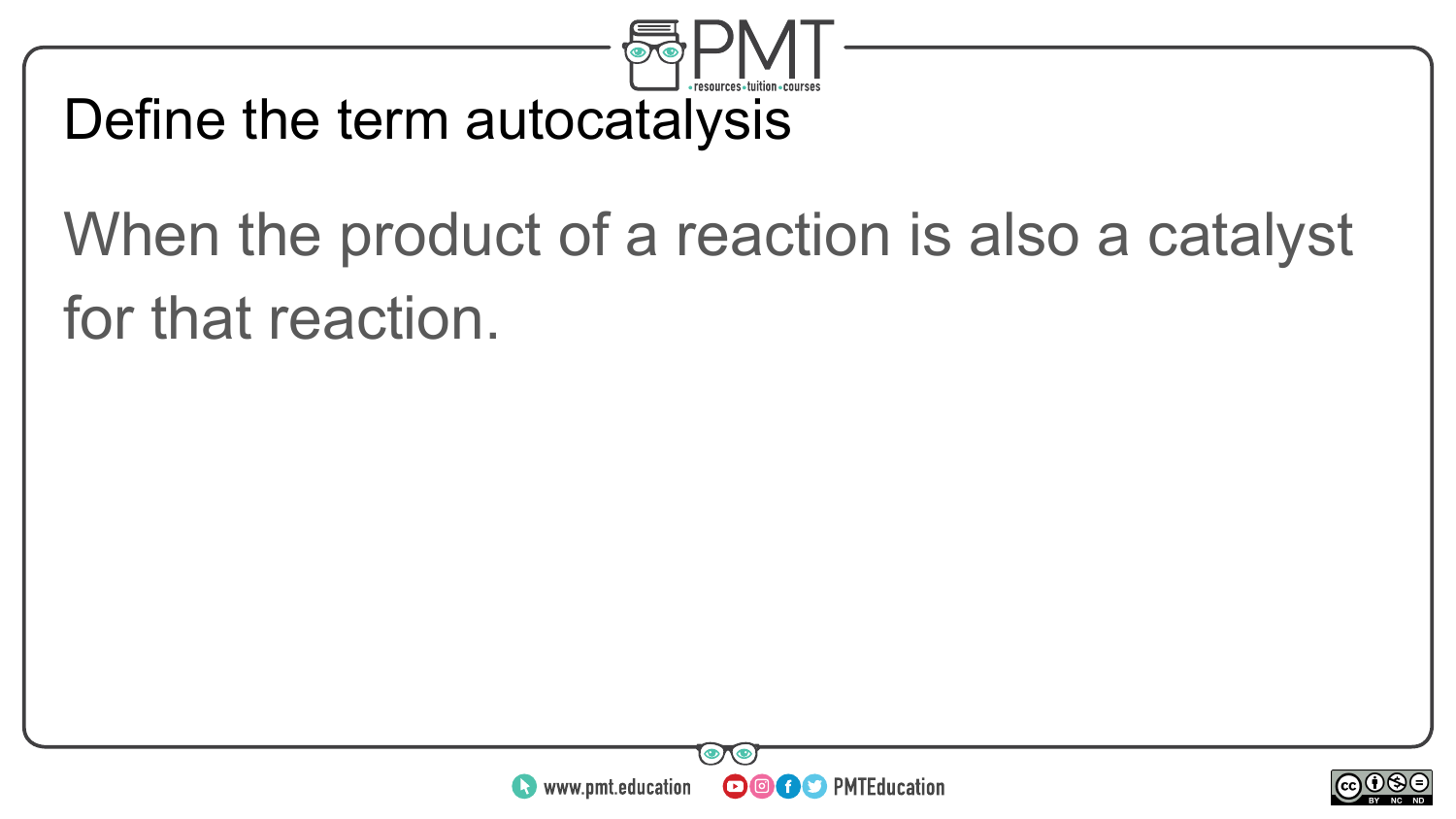

### Draw a concentration of

## reactant against time graph for

### an autocatalysed reaction.

## Explain each stage.



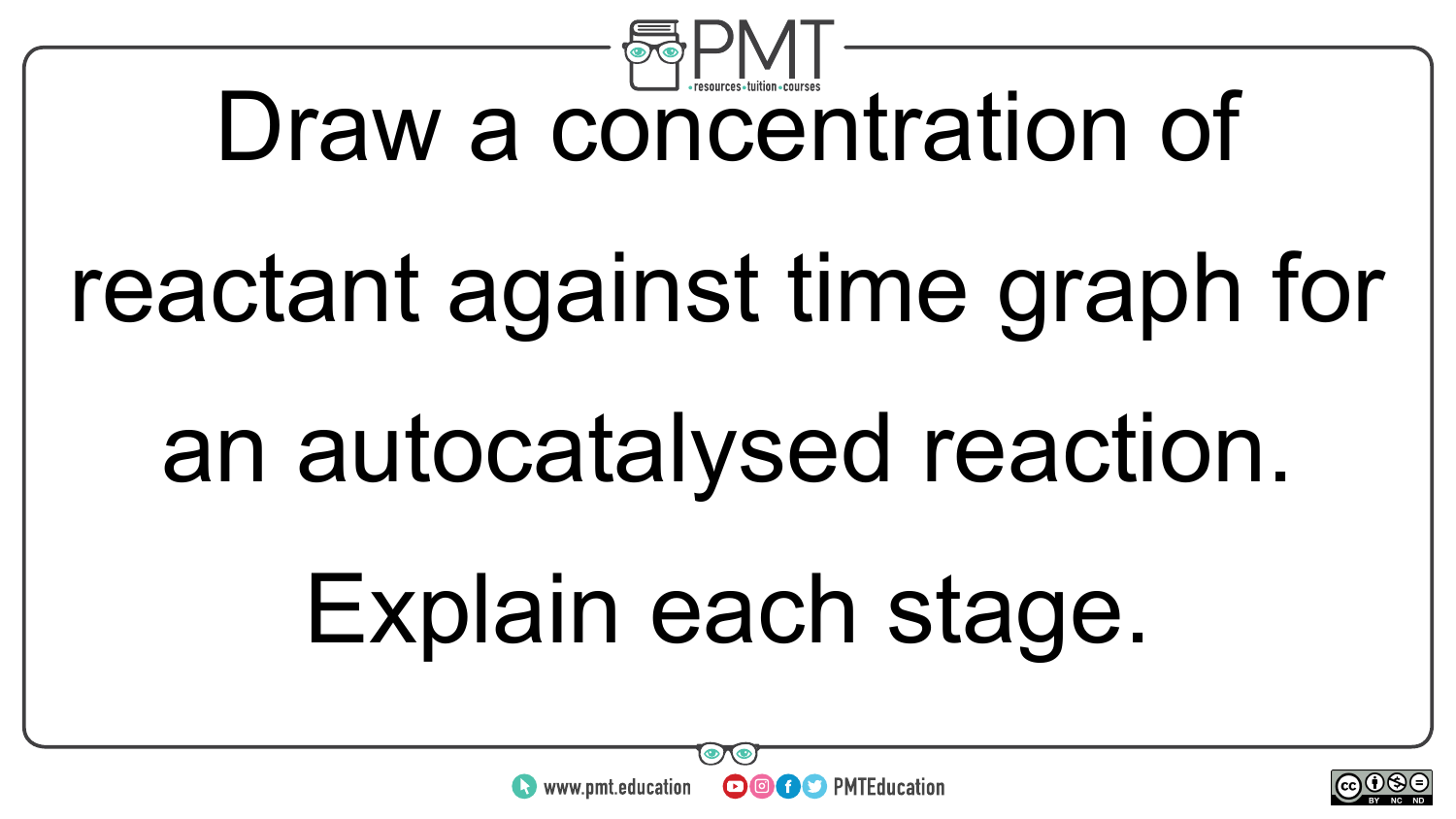

### Draw a concentration of reactant against time graph

#### for an autocatalysed reaction. Explain each stage.

Initially slow, uncatalysed as not much

of catalyst has been formed

Rate increases as catalyst is made;

catalysed reaction is faster

Slows down as reactants are used up





**OOOO** PMTEducation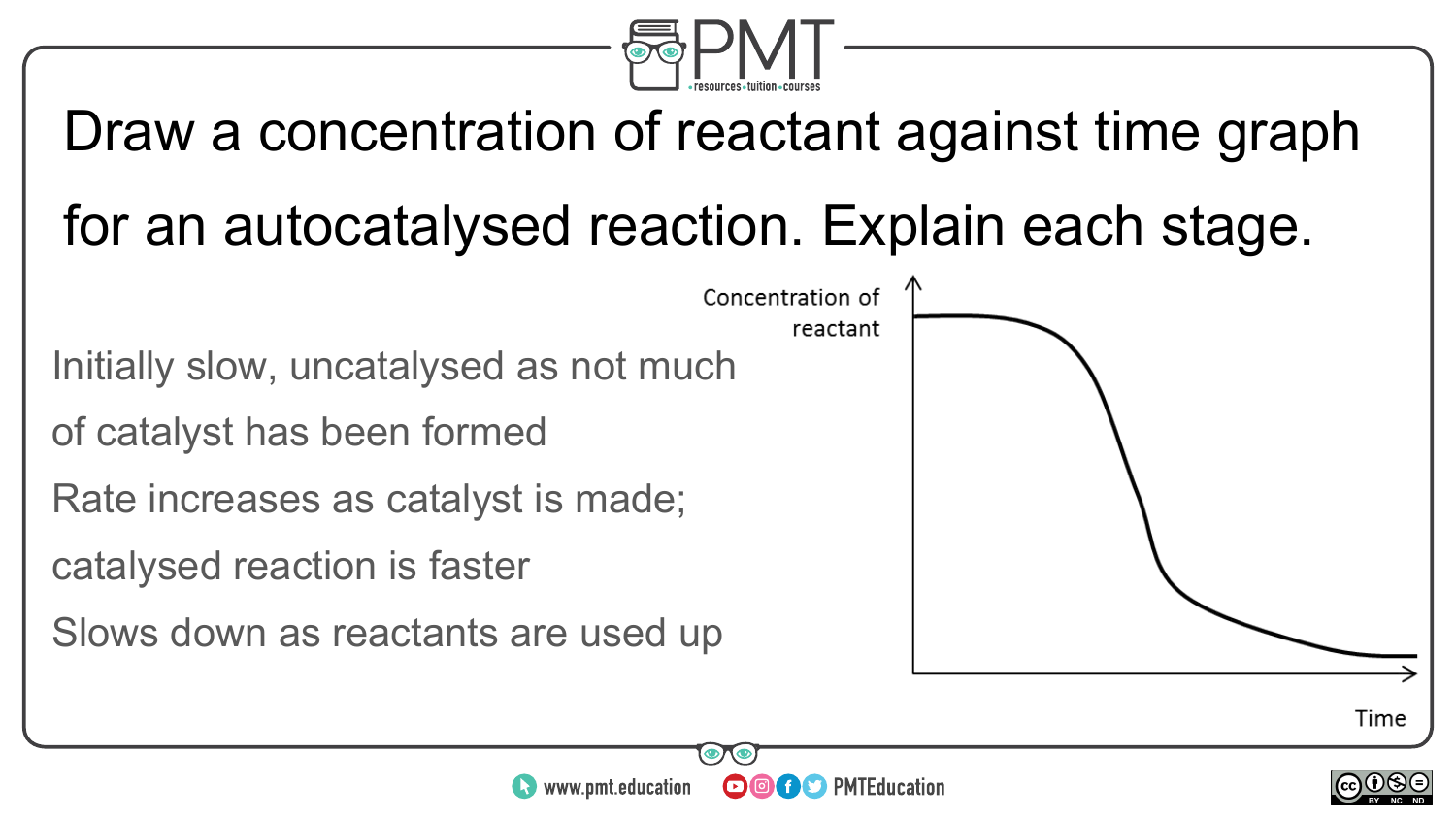

# Write a half equation for the conversion of  $C_2O_4^2$  ions into CO<sub>2</sub>



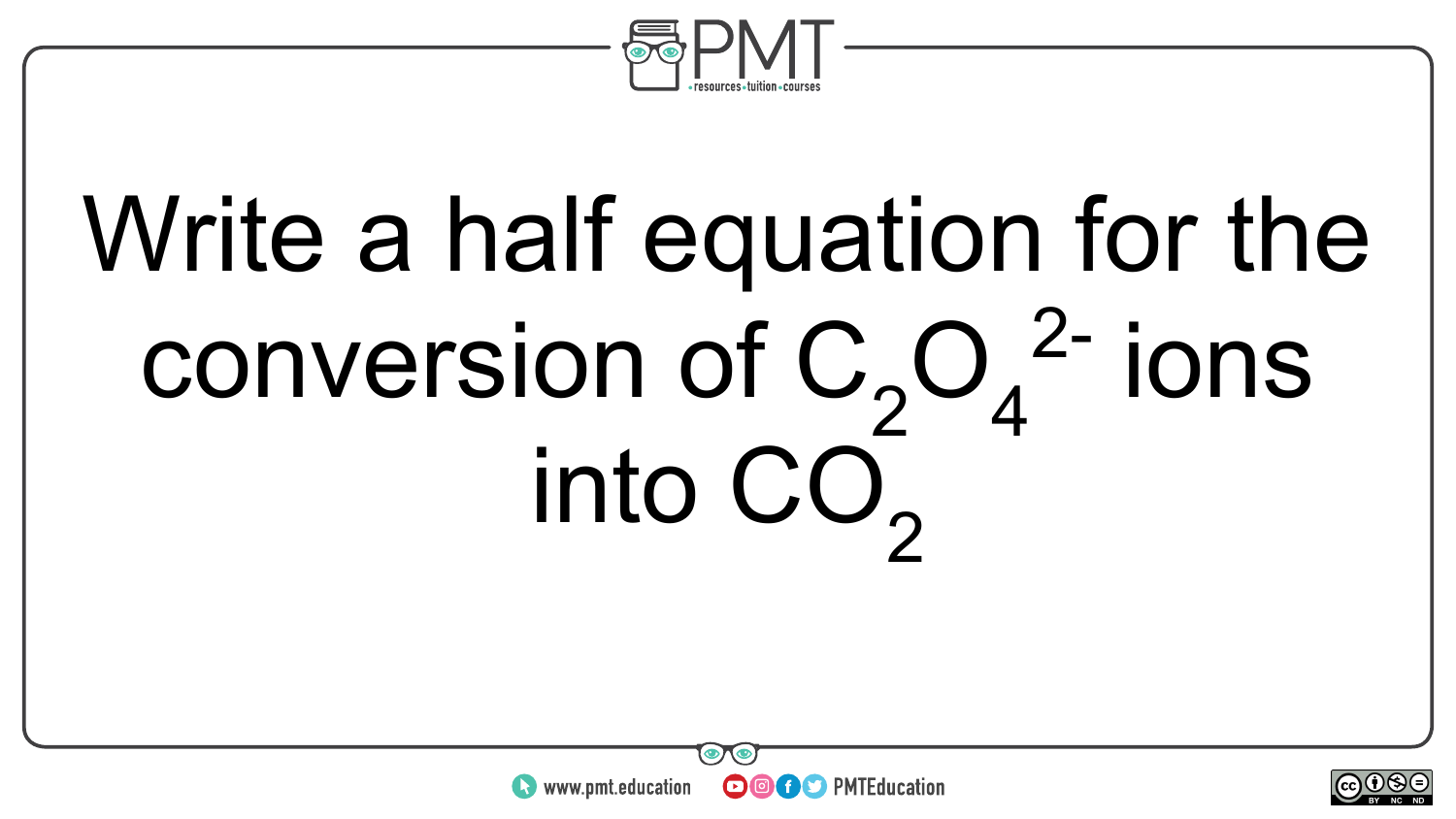

Write a half equation for the conversion of  $C_2O_4^{2-}$ ions into  $CO<sub>2</sub>$ 

 $C_2O_4^2$ <sup>2-</sup>  $\rightarrow$  2CO<sub>2</sub> + 2e<sup>-</sup>



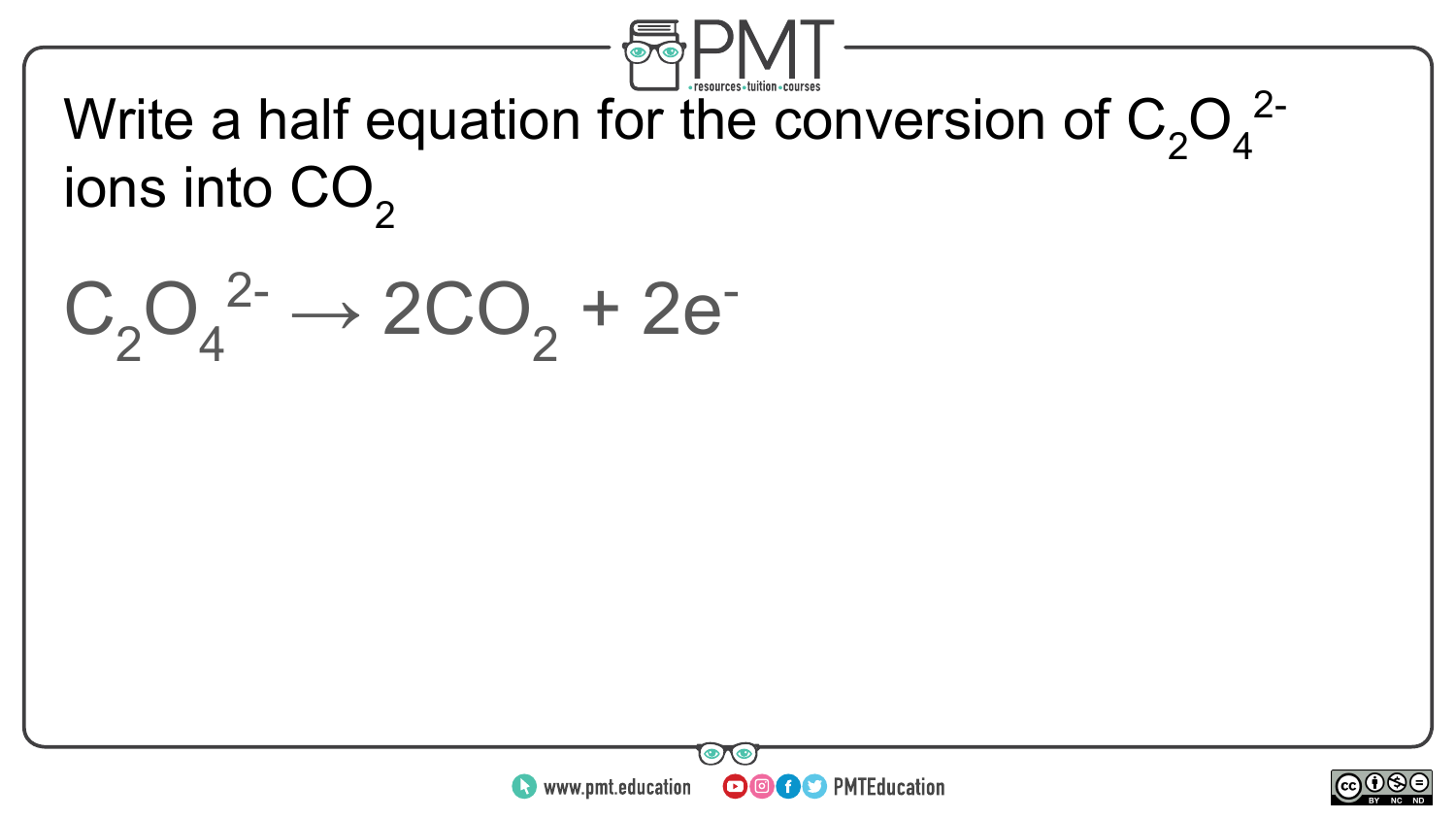

## Write an equation for the reaction between  $C_2O_4^2$  $ions$  and  $MnO<sub>4</sub>$  ions. How does Mn<sup>2+</sup> autocatalyse this reaction?



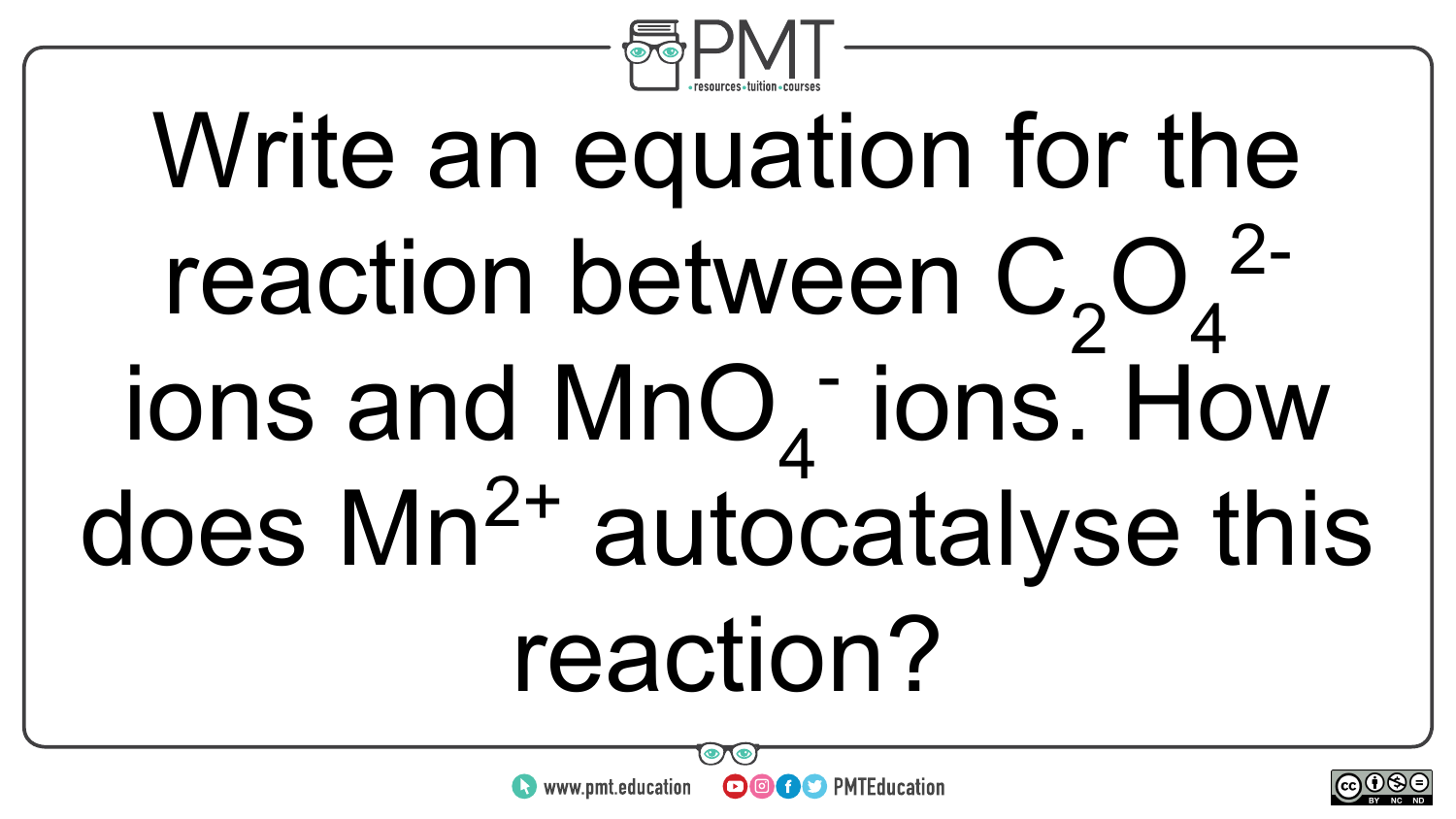

Write an equation for the reaction between  $C_2O_4^{2-1}$ ions and  $MnO<sub>4</sub>$  ions. How does  $Mn^{2+}$  autocatalyse this reaction?

$$
2MnO4- + 16H+ + 5C2O42- \rightarrow 10CO2 + 2Mn2+ + 8H2O
$$
  
1st stage: MnO<sub>4</sub><sup>-</sup> + 4Mn<sup>2+</sup> + 8H<sup>+</sup> \rightarrow 4H<sub>2</sub>O + 5Mn<sup>3+</sup>  
2nd stage: 2Mn<sup>3+</sup> + C<sub>2</sub>O<sub>4</sub><sup>2-</sup> \rightarrow 2CO<sub>2</sub> + 2Mn<sup>2+</sup>



**OOOO** PMTEducation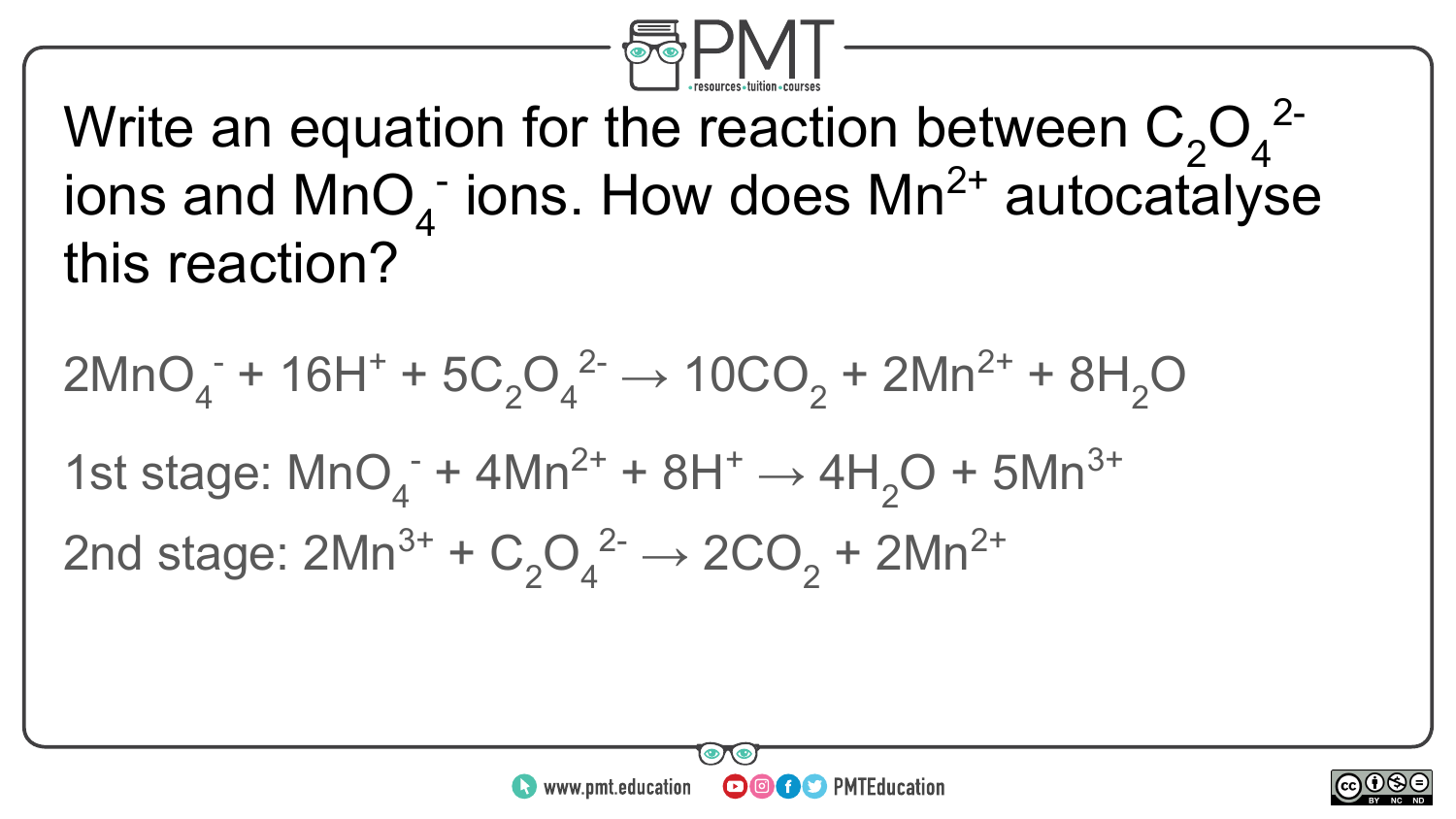

### How can you monitor the concentration of MnO<sub>4</sub> ions?